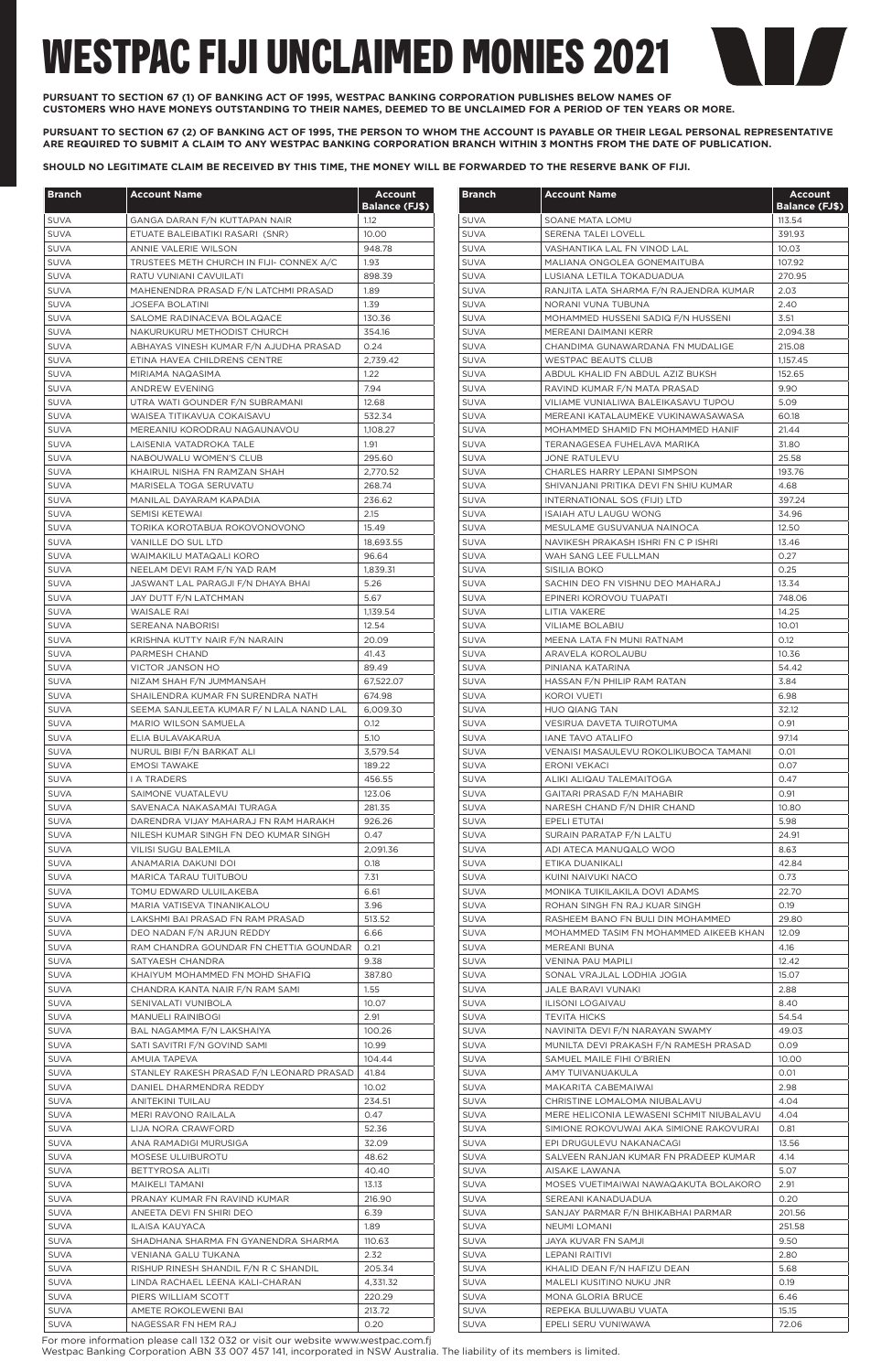| <b>Branch</b>              | <b>Account Name</b>                                                        | <b>Account</b>        |
|----------------------------|----------------------------------------------------------------------------|-----------------------|
|                            |                                                                            | <b>Balance (FJ\$)</b> |
| <b>SUVA</b>                | VILIKESA BOKOI RABUKAWAQA                                                  | 6.24                  |
| <b>SUVA</b>                | JIGAR KHATRI                                                               | 0.52                  |
| <b>SUVA</b>                | MOSESE MENA TUIRADAMU                                                      | 1.48                  |
| <b>SUVA</b>                | PAULA BIUTU                                                                | 6.32                  |
| <b>SUVA</b><br><b>SUVA</b> | JOHNNY LALA YEE<br>LAISIANA VUNISERE                                       | 0.01<br>1.21          |
| <b>SUVA</b>                | DANBAGIAN F/N MUNSAMI GOUNDER                                              | 0.49                  |
| <b>SUVA</b>                | SUMEET KUMAR F/N VINOD KUMAR                                               | 0.02                  |
| <b>SUVA</b>                | ALIPATE GUCAKE                                                             | 135.82                |
| SUVA                       | EMOSI SALADUADUA WAQANIVALU                                                | 2.00                  |
| SUVA                       | SAINIMILI ALICE YAMOYAMO                                                   | 1.95                  |
| <b>SUVA</b>                | ABHINESH SIVAN GOUNDAN FN SADASIVAN                                        | 9.95                  |
| <b>SUVA</b>                | ANNIE SISILIA QUNA                                                         | 2.00                  |
| <b>SUVA</b>                | SANGEETA ASHIKA LAL FN RAM ADHAR                                           | 34.83                 |
| <b>SUVA</b>                | KESAIA RATOLO CAVU VUNIBOKOI<br>ELIZABETH ESTHER VAKAREWA                  | 1,247.51              |
| <b>SUVA</b><br><b>SUVA</b> | JAGENDRA KUMAR FN RAM NARAYAN                                              | 16.96<br>5.19         |
| <b>SUVA</b>                | JAGENDRA KUMAR FN RAM NARAYAN                                              | 6.91                  |
| <b>SUVA</b>                | RAHUL VINCE PRASAD FN VIRENDRA PRASAD                                      | 56.04                 |
| SUVA                       | KALPANA KIRAN LATA FN PREM NARAYAN                                         | 0.50                  |
| <b>SUVA</b>                | <b>JOLAME UACYISRAEL</b>                                                   | 5.54                  |
| <b>SUVA</b>                | SANJAY DUTT SHARMA                                                         | 10.00                 |
| <b>SUVA</b>                | MAHENDRA NARAYAN FN DEO NARAYAN                                            | 4.82                  |
| <b>SUVA</b>                | ROSHNI DEVI FN RAMAIYA                                                     | 2.60                  |
| <b>SUVA</b>                | NIRMILA DEVI F/N BRIJ MOHAN                                                | 29.74                 |
| SUVA                       | <b>BAUMURI SIMPSON</b>                                                     | 1,729.32              |
| SUVA                       | NITESH NARAYAN FN UDAY NARAYAN                                             | 27.14                 |
| <b>SUVA</b><br><b>SUVA</b> | MALIK ASGHAR HAYAT<br><b>KERESI ATELALA</b>                                | 380.00<br>11.58       |
| <b>SUVA</b>                | ISAIAH JAGDISWAR NARAYAN FN G NARAYAN                                      | 1.43                  |
| <b>SUVA</b>                | PETER BRIAN KELLY ELBOURNE                                                 | 10.16                 |
| <b>SUVA</b>                | KILIVE NALOLI                                                              | 1.83                  |
| <b>SUVA</b>                | PITA BESE                                                                  | 2.74                  |
| <b>SUVA</b>                | RONALD LEE GUILES                                                          | 101.03                |
| <b>SUVA</b>                | VUETIBAU CANILASEKULA TABUALAILAI                                          | 4.61                  |
| <b>SUVA</b>                | PAHALAD KUMAR FN SANYASI                                                   | 0.09                  |
| <b>SUVA</b>                | FATIMUN NISHA F/N ASRAF ALI                                                | 1.34                  |
| SUVA                       | ABDUL JABBAR F/N ABDUL GAFFAR                                              | 46.47                 |
| <b>SUVA</b>                | VENINA ADIBULEWAKULA NAIQILAI                                              | 5.95                  |
| <b>SUVA</b>                | LINA SARITA SINGH F/N KRISHNA CHAND                                        | 154.95                |
| <b>SUVA</b>                | PARNISH PARMESH PRASAD F/N P PRASAD                                        | 1.46<br>30.16         |
| <b>SUVA</b><br><b>SUVA</b> | SALANIETA NAWACAKAU SERUITAMANA<br><b>VINAISI MARAMA</b>                   | 0.22                  |
| <b>SUVA</b>                | PALA WARI                                                                  | 5.016.17              |
| <b>SUVA</b>                | RAHEMUN NISHA FN MOHAMMED ALI                                              | 13.85                 |
| <b>SUVA</b>                | RATU NAPOLIONI TABUAVOU                                                    | 18.07                 |
| SUVA                       | NEOMAI WAQABACA                                                            | 242.78                |
| <b>SUVA</b>                | SAMANUNU MARICA                                                            | 2.24                  |
| <b>SUVA</b>                | SEREIMA MATANISIGA                                                         | 10.00                 |
| <b>SUVA</b>                | CHERYLJANA SENILEBA UAUA PARETI AH SAM                                     | 2.16                  |
| <b>SUVA</b>                | SHUKLA DEVI F/N GANGA JALAM                                                | 0.18                  |
| <b>SUVA</b><br><b>SUVA</b> | ARTI NAIR F/N TAMAN<br>ASHWIN VIKASH KUMAR M/N AMLA KUMARI                 | 0.38<br>50.04         |
| <b>SUVA</b>                | MAKELESI LIKUBULI SAUMADU                                                  | 1.72                  |
| <b>SUVA</b>                | BALBIR KUAR SINGH F/N LAL BAHADUR SINGH                                    | 1.61                  |
| <b>SUVA</b>                | ASHIYANA NISHA HUSSAIN FN MOHAMMED AZIZ                                    | 0.09                  |
| <b>SUVA</b>                | KAMLESH LATA DEO                                                           | 9.65                  |
| <b>SUVA</b>                | ANARE MACEDRU                                                              | 5.85                  |
| <b>SUVA</b>                | ALENA RABATIBICI                                                           | 8.05                  |
| <b>SUVA</b>                | JOLAME NEWTESTAMENT                                                        | 1.06                  |
| <b>SUVA</b>                | <b>VILSONI HIAGI IELI</b>                                                  | 18.89                 |
| <b>SUVA</b>                | ARTI DEVI FN SUNIL KRISHNA                                                 | 10.82                 |
| <b>SUVA</b>                | ABDUL JANNIF KHAN F/N ABDUL HAMID                                          | 86.92                 |
| <b>SUVA</b><br><b>SUVA</b> | SANGEETA KIRAN FN SHRI SURAJ PAL<br>SHAVIN VINIL MAHARAJ FN SANT K MAHARAJ | 3.29<br>32.31         |
| <b>SUVA</b>                | FELICITY NISHA ALI                                                         | 8.50                  |
| <b>SUVA</b>                | TOMU POE OSBORNE                                                           | 1,516.93              |
| <b>SUVA</b>                | PAT SAUMARU MUAROR                                                         | 9.47                  |
| <b>SUVA</b>                | NILESH PRASAD FN SURENDRA PRASAD                                           | 19.49                 |
| <b>SUVA</b>                | KAMLESH LATA NARAYAN FN RAM SEWAK                                          | 0.03                  |
| <b>SUVA</b>                | KAUSHAL SHARMA F/N HARISH CHANDRA SHARMA                                   | 20.00                 |
| <b>SUVA</b>                | VINAY KAVNEEL DEO NARAYAN                                                  | 10.55                 |
| <b>SUVA</b>                | MALELI RAKANACE                                                            | 0.27                  |
| <b>SUVA</b>                | FOMINA ROSIA BEGUM                                                         | 15.21                 |
| SUVA                       | <b>JASON KUN</b>                                                           | 265.14                |
| SUVA                       | SALE SOROVAKI                                                              | 9.95                  |
| <b>SUVA</b><br><b>SUVA</b> | APOROSA NAIVALULEVU<br>PARBHA WATI FN RAM KISSUN                           | 7.75                  |
| <b>SUVA</b>                | THELMA CLOTILDE NABUKAVOU                                                  | 5.89<br>31.11         |
| <b>SUVA</b>                | KELEVASI LEQEDURI                                                          | 0.01                  |
| <b>SUVA</b>                | SERA ROKONAI NAWARI                                                        | 5.51                  |
| <b>SUVA</b>                | SHAFIA SAMEEHA HUSSAIN FN ANIL KUMAR                                       | 4.83                  |
| <b>SUVA</b>                | DEVINA KUMARI FN DEO BHISUN                                                | 0.03                  |
| <b>SUVA</b>                | SHAVNEEL SANJEEV CHAND F/N RAM NARESH                                      | 6.78                  |
| <b>SUVA</b>                | ADI OLIMIVA BUNOCIBAU                                                      | 6.28                  |
| SUVA                       | MISHRA MANJIKA F/N RAM SWARATH MISHRA                                      | 0.93                  |
| <b>SUVA</b>                | <b>JIMIONE TUKANA</b>                                                      | 10.00                 |
| <b>SUVA</b>                | NEOMAI WATI KACANAVESI                                                     | 22.94                 |
| <b>SUVA</b>                | SITERI SAUWALE                                                             | 0.33                  |
| <b>SUVA</b>                | SHASHI LATA KESHWAN F/N RATU KALIAPPAN                                     | 6.31                  |

| <b>Branch</b>              | <b>Account Name</b>                                                | <b>Account</b>                 |
|----------------------------|--------------------------------------------------------------------|--------------------------------|
| <b>SUVA</b>                | SANGEETA WATI FN RAM NAREND                                        | <b>Balance (FJ\$)</b><br>15.20 |
| SUVA                       | ANARE BOLATAGANE TUITOKOVA                                         | 1.00                           |
| <b>SUVA</b>                | SATYA DEVI F/N MOHANLAL                                            | 0.46                           |
| <b>SUVA</b>                | RATU TUIPAI KOLINISAU NAVUTU VUNIBAKA                              | 50.25                          |
| SUVA                       | SAKIASI MATAIDRAU BABAKOBAU LOCKINGTON                             | 28.80                          |
| <b>SUVA</b>                | AISEA AUGE TOKAIQALI                                               | 5.81                           |
| <b>SUVA</b>                | RAJNESH NITENDRA PRASAD FN RAJENDRA PSD                            | 577.50                         |
| <b>SUVA</b>                | ROMANU TIKOTIKOCA                                                  | 196.69                         |
| <b>SUVA</b>                | KRISHNEEL CHAND FN MOOL CHAND                                      | 4.51                           |
| <b>SUVA</b>                | MARIAH TALEI WHIPPY                                                | 0.85                           |
| <b>SUVA</b>                | KALPANA KARTIK SHARMA FN HEM C SHARMA                              | 1.80                           |
| SUVA                       | YIN FUN IRIS LI                                                    | 2.05                           |
| <b>SUVA</b>                | PIO TOAFE ALAINUUESE                                               | 295.40                         |
| <b>SUVA</b>                | ARCHANA PRIYA SINGH FN AJAY SINGH                                  | 2.00                           |
| SUVA                       | LASARUSA KURUALEBA                                                 | 5.84                           |
| SUVA                       | SUDHIR RAJVI GOPAL FN NARAYAN GOPAL                                | 94.13                          |
| <b>SUVA</b>                | JOTISMA JOTIKA DEVI FN DHARENDRA KUMAR                             | 1.34                           |
| <b>SUVA</b>                | <b>FANE BOSE MALANI</b>                                            | 16.00                          |
| SUVA                       | DENNIS JOSEPH WISE                                                 | 20.02                          |
| <b>SUVA</b>                | NIRUPMA NALINI KRISHNA F/N HARI KRISHNA                            | 30.91                          |
| <b>SUVA</b>                | SHIU MATI FN BUTRU                                                 | 16.86                          |
| SUVA<br>SUVA               | SAMUELA RAIQAVI<br>ZAIN BEGUM ALI FN AZAD ALI                      | 3.77<br>0.16                   |
| <b>SUVA</b>                | SAINIANA RADAVE CAKAUNITABUA                                       | 1.80                           |
|                            |                                                                    |                                |
| SUVA<br>SUVA               | AIZAH ZARINA SUBHAN FN MOHAMMED A SUBHAN<br><b>BENIDITO LOTAWA</b> | 1.37<br>21.19                  |
| <b>SUVA</b>                | DURGESH LATA FN HIRAMANI                                           | 2.00                           |
| <b>SUVA</b>                | <b>TEMO KACILALA</b>                                               | 36.54                          |
| <b>SUVA</b>                | ISIRELI KARAVAKI TIKODUADUA                                        | 134.85                         |
| <b>SUVA</b>                | IAN STEWARD EMINONI GREENE                                         | 21.68                          |
| <b>SUVA</b>                | SEMITI TABAMATE                                                    | 0.40                           |
| <b>SUVA</b>                | SEFANAIA LEPANI                                                    | 8.00                           |
| <b>SUVA</b>                | AMALAINI V KANASALUSALU TUISOVIVI                                  | 70.70                          |
| <b>SUVA</b>                | SUSANA NAITALAKITOGA KOROIKOLI                                     | 3.16                           |
| <b>SUVA</b>                | ELIZABETH RUTH INIA                                                | 504.72                         |
| <b>SUVA</b>                | FRANCES VIWA B VATEITEI                                            | 28.39                          |
| <b>SUVA</b>                | RATU VENIONE SAQAVOLI                                              | 7.94                           |
| <b>SUVA</b>                | SEMITI WAQA RAIKUNA                                                | 49.80                          |
| <b>SUVA</b>                | TUPOU WAJI SAIASI                                                  | 2.44                           |
| <b>SUVA</b>                | RATU EPINERI VULA NAIVOTA                                          | 33.14                          |
| <b>SUVA</b>                | NAFISHA BEGUM KUMAR F/N KRISHAN KUMAR                              | 4.32                           |
| <b>SUVA</b>                | SEKONAIA YABAKI QALOBULA                                           | 0.41                           |
| <b>SUVA</b>                | SEREIMA TAWE VAKATAWA                                              | 10.14                          |
| <b>SUVA</b>                | HANNAH SUSAN NANCY SMITH                                           | 5.89                           |
| <b>SUVA</b>                | EDWIN S DEWAN&MITHLESHNI M PRASAD                                  | 1.64                           |
| <b>SUVA</b>                | ATIL CHANDRA LAL FN SUBHASH CHAND                                  | 0.82                           |
| <b>SUVA</b>                | ALITIA MAUMAU TURAGABECI                                           | 22.90                          |
| <b>SUVA</b>                | INISE KURU QEREQERETABUA                                           | 2.74                           |
| <b>SUVA</b>                | LUISA AMELIA DROTINI                                               | 8.47                           |
| <b>SUVA</b>                | ADI MELAIA DIUCA ROKOTUISOLIA                                      | 8.99                           |
| <b>SUVA</b>                | ADI ROMARIANA PATRICIA ROTUISOLIA                                  | 8.59                           |
| <b>SUVA</b>                | SANJESHNI GITA KUMAR F/N VIRENDRA KUMAR                            | 0.76                           |
| <b>SUVA</b>                | SITIVENI QIRIAMO MARA                                              | 10.03                          |
| <b>SUVA</b>                | NAVINESH KUMAR F/N DAYA RAM                                        | 0.97                           |
| <b>SUVA</b>                | NORMA LUCY SAURARA                                                 | 10.57                          |
| <b>SUVA</b>                | VASITI WAQATA                                                      | 0.94                           |
| <b>SUVA</b>                | OPAL LILIAN KYLIE CHEATHAM                                         | 3.09                           |
| <b>SUVA</b><br><b>SUVA</b> | SHIVANI SANJINI KRISHNA F/N RAM KRISHNA<br>PATRICIA LOUISE BROWN   | 6,330.26<br>16.80              |
| <b>SUVA</b>                | TIMOTHY BURTON LILO                                                | 0.89                           |
| <b>SUVA</b>                | TAITUSI CAMAIVUNA DELAI                                            | 25.03                          |
| <b>SUVA</b>                | AKANESI LATU HALAEVALU TAUBALE                                     | 58.78                          |
| <b>SUVA</b>                | BEN CHEKMING SANDYS                                                | 0.03                           |
| <b>SUVA</b>                | MARICA VUADREU RATUYADA                                            | 10.76                          |
| <b>SUVA</b>                | JANET SAINIANA KAVIKA                                              | 21.52                          |
| <b>SUVA</b>                | VACOLO QIO                                                         | 25.76                          |
| <b>SUVA</b>                | ASHMITA SHARMA FN PARDEEP CHAND                                    | 27.39                          |
| <b>SUVA</b>                | KRISHNEEL A KISHORE F/N JASWANT KISHORE                            | 1.20                           |
| <b>SUVA</b>                | DILNASHEEN MAHENAZ PILLAY F/N MOHD SHAH                            | 12.80                          |
| <b>SUVA</b>                | AMELE CAGINISAU LOMALOMA                                           | 179.04                         |
| <b>SUVA</b>                | SATWAN F/N SURUJ BHAN                                              | 7.83                           |
| <b>SUVA</b>                | <b>LUISA MOU</b>                                                   | 82.48                          |
| <b>SUVA</b>                | HERBERT PETER WILLIAMS                                             | 18.33                          |
| <b>SUVA</b>                | RATU LAVOLEVU SORO                                                 | 0.09                           |
| <b>SUVA</b>                | MALTI DEVI FN BINDI LAL                                            | 1.28                           |
| <b>SUVA</b>                | PENI WAQA VAKALUTULAWA                                             | 8.81                           |
| SUVA                       | SANJEET SALVIN BAHADUR FN BANS BAHADUR                             | 2.57                           |
| <b>SUVA</b>                | PREETIKA DEVI FN MAHENDRA PRASAD                                   | 0.49                           |
| <b>SUVA</b>                | SEREMANA LAUWAI                                                    | 0.36                           |
| <b>SUVA</b>                | JONACANI VIMOSOI                                                   | 1.75                           |
| <b>SUVA</b>                | AKARIVA VURA                                                       | 1.94                           |
| SUVA                       | ROSHANA S BIBI ATF MANISH MONAL RAM                                | 0.56                           |
| <b>SUVA</b>                | IVA NANCY VUNIKURA                                                 | 0.67                           |
| <b>SUVA</b>                | ASHNI DEVI NARAYAN FN DEO NARAYAN                                  | 0.42                           |
| <b>SUVA</b><br><b>SUVA</b> | YAMAN LATA NAIDU FN BALRAM NAIDU<br>SUDESHWAR RAM FN GANGA RAM     | 26.14<br>0.10                  |
| <b>SUVA</b>                | MOSHIN MURSALIIN ALI FN RAMZAN ALI                                 | 10.02                          |
| <b>SUVA</b>                | NAVITA SINGH FN CHIRANJI LAL                                       | 86.64                          |
| <b>SUVA</b>                | LUISA OFA FILOMENA TABALALA                                        | 4.97                           |
| <b>SUVA</b>                | AISAKE SEDUADUA                                                    | 0.06                           |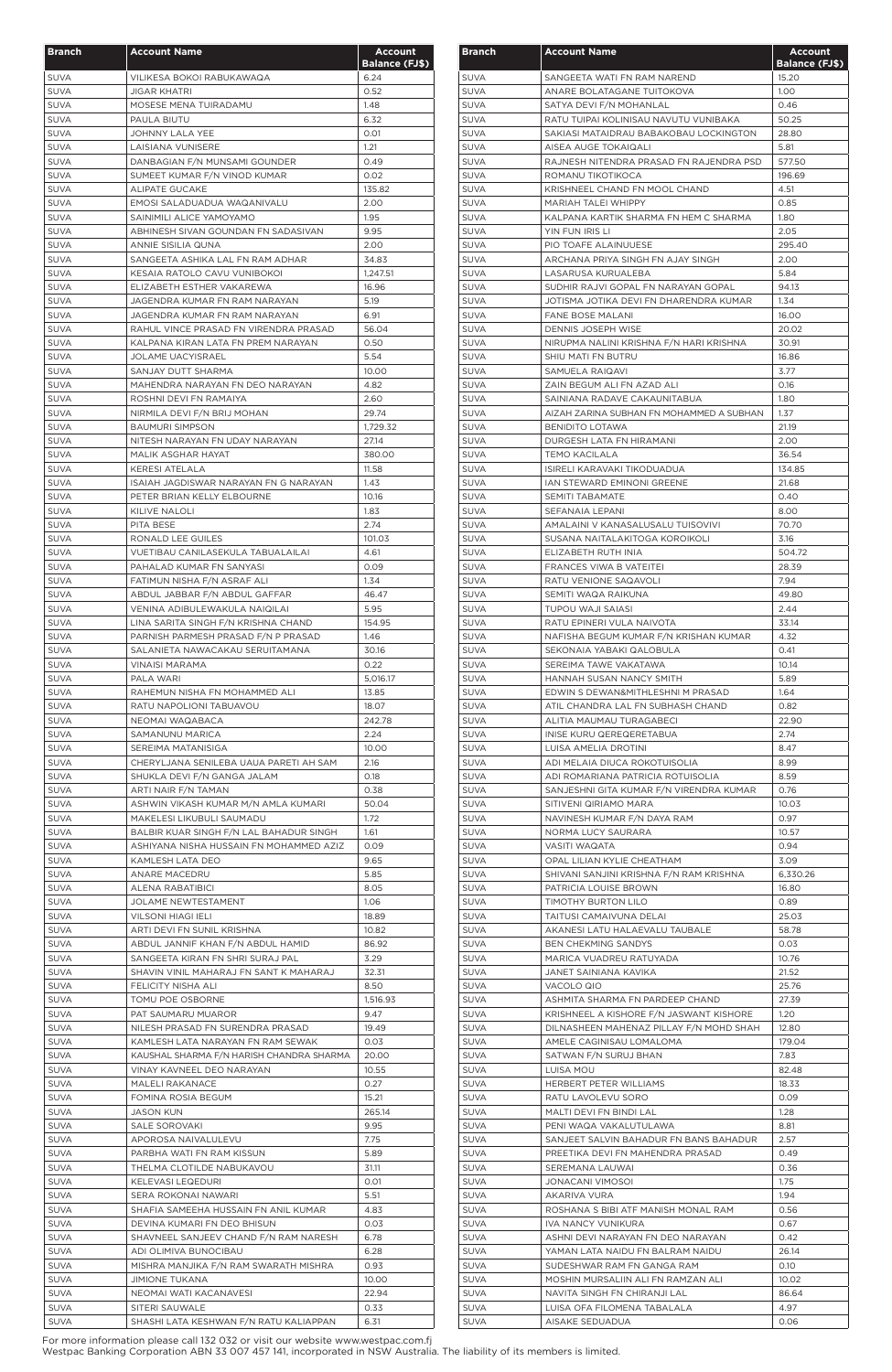| <b>Branch</b>              | <b>Account Name</b>                                                               | <b>Account</b>        |
|----------------------------|-----------------------------------------------------------------------------------|-----------------------|
|                            |                                                                                   | <b>Balance (FJ\$)</b> |
| <b>SUVA</b>                | RAM AMAN SINGH F/N SURENDRA SINGH                                                 | 99.21                 |
| <b>SUVA</b>                | VASEVA ROKALI SILAU TUISAWANA                                                     | 7.32                  |
| <b>SUVA</b><br><b>SUVA</b> | NIGEL ANIT RAMLU FN HERALD ANIL RAMLU<br>SHABNAM SAHANA B MOHAMMED F/N MOHD AFZAL | 38.04<br>22.70        |
| <b>SUVA</b>                | LOMANI BULAMAIWASA TURAGABECI                                                     | 17.02                 |
| <b>SUVA</b>                | SOKOVETI VUETI                                                                    | 0.69                  |
| <b>SUVA</b>                | SUSANA LEDUA BIUTANASEVA                                                          | 11.11                 |
| <b>SUVA</b>                | <b>NANISE DINAIVALU</b>                                                           | 2.00                  |
| <b>SUVA</b><br><b>SUVA</b> | LIA FRANCES TAVOLA<br>MEREANI VUETA ATF RAIJELI G VEIDREYAKI                      | 1.53<br>22.32         |
| <b>SUVA</b>                | <b>JIOFILIJI VAKACOKO</b>                                                         | 7.27                  |
| <b>SUVA</b>                | MELE VALEGATUNITOGA                                                               | 0.22                  |
| <b>SUVA</b>                | TOKALAU RAVUAMA SOVUNIDAKUA                                                       | 37.38                 |
| <b>SUVA</b>                | VIKASHNI WATI F/N ABHIMAN CHAND                                                   | 10.02                 |
| <b>SUVA</b>                | ALISI LANIA JOY TAWANAKORO SOROVAKARUA                                            | 18.76                 |
| <b>SUVA</b><br><b>SUVA</b> | ABHINESH PRASAD FN SURAJ PRASAD<br><b>AKINI GURU</b>                              | 11.41<br>1.40         |
| <b>SUVA</b>                | SALVIN RAJ F/N BANS RAJ                                                           | 9.19                  |
| <b>SUVA</b>                | ATISHWAR CHANDRA FN RAM RUP                                                       | 343.36                |
| <b>SUVA</b>                | SHAVEEN LATA FN SURESH PRASAD                                                     | 274.00                |
| <b>SUVA</b>                | OSEA NAWAQA                                                                       | 10.01                 |
| <b>SUVA</b>                | KALISI NUSE LEDUA RACHEL LEE TIKO                                                 | 9.76                  |
| <b>SUVA</b><br><b>SUVA</b> | MERESAINI RAVASAKULA<br>BRADLEY ALLAN CUNNEEN                                     | 3.92<br>236.49        |
| <b>SUVA</b>                | NINA VAROMUA YOUNG                                                                | 10.04                 |
| <b>SUVA</b>                | SALESH KUMAR DUTT F/N DEO DATT                                                    | 20.06                 |
| <b>SUVA</b>                | KRISHNEEL KUMAR F/N VIJAY KUMAR                                                   | 10.02                 |
| <b>SUVA</b>                | OSEA BAINITABUA                                                                   | 11.01                 |
| <b>SUVA</b>                | PARMINDAR KAUR FN NIRANJAN SINGH                                                  | 19,087.28             |
| <b>SUVA</b><br><b>SUVA</b> | PARMINDAR KAUR FN NIRANJAN SINGH<br>ESITERI V TUIMANU                             | 4,741.58<br>7.67      |
| <b>SUVA</b>                | <b>ISOA VUNIIVI TEVITA LATIANARA</b>                                              | 12.04                 |
| <b>SUVA</b>                | MOHAMMED REHAAN FAROUK FN MOHAMMED IFRAZ                                          | 339.70                |
| <b>SUVA</b>                | ISOA WAQANIVALU TUIMANU                                                           | 25.28                 |
| <b>SUVA</b>                | DINO GEORGE WEDLOCK                                                               | 2.96                  |
| <b>SUVA</b>                | VENIANA DIMEKE RABO                                                               | 0.62                  |
| <b>SUVA</b><br>SUVA        | DAMU TUIYADUA<br>JONE MASIBANA                                                    | 7.10<br>6.72          |
| <b>SUVA</b>                | ARTIKA MONITA NAIKER FN SUBRAMANI NAIKER                                          | 0.88                  |
| <b>SUVA</b>                | LANIETA SALADUA                                                                   | 9.36                  |
| <b>SUVA</b>                | ASHWIN AVINESH KUMAR FN RAJ DEO                                                   | 103.59                |
| <b>SUVA</b>                | SUZANNE SONAM KUMAR F/N EMANUEL H KUMAR                                           | 15.22                 |
| <b>SUVA</b>                | SAINIMILI RADOMODUA RAVUCI                                                        | 190.93                |
| <b>SUVA</b>                | RATU NACANI V M ULUINABUKELEVU SOQOSOQO                                           | 0.19                  |
| <b>SUVA</b>                | NILESHNI DEVI NAND FN SATYANAND                                                   | 1.97                  |
| <b>SUVA</b><br><b>SUVA</b> | PENI DUANIWAI<br><b>EMONI NATOKAIMALO</b>                                         | 2.97<br>0.02          |
| <b>SUVA</b>                | MARGARET ELAINE VERESA                                                            | 11.45                 |
| <b>SUVA</b>                | LITIA MATANISIGA DELAI                                                            | 0.02                  |
| <b>SUVA</b>                | NAVINETA F/N KRISH CHAND                                                          | 10.00                 |
| <b>SUVA</b>                | <b>JONE BAINIVALU</b>                                                             | 0.09                  |
| <b>SUVA</b>                | JOVILISI NAGATALEVU ULUITITI MATAITOGA                                            | 52.44                 |
| <b>SUVA</b>                | NAMRITA PRAKASH F/N ANAND PRAKASH                                                 | 4.43                  |
| <b>SUVA</b><br><b>SUVA</b> | NATLYNE THERESA EVANS<br>ANJANI LATA DEVI F/N SANT LAL                            | 8.73<br>4.77          |
| <b>SUVA</b>                | VARANISESE VULA NETTLES                                                           | 5.73                  |
| <b>SUVA</b>                | RUCI VAKACOKOIWASA                                                                | 18.50                 |
| <b>SUVA</b>                | MELI NAQICATABUA                                                                  | 90.48                 |
| <b>SUVA</b>                | SEEMA SUNILTA LAL F/N BIRENDRA LAL                                                | 1.53                  |
| <b>SUVA</b>                | AVINESH PERMAL FN YANGTES PERMAL                                                  | 1.03                  |
| <b>SUVA</b>                | ANITA DEVI F/N SUKULDEO                                                           | 513.60                |
| <b>SUVA</b>                | HELEN ANNE THOMAS                                                                 | 85.29                 |
| <b>SUVA</b><br><b>SUVA</b> | RAJNEETA D SUKUL F/N DHARMESHWAR PRASAD<br>MANJULA DEVI SHANKAR F/N AMI CHAND     | 4.57<br>26.85         |
| <b>SUVA</b>                | PRATAP SINGH F/N RAMESH SINGH                                                     | 3.45                  |
| <b>SUVA</b>                | JIOJI TUIVUNA TIKOMAILABASA                                                       | 10.31                 |
| <b>SUVA</b>                | SAIMONE BOGI NO.2                                                                 | 9.09                  |
| <b>SUVA</b>                | ROPATE VEREVOU KOROIDEGEI                                                         | 0.26                  |
| <b>SUVA</b>                | PREM MATI F/M RAM SAMUJH                                                          | 5.07                  |
| <b>SUVA</b>                | ISIMELI TUNI MAFI JUNIOR                                                          | 28.40<br>2.85         |
| <b>SUVA</b><br><b>SUVA</b> | TIMAIMA NUKUSERE MAFI<br><b>BOLA TIKOMAIMALEYA</b>                                | 10.00                 |
| <b>SUVA</b>                | MEREWALESI B FAGMANIUE                                                            | 0.62                  |
| <b>SUVA</b>                | NEORI KETE FATUMU RAVATU                                                          | 0.09                  |
| SUVA                       | TAITO ROKOTUIBAU                                                                  | 20.72                 |
| <b>SUVA</b>                | CHANDRA WATI F/N SHIU SHANKAR                                                     | 2.81                  |
| <b>SUVA</b>                | PETERO RAWAKEREI                                                                  | 16.63                 |
| <b>SUVA</b>                | <b>JOSAIA FISIOI HAWEA</b>                                                        | 0.97                  |
| <b>SUVA</b><br><b>SUVA</b> | MELEOFA LOTOANIU<br>ERONI TULALA RASALATO                                         | 0.94<br>14.29         |
| <b>SUVA</b>                | KRISHANT SAGAR F/N SANJESH SAGAR                                                  | 1.56                  |
| <b>SUVA</b>                | ROSHNI PAL FN CHANDRA PAL                                                         | 984.02                |
| <b>SUVA</b>                | KILA TUBAKITOGA                                                                   | 10.47                 |
| <b>SUVA</b>                | VASEMACA LAWANIYASANA KATUDRAU O'BRIEN                                            | 24.51                 |
| <b>SUVA</b>                | JACK MALO FN EPELI RASENIKULA MALO                                                | 16.11                 |
| <b>SUVA</b>                | JONA DAKUWAQA                                                                     | 4.90                  |
| <b>SUVA</b>                | JACK SWANNY BERNARD SHAW HILL                                                     | 0.21                  |
| <b>SUVA</b><br><b>SUVA</b> | SAHIL BILLMORIA<br>RIZWAN IMTIYAZ ALI F/N USMAN ALI                               | 2.42<br>0.52          |
| <b>SUVA</b>                | KARALAINI NAKEI SEREVI                                                            | 8.06                  |

| <b>Branch</b>              | <b>Account Name</b>                                              | <b>Account</b><br><b>Balance (FJ\$)</b> |
|----------------------------|------------------------------------------------------------------|-----------------------------------------|
| <b>SUVA</b>                | NATHAN N KUMAR F/N RONALD VIJAY KUMAR                            | 15.24                                   |
| <b>SUVA</b>                | SHAVEEN LATA F/N SURESH PRASAD                                   | 59.93                                   |
| <b>SUVA</b>                | SALANIETA TESS KOTOBALAVU RASIGA                                 | 39.06                                   |
| <b>SUVA</b>                | NEMANI DONU RASIGA                                               | 42.01                                   |
| <b>SUVA</b>                | KAIWITA PRAKASH FN MICHAEL PRAKASH                               | 8.77                                    |
| <b>SUVA</b>                | ILISAPECI TIKOIMOALA                                             | 6.10                                    |
| <b>SUVA</b>                | RUPENI TAMANI                                                    | 0.31                                    |
| <b>SUVA</b>                | SAILOSI NAITUVA                                                  | 9.41                                    |
| <b>SUVA</b>                | <b>WILLIE TIMOTE</b>                                             | 2.35                                    |
| <b>SUVA</b><br><b>SUVA</b> | PERSEUS SHONIBER<br>ELVINA R KUMAR F/N JAGDISH KUMAR             | 5.281.76<br>15.45                       |
| <b>SUVA</b>                | FRANCIS NAVITESH RAM FN RAJA RAM                                 | 0.02                                    |
| <b>SUVA</b>                | RAIJELI SENIVAIVAI B RAKOROI POWELL                              | 47.67                                   |
| <b>SUVA</b>                | RAIJELI SENIVAIVAI B RAKOROI POWELL                              | 0.78                                    |
| <b>SUVA</b>                | VILIAME VUETASAU VUKIKOMOALA                                     | 23.13                                   |
| <b>SUVA</b>                | <b>TANIELA RAVUBALE</b>                                          | 7.83                                    |
| <b>SUVA</b>                | LOSANA MILAMILA GREAVES                                          | 0.03                                    |
| <b>SUVA</b>                | IMROZ ALSHAD ALI F/N MAHABOOB ALI                                | 20.94                                   |
| <b>SUVA</b>                | SHIVAGNI DEVI FN BIJAY KUMAR                                     | 7.20                                    |
| <b>SUVA</b>                | ANSHALI AVISHKA NAND FN ROHINESH NAND                            | 125.14                                  |
| <b>SUVA</b>                | DUMINDA KOLITHA FERNANDO                                         | 4.50                                    |
| <b>SUVA</b>                | <b>EMORI LATITOGA</b>                                            | 3.01                                    |
| <b>SUVA</b>                | WAISEA VONOTABUA                                                 | 170.66                                  |
| <b>SUVA</b>                | MEREIA SHAW                                                      | 6.59                                    |
| <b>SUVA</b><br><b>SUVA</b> | MOHAMMED HANIF FN DIN MOHAMMED<br>PUGAMEAU TAUFILO               | 8.22<br>18.23                           |
| <b>SUVA</b>                | PENI MAIVUNIVAU SEREVI                                           | 13.00                                   |
| <b>SUVA</b>                | SUNITA DEVI PILLAY F/N RAM CHANDRA                               | 16.03                                   |
| <b>SUVA</b>                | LEMEKI BAINIVALU TALE                                            | 9.16                                    |
| <b>SUVA</b>                | <b>MEREONI BIAU SILIBARAVI</b>                                   | 0.04                                    |
| <b>SUVA</b>                | AURORA JANETTE BENTLEY                                           | 0.02                                    |
| <b>SUVA</b>                | VASITI SAVUNICEVA WAQA VATUVEI                                   | 354.84                                  |
| <b>SUVA</b>                | HARRIET MOIRA FREMLIN                                            | 50.93                                   |
| <b>SUVA</b>                | KASANITA TINANIVALU BULIMAIBAU                                   | 2.19                                    |
| <b>SUVA</b>                | DINESH CHAND FN JAGDISH CHAND                                    | 1.71                                    |
| <b>SUVA</b>                | ELENA ROKOLALA                                                   | 8.29                                    |
| <b>SUVA</b>                | <b>JOJI UKUWAU TORA</b>                                          | 22.25                                   |
| <b>SUVA</b>                | CHRISTINE LIA IOSEFO                                             | 1.80                                    |
| <b>SUVA</b>                | NANDINI KARTIKA DEVI F/N JAGENDRA KUMAR<br>LUISA ROKOLACA UTOVOU | 2.50                                    |
| <b>SUVA</b><br><b>SUVA</b> | SAVAIRA VUNIWAQA DROKA                                           | 2.24<br>282.14                          |
| <b>SUVA</b>                | LAVINIA SENIKUBA DOGE                                            | 19.58                                   |
| <b>SUVA</b>                | TIMOCI BAINIVALU                                                 | 6.81                                    |
| <b>SUVA</b>                | BULOU LITIA SAUKIWAI SULUAQALO                                   | 28.89                                   |
| <b>SUVA</b>                | EMELE MARAMA                                                     | 10.01                                   |
| <b>SUVA</b>                | EILEENA A HOERDER1ATF HELAVA R KOROI                             | 21.08                                   |
| <b>SUVA</b>                | RINITA D SHARMA F/N UMESH PRASAD SHARMA                          | 23.84                                   |
| <b>SUVA</b>                | SIMRAN POOJA CHAND F/N PREM CHAND                                | 2.57                                    |
| <b>SUVA</b>                | DAVID KOLITANGANE                                                | 0.20                                    |
| <b>SUVA</b>                | AJESHWAN NILESH CHANDRA F/N PREM CHAND                           | 0.02                                    |
| <b>SUVA</b>                | MAOPA VERONICA COKANACAGI                                        | 5.49                                    |
| <b>SUVA</b><br><b>SUVA</b> | PARMEND CHAND F/N MAHESH CHAND<br>VANI DILIGO SAQANAVERE         | 10.01<br>6.77                           |
| <b>SUVA</b>                | DEEPIKA DEVI FN DEVENDRA KUMAR                                   | 2.71                                    |
| <b>SUVA</b>                | SHIV NARAYAN REDDY F/N NARAYAN REDDY                             | 869.03                                  |
| <b>SUVA</b>                | ULAIASI RADIO                                                    | 191.51                                  |
| <b>SUVA</b>                | SOKULA ROKOLACALEVU LAUWA                                        | 0.52                                    |
| <b>SUVA</b>                | <b>WALENA WHITE</b>                                              | 8.87                                    |
| <b>SUVA</b>                | CHANDRA PRABHA MASIH F/N RAM CHANDRA                             | 16.05                                   |
| <b>SUVA</b>                | ZAHIDA ZUREEN SAMAD F/N ISRAR ALI                                | 25.17                                   |
| <b>SUVA</b>                | ADI B NAISUA TAMANIKAIYAROI                                      | 0.15                                    |
| <b>SUVA</b>                | FARUK ALI AMZAD F/N AMZAD ALI                                    | 2.95                                    |
| <b>SUVA</b>                | VILIAME SEUSEU RAVOUVOU                                          | 15.20                                   |
| <b>SUVA</b>                | MARICA VAKATALE PITA                                             | 0.08                                    |
| <b>SUVA</b>                | <b>SIBUI KORO</b>                                                | 11.97                                   |
| <b>SUVA</b>                | <b>LUKE SOKIVETA</b>                                             | 31.13                                   |
| <b>SUVA</b><br><b>SUVA</b> | NIRMALA DEVI FN DEO PRASAD<br>JALE TURAGADAMUDAMU                | 32.70<br>4.16                           |
| <b>SUVA</b>                | MARGARET CHANG NGI'T WAH NAIKASO                                 | 20.10                                   |
| <b>SUVA</b>                | IVAMERE TUIMALABE ATF ASALUSI RALOKA                             | 105.93                                  |
| <b>SUVA</b>                | SAIRUSI BOSEIWAQA                                                | 6.05                                    |
| SUVA                       | SACHINDRA LACHMAN F/N LAKTCHMAN                                  | 53.73                                   |
| <b>SUVA</b>                | <b>NOA NAIVI</b>                                                 | 0.35                                    |
| <b>SUVA</b>                | AVENAI KALOUSESE QOVU                                            | 0.75                                    |
| <b>SUVA</b>                | JAZMIN RAFIQ F/N MOHAMMED RAFIQ                                  | 49.34                                   |
| <b>SUVA</b>                | SATEN AMBIKA RAO F/N AMBIKA PRASAD                               | 1.35                                    |
| SUVA                       | ZABINA KHATOON FN MOHAMMED U.                                    | 8.54                                    |
| <b>SUVA</b>                | DEEPAK CHAND MAHARAJ FN SUBHASH CHAND                            | 3.48                                    |
| SUVA                       | MERI SAROKOTINA                                                  | 8.05                                    |
| <b>SUVA</b><br><b>SUVA</b> | <b>ISIRELI TAWAKE</b><br>SEMI YAVITANALAGI                       | 155.88<br>75.60                         |
| <b>SUVA</b>                | SUNILAWATI F/N RAMESSAR                                          | 0.67                                    |
| <b>SUVA</b>                | TAKA KARAI                                                       | 1.03                                    |
| <b>SUVA</b>                | YASMEEN NISHA FN MOHAMMED HUSSEIN                                | 8.90                                    |
| <b>SUVA</b>                | NICOLETTE CAROLINE JOAN EVANS                                    | 17.91                                   |
| <b>SUVA</b>                | <b>EUGENE EVANS</b>                                              | 17.84                                   |
| <b>SUVA</b>                | MALAKAI KAUWALE TILAGUCAGUCA                                     | 125.55                                  |
| <b>SUVA</b>                | NATHAN IGNATIUS EVANS                                            | 4.00                                    |
| SUVA                       | VANI T LUTUKIWAI TWIGG                                           | 111.20                                  |
| <b>SUVA</b>                | TONGA HA'APAI MAKASIALE                                          | 1.09                                    |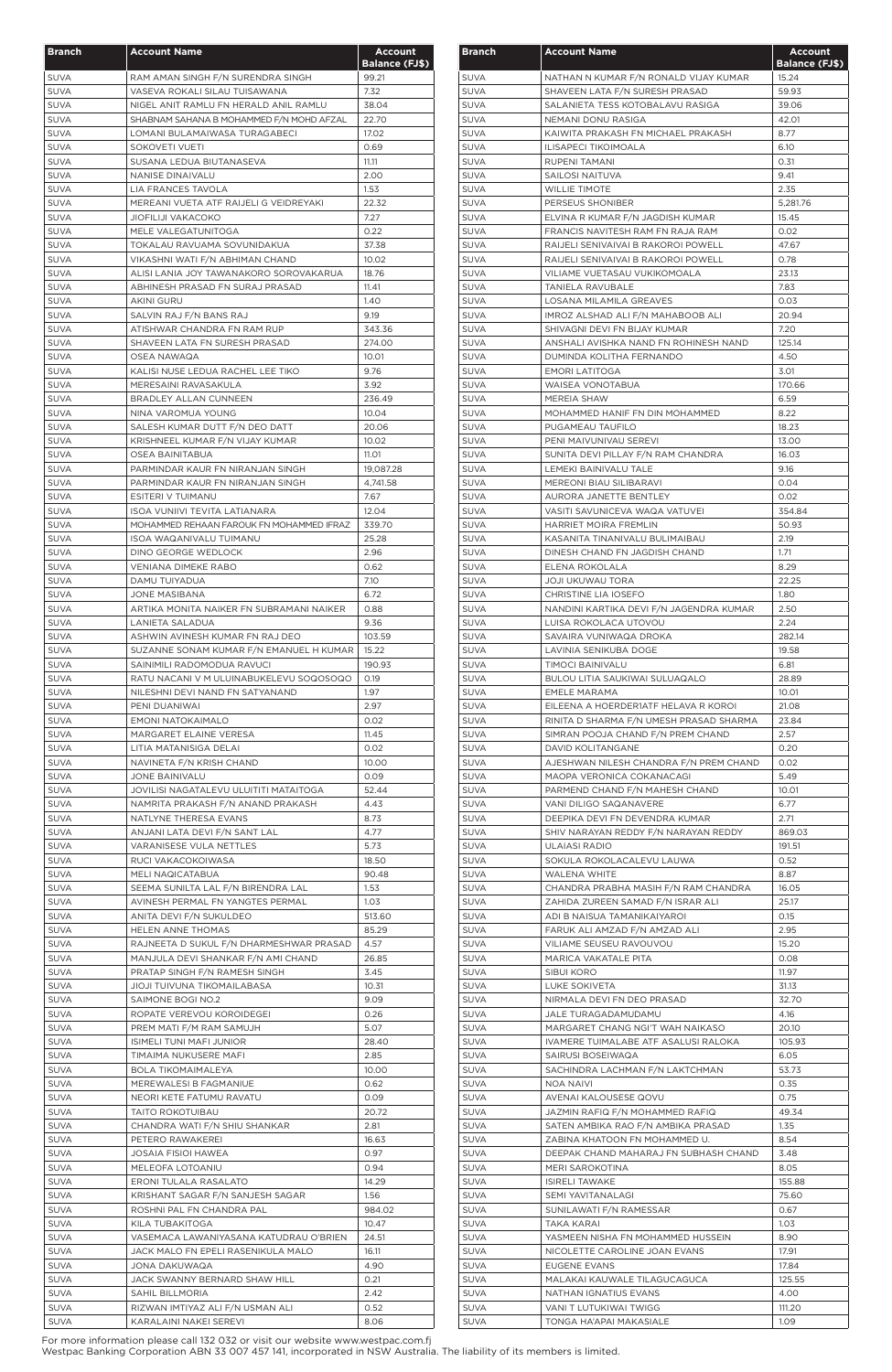| <b>Branch</b>              | <b>Account Name</b>                                                           | <b>Account</b>        |
|----------------------------|-------------------------------------------------------------------------------|-----------------------|
|                            |                                                                               | <b>Balance (FJ\$)</b> |
| <b>SUVA</b>                | MERISSA ENRIELL WONG                                                          | 234.55                |
| <b>SUVA</b>                | DHARMENDRA SINGH FN DARBAR SINGH                                              | 10.87                 |
| <b>SUVA</b>                | <b>VOREQE VARASISIKO</b>                                                      | 0.26                  |
| <b>SUVA</b><br><b>SUVA</b> | ZHALIKA AKHELA BEGUM F/N ABDUL RIZWAN<br>ZAEYNAB FAIZA BEGUM F/N ABDUL RIZWAN | 0.03<br>0.02          |
| <b>SUVA</b>                | SARITA GOUNDAR F/N MUNSAMI                                                    | 56.07                 |
| <b>SUVA</b>                | ILISEVA TUIMATANISIGA BULIVAKARUA                                             | 2.00                  |
| <b>SUVA</b>                | VARITEMA TINAI                                                                | 11.24                 |
| <b>SUVA</b>                | <b>LEBA LUSEANI</b>                                                           | 33.49                 |
| SUVA                       | SATYA S NARAYAN F/N JASWANT NARAYAN                                           | 5.86                  |
| SUVA                       | SENATA MARAMA                                                                 | 20.06                 |
| <b>SUVA</b>                | RATUCO TUIVATUSUGU KULI                                                       | 15.09                 |
| <b>SUVA</b>                | MOSESE GANIVATU                                                               | 2.78                  |
| <b>SUVA</b>                | ELIKI LESUVAKARUAMAINAIVALU VUNIWAWA                                          | 2.69                  |
| <b>SUVA</b>                | <b>VULI FANE OSBORNE</b><br><b>TAITO KOROI</b>                                | 12.02                 |
| <b>SUVA</b><br><b>SUVA</b> | ULAMILA SENICEVUGA ROKOBULI                                                   | 2.00<br>3.96          |
| <b>SUVA</b>                | ULAMILA SENICEVUGA ROKOBULI                                                   | 0.73                  |
| <b>SUVA</b>                | SEMISI MATAKIBAU                                                              | 2.61                  |
| SUVA                       | RAVAI SAROTE FATIAKI                                                          | 6.57                  |
| <b>SUVA</b>                | NIKOTIMO RUSA                                                                 | 2.00                  |
| <b>SUVA</b>                | JOSEVATA BOGIDRAU                                                             | 251.47                |
| <b>SUVA</b>                | KALIVATI TALEBULA                                                             | 3.02                  |
| <b>SUVA</b>                | LOATA KOILACA TAVO TORO                                                       | 0.30                  |
| <b>SUVA</b>                | MOREEN MONITA SHARMA FN SWATH D SHARMA                                        | 214.35                |
| SUVA                       | YOGESH CHAND FN RUP CHAND                                                     | 130.17                |
| SUVA                       | YOGESH CHAND FN RUP CHAND                                                     | 0.23                  |
| <b>SUVA</b><br><b>SUVA</b> | <b>ASIVOROSI BIRI</b><br>EUNICE AGNES CASSIDY                                 | 5.00<br>18.85         |
| <b>SUVA</b>                | KATHLEEN TUBULALA SENIWAITUI                                                  | 0.38                  |
| <b>SUVA</b>                | SENIWAITE LEWA TUBEKORO                                                       | 5.87                  |
| <b>SUVA</b>                | JAMILA A KHATOON BIBI F/N HASMAT TULLAH                                       | 51.76                 |
| <b>SUVA</b>                | SHERNI YASMIN ALAM BI F/N MOHAMMED ALAM                                       | 37.45                 |
| <b>SUVA</b>                | ATMA RAM F/N RAM KISSUN                                                       | 4.77                  |
| <b>SUVA</b>                | LITIANA MARAMA LAILAI                                                         | 26.73                 |
| <b>SUVA</b>                | DESHA DALEEN CHETTY F/N ADIMULLAM CHETTY                                      | 10.02                 |
| <b>SUVA</b>                | MOSESE RATAGAU                                                                | 5.34                  |
| SUVA                       | <b>TEVITA VULA</b>                                                            | 0.54                  |
| <b>SUVA</b>                | <b>JIOSAIA NAICUKU</b>                                                        | 1.86                  |
| <b>SUVA</b>                | KARISHMA KALPANA KUMAR F/N SATISH KUMAR                                       | 3.83                  |
| <b>SUVA</b><br><b>SUVA</b> | MEREONI VEISEI MORRILL<br>SIMELI DAMUNI VATUWALIWALI                          | 124.92<br>13.11       |
| <b>SUVA</b>                | <b>MELI VOSUQA</b>                                                            | 1.10                  |
| <b>SUVA</b>                | ASENACA RAGACA BULA                                                           | 3.13                  |
| <b>SUVA</b>                | TERESA NOELITA NARAYAN F/N ERIC NARAYAN                                       | 6.24                  |
| <b>SUVA</b>                | <b>TIKO TANIELA</b>                                                           | 10.00                 |
| <b>SUVA</b>                | FORESIGHT CONSTRUCTION PTE LIMITED                                            | 116.73                |
| <b>SUVA</b>                | RAAGNI LATA F/N MAN CHAND                                                     | 10.02                 |
| <b>SUVA</b>                | FARINA A MUNAF ATF MOHAMMED F KHAN                                            | 53.52                 |
| <b>SUVA</b>                | TAUFA TAKAYAWA                                                                | 0.13                  |
| <b>SUVA</b>                | ZORNALD OMM VINAY RISHI FN RISHI RAM                                          | 1.14                  |
| <b>SUVA</b><br><b>SUVA</b> | KESHWA JOSEPH FN JOSEPH<br>ANASA SERU                                         | 12.43<br>11.08        |
| <b>SUVA</b>                | MARIKA TAWAKEVOU                                                              | 3.98                  |
| <b>SUVA</b>                | <b>KUSITINO NAITA</b>                                                         | 16.04                 |
| <b>SUVA</b>                | WILLIAM BALE NAITA                                                            | 97.98                 |
| <b>SUVA</b>                | IKANITABU TITOKOTABUA LESUMA                                                  | 247.95                |
| <b>SUVA</b>                | INOKE RAVOUVOU VUASE                                                          | 0.55                  |
| <b>SUVA</b>                | <b>TIMOCI SENINUQA</b>                                                        | 5.21                  |
| <b>SUVA</b>                | <b>JOSEFA MATIA</b>                                                           | 30.06                 |
| <b>SUVA</b>                | EPI VUICUVU GONEWAI                                                           | 8.21                  |
| <b>SUVA</b>                | DONATO TOKO                                                                   | 127.97                |
| <b>SUVA</b>                | ROSLYN LATA KUMARI F/N SHIU KUMAR                                             | 3.14                  |
| <b>SUVA</b><br><b>SUVA</b> | ADRIU NATUKUNI MATAYALEWA                                                     | 0.03<br>1.00          |
| <b>SUVA</b>                | ASHWIN NITESH DUTT F/N RUDAR DUTT<br>ILAITIA TURAGABECI                       | 16.87                 |
| <b>SUVA</b>                | ROSHAN THUSHARA DIYAWADANAGE RAJASINGHE                                       | 23.46                 |
| <b>SUVA</b>                | EKA VAKACEGU ATF MARICA VAKACEGU NAISAU                                       | 8.32                  |
| <b>SUVA</b>                | TIMOCI TUILEVUKA VATULOKA                                                     | 53.09                 |
| <b>SUVA</b>                | SALOTE CANATABUA LEWENIQILA                                                   | 6.52                  |
| <b>SUVA</b>                | MIKAELE GONERARA                                                              | 10.47                 |
| <b>SUVA</b>                | MARIKA KOROIVUI                                                               | 2,501.82              |
| <b>SUVA</b>                | SUDHIR KUMAR F/N PARMANAD                                                     | 7.13                  |
| <b>SUVA</b>                | VERONICA MARYANN ANNA VAKATUITURAGANA                                         | 9.08                  |
| <b>SUVA</b>                | MOSESE KIKAU                                                                  | 14.19                 |
| SUVA                       | LUSIANA DIMATE                                                                | 0.96                  |
| <b>SUVA</b><br><b>SUVA</b> | YADRAM F/N JAI NARAYAN<br>KELERA MUAVEICOKA BULAGO                            | 2.31<br>55.47         |
| <b>SUVA</b>                | ROSELYNE ROSEHIKA RAM F/N HARI RAM                                            | 240.29                |
| <b>SUVA</b>                | NAREND GOPAL RAM F/N HARI RAM                                                 | 495.83                |
| <b>SUVA</b>                | SAMEER PRASAD FN MAHENDRA PRASAD                                              | 1.46                  |
| <b>SUVA</b>                | RATU JOSAIA QEREQERETABUA                                                     | 5.10                  |
| <b>SUVA</b>                | ALIPATE QEVAQEVA                                                              | 41.44                 |
| <b>SUVA</b>                | FIPE LUTU                                                                     | 0.32                  |
| <b>SUVA</b>                | TOKASA VUA MADAU                                                              | 81.51                 |
| <b>SUVA</b>                | MEREONI NIAVU                                                                 | 1.70                  |
| <b>SUVA</b>                | VOSITA TUVOU NAWALU                                                           | 52.48                 |
| <b>SUVA</b>                | JAMES ANTHONY RAM FN LACH RAM                                                 | 52.64                 |
| <b>SUVA</b>                | ISIRELI TAUYAVU SERUKALOU                                                     | 0.39                  |
| <b>SUVA</b>                | RAGINIL KUMAR F/N JAI RAJ                                                     | 0.04                  |

| <b>Branch</b>              | <b>Account Name</b>                                          | <b>Account</b><br><b>Balance (FJ\$)</b> |
|----------------------------|--------------------------------------------------------------|-----------------------------------------|
| <b>SUVA</b>                | KELERA MARAMA MUALEVU                                        | 18.13                                   |
| <b>SUVA</b>                | SULIASI MEI NAILOLO                                          | 0.77                                    |
| <b>SUVA</b>                | KHADIM ALI KHAN FN NUR ALI                                   | 3.24                                    |
| <b>SUVA</b>                | ZEENAT BIBI F/N MUMTAJ ALI                                   | 4.04                                    |
| <b>SUVA</b>                | SUSANA SENIVUTU RAVUTIA                                      | 252.30                                  |
| <b>SUVA</b>                | AMIT VISHAL CHAND FN BAL CHAND                               | 0.06                                    |
| <b>SUVA</b><br><b>SUVA</b> | SAILASA NAICEGU<br>KELERA RADINICALIA                        | 43.99<br>46.42                          |
| <b>SUVA</b>                | KELERA RADINICALIA                                           | 0.74                                    |
| <b>SUVA</b>                | SANGEET F/N HARI RAM                                         | 14.64                                   |
| <b>SUVA</b>                | SAINI TIKOIMALOLO                                            | 7.80                                    |
| <b>SUVA</b>                | ASINATE QIMA TAUKEINIKORO                                    | 25.80                                   |
| <b>SUVA</b>                | AKARIVA DURIDURILOMAI                                        | 54.99                                   |
| <b>SUVA</b>                | ESIRA DOUDOU DAUGUNU                                         | 32.26                                   |
| <b>SUVA</b>                | LUSE LEWALILI DAUGUNU                                        | 25.20                                   |
| <b>SUVA</b>                | EPARAMA LOGANIMOCE                                           | 22.99                                   |
| <b>SUVA</b>                | SHALESHNI SINGH M/N CHANDRA WATI                             | 7.47                                    |
| <b>SUVA</b><br><b>SUVA</b> | TARA WATI F/N RAM DULARE<br>KELERA LEWATAI                   | 6.92<br>5.65                            |
| <b>SUVA</b>                | SIKELI RABAKELE BELENA                                       | 18.12                                   |
| <b>SUVA</b>                | SHAIREEN SHABNAM NAAZ F/N ABDUL HAMID                        | 4.35                                    |
| <b>SUVA</b>                | SALENDRA CHAND FN KALIAN NATH                                | 716.99                                  |
| <b>SUVA</b>                | SATENDRA SWAMI F/N HEMANT SWAMI                              | 24.79                                   |
| <b>SUVA</b>                | LANIETA VUNIMO RAVAGA                                        | 3.18                                    |
| <b>SUVA</b>                | ASENACA BOTEI                                                | 0.07                                    |
| <b>SUVA</b>                | <b>VERONIKA ROKOWATI</b>                                     | 9.49                                    |
| <b>SUVA</b>                | DHAN LAXMI DASS FN SUBRAMANI                                 | 5.71                                    |
| <b>SUVA</b>                | DAVID V MUDALIAR F/N SUBRAIL MUDALIAR                        | 5.01                                    |
| <b>SUVA</b>                | <b>SHENGLIN MIAO</b>                                         | 10.24                                   |
| <b>SUVA</b>                | LETILA WAQAVAKALOLOMA WAQAIRAPOA                             | 3.21                                    |
| <b>SUVA</b>                | ANITA DEVI F/N BHAG CHAND                                    | 10.01                                   |
| <b>SUVA</b><br><b>SUVA</b> | NANCY FEREI ANDREW<br>SAVAIRA RAUCA TAUKINIKORO              | 2.83<br>9.01                            |
| <b>SUVA</b>                | ADREA WAQANIDROLA TAUKINIKORO                                | 111.19                                  |
| <b>SUVA</b>                | TANIELA TAULALO CATAKI                                       | 7.46                                    |
| <b>SUVA</b>                | SIONELELEI SHIRLEY MARIO                                     | 10.30                                   |
| <b>SUVA</b>                | <b>RAJ KUMAR</b>                                             | 16.72                                   |
| SUVA                       | SUSAN SHALINI DEVI M/N SUSHILA DEVI                          | 0.09                                    |
| <b>SUVA</b>                | VIMU VIKASH DEO FN HARI DEO                                  | 6.22                                    |
| <b>SUVA</b>                | VIUNA AKANISI                                                | 0.60                                    |
| <b>SUVA</b>                | NILESH PRASAD F/N NARAYAN PRASAD                             | 0.82                                    |
| <b>SUVA</b>                | RATU PENAIA KURUWAININIU TIKOCA                              | 4.27                                    |
| <b>SUVA</b>                | ASAELI MASILACA PRASAD F/N BHAN PRASAD                       | 0.20                                    |
| <b>SUVA</b>                | SOSICENI ROKOTUIVIWA                                         | 9.35                                    |
| <b>SUVA</b>                | ADI ALISI TINIVAKACA GUKIMALEYA                              | 80.21                                   |
| <b>SUVA</b><br><b>SUVA</b> | RAIJIELI Q F KURUNAWAI GIBSON<br>KELERAYANI NAVA SERUVATU    | 145.42<br>2.17                          |
| <b>SUVA</b>                | NICHOLAS NITISH NARAYAN F/N ERIC NARAYAN                     | 0.12                                    |
| <b>SUVA</b>                | TITILIA RAKURUKURU RAMOLI                                    | 25.15                                   |
| <b>SUVA</b>                | <b>EMOSI NASIVI</b>                                          | 0.03                                    |
| <b>SUVA</b>                | RAISOROVI NADURUVESI SERUILUMI                               | 8.46                                    |
| <b>SUVA</b>                | SAMSAR BEGUM F/N ALI BUKSH                                   | 12.30                                   |
| <b>SUVA</b>                | LEMEKI TALANACOLO LAQEKORO                                   | 0.14                                    |
| <b>SUVA</b>                | KOROITAMANA NATHAN JEDIDIAH                                  | 1.97                                    |
| <b>SUVA</b>                | JOAN FESAITU                                                 | 8.09                                    |
| <b>SUVA</b>                | MOALA TOMASI WAINIQOLO                                       | 0.29                                    |
| <b>SUVA</b>                | NAOMI VUBAYA TALEMAITOGA BIU                                 | 0.05                                    |
| <b>SUVA</b>                | JENNY LATA F/N DALIP CHAND MICHAEL                           | 3.69                                    |
| <b>SUVA</b><br><b>SUVA</b> | TEVITA WAQAVAKATOGA<br>WALIAMMA F/N RAM REDDY                | 28.72<br>36.72                          |
| <b>SUVA</b>                | MELE FALAHOLA                                                | 11.92                                   |
| <b>SUVA</b>                | SAMUELA BIU WAQA                                             | 22.06                                   |
| <b>SUVA</b>                | MEREIA KANAVUSO OBRIEN                                       | 14.38                                   |
| <b>SUVA</b>                | MAKERETA WAQANIBAU                                           | 7.94                                    |
| <b>SUVA</b>                | PARVIN LATA RAJ F/N PHILOMEN DEVRAJ                          | 19.34                                   |
| <b>SUVA</b>                | SELINA ODELIA SOKOIWASA                                      | 43.45                                   |
| <b>SUVA</b>                | LANIETA VUNIWAI                                              | 4.32                                    |
| <b>SUVA</b>                | MERE SERAU WAKILAU                                           | 5.03                                    |
| <b>SUVA</b>                | SALOME TUIVATUROGO VAKASILIMI                                | 17.75                                   |
| <b>SUVA</b>                | CYNTHIA SIMRAN PRASAD F/N RAPHAEL OM                         | 38.95                                   |
| <b>SUVA</b><br><b>SUVA</b> | <b>FULORI LEBA</b><br>INISE VULI SENIVONOKULA                | 7.73<br>9.20                            |
| <b>SUVA</b>                | NIUMAIA WAQANIVALU                                           | 17.80                                   |
| <b>SUVA</b>                | <b>MATAI MESAKE</b>                                          | 0.27                                    |
| <b>SUVA</b>                | MERESEINI SALIUCU NEIBAVU                                    | 542.74                                  |
| <b>SUVA</b>                | WASIGITONI DREUNIBAKA                                        | 10.29                                   |
| SUVA                       | <b>ONISIMO NAIKOVU</b>                                       | 9.92                                    |
| <b>SUVA</b>                | ISHAD BUKSH F/N JOSEPH RAM SWAMI                             | 62.39                                   |
| SUVA                       | ELIESA JIOJE PAKA AKA MELLISA                                | 213.75                                  |
| <b>SUVA</b>                | RICKY SUSHIL SINGH F/N HARI PRATAP                           | 7.31                                    |
| SUVA                       | ESALA AH SING                                                | 0.03                                    |
| SUVA                       | SAMUELA QALIA OLOA                                           | 110.85                                  |
| SUVA                       | BULOU FIFITA BOTENAKADAVU                                    | 6.11                                    |
| SUVA                       | ILIMOTAMA NALAWA WAQANICAKAU                                 | 40.19                                   |
| SUVA<br><b>SUVA</b>        | ALFRED ANIL DUTT FN SHIU RAM<br>UGESH PRASAD F/N HARI PRASAD | 3.87<br>28.63                           |
| <b>SUVA</b>                | <b>IOWANE TEMO</b>                                           | 20.00                                   |
| SUVA                       | SHEETAL SANDHYA NAND F/N SATYANAND                           | 1.86                                    |
| SUVA                       | SAMUELA DOLESAU                                              | 100.61                                  |
| SUVA                       | <b>VASITI SURA</b>                                           | 1.86                                    |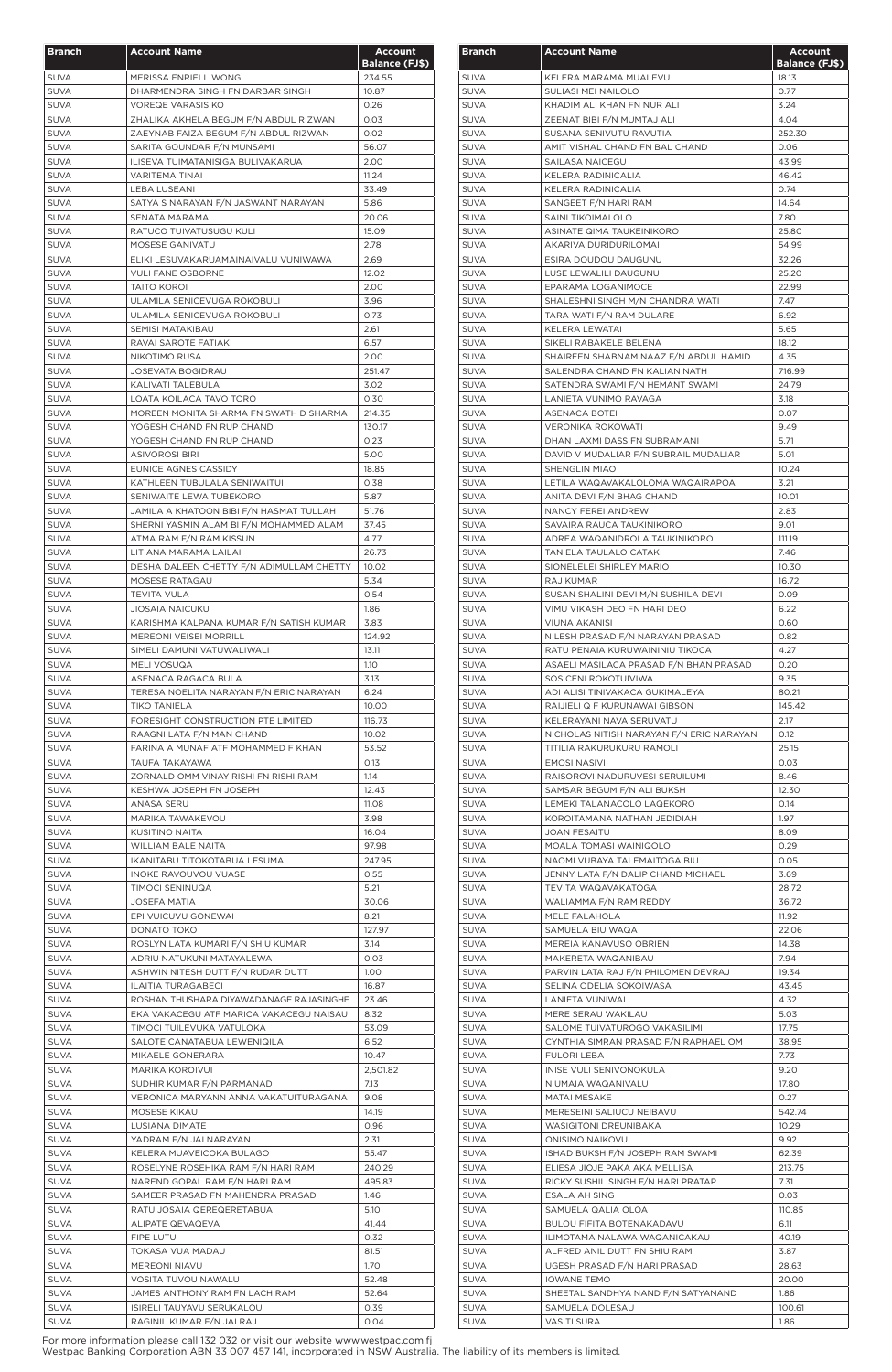| <b>Branch</b>              | <b>Account Name</b>                                                                | <b>Account</b>        |
|----------------------------|------------------------------------------------------------------------------------|-----------------------|
|                            |                                                                                    | <b>Balance (FJ\$)</b> |
| <b>SUVA</b>                | LEVI BALEINAVOSA VUKICEA                                                           | 10.00                 |
| <b>SUVA</b>                | KAITU'U SAMISONI HAE                                                               | 16.97                 |
| <b>SUVA</b>                | RONS DHABA                                                                         | 82.72                 |
| <b>SUVA</b>                | SAKIUSA SOKOIWASA                                                                  | 21.30                 |
| <b>SUVA</b>                | SOFIA NISHA ALI FN INTAZ ALI                                                       | 0.10                  |
| <b>SUVA</b>                | LUSIANA MAIVUNISAWANA                                                              | 18.26                 |
| <b>SUVA</b>                | <b>ATUNAISA ELIA</b>                                                               | 5.73                  |
| <b>SUVA</b>                | TUIVANUAKULA TUI TUPOU L LECA                                                      | 211.26                |
| <b>SUVA</b>                | JONE TEUKIUTAVAVAU FOIAKAU                                                         | 8.34                  |
| <b>SUVA</b>                | MITENDRA NIRAJ KUMAR FN MANOJ DATT                                                 | 10.01                 |
| SUVA                       | KALISITA YAVULALA                                                                  | 24.79                 |
| <b>SUVA</b>                | <b>JOSEFA MATAITOGA</b>                                                            | 31.73                 |
| <b>SUVA</b>                | GABIRIELI RAVALAWA NIMACERE                                                        | 586.32                |
| <b>SUVA</b>                | SNEH M LATA ATF PRINCE SANJESH R AUTAR                                             | 1.15                  |
| <b>SUVA</b>                | <b>WAISEA VERENADAU</b>                                                            | 9.50                  |
| <b>SUVA</b>                | TUBUNA SAUMAKI TUIQALI                                                             | 48.81                 |
| <b>SUVA</b>                | JAMES ROYDEN JACKSON NAIVOTA                                                       | 10.02                 |
| <b>SUVA</b>                | SIMELI NATOKIA                                                                     | 10.01                 |
| <b>SUVA</b><br><b>SUVA</b> | METUISELA LABA ATF ILISAPECI LUISA NABEL<br>SHALVIN SHANIL PRASAD FN ANANDH PRASAD | 15.12                 |
|                            |                                                                                    | 4.60                  |
| SUVA                       | VIJAY KUMAR FN RAMOHAN                                                             | 4.61                  |
| <b>SUVA</b>                | RAJESH LAL FN SADHU LAL                                                            | 0.24                  |
| <b>SUVA</b>                | ASHMITA DEVI GOVIND F/N DEO CHAND                                                  | 4.10                  |
| <b>SUVA</b>                | ULUI QALOBULAKIVANUA                                                               | 0.02                  |
| <b>SUVA</b>                | SEREMAIA NAKOULA                                                                   | 12.68                 |
| <b>SUVA</b>                | ELENOA SENILOLI BOGIWALU                                                           | 1.30                  |
| <b>SUVA</b>                | ATECA SENIBUA LATCHMAN                                                             | 19.09                 |
| <b>SUVA</b><br><b>SUVA</b> | ISIRELI CARL NIUBALAVU                                                             | 2.71                  |
|                            | MEREANI RAKATA                                                                     | 1.04                  |
| <b>SUVA</b>                | ALESI VERE WAISALE                                                                 | 10.98                 |
| SUVA                       | LUATALE SALAILAGI<br>RAIJIELI WATITURAGA                                           | 594.30                |
| <b>SUVA</b>                |                                                                                    | 9.37                  |
| <b>SUVA</b><br><b>SUVA</b> | <b>AMANI RATINI</b><br><b>OVETI ETIKA VUIYALE</b>                                  | 3.89                  |
|                            |                                                                                    | 24.36                 |
| <b>SUVA</b>                | SHAILESH ARVIN KUMAR F/N TOTA RAM                                                  | 0.48                  |
| <b>SUVA</b>                | TAMARI QAIYAWA VULAWALU                                                            | 3.00                  |
| <b>SUVA</b>                | ILIESA MATANI                                                                      | 12.30                 |
| <b>SUVA</b>                | JOHN BOWMAN ROIROI                                                                 | 0.61                  |
| <b>SUVA</b>                | ENG YUH PEY                                                                        | 1.30                  |
| <b>SUVA</b>                | PENI JOWAVE                                                                        | 50.43                 |
| SUVA                       | PREMILA KUAR FN SADHU LAL                                                          | 0.42                  |
| <b>SUVA</b>                | NATASHA PRIYA NAND FN PARMANAND SHARMA                                             | 22.70                 |
| <b>SUVA</b>                | BENJAMIN SAMUEL LANYON                                                             | 5.25                  |
| <b>SUVA</b>                | GYANAMMA RAJU BHARAT F/N UNI                                                       | 2,015.21              |
| <b>SUVA</b>                | <b>GABIRIELI KATAMOTU</b>                                                          | 25.12                 |
| <b>SUVA</b>                | RUSIATE LUTU KURU                                                                  | 3.69                  |
| <b>SUVA</b>                | LAISENI VAKAU                                                                      | 50.10                 |
| <b>SUVA</b>                | <b>KELEPI VULATOLU</b>                                                             | 11.07                 |
| <b>SUVA</b>                | TEVITE VILIAME TIGAREA                                                             | 11.08                 |
| <b>SUVA</b>                | <b>JACK MORGAN TIMION</b>                                                          | 2.09                  |
| <b>SUVA</b>                | RATU PENI RO KILIBAU                                                               | 2.56<br>2.70          |
| <b>SUVA</b><br><b>SUVA</b> | KARTIK KUMAR F/N RAM KUMAR<br>JEREMAIA TAKAPE TOKAVAKARUA                          | 6.95                  |
| <b>SUVA</b>                | AVISHNIL KUMAR REDDY F/N ASHOK KUMAR                                               | 4.16                  |
| <b>SUVA</b>                | UNAISI ADIVULASE                                                                   | 2.86                  |
| <b>SUVA</b>                | RATU JONE RAVOUVOU SARAQIA                                                         | 13.07                 |
| <b>SUVA</b>                | MARIA FLORIAN MATAKIVUE                                                            | 0.01                  |
| <b>SUVA</b>                | ROPATE RIGAMOTO                                                                    | 10.01                 |
| <b>SUVA</b>                | SHAFEEN SHAINAZ ALI FN ASGAR ALLI                                                  | 0.60                  |
| <b>SUVA</b>                | AIJESH CHAND FN RAVINDRA CHAND                                                     | 229.86                |
| <b>SUVA</b>                | SANDHYA A SHARMA FN PRAMENDRA PRASAD                                               | 8.04                  |
| <b>SUVA</b>                | DHARMENDRA KONDAIYA                                                                | 10.00                 |
| <b>SUVA</b>                | SANJAY PARMA ATF DAKSH PARMAR                                                      | 467.87                |
| <b>SUVA</b>                | DANIELE KUBUILA                                                                    | 12.36                 |
| <b>SUVA</b>                | ASAELI DRADRA                                                                      | 0.16                  |
| <b>SUVA</b>                | PENI CEVAROI LUVUBULA                                                              | 2.00                  |
| <b>SUVA</b>                | RICARDO ROMEO FRANCISCO POWELL                                                     | 3.44                  |
| <b>SUVA</b>                | <b>EMASI MASIVESI</b>                                                              | 7.94                  |
| <b>SUVA</b>                | LEBA DRUA TUILAWALAWA                                                              | 1.88                  |
| <b>SUVA</b>                | LEBA DRUA TUILAWALAWA                                                              | 6.48                  |
| <b>SUVA</b>                | LAIJIA WAQANI                                                                      | 0.66                  |
| <b>SUVA</b>                | SEREPASIO DELATABUA                                                                | 0.69                  |
| <b>SUVA</b>                | JONACANI O'CONNOR                                                                  | 10.42                 |
| <b>SUVA</b>                | JALE BAINISIKA DUGUNAYALO                                                          | 3.37                  |
| <b>SUVA</b>                | APAITIA WAQANIBORO ROKOTUNI                                                        | 16.01                 |
| <b>SUVA</b>                | RATU PHILIPE CABE                                                                  | 5.00                  |
| <b>SUVA</b>                | MILIKA VAKACOCA TUKANA                                                             | 66.52                 |
| <b>SUVA</b>                | MANOJ KUMAR CHEETY FN KESHWA CHETTY                                                | 161.78                |
| <b>SUVA</b>                | JEFFERY PETER HARRISON                                                             | 5.97                  |
| <b>SUVA</b>                | ANENDRA SINGH F/N VIJAI SINGH                                                      | 16.08                 |
| <b>SUVA</b>                | RUTH SYMON ELISABETA RAIHMAN                                                       | 8.93                  |
| <b>SUVA</b>                | TADULALA KAIVESU YABAKI                                                            | 10.16                 |
| <b>SUVA</b>                | ILISONI NABAU NARAWA                                                               | 0.23                  |
| <b>SUVA</b>                | KEISANI AMAKUSI TALE                                                               | 41.45                 |
| <b>SUVA</b>                | EUNICE LILLY LEE                                                                   | 125.42                |
| <b>SUVA</b>                | SELA VIKATORIE PAU'U                                                               | 9.92                  |
| <b>SUVA</b>                | SEREANA DIQORO BOLA                                                                | 17.09                 |
| <b>SUVA</b>                | TEMESA DOKA                                                                        | 4.88                  |
| <b>SUVA</b>                | JOKATAMA TUNAMENA                                                                  | 1.47                  |
| <b>SUVA</b>                | RAJESH NAIDU F/N RAJ GOPAL NAIDU                                                   | 11.79                 |

| <b>Branch</b>              | <b>Account Name</b>                                               | <u>Account</u><br><b>Balance (FJ\$)</b> |
|----------------------------|-------------------------------------------------------------------|-----------------------------------------|
| <b>SUVA</b>                | GEORGE PARMAN SINGH F/N AMAR SINGH                                | 14.02                                   |
| <b>SUVA</b>                | AKUILA RAVUCI                                                     | 10.06                                   |
| <b>SUVA</b>                | ELENOA LIKUBAKALA KEDRAIKA                                        | 6.16                                    |
| <b>SUVA</b>                | NIKHIL NITLESH MAHARAJ F/N NITIN MAHARAJ                          | 0.47                                    |
| <b>SUVA</b>                | <b>VILISIANO NATORO</b>                                           | 113.87                                  |
| <b>SUVA</b>                | <b>JOSATEKI KOLITAGANE</b>                                        | 2.04                                    |
| <b>SUVA</b>                | RAVUAMA BAISAGALE RAVONO                                          | 1.99                                    |
| <b>SUVA</b><br><b>SUVA</b> | RATU EPELI RAVOVO T NAKANACAGI<br>MARICA NONAVU SENINAWANAWA KAMA | 2.02<br>0.01                            |
| <b>SUVA</b>                | ADI BALEISUVA TIKOMAILODONI QASENIKORO                            | 5.08                                    |
| <b>SUVA</b>                | <b>SELA BENDERT KAFOA</b>                                         | 11.64                                   |
| <b>SUVA</b>                | DANIEL RAJNEESH DASS F/N RAJENDRA DASS                            | 204.93                                  |
| <b>SUVA</b>                | <b>EMOSI NAIVALU</b>                                              | 13.06                                   |
| <b>SUVA</b>                | RATU KOLI VISAWAQA                                                | 3.65                                    |
| <b>SUVA</b>                | ANGELICA MARGERY IVA ROADHOUSE                                    | 11.55                                   |
| <b>SUVA</b>                | WILLIAM LIONEL THOMPSON ROADHOUSE                                 | 21.56                                   |
| <b>SUVA</b>                | AISAKE KAISUVA                                                    | 0.33                                    |
| <b>SUVA</b>                | <b>JIONE BALE</b>                                                 | 1.04                                    |
| <b>SUVA</b>                | KELEPI VAKURUIVALU                                                | 0.05                                    |
| <b>SUVA</b>                | APENISA RABULI                                                    | 10.10                                   |
| <b>SUVA</b>                | AISEA KUSITINO                                                    | 10.02                                   |
| <b>SUVA</b>                | <b>VILIMONI MILAMOCE</b>                                          | 0.74                                    |
| <b>SUVA</b><br><b>SUVA</b> | <b>VUI VEITOKIYAKI MANU</b><br>CHRISTINA CHETTY FN MURGAN CHETTY  | 20.06<br>0.34                           |
| <b>SUVA</b>                | <b>ISOA BOSEYACO MALUMU</b>                                       | 1.00                                    |
| <b>SUVA</b>                | WATISONI RAQINA SIGACA                                            | 9.52                                    |
| <b>SUVA</b>                | KELERA ROKOCULA VAKADRANU                                         | 20.04                                   |
| <b>SUVA</b>                | MARICA RANADI SELAIMA                                             | 20.64                                   |
| <b>SUVA</b>                | SOUTH PACIFIC NATURAL RESOURCE GROUP LTD                          | 5,248.98                                |
| <b>SUVA</b>                | ASHOK PRASAD FN HARGYAN                                           | 11.65                                   |
| <b>SUVA</b>                | ATECA RADINISAVUSAVU WAQANIVALU                                   | 73.31                                   |
| <b>SUVA</b>                | MESAKE CAMA                                                       | 15.09                                   |
| <b>SUVA</b>                | ANASAINI TAMANIKAINASAUVUKI                                       | 26.73                                   |
| <b>SUVA</b>                | FRANCES DEBORAH HAZELMAN                                          | 16.02                                   |
| <b>SUVA</b>                | <b>EMORI NAQASE</b>                                               | 1.51                                    |
| <b>SUVA</b>                | LEONE LAWA BOLAI<br>LORAINI TALEI MOTOKALOU KAITABU               | 7.62                                    |
| <b>SUVA</b><br>SUVA        | JONE TAKABAKABA                                                   | 32.73<br>0.49                           |
| <b>SUVA</b>                | <b>DEREIN PRASAD</b>                                              | 30.15                                   |
| <b>SUVA</b>                | RUTH LEBA SERU                                                    | 210.52                                  |
| <b>SUVA</b>                | URAIA KEREKERELEVU RABUATOKA                                      | 10.04                                   |
| <b>SUVA</b>                | ELIFASI KIRIKITI                                                  | 0.06                                    |
| <b>SUVA</b>                | SOLOMONE SAUSAUDOKO                                               | 27.53                                   |
| <b>SUVA</b>                | <b>JOELI GAUNAVINAKA</b>                                          | 20.08                                   |
| <b>SUVA</b>                | VILIAME VUINABUNA VOSAIRA                                         | 0.38                                    |
| <b>SUVA</b>                | LITIANA NAMERUA SAUBALE                                           | 3.04                                    |
| <b>SUVA</b>                | ESILI DICAVULABA REDDY                                            | 16.00                                   |
| <b>SUVA</b>                | JAYESH KHAN F/N JASWANT PRASAD                                    | 1.02                                    |
| <b>SUVA</b>                | AMENA NAKAUYACA                                                   | 1.24                                    |
| <b>SUVA</b><br><b>SUVA</b> | <b>SAMISONI SIRINO</b><br>TARAIVOSA MATATAI NABUCO                | 3.79<br>16.44                           |
| SUVA                       | <b>WATISONI NABUCO</b>                                            | 16.44                                   |
| <b>SUVA</b>                | MEREISI KALIVESI NABUCO                                           | 10.19                                   |
| <b>SUVA</b>                | <b>JOWELI CAKAU</b>                                               | 3.30                                    |
| <b>SUVA</b>                | ALESI LIKUTABUA                                                   | 6.44                                    |
| <b>SUVA</b>                | CRAIG ADAMS AKA GRANTLEY CRAIG ADAMS                              | 10.00                                   |
| <b>SUVA</b>                | <b>ODETTE SHERRIE TALEI</b>                                       | 0.17                                    |
| <b>SUVA</b>                | SONGTAO XU                                                        | 95.71                                   |
| <b>SUVA</b>                | LATILETA TAIKA GANIKELI                                           | 5.36                                    |
| <b>SUVA</b>                | <b>VINAISI RUGUA</b>                                              | 1.08                                    |
| <b>SUVA</b>                | PATRICK AKUILA TUIMEREKE                                          | 72.43                                   |
| <b>SUVA</b>                | JESONI COLATIBAU SIGAIMATA                                        | 7.04                                    |
| <b>SUVA</b>                | ASIVOROSI VAKATUTURAGANA                                          | 8.41                                    |
| <b>SUVA</b><br><b>SUVA</b> | ELIKI SERUVATU<br>SAMISONI VUGAKOTO NAILATIKAU                    | 1.06<br>76.95                           |
| SUVA                       | KULINIO CATAKIRA NAIVALU                                          | 0.10                                    |
| <b>SUVA</b>                | MOHAMMED AIYUB FN MOHAMMED YUSUF                                  | 11.88                                   |
| <b>SUVA</b>                | <b>BALE TAGILALA</b>                                              | 6.50                                    |
| SUVA                       | MOSESE TARAMECEGU                                                 | 0.01                                    |
| <b>SUVA</b>                | <b>JOVILISI BOSUCU TUBUIKALOU</b>                                 | 5.40                                    |
| <b>SUVA</b>                | KELE KORIN DAULOMANI CAVA                                         | 2.04                                    |
| SUVA                       | SAULA WAQAVATU                                                    | 0.51                                    |
| <b>SUVA</b>                | LUKE KAIDROKIA                                                    | 9.31                                    |
| <b>SUVA</b>                | CAROLINE LOUISA VIOLET LAGIVOLA                                   | 0.27                                    |
| <b>SUVA</b>                | KRISHNEEL GOUNDER F/N PUNSWAMI                                    | 5.00                                    |
| <b>SUVA</b>                | PIJILA VUE BIU                                                    | 28.05                                   |
| <b>SUVA</b>                | TUPOU ROGOWALE                                                    | 6.76                                    |
| <b>SUVA</b>                | SURENDRA CHANDRA FN CHATTAR PAL                                   | 10.02                                   |
| <b>SUVA</b>                | PERETA TERUKA                                                     | 0.02                                    |
| <b>SUVA</b><br><b>SUVA</b> | SALANIETA CAGINIVEISAQA COBONA<br>MARCEL WILLIAM JOHN HARMAN      | 273.39<br>30.10                         |
| <b>SUVA</b>                | JONE QELECA                                                       | 22.27                                   |
| <b>SUVA</b>                | <b>VEREIMI VOIVOI</b>                                             | 0.80                                    |
| <b>SUVA</b>                | VULAWALU QALO BALE                                                | 10.02                                   |
| <b>SUVA</b>                | <b>JOSEVA TARIA RATULAILAI</b>                                    | 12.29                                   |
| <b>SUVA</b>                | AMENA DAUCAKACAKA TOKALAUTAWA                                     | 3.02                                    |
| <b>SUVA</b>                | MOHAMMED SAFID F/N MOHAMMED RAFIQ                                 | 0.01                                    |
| <b>SUVA</b>                | MOLIPI FAKAAPOGA                                                  | 2.42                                    |
| <b>SUVA</b>                | ATUNAISA MOLIACEVA                                                | 9.00                                    |
| <b>SUVA</b>                | <b>BINDU SUSAN VARGHESE</b>                                       | 3.70                                    |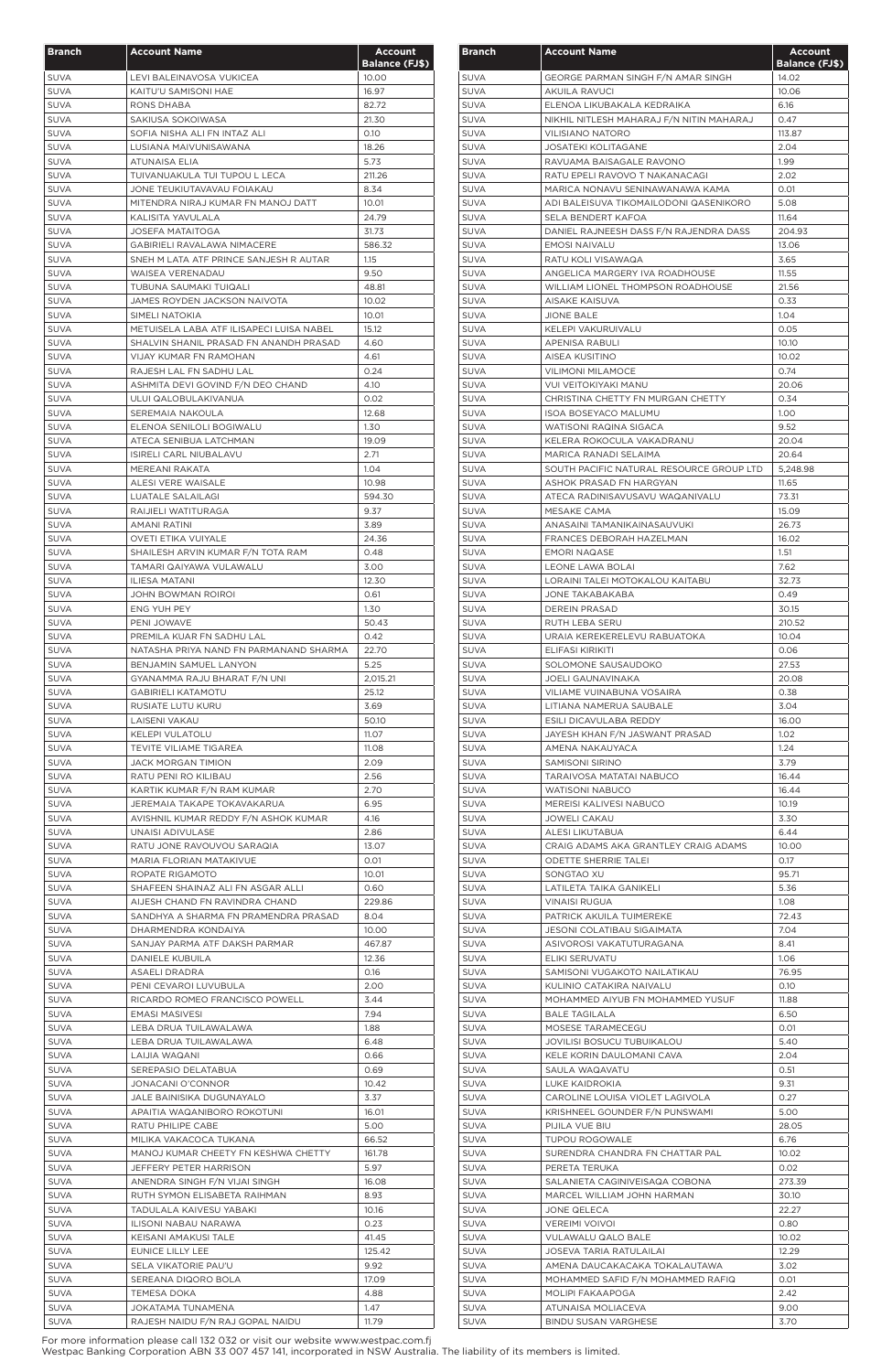| <b>Branch</b>              | <b>Account Name</b>                                      | <b>Account</b>        |
|----------------------------|----------------------------------------------------------|-----------------------|
|                            |                                                          | <b>Balance (FJ\$)</b> |
| <b>SUVA</b>                | <b>OSEA DAULACA</b>                                      | 0.14                  |
| <b>SUVA</b><br><b>SUVA</b> | CAKACAKA TUIMAVANA<br>FINAU MASIKETE AKESA               | 1.84<br>10.03         |
| <b>SUVA</b>                | <b>KELLY WONG</b>                                        | 4.07                  |
| <b>SUVA</b>                | TUINASAU LOANIVALU ROKODREU                              | 0.44                  |
| <b>SUVA</b>                | UNAISI ADIVULASE NAIGULEVU                               | 0.47                  |
| <b>SUVA</b><br><b>SUVA</b> | VINIANA CAMAIBAU WAQASAQA<br>AMINIASI NODRAKORO          | 10.03                 |
| <b>SUVA</b>                | TOMASI CORI                                              | 10.03<br>10.03        |
| <b>SUVA</b>                | WAINIU SAUA                                              | 0.09                  |
| <b>SUVA</b>                | TALATOKA BULABALAVU LEDUA NIUMATAIWALU                   | 15.05                 |
| <b>SUVA</b>                | JOELI KOTO NIUMATAIWALU                                  | 15.05                 |
| <b>SUVA</b>                | FOTOFIRI WAQABACA NIUMATAIWALU                           | 15.05                 |
| <b>SUVA</b><br><b>SUVA</b> | UNAISI TAUBALE NIUMATAIWALU<br>LEBA LILLIAN YANUYANULALA | 15.05<br>10.03        |
| <b>SUVA</b>                | <b>BULAMAILEPANONI TEVITA</b>                            | 0.39                  |
| <b>SUVA</b>                | <b>ILIESA VAKACEGU</b>                                   | 10.03                 |
| <b>SUVA</b>                | EPELI WAQANILOTU                                         | 10.03                 |
| <b>SUVA</b>                | MELISSA TEUPOLA VEITAYAKI                                | 10.03                 |
| SUVA<br><b>SUVA</b>        | <b>WANINOKE RADINITORA</b><br>NASEMA VEIKAUYAKI          | 10.03<br>10.03        |
| <b>SUVA</b>                | RUSILA CAKACAKA GAUNAVINAKA MOCEICAKAU                   | 10.03                 |
| <b>SUVA</b>                | PONIPATE NAYAVUSOATA                                     | 10.03                 |
| <b>SUVA</b>                | NAOMI RAILALA                                            | 10.03                 |
| <b>SUVA</b>                | AKOSITA BALE WAQAVAKAVITI TUWEI                          | 41.38                 |
| <b>SUVA</b>                | RESINA TADULALA NETE                                     | 41.40                 |
| <b>SUVA</b><br><b>SUVA</b> | WAISEA VULIMAILOMALOMA<br><b>TALEI LAVETI QARASE</b>     | 17.80<br>10.03        |
| <b>SUVA</b>                | INIA CAKACAKA                                            | 10.03                 |
| <b>SUVA</b>                | LEDUA SUKA                                               | 10.03                 |
| <b>SUVA</b>                | <b>APENISA VULI</b>                                      | 82.44                 |
| <b>SUVA</b>                | ILAISA LUTUKISUVA                                        | 10.03                 |
| <b>SUVA</b>                | <b>TIMOCI ROKOSULI</b><br>USAIA TURUKAWA ROKOMATU        | 10.03                 |
| <b>SUVA</b><br><b>SUVA</b> | <b>TEVITA MATIA</b>                                      | 10.03<br>5.74         |
| <b>SUVA</b>                | TUBA KOROSAYA                                            | 10.03                 |
| SUVA                       | AMELIA MATA                                              | 10.03                 |
| <b>SUVA</b>                | <b>LEONE DAMUDAMU</b>                                    | 18.23                 |
| <b>SUVA</b>                | <b>TOKASA VOSA</b>                                       | 0.37                  |
| <b>SUVA</b><br><b>SUVA</b> | SEVECI TURAGAULU<br><b>ILIESA QIOKIMOALA TAIVEI</b>      | 10.66<br>10.02        |
| <b>SUVA</b>                | SAULA SUKANALOKA                                         | 20.04                 |
| <b>SUVA</b>                | LIVIANA KOVETAWAKE TURAGANIVALU                          | 0.01                  |
| <b>SUVA</b>                | SIVINIA VAKAREWA                                         | 0.01                  |
| <b>SUVA</b>                | LAVENIA TATAUYACA                                        | 0.01                  |
| <b>SUVA</b>                | ULAIASI TUKANA LEWAI                                     | 0.06                  |
| <b>SUVA</b><br><b>SUVA</b> | LOTE QIMA VUNIDUVU<br>NAIBUKA SUQA                       | 15.61<br>9.84         |
| <b>SUVA</b>                | FILIKESA BALEIMOCE                                       | 14.93                 |
| <b>SUVA</b>                | AKENETA ROKOWATI                                         | 0.76                  |
| <b>SUVA</b>                | RATU TEVITA ILIFASI NAGUSULEVU WAQALIVA                  | 10.00                 |
| <b>SUVA</b>                | <b>JOSUA KURUYAWA</b>                                    | 8.27                  |
| <b>SUVA</b><br><b>SUVA</b> | SAMUELA KENI<br>RUSIATE RAMUATIQA                        | 10.00<br>11.12        |
| <b>SUVA</b>                | SERU BULOU SAVU                                          | 83.86                 |
| <b>SUVA</b>                | SIRELI BOGIDRAU DELAIVUNA                                | 10.03                 |
| <b>SUVA</b>                | LINO TEREKETI MUDU                                       | 5.01                  |
| <b>SUVA</b>                | <b>JONE BOGITINI</b>                                     | 11.69                 |
| <b>SUVA</b>                | <b>JONE BOGITINI</b>                                     | 36.26                 |
| <b>SUVA</b><br><b>SUVA</b> | JERRY RABUKA JNR<br>TURIVA QI                            | 6.03<br>15.00         |
| <b>SUVA</b>                | <b>JESE MUCUNABITU</b>                                   | 1.32                  |
| <b>SUVA</b>                | <b>LIGITONI VOSECI</b>                                   | 8.48                  |
| <b>SUVA</b>                | <b>ISOA SERU</b>                                         | 30.09                 |
| <b>SUVA</b>                | APAKUKI WAQAVOU                                          | 17.69                 |
| <b>SUVA</b><br><b>SUVA</b> | ASOK CHAND F/N HARDEO<br>MOSESE RAFAELE TUKANA           | 8.37<br>10.00         |
| <b>SUVA</b>                | PAULA LAGI                                               | 0.03                  |
| <b>SUVA</b>                | <b>JONI WAISALE</b>                                      | 10.02                 |
| <b>SUVA</b>                | MOSESE SENIUA MOCE                                       | 6.02                  |
| <b>SUVA</b>                | ADI SALAIWAI TUNATEWA                                    | 10.02                 |
| <b>SUVA</b><br><b>SUVA</b> | PENI TIRIKULA<br>TEVITA RABONU RAIKADROKA                | 10.02<br>15.03        |
| <b>SUVA</b>                | ELENOA ROKOVINI                                          | 0.09                  |
| <b>SUVA</b>                | SIKITI MADRA                                             | 4.33                  |
| SUVA                       | MILIANO NAKIDA                                           | 80.73                 |
| <b>SUVA</b>                | VIKA MATA                                                | 0.01                  |
| SUVA                       | SYED WAQAR ABBAS BUKHARI FN SYED BHUKARI                 | 10.02                 |
| <b>SUVA</b><br><b>SUVA</b> | <b>AVIUTA LOCO</b><br>MEREULA LOTU                       | 25.70<br>3.19         |
| <b>SUVA</b>                | HEMANADAR PRASD F/N SHIU N                               | 180.82                |
| <b>SUVA</b>                | SATENDRA LAL FN PERMAL                                   | 17.00                 |
| <b>SUVA</b>                | <b>VILOMENA BIUDEI</b>                                   | 182.43                |
| <b>SUVA</b>                | NARAYAN PRASAD FN HARI PAL                               | 111.28                |
| <b>SUVA</b>                | <b>VIKA CAMAISALA</b>                                    | 121.22                |
| <b>SUVA</b><br>SUVA        | <b>BEN ROGERS</b><br>SEREANA RANADI                      | 4.99<br>43.51         |
| <b>SUVA</b>                | TUIWAI NASAU CIRIVAKAYAWA RASOQOSOQO                     | 311.95                |
| <b>SUVA</b>                | ELENOA MARAMA MARIA                                      | 182.51                |
| <b>SUVA</b>                | LUSE NAIVALU                                             | 6.06                  |

| <b>Branch</b> | <b>Account Name</b>                      | <b>Account</b><br><b>Balance (FJ\$)</b> |
|---------------|------------------------------------------|-----------------------------------------|
| <b>SUVA</b>   | <b>BAITERE KITION</b>                    | 70.00                                   |
| <b>SUVA</b>   | <b>TEVITA VATOGA</b>                     | 307.88                                  |
| <b>SUVA</b>   | LOTE DEGEI                               | 20.02                                   |
| <b>SUVA</b>   | <b>ISIKA MACU</b>                        | 0.04                                    |
| <b>SUVA</b>   | MAIKALI DRAUNA NAIOBA                    | 10.01                                   |
| <b>SUVA</b>   | APIKALI CILAVISIGA SEVUDREDRE            | 15.11                                   |
| <b>SUVA</b>   | EDWARD DEONARAIN F/N DHANIRAM            | 10.22                                   |
| <b>SUVA</b>   | INDARDEO F/N SAHADEO                     | 8.87                                    |
| <b>SUVA</b>   | ESAVA ROKOTUNIDAU                        | 15.01                                   |
| <b>SUVA</b>   | SEREANA VAKANADAKUA                      | 51.33                                   |
| <b>SUVA</b>   | SEREMAIA LAGO NASILASILA                 | 2.28                                    |
| <b>SUVA</b>   | KENI CAGILIWALIWA V NAQURA               | 10.00                                   |
| <b>SUVA</b>   | <b>WAISEA VERE</b>                       | 1.41                                    |
| <b>SUVA</b>   | ROKODAINI WAICOLAYAWA BATIVAGONE         | 3.30                                    |
| <b>SUVA</b>   | KOTO SAUAFU                              | 51.44                                   |
| <b>SUVA</b>   | JOSAIA NAISORO SOROVAKI                  | 10.03                                   |
| <b>SUVA</b>   | MOHINI CHETTY FN KRISHNA CHETTY          | 10.02                                   |
| <b>SUVA</b>   | MERI RADEBU DUWAI BARAVILALA             | 2.01                                    |
| <b>SUVA</b>   | JOELI KETE RAVAI                         | 5.00                                    |
| <b>SUVA</b>   | NARIETA DISELE                           | 15.04                                   |
| <b>SUVA</b>   | MEREWALESI BAKALEVU NAILOALOA RATU       | 7.16                                    |
| <b>SUVA</b>   | VILIAME COKANAUTO B VEIKOSO              | 10.02                                   |
| <b>SUVA</b>   | ONNY WILLIAMS COKANAUTO                  | 10.02                                   |
| <b>SUVA</b>   | <b>JOVECI BAU</b>                        | 145.84                                  |
| <b>SUVA</b>   | ANARE JOHNSON                            | 30.13                                   |
| <b>SUVA</b>   | ETUWATE POE MATEIWAI                     | 9.42                                    |
| <b>SUVA</b>   | APENISA BALEIMALEYA                      | 3.05                                    |
| <b>SUVA</b>   | KAU KADAVU (FIJI) LIMITED                | 701.72                                  |
| <b>SUVA</b>   | MOHAMMED AIYUB SADIQ KHAN FN MOHD S KHAN | 325.13                                  |
| <b>SUVA</b>   | DENNY NAVITALAI NAIVALUTUBAU             | 10.02                                   |
| <b>SUVA</b>   | ELIZABETH ANNE MALAMALATABUA             | 621.63                                  |
| <b>SUVA</b>   | JORELL WILLIAM PETUELI                   | 10.02                                   |
| <b>SUVA</b>   | SALANIETA DIVOLIVOLI TEGA BAKEWA-MATAI   | 0.60                                    |
| <b>SUVA</b>   | ALESIO KATOA                             | 206.06                                  |
| <b>SUVA</b>   | WAINEWRIGHT GAIN HILL                    | 16.35                                   |
| <b>SUVA</b>   | SAIRA SABRA KHATOON ALI F/N MOHAMMED ALI | 1.29                                    |
| <b>SUVA</b>   | <b>ERONI RAIVOU</b>                      | 10.02                                   |
| SUVA          | SUSAN EMILY AMOE FUATA                   | 12.04                                   |
| <b>SUVA</b>   | SETAITA DRAUNIDALO LIWAKI                | 10.00                                   |
| <b>SUVA</b>   | MIKAEL ETHAN TUIDRAVUWALU GREY           | 16.40                                   |
| <b>SUVA</b>   | KESAIA BALEIVIONE VAKAUSAUSA             | 20.19                                   |
| <b>SUVA</b>   | APOROSA BOLATABANIVAU                    | 10.35                                   |
| <b>SUVA</b>   | <b>JOELI DUVU</b>                        | 9.92                                    |
| <b>SUVA</b>   | <b>DAPSY OLATONA</b>                     | 51.34                                   |
| <b>SUVA</b>   | <b>JOVECI VULA SAI</b>                   | 0.07                                    |
| <b>SUVA</b>   | <b>LAITIA RATUERE SALU</b>               | 7.12                                    |
| <b>SUVA</b>   | ILIESA WAQASOBASOBA                      | 10.00                                   |
| <b>SUVA</b>   | ALISON MANDY INOKE VOLAVOLA              | 30.22                                   |
| <b>SUVA</b>   | SULIASI WAVU TUVUKI                      | 20.01                                   |
| <b>SUVA</b>   | NEMANI LESUMAISAINAI                     | 12.06                                   |
| <b>SUVA</b>   | WAISAKE TAMANILEVITU RATAWAKE            | 1.00                                    |
| <b>SUVA</b>   | SAULA NIWAI TUIMOUTA                     | 12.03                                   |
| <b>SUVA</b>   | SAILOSI KISO VUIBURETA                   | 3.09                                    |
| <b>SUVA</b>   | SAULA DEKU SENIKAU                       | 10.02                                   |
| <b>SUVA</b>   | SAULA DEKU SENIKAU                       | 10.02                                   |
| <b>SUVA</b>   | JOSATEKI CAMA                            | 6.43                                    |
| <b>SUVA</b>   | MELI NASAU SADRANU                       | 10.03                                   |
| <b>SUVA</b>   | AMASAI JEKE KALAKALA                     | 10.00                                   |
| <b>SUVA</b>   | ERONI VUKI                               | 10.00                                   |
| <b>SUVA</b>   | ANASA VUATALEVU                          | 6.26                                    |
| <b>SUVA</b>   | TOMASI CAGILABA                          | 10.01                                   |
| <b>SUVA</b>   | SOLOMONI NAWAISALICAKE                   | 41.37                                   |
| <b>SUVA</b>   | NAOMI TUINASAKEA VODO MATALOMANI         | 0.01                                    |
| <b>SUVA</b>   | MOHAMMED IRFAN RAMZAN FN MOHAMMED RAMZAN | 197.61                                  |
| <b>SUVA</b>   | SEMI BUCIRAKIA                           | 20.92                                   |
| <b>SUVA</b>   | INOKE TUICAUMIA MOCELUTU                 | 10.02                                   |
| <b>SUVA</b>   | MERESEINI VAKACABE                       | 9.49                                    |
| <b>SUVA</b>   | MAKELESI MARAMA RABAKELE                 | 10.00                                   |
| <b>SUVA</b>   | ADI VINIANA LABALABA                     | 5.93                                    |
| <b>SUVA</b>   | TIMOCI TAGICAKINAKARURU                  | 10.02                                   |
| <b>SUVA</b>   | SUSHITA DEVI RAM                         | 18.70                                   |
| <b>SUVA</b>   | <b>ILOI LEWASAGALE</b>                   | 0.10                                    |
| <b>SUVA</b>   | MELI RANUVE                              | 10.02                                   |
| <b>SUVA</b>   | VOKONA KOI                               | 1.01                                    |
| <b>SUVA</b>   | ABIN KUMARI FN SUKH RAM                  | 10.18                                   |
| <b>SUVA</b>   | TIMOCI DELANA                            | 0.03                                    |
| <b>SUVA</b>   | <b>JOSUA BALEKODREKETI</b>               | 2.00                                    |
| <b>SUVA</b>   | ANA SIMECI VULA                          | 1.16                                    |
| <b>SUVA</b>   | VILIAME BOGIDUA                          | 10.02                                   |
| <b>SUVA</b>   | DAPHNE MARIA GORETT WAQATAIREWA          | 14.47                                   |
| <b>SUVA</b>   | SAVAIRA VUDELE SIGAWALE                  | 34.12                                   |
| SUVA          | SEKOPE TAUYAVU                           | 30.28                                   |
| <b>SUVA</b>   | ESALA LIGANI YAUVOLI                     | 10.00                                   |
| <b>SUVA</b>   | SIONASA VUNISA                           | 20.03                                   |
| <b>SUVA</b>   | RONESH ANAND F/N PREM ANAND              | 0.35                                    |
| <b>SUVA</b>   | JIAQI JIN                                | 103.40                                  |
| <b>SUVA</b>   | YISHENG JIN                              | 103.40                                  |
| <b>SUVA</b>   | PENIASI TAVA LOVOTALA                    | 10.00                                   |
| <b>SUVA</b>   | <b>VILIMONI MASIVULO</b>                 | 0.04                                    |
| SUVA          | VIRISILA TUVOUNISIGANI ROKODRAVU         | 15.32                                   |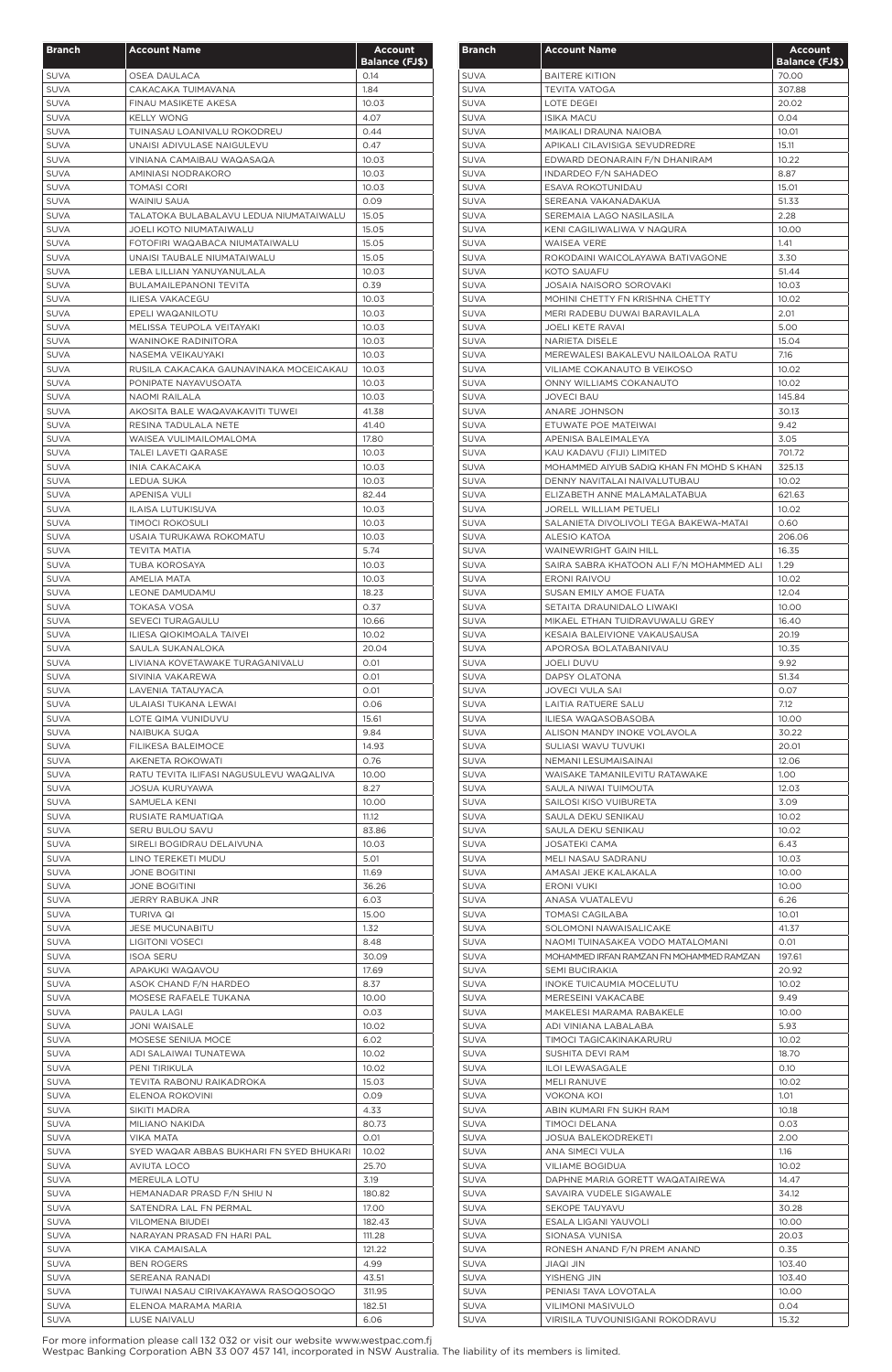| <b>Branch</b>              | <b>Account Name</b>                                           | <b>Account</b>        |
|----------------------------|---------------------------------------------------------------|-----------------------|
|                            |                                                               | <b>Balance (FJ\$)</b> |
| <b>SUVA</b>                | ESTATE OF NARAYAN REDDY                                       | 2,631.29              |
| <b>SUVA</b>                | KFTS PAKULA PENIVAO                                           | 55.05                 |
| <b>SUVA</b>                | HENRY JUSTIN MICHAEL WORBROOKE                                | 4.68                  |
| <b>SUVA</b>                | RUSIATE VAKALAKOVI                                            | 15.12                 |
| <b>SUVA</b><br><b>SUVA</b> | SEINI VALENITABUA BOLAIRA<br>OSEA UMUUMULOVO BALEICAKAU       | 20.26<br>2.08         |
| <b>SUVA</b>                | ANDRA ALISI CEINATURAGA                                       | 0.02                  |
| <b>SUVA</b>                | LUSIANA DAVILA                                                | 9.40                  |
| <b>SUVA</b>                | <b>JOANA NAIWASE TUKUCA</b>                                   | 2.75                  |
| <b>SUVA</b>                | AKOSITA RALAWE RADAVE                                         | 0.90                  |
| <b>SUVA</b>                | KE-ANNA JUTTA                                                 | 60.24                 |
| <b>SUVA</b>                | MOHAMMED HUSSAIN FN MOHAMMED RAZAK                            | 15.96                 |
| <b>SUVA</b>                | SETAREKI KALOUKEIBATIKI                                       | 9.00                  |
| <b>SUVA</b>                | <b>TEVITA SORO</b>                                            | 35.00                 |
| <b>SUVA</b>                | <b>INOKE RACAKA</b>                                           | 5.00                  |
| <b>SUVA</b>                | RAIJIELI ROSI                                                 | 7.00                  |
| <b>SUVA</b>                | <b>TEVITA KOROI</b>                                           | 0.30                  |
| <b>SUVA</b>                | <b>ESALA RATULEVU</b>                                         | 197.53                |
| <b>SUVA</b>                | HARNEEL PRASAD F/N HIREN PRASAD                               | 10.01                 |
| <b>SUVA</b>                | <b>TEMO METUISELA</b>                                         | 0.09                  |
| <b>SUVA</b>                | ARADNA FN CHINSAMI                                            | 14.76                 |
| <b>SUVA</b>                | <b>JONE MATEITOGA</b>                                         | 129.30                |
| <b>SUVA</b>                | SARABJIT SINGH PARMAR FN UJAGAR PARMAR                        | 51.42                 |
| <b>SUVA</b>                | LUSIANA VITORINA LUTUA BULAVAKARUA                            | 20.02                 |
| <b>SUVA</b>                | <b>JIUTA TAWAKE</b>                                           | 10.42                 |
| <b>SUVA</b>                | JONE LEWANAVANUA                                              | 1.27                  |
| <b>SUVA</b>                | ELENOA VERETI BULOUNITOGA DROTINI                             | 0.83                  |
| <b>SUVA</b>                | ALANIETA ADISELE ROKOTABUTABU<br>DIPESH KUMAR FN RAMESH KUMAR | 10.02                 |
| <b>SUVA</b><br><b>SUVA</b> | KAVITESH PRASAD FN JAGDISH PRASAD                             | 0.02<br>1.22          |
| <b>SUVA</b>                | EMOSI VAKALALA                                                | 2.33                  |
| <b>SUVA</b>                | LICE VAKALUTUMOLI NAULULOA                                    | 1,348.38              |
| <b>SUVA</b>                | RONEEL VIKASH CHAND FN CHANDRA DEO                            | 10.01                 |
| <b>SUVA</b>                | RAVI RAJENESH PRASAD F/N RAJENDRA PRASAD                      | 8.58                  |
| <b>SUVA</b>                | LUKE TIKOIGILADI                                              | 0.81                  |
| <b>SUVA</b>                | ALUMITA ROKOMARAMA                                            | 4.00                  |
| <b>SUVA</b>                | PRAVEEN PRAKSH CHAND FN CHANDRIKA PRASAD                      | 10.01                 |
| <b>SUVA</b>                | <b>ILIANA CAVALEVU</b>                                        | 8.17                  |
| <b>SUVA</b>                | ASINATE WATA ATF MATALAU MARAMA WATA                          | 10.01                 |
| <b>SUVA</b>                | ALISI LOGATABUA                                               | 10.01                 |
| <b>SUVA</b>                | MAIKELI NARAI                                                 | 2.35                  |
| <b>SUVA</b>                | SEEMA SHIWANI CHAND FN DEO DUTT                               | 10.00                 |
| <b>SUVA</b>                | SHIVAKSHI SINGH FN RAJNESH SINGH                              | 10.29                 |
| <b>SUVA</b>                | MESULAME NAKIOLE                                              | 10.00                 |
| <b>SUVA</b>                | AMAR NATH                                                     | 6.42                  |
| <b>SUVA</b>                | ANASEINI TUKUTUKUDRA                                          | 0.78                  |
| <b>SUVA</b>                | KAMLA WATI FN RAM SHANKAR                                     | 0.22                  |
| <b>SUVA</b>                | SAMUELA DROGA RABUKA                                          | 19.22                 |
| <b>SUVA</b>                | SHILLU SHABNAM FN MARIAPPA                                    | 0.02                  |
| <b>SUVA</b>                | MAIKELI TUITUBOU                                              | 1.33                  |
| <b>SUVA</b>                | MEREONI NASI-I-MATUKU                                         | 2.00                  |
| <b>SUVA</b>                | SIKELI VONOTABEI KETE                                         | 46.96                 |
| <b>SUVA</b>                | VAKALOLOMA VULIBERA                                           | 10.00                 |
| <b>SUVA</b>                | VATUDU COQABULA                                               | 9.41<br>6.96          |
| <b>SUVA</b><br><b>SUVA</b> | KRISHNEEL SAMI FN GOVIND SAMI<br>PAULA SEVUKI                 | 0.35                  |
| <b>SUVA</b>                | <b>TEVITA DROSE</b>                                           | 10.00                 |
| <b>SUVA</b>                | AKANISI SOROI                                                 | 2.00                  |
| <b>SUVA</b>                | RAVUAMA MADIGI BOSEIWAQA                                      | 2.00                  |
| <b>SUVA</b>                | <b>FANNY TURNER</b>                                           | 10.00                 |
| <b>SUVA</b>                | EBARAMA ROKOTUITAI                                            | 38.98                 |
| <b>SUVA</b>                | SITERI KULA                                                   | 10.01                 |
| <b>SUVA</b>                | SITERI BOGI                                                   | 0.09                  |
| <b>SUVA</b>                | DHIREN PRAKASH F/N SHIU KUMAR                                 | 25.02                 |
| <b>SUVA</b>                | ILISONI BULITATAU MARAINAMOLI NAIVALURUA                      | 4.34                  |
| <b>SUVA</b>                | LAVENIA YABAKI                                                | 2.10                  |
| <b>SUVA</b>                | KOROIVOSA TOMASI                                              | 18.07                 |
| <b>SUVA</b>                | SILOVATE KUBU                                                 | 0.01                  |
| <b>SUVA</b>                | <b>TUATE BOSEWAQA</b>                                         | 61.37                 |
| <b>SUVA</b>                | APENISA LOMANI                                                | 7.01                  |
| <b>SUVA</b>                | SALANIETA BUNA VERE ROKOYAWA                                  | 10.00                 |
| <b>SUVA</b>                | ELIZABETH JOY TIMAIMA LOGA DAVENADRA                          | 0.01                  |
| <b>SUVA</b>                | ATONIO TOGAMAIVEI                                             | 10.00                 |
| <b>SUVA</b>                | <b>GRANT IOSEFO CLIFFORD</b>                                  | 12.71                 |
| <b>SUVA</b><br>SUVA        | SIONA TALATOLU                                                | 5.06<br>10.02         |
| <b>SUVA</b>                | ANJINI PRASAD F/N UMESH PRASAD<br>ANARE NAITIKOVAI            | 2.00                  |
| <b>SUVA</b>                | JONE UCA                                                      | 2.00                  |
| <b>SUVA</b>                | EMINONI TURAGADUADUA                                          | 2.00                  |
| <b>SUVA</b>                | FAMULI MERLIHNA TOFINGA                                       | 10.03                 |
| <b>SUVA</b>                | BERNADETTE TORIKA SORBY                                       | 6.03                  |
| <b>SUVA</b>                | KAIA GADE TAWAREGUCI SIGAVEIVOLA                              | 8.30                  |
| <b>SUVA</b>                | VILIAME MATAITOGA                                             | 0.54                  |
| <b>SUVA</b>                | CAMARI ROKONAYALEWA                                           | 2.00                  |
| <b>SUVA</b>                | SALOME ADIDRODRO ROQICA                                       | 10.02                 |
| <b>SUVA</b>                | NACANIELI VEREMALUA                                           | 15.35                 |
| <b>SUVA</b>                | NACANIELI BALEMAISOLOMONE                                     | 10.02                 |
| <b>SUVA</b>                | SALANIETA MAIBAU                                              | 10.02                 |
| <b>SUVA</b>                | TOMASI SOQOINADOBUI SEKINABOU                                 | 8.02                  |
| SUVA                       | SOLOMONI TUTI LESO                                            | 8.38                  |

| <b>Branch</b>              | <b>Account Name</b>                                           | <b>Account</b><br><b>Balance (FJ\$)</b> |
|----------------------------|---------------------------------------------------------------|-----------------------------------------|
| <b>SUVA</b>                | FILOKISENIA ELIZABETH VAKALAHI                                | 10.01                                   |
| <b>SUVA</b>                | SIDNEY 'ILAISA TUPOU VAKALAHI                                 | 10.01                                   |
| <b>SUVA</b>                | RATU MANUQALO VERENALEWA BAINIVALU                            | 10.02                                   |
| <b>SUVA</b>                | WAISEA TOKARUA BANIVALU                                       | 10.02                                   |
| <b>SUVA</b>                | SUZANNE NAGMANI BABITA WATI                                   | 10.01                                   |
| <b>SUVA</b>                | LOSANA KAUTOGA                                                | 2.00                                    |
| <b>SUVA</b>                | KASAYA WATI                                                   | 16.90                                   |
| <b>SUVA</b>                | <b>IFRAZ AHAMED SHAB</b>                                      | 36.29                                   |
| <b>SUVA</b>                | RAVIKASH LAL BIHARI F/N SHIU LAL                              | 10.01                                   |
| <b>SUVA</b><br><b>SUVA</b> | ILIESA NAVUE NAQOVU<br>EREMASI NAMUA SAUKURU                  | 13.05<br>12.92                          |
| <b>SUVA</b>                | LAISA DRIVER                                                  | 0.13                                    |
| <b>SUVA</b>                | RAMESH PRASAD DASS FN MAHESH PRASAD                           | 10.00                                   |
| <b>SUVA</b>                | <b>VILIAME BATINIVOKA</b>                                     | 10.03                                   |
| <b>SUVA</b>                | GYANENDRA SINGH F/N HETH RAM SINGH                            | 10.02                                   |
| <b>SUVA</b>                | MAKERETA NUITAKI ADIMARAWAQA SCOTT                            | 10.23                                   |
| <b>SUVA</b>                | LIVAI DEIKOTO                                                 | 10.02                                   |
| <b>SUVA</b>                | LEDUA TONI BALECICIA                                          | 1.00                                    |
| <b>SUVA</b>                | <b>JONETANI BAI</b>                                           | 2.00                                    |
| <b>SUVA</b>                | <b>ESALA TAWAKE</b>                                           | 20.05                                   |
| <b>SUVA</b>                | <b>ISAIA DALAI</b>                                            | 10.00                                   |
| <b>SUVA</b>                | <b>ISAIA DALAI</b>                                            | 10.02                                   |
| <b>SUVA</b>                | MIRIAMA KACILALA KULAVERE                                     | 2.00                                    |
| <b>SUVA</b>                | SETAITA ULUDOLE                                               | 2.00                                    |
| <b>SUVA</b><br><b>SUVA</b> | PATRICIA CHRISTINA SIMPSON<br>RATU WILISONI TUIKETEI V MATAU  | 2.00<br>2.00                            |
| <b>SUVA</b>                | <b>JOSESE BALE SOROKACIKA</b>                                 | 7.40                                    |
| <b>SUVA</b>                | <b>MELI NATUIVICO</b>                                         | 30.33                                   |
| <b>SUVA</b>                | DIKELERA MAIWALAWALA                                          | 20.00                                   |
| <b>SUVA</b>                | SORVINA S HUSSEIN F/N MOHAMMED HUSSAIN                        | 30.23                                   |
| <b>SUVA</b>                | SAMISONI CINAVOU                                              | 10.02                                   |
| <b>SUVA</b>                | ERONI BALE RATAKELE                                           | 15.03                                   |
| <b>SUVA</b>                | STEPHANIE DEVI DIXON                                          | 0.01                                    |
| <b>SUVA</b>                | VIKA LIGATABUA                                                | 2.00                                    |
| <b>SUVA</b>                | AMEERAN F/N AMEERALI                                          | 0.21                                    |
| <b>SUVA</b>                | KINIVUAI LESA RADRODRO                                        | 13.07                                   |
| <b>SUVA</b>                | <b>WASELE PUETA RALIFO</b>                                    | 11.68                                   |
| <b>SUVA</b>                | MERESEINI TUKULA BATILUVA TABUA                               | 2.00                                    |
| <b>SUVA</b><br><b>SUVA</b> | NEMANI TAWAKE<br>KELEVI KASA                                  | 116.72<br>0.25                          |
| <b>SUVA</b>                | SHALENDRA JAGIR SINGH FN JAGIR SINGH                          | 8.26                                    |
| <b>SUVA</b>                | LUSIANA ADITAMANA                                             | 6.22                                    |
| <b>SUVA</b>                | <b>VERENIKI TUIKORONI</b>                                     | 10.02                                   |
| <b>SUVA</b>                | <b>UNAISI TUINARO</b>                                         | 6.37                                    |
| <b>SUVA</b>                | LANIA MATAI TUI                                               | 6.73                                    |
| <b>SUVA</b>                | <b>AKOSITA WATI</b>                                           | 2.00                                    |
| <b>SUVA</b>                | SEMESA VASUKICAKAU                                            | 2.00                                    |
| <b>SUVA</b>                | SETAREKI BAY DOLOVI DELAIVERATA                               | 2.00                                    |
| <b>SUVA</b>                | MANASA IBE                                                    | 20.01                                   |
| <b>SUVA</b>                | JALE LEDUA RAVULA                                             | 103.02                                  |
| <b>SUVA</b>                | JONE PALU JUNIOR                                              | 0.03                                    |
| <b>SUVA</b><br><b>SUVA</b> | BHUMENDRA PRASAD SHARMA F/N CHANDRIKA P<br>ESETA MARAMANIVALU | 10.00<br>10.03                          |
| <b>SUVA</b>                | <b>JIMI BELA GADE</b>                                         | 0.01                                    |
| <b>SUVA</b>                | AMELE KUBUNALOTU                                              | 3.95                                    |
| <b>SUVA</b>                | KUMAL KARISHMA SHARMA FN HARISH SHARMA                        | 6.00                                    |
| <b>SUVA</b>                | FILIMONI BAULEKA SASALA BA                                    | 21.22                                   |
| <b>SUVA</b>                | SATISH CHAND F/N MANIK CHAND                                  | 310.64                                  |
| <b>SUVA</b>                | JAMOSI WAKA                                                   | 2.55                                    |
| <b>SUVA</b>                | ORRIS JOHN SOWANI THOMAS                                      | 8.50                                    |
| <b>SUVA</b>                | PETER IOANE RAKABUTA                                          | 0.64                                    |
| <b>SUVA</b>                | LIVIANA TUVOUNILIKU                                           | 2.00                                    |
| <b>SUVA</b>                | DIVYA MALA SINGH FN GYANESHWAR SINGH                          | 10.00                                   |
| <b>SUVA</b>                | SOVAIA MUCUNABITU SAUNIVALU                                   | 1.40                                    |
| <b>SUVA</b>                | FREDDY JACK PRAKASH FN CHANDRA PRAKASH                        | 61.65                                   |
| <b>SUVA</b><br><b>SUVA</b> | TAIONE MATEIWAIBAU VUNICAGI<br>LITIA ROKOWATUVU QIRI          | 285.39<br>1.50                          |
| <b>SUVA</b>                | SETAFANO VULATUDEI BOLEANAKORO                                | 10.00                                   |
| <b>SUVA</b>                | LUSIANA VALETABUA                                             | 2.00                                    |
| <b>SUVA</b>                | LOATA NAQI RASEKASEKA                                         | 1.40                                    |
| <b>SUVA</b>                | ALESI DAULALI VUTO                                            | 2.00                                    |
| SUVA                       | TARAIVINI COLATI KOROI                                        | 2.00                                    |
| <b>SUVA</b>                | RACHEL ROMA SINGH F/N RAJENDRA SINGH                          | 0.04                                    |
| <b>SUVA</b>                | AKESA SALELE TUIRABE                                          | 10.02                                   |
| <b>SUVA</b>                | EPINERI NAGATA ERINIMO TABUAKACIVI                            | 2.00                                    |
| <b>SUVA</b>                | PIO BALE                                                      | 2.00                                    |
| SUVA                       | SULIASI KAMAKOREWA TAKALAIYALE                                | 3.00                                    |
| <b>SUVA</b>                | BULOU VASITI BOSE TAMAINAI                                    | 15.01                                   |
| <b>SUVA</b>                | SALVEEN CHAND F/N SHRI CHAND                                  | 10.01                                   |
| <b>SUVA</b>                | PENI BATI MATANAKECE                                          | 10.00                                   |
| <b>SUVA</b><br><b>SUVA</b> | EPIMELEKI RAUTIKOMAIIRAKI KOROIRAVUDI<br>POASA MOCEICA        | 4.96<br>73.24                           |
| <b>SUVA</b>                | MEREONI SEKIREWA                                              | 28.17                                   |
| <b>SUVA</b>                | SERESEINI RAKORO                                              | 2.00                                    |
| <b>SUVA</b>                | <b>JONE SOKO TAGI</b>                                         | 5.15                                    |
| <b>SUVA</b>                | ERONI NAKAIBAU VEREIVALU                                      | 2.50                                    |
| <b>SUVA</b>                | ALFERETI KAITU'U PENJUELI                                     | 10.00                                   |
| <b>SUVA</b>                | RAJNEEL KRISHAN FN RAM KRISHNA                                | 10.00                                   |
| <b>SUVA</b>                | KELERA VERE KWONG WAH                                         | 329.37                                  |
| SUVA                       | ALICE SALUSALUNITOBA TAYLOR                                   | 51.24                                   |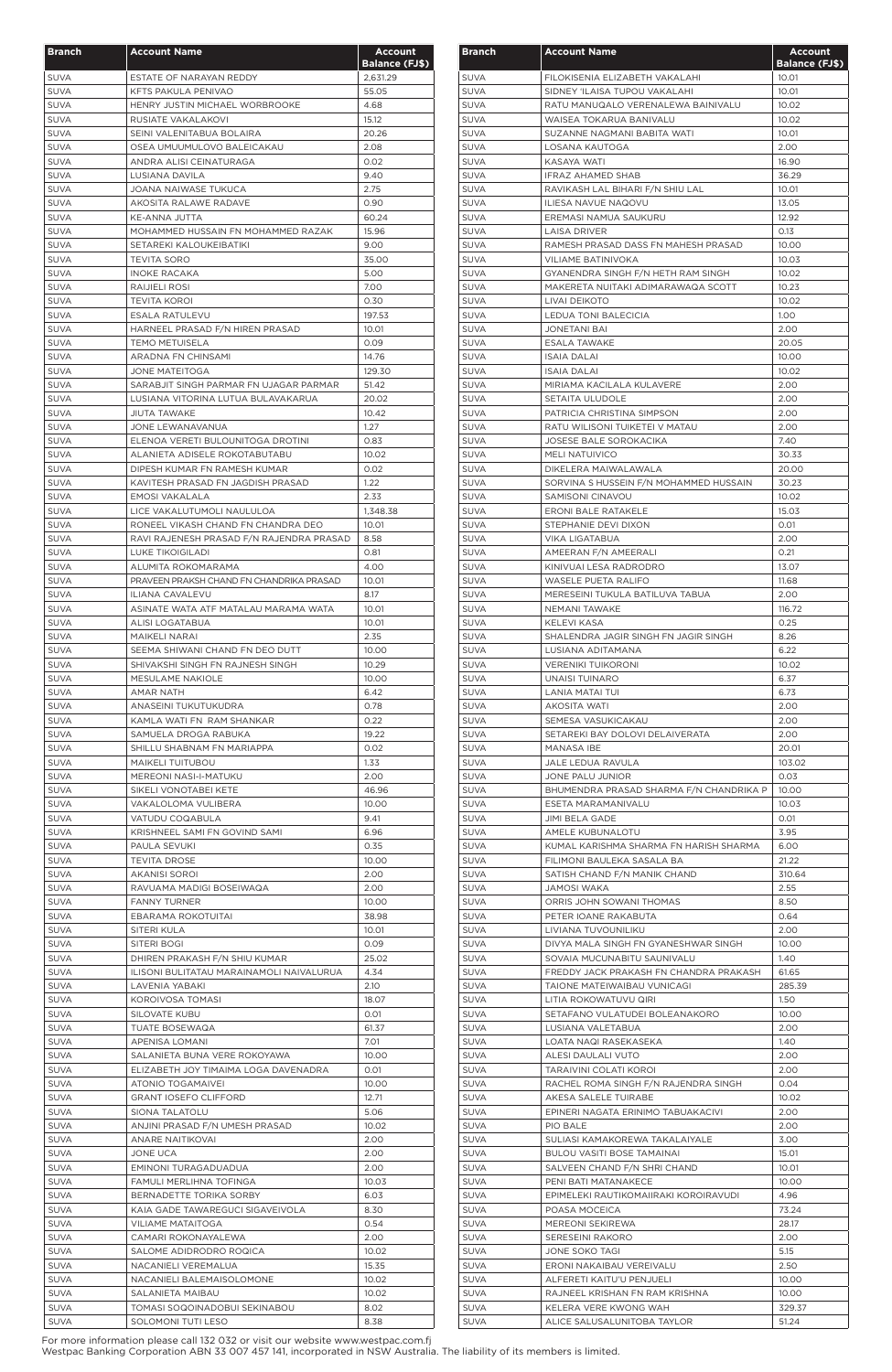| <b>Branch</b>              | <b>Account Name</b>                     | <b>Account</b>        |
|----------------------------|-----------------------------------------|-----------------------|
|                            |                                         | <b>Balance (FJ\$)</b> |
| <b>SUVA</b>                | TAGI SUKABULA ALUWESI COLATI            | 4.00                  |
| <b>SUVA</b>                | RAKESH PRAKASH DEO F/N SRISUKDEO        | 10.00                 |
| <b>SUVA</b>                | ELENOA ROKOYALA                         | 2.87                  |
| <b>SUVA</b>                | ASHIKA F/N RAMESH                       | 7.90                  |
| <b>SUVA</b>                | SALANIETA COLATI                        | 2.00                  |
| <b>SUVA</b>                | SILINA TINAI LASARO                     | 10.02                 |
| <b>SUVA</b>                | LOSALINI RATU HICKES                    | 10.02                 |
| <b>SUVA</b>                | <b>MONIKA T NAVITU</b>                  | 15.00                 |
| <b>SUVA</b>                | VASITI DRONAQIO RATUBALAVU              | 20.10                 |
| <b>SUVA</b>                | ROPATE RABULEWA                         | 10.01                 |
| <b>SUVA</b>                | SELARA DE DRUGU                         | 10.01                 |
| <b>SUVA</b>                | EKARI MONOMONO                          | 10.01                 |
| <b>SUVA</b>                | <b>INIA TUNIKULA</b>                    | 0.36                  |
| <b>SUVA</b>                | ATALAITE RAWAIWAI                       | 2.00                  |
| <b>SUVA</b>                | <b>SERA MALANICAGI</b>                  | 10.02                 |
| <b>SUVA</b>                | RABINESH PRASAD F/N VIJAY PRASAD        | 10.00                 |
| <b>SUVA</b>                | AMELE TOKALAU                           | 2.00                  |
| <b>SUVA</b>                | SALA ADI KALOU                          | 5.02                  |
| <b>SUVA</b>                | <b>MEREONI VONOSERE</b>                 | 8.01                  |
| <b>SUVA</b>                | MIKAELE KOROI TIKOESUVA                 | 2.00                  |
| <b>SUVA</b>                | <b>FILIMONI RAKURO</b>                  | 2.00                  |
| <b>SUVA</b>                | <b>IFEREIMI NABULAGI</b>                | 92.87                 |
| <b>SUVA</b>                | MARIKA KARAWALEVU CAGIMAIVUNA           | 16.04                 |
| <b>SUVA</b>                | GOVIND F/N DAMODAR                      | 0.93                  |
| <b>SUVA</b>                | <b>LEONE NAIMATAU</b>                   | 10.03                 |
| <b>SUVA</b>                | VISHNEEL SHANKARAN F/N VISHWA SHANAKRAN | 10.03                 |
| <b>SUVA</b>                | SABHYA WATI F/N RAJENDRA KUMAR          | 10.03                 |
| <b>SUVA</b>                | MRS IRENE MANI F/N JOHN PATER           | 51.39                 |
| <b>SUVA</b>                | GRACE JANIFA PETER F/N JOHN PETER       | 10.02                 |
| <b>SUVA</b>                | LEPANI MARAWA                           | 2.00                  |
| SUVA                       | <b>ILITOMASI NUKU</b>                   | 2.00                  |
| <b>SUVA</b>                | ASHIKA SANDHYA BHAN F/N CHANDAR BHAN    | 10.03                 |
| <b>SUVA</b>                | LITIANA WAQA                            | 2.00                  |
| <b>SUVA</b>                | EPELI NAYACALEVU                        | 2.00                  |
| <b>SUVA</b>                | ROSA TINAICOKULA                        | 10.00                 |
| <b>SUVA</b>                | LAVENIA DRANIVASA VAKAMOCE              | 5.00                  |
| <b>SUVA</b>                | VILIAME CAMA                            | 10.00                 |
| SUVA                       | MELE LOKELANI MANGISI                   | 304.86                |
| <b>SUVA</b>                | VILIKESA NAKADAVOTU                     | 11.31                 |
| <b>SUVA</b>                | SEREI VOSAVINAKA SERUVATU               | 57.65                 |
| <b>SUVA</b>                | MEREIA NAIVOTA TAVADRA RAYAWA           | 10.11                 |
| <b>SUVA</b>                | MEREIA VIAVIAMARAMA DAWAI               | 10.01                 |
| <b>SUVA</b>                | RAKESA APETE                            | 8.01                  |
| <b>SUVA</b>                | MAIKELI KANA VULAKOUVAKI                | 6.00                  |
| <b>SUVA</b>                | ROVUAMA VONU RATUSEGA                   | 2.00                  |
| <b>SUVA</b>                | ORIVA SOKOVETI                          | 2.00                  |
| <b>SUVA</b>                | SIRELI MASIWINI                         | 2.00                  |
| <b>SUVA</b>                | <b>SEMI QALOTAKI</b>                    | 2.00                  |
| <b>SUVA</b>                | POASA SAUSOVA                           | 2.00                  |
| <b>SUVA</b>                | MIRIAMA WAINIMARAMA                     | 10.00                 |
| <b>SUVA</b>                | SULUWETI DALIKULA                       | 10.00                 |
| <b>SUVA</b>                | ALUMITA SOROIWAQA RATABUA               | 2.00                  |
| <b>SUVA</b>                | KEVUELI SOLESOLEBIAU DELAI              | 2.00                  |
| <b>SUVA</b>                | ELAISA VAKAOTI                          | 5.00                  |
| <b>SUVA</b>                | ROKORAVI TUICAKAU                       | 5.00                  |
| <b>SUVA</b>                | ANASEINI WATI                           | 10.00                 |
| <b>SUVA</b>                | <b>ILISAPECI BULAIBURE</b>              | 10.00                 |
| <b>SUVA</b>                | LEITH ANDREW WILSON                     | 88.96                 |
| <b>SUVA</b>                | SALESI TOA FINAU                        | 5.06                  |
| <b>SUVA</b>                | FILIPO RATUMAISALA                      | 3.40                  |
| <b>SUVA</b>                | TAVITE GUIBRETEAU NAWAQASEMA            | 5.02                  |
| <b>SUVA</b>                | <b>GRACE BALE VUETIBAU</b>              | 92.65                 |
| <b>SUVA</b>                | NIUMAIA NATOQI                          | 4.80                  |
| <b>SUVA</b>                | FILIPE LATABUA                          | 10.02                 |
| <b>SUVA</b>                | SAIRUSI TAGINIYAVUSA                    | 0.61                  |
| <b>SUVA</b>                | NAZIA MEHAZABEEN ALI FB MOHAMMED YAKUB  | 10.02                 |
| <b>SUVA</b>                | MAKERETA LOSONISONI                     | 2.00                  |
| <b>SUVA</b>                | LOROSIO SALABA                          | 0.12                  |
| <b>SUVA</b>                | <b>INOKE DELAI</b>                      | 0.67                  |
| <b>SUVA</b>                | SEREIMA ADIVEIKOVE                      | 10.01                 |
| <b>SUVA</b>                | VAULI NAINA LUM ON                      | 20.01                 |
| <b>SUVA</b>                | MEREANI VASURAWESI                      | 4.00                  |
| <b>SUVA</b>                | SOFAIA KOTOBALAVU                       | 0.39                  |
| <b>SUVA</b>                | KELEPI NABAINIVALU                      | 10.03                 |
| <b>SUVA</b>                | ABRAHAM VAKACEGU WAKALO                 | 0.01                  |
| <b>SUVA</b>                | ILAISA CAUYAGA                          | 10.00                 |
| <b>SUVA</b>                | ELESI BULOUDIGI                         | 10.02                 |
| <b>SUVA</b>                | MUNI DEO                                | 7.28                  |
| <b>SUVA</b>                | PAULIASI CAKACAKA KURUDUADUA            | 6.00                  |
| <b>SUVA</b>                | VENIANA VODO SEVUTINI                   | 10.00                 |
| <b>SUVA</b>                | JOSEFA TALEBULAMAILEPANONI              | 12.02                 |
| <b>SUVA</b>                | UNNAT KUMARI FN LOKHAI                  | 56.94                 |
| <b>SUVA</b>                | MOSESE ANARE                            | 0.82                  |
| <b>SUVA</b>                | VENIANA T ATF NAVITALAI RATUVILI        | 43.42                 |
| <b>SUVA</b>                | VILIAME TUKANA RAIKABO                  | 2.00                  |
|                            |                                         | 0.14                  |
| <b>SUVA</b><br><b>SUVA</b> | ERON BENJAMIN CHAND<br>SERUWAIA LEDUA   | 0.20                  |
| <b>SUVA</b>                | SULIANO VASUITOGA SAURADU               | 7.82                  |
| <b>SUVA</b>                | MR SEMI DRIU F/N MAIKELI TUBU           | 2.39                  |
|                            | ILIESA LOALOADRAVU                      |                       |
| <b>SUVA</b>                |                                         | 10.00                 |

| <b>Branch</b>              | <b>Account Name</b>                                                          | <b>Account</b><br><b>Balance (FJ\$)</b> |
|----------------------------|------------------------------------------------------------------------------|-----------------------------------------|
| <b>SUVA</b>                | TORIKA RADRAKI                                                               | 6.41                                    |
| <b>SUVA</b>                | <b>JACORO BIUTIKO</b>                                                        | 10.00                                   |
| <b>SUVA</b>                | TORIKA RAVUSUVUSU                                                            | 3.03                                    |
| <b>SUVA</b>                | ALLAN ANJELIN LAL                                                            | 7.31                                    |
| <b>SUVA</b>                | CHANDRA WATI F/N RAMKISSUN                                                   | 1.26                                    |
| <b>SUVA</b>                | KANADAVO NAVITALAI                                                           | 4.83                                    |
| <b>SUVA</b><br><b>SUVA</b> | SEMI ULUIVUYA<br>ABRAHAM BATH SIMPSON                                        | 10.02<br>70.77                          |
| <b>SUVA</b>                | BENIDITO BITIKOWAKANISEUVAKI                                                 | 2.66                                    |
| <b>SUVA</b>                | VANI RANADI                                                                  | 1.02                                    |
| <b>SUVA</b>                | <b>BODHMATI</b>                                                              | 6.21                                    |
| <b>SUVA</b>                | ZARIA RUHNAZ NISHA F/N ABDUL RIAZ                                            | 7.24                                    |
| <b>SUVA</b>                | MATELITA KETEDAU                                                             | 2.00                                    |
| <b>SUVA</b>                | ROSELEEN HEM LATA                                                            | 0.01                                    |
| <b>SUVA</b>                | <b>JOSAIA SAVA</b>                                                           | 10.02                                   |
| <b>SUVA</b><br><b>SUVA</b> | SAVITA WATI<br>AKESA TINAI                                                   | 10.04<br>0.20                           |
| <b>SUVA</b>                | LORIMA LEDUA                                                                 | 5.00                                    |
| <b>SUVA</b>                | <b>LANIETA NANAVU</b>                                                        | 1.07                                    |
| BA                         | SHALINI SHOBNA KANTA FN MEG NADAN                                            | 6.81                                    |
| BA                         | MAHESH NARAYAN CHAUDHARY FN JAGAT RAM                                        | 5.02                                    |
| BA                         | HAZRAT ALI FN UMAR ALI                                                       | 8.66                                    |
| BA                         | AZMAT FN TAFEJUL HUSSEINEIN                                                  | 0.12                                    |
| BA                         | SAIBAN BIBI F/N ABDUL GANI                                                   | 3.06                                    |
| BA                         | BHAGWAN FN HARI BHAJAN                                                       | 4.01                                    |
| ВA                         | VIJAY KUMAR FN BAL KRISHNA                                                   | 8.68                                    |
| BA<br>BA                   | SHIRI DHARAN FN KUNJI RAMAN<br>NIRMALA DEVI PRASAD AKA NIRMALA DEVI          | 52.84<br>3.99                           |
| BA                         | ZARINA AKTHAR FN MOIDIN BADSHAH                                              | 0.71                                    |
| ВA                         | SHYAM NARAYAN SHARMA FN SHIU RAM SHARMA                                      | 42.99                                   |
| BA                         | MANGAIYA FN KUTAIYA                                                          | 6.97                                    |
| BA                         | CHIMMAN LALA FN JIARAM                                                       | 11.28                                   |
| ВA                         | FIROJ AZAM ALI FN ALI FAROOK                                                 | 161.85                                  |
| BA                         | SUDHA NARAYAN FN A R NARAYAN                                                 | 6,005.86                                |
| BA                         | DWARKA PRASAD FN JAGGU                                                       | 3.31                                    |
| BA                         | LACHMAN PRASAD FN DAYA PRASAD                                                | 3.80                                    |
| <b>BA</b>                  | <b>JOVILO RAOGO</b>                                                          | 8.50                                    |
| BA<br>ВA                   | MOHAMMED YAKUB FN MOHAMMED HANIF<br>ISIKELI SITO SAKUCA AKA ISIKELI SALUCA   | 10.08<br>11.15                          |
| ВA                         | SHIWENDRA SHARMA FN SHIU MURAT                                               | 502.96                                  |
| BA                         | DAYA WATI FN BAL DEO                                                         | 1.86                                    |
| BA                         | FATIMA GIRLS HOSTEL PETTY CASH                                               | 1,822.02                                |
| ВA                         | TARA WATI FN RAM AUTAR                                                       | 1.72                                    |
| BA.                        | BIMLA WATI FN RAMDAS                                                         | 20.44                                   |
| ВA                         | RANJEETA SINGH FN RAM SINGH                                                  | 107.88                                  |
| BA.                        | MOHAMMED I KHAN FN MOHAMMED LATEEF<br><b>KHAN</b>                            | 299.99                                  |
| BA                         | RAM PIYARI FN RAM LAL                                                        | 2.97                                    |
| BA                         | MAYA DEVI CHANDRA FN RAM NATH                                                | 20.55                                   |
| ВA                         | <b>GEORGE LOCKINGTON</b>                                                     | 50.93                                   |
| BA                         | DAYA WATI FN LALA                                                            | 20.48                                   |
| ВA                         | SAILEND KUMAR FN MICHAEL MUTTU                                               | 5.07                                    |
| ВA                         | VISHANT KUMAR FN VIRENDRA KUMAR                                              | 0.67                                    |
| BA                         | <b>VILIMONI SABA</b>                                                         | 0.85                                    |
| BA<br>ВA                   | MONISHA FN SHAMAT ALI<br>SHARON SANGEETA CHAND FN SURENDRA                   | 1.50<br>5.64                            |
|                            | CHAND                                                                        |                                         |
| ВA                         | SHABNA ROSHINI LATA FN MANIK LAL                                             | 0.46                                    |
| ВA                         | VINOD GAMANLAL KHATRI FN GAMANLAL KHATRI                                     | 41.91                                   |
| BA                         | VANISHA PRASAD FN VIJAY PRASAD                                               | 10.49                                   |
| ВA                         | HARMENDRA SINGH BAINS FN DHARMENDRA<br><b>SING</b>                           | 10.25                                   |
| BA                         | ROZEN RAAGNI RAYMOND                                                         | 335.25                                  |
| BA                         | RENAL RAVINESH FN RAMESHWAR                                                  | 4.75                                    |
| ВA                         | RAJENDRA PRASAD FN GOVIND NARAYAN                                            | 0.34                                    |
| ВA                         | MARIA VAKATAGATAKI                                                           | 8.69                                    |
| BA                         | <b>SEMI RASAKU</b>                                                           | 5.08                                    |
| BA                         | NANISE NAILEVU DUNN                                                          | 15.70                                   |
| ВA                         | HARBANS KAUR FN JEET SINGH                                                   | 42.58                                   |
| ВA<br>ВA                   | DINESH NARAYAN FN SHIU NARAYAN<br>MUBHIN IRFAZ HUSSEIN FN IQBAL HUSSEIN      | 9.23<br>0.04                            |
| ВA                         | ROSHNI DEVI FN SURUJ NATH                                                    | 10.08                                   |
| ВA                         | AMEET ADARSH NARAYAN FN GOPENDRA                                             | 11.91                                   |
|                            | NARAYAN                                                                      |                                         |
| ВA                         | CHANDRA PRABHA DEVI FN RAJENDRA PRASAD                                       | 7.92                                    |
| ВA                         | HARPREET SINGH FN HARJINDAR SINGH                                            | 0.72                                    |
| BA                         | ARBIN SINGH FN BRIJ BHAN SINGH                                               | 9.72                                    |
| ВA<br>ВA                   | ACA CHARLES TUIMACUATA<br>FAZLEEN NISHA AZIM FN AZIM GANIUL AKHTAR           | 36.06<br>17.73                          |
| BA                         | KOMAL PRITIKA CHETTY FN BAL GURUYAIYA                                        | 2.00                                    |
| BA                         | ASHNIEL VEDHAN FN DHANUR VEDHAN                                              | 8.05                                    |
| BA                         | KRISHNAM PRAKASH FN SHINDORA                                                 | 10.83                                   |
| BA                         | YOGESHWARAN RAMAN FN NARENDRA NAIR                                           | 13.58                                   |
| BA                         | YOGESHWARI VANDANA SAMI FN RAJENDRA SAMI                                     | 1.19                                    |
| ВA                         | SHAZMIN SHARIKA SHAFIQ FN MOHD S JUBBER                                      | 6.40                                    |
| BA                         | SUMAN LATA FN VELAIDAN                                                       | 0.17                                    |
| BA                         | VERENAISI WAICULA TOBEYAWENI                                                 | 5.70                                    |
| ВA                         | LORIN LORITA LAL FN HIRDAY LAL                                               | 4.15                                    |
| BA<br>BA                   | SUNILA OMKUMARI LAL FN SUBHAS CHAND<br>PRAWIN MALA KANT FN BHAN PRATAP SINGH | 2,402.45<br>4.36                        |
| ВA                         | RESHMA ANSU MALA FN RAJESH KUMAR                                             | 0.41                                    |
|                            |                                                                              |                                         |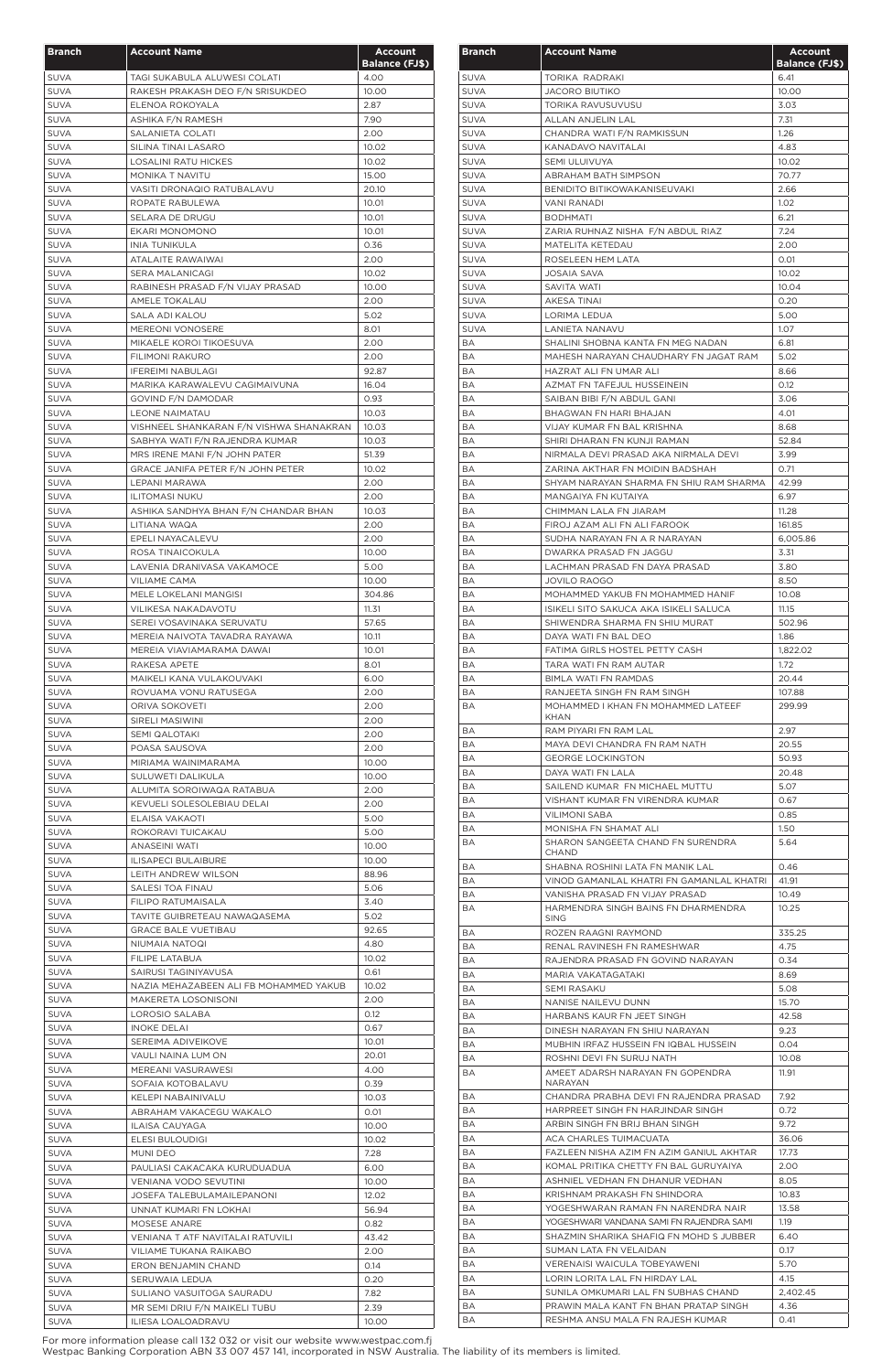| <b>Branch</b>   | <b>Account Name</b>                                                       | <b>Account</b>                |
|-----------------|---------------------------------------------------------------------------|-------------------------------|
| <b>BA</b>       | ABDUL HAKIM FN ABDUL AZAD                                                 | <b>Balance (FJ\$)</b><br>3.97 |
| BA              | MAHENDRA PRATAP FN BRIJ RAJ                                               | 13.42                         |
| BA              | MARIA VULAVOU                                                             | 5.00                          |
| <b>BA</b><br>BA | AMARJEET KOUR FN BALJEET SINGH<br>LAWRENCE TAVAGA PILLAY                  | 0.41<br>2.60                  |
| BA              | CHINA GAMMA AKA CHANNAMMA FN RANGA SAMY                                   | 10.37                         |
| BA              | VIJAY PRASAD FN SUIPRASAD                                                 | 3.00                          |
| BA              | ASHIKA DEVI FN ASONIK KUMAR                                               | 9.29                          |
| BA<br><b>BA</b> | PREMILA WATI FN SUBARMANI<br>MOHAMMED SHEED FN MOHAMMED SADIQ             | 120.99<br>27.51               |
| BA              | SUCHIT SAI KUMAR FN KALIAPPAN                                             | 3.28                          |
| BA              | <b>VILIAME NABURE</b>                                                     | 3.90                          |
| BA              | SANJAY DAS TRIVENI FN ANIL DAS TRIVENI                                    | 146.32                        |
| BA<br>BA        | ASHNEEL NAIDU FN SAHA DEO<br>VISHAL ANAND PRATAP FN BHAN PRATAP           | 9.06<br>0.64                  |
| ВA              | SUBASHNI DEVI FN SANMUYAM                                                 | 3.67                          |
| BA              | SWARN CHETAN FN GADADHAR THAKUR                                           | 4.15                          |
| BA              | MULTI DEVI FN BIKRAM                                                      | 711.07                        |
| ВA<br>BA        | AVINESH NAND FN VIDYA NAND<br>ISHRAAN FARDIN ALI FN EMTYAZ ALI            | 0.60<br>0.96                  |
| BA              | ABDUL SADIQ                                                               | 54.14                         |
| BA              | WATISONI ROKOUA                                                           | 0.06                          |
| ВA              | ANIL KUMAR FN SUGRIM                                                      | 0.24                          |
| <b>BA</b>       | SHALINI DEVI FN BIRENDRA KUMAR                                            | 3.15                          |
| BA<br>BA        | MAIKA QORA<br>PRANEEL VIKASH CHAND FN HARI CHAND                          | 32.23<br>8.01                 |
| BA              | LUSIA PAULA                                                               | 0.24                          |
| BA              | SALMAN ALI FN MURAD ALI                                                   | 5.68                          |
| BA              | SANGILESH SINGH FN JANENDRA SINGH                                         | 39.36                         |
| BA<br>BA        | AKANSHA JANVI LAL FN JAINESH LAL<br>JAISIKA JANVI LAL FN JAINESH LAL      | 103.97<br>250.62              |
| BA              | AMRITA DEVI FN JAI RAM                                                    | 0.14                          |
| BA              | SUMINTRA FN BODH RAM                                                      | 9.31                          |
| BA              | SHANIL SONAL KUMAR F/N SHATISH KUMAR                                      | 0.07                          |
| BA              | REMITA DEVI FN MAHENDRA KAPOOR                                            | 3.76                          |
| ВA<br>BA        | KIRAN MATI FN RAM NARAIN<br>SAZILA HASSAN FN SAHIJAD HASSAN               | 0.01<br>0.90                  |
| ВA              | SONAL ATISH MOHAMMED MN ROSHNI LATA                                       | 0.89                          |
| BA              | KESHWA FN DEO RAJ                                                         | 8.53                          |
| BA              | MUMTAJ ALI FN AHMAD ALI                                                   | 1.38                          |
| BA<br>BA        | <b>EMALI SARAVU</b><br>ASHWIN KUMAR FN ANIT KUMAR                         | 6.09<br>1.85                  |
| BA              | SHAILVIN SANIL CHAND FN MUKESH CHAND                                      | 0.16                          |
| BA              | SANGITA KUMARI FN HARI SHANKAR                                            | 29.78                         |
| BA              | CHANDRA WATI FN APPAL SAMI                                                | 6.18                          |
| ВA              | AMITESH KUMAR FN DHIRESH KUMAR                                            | 4.17                          |
| ВA<br>BA        | ZAHIDA ALISHA KHAN MN ZAKIA ALISHA KHAN<br>KASANITA KURULO                | 51.57<br>1.02                 |
| BA              | LIVAI DUGUCA TUVOLA                                                       | 49.74                         |
| BA              | LALITA WATI FN BRY MOHAN                                                  | 0.07                          |
| BA              | KULJEET KOUR MN PARVATI SINGH                                             | 2.20                          |
| BA<br>BA        | GOVIND PRALHAD YAJURVEDI FN PRALHAD YAJU<br>SULUWETI LEWAVONO             | 10.03<br>10.00                |
| BA              | USAIA CULA                                                                | 5.56                          |
| BA              | MOSESE BOLOBOLO                                                           | 0.03                          |
| ВA              | AMIR ALI FN UMAR ALI                                                      | 8.02                          |
| BA              | RATU ILAIJIA ROVUTIQICA                                                   | 20.03                         |
| BA<br>BA        | KOSHAL KUMAR FN RAM KUMAR<br>RITLESH CHAND FN KAILASH CHAND               | 5.00<br>5.00                  |
| BA              | JOLAME DASOVU                                                             | 141.25                        |
| ВA              | SUSPREET KOUR FN GURDAYAL SINGH                                           | 1.06                          |
| BA              | RUPENI BABA                                                               | 16.57                         |
| ВA<br>BA        | PARVEEN PRASAD<br>ZAHEED ALI FN SHAMAT ALI                                | 5.01<br>0.49                  |
| BA              | MOHAMMED SHAHEEM FN JALUD DIN                                             | 20.01                         |
| ВA              | KRISHNA KUMARAN NAIR                                                      | 7.30                          |
| BA              | ADHIKA DEVI SINGH FN ARBIN SINGH                                          | 10.01                         |
| BA<br>BA        | PRIASHNA PAYAL KUMAR FN PRADEEP KUMAR                                     | 16.01<br>5.00                 |
| BA              | AMIT KUMAR SINGH FN MAHENDRA SINGH<br>SHYAM KUMAR FN MUNIAPPA             | 10.02                         |
| ВA              | GURPREET SINGH FN SARJEET SINGH                                           | 10.01                         |
| BA              | SAILESH KUMAR SINGH FN KEDAR SINGH                                        | 10.01                         |
| ВA              | KOLORA TUWAI RANITU                                                       | 2.00                          |
| BA<br>BA        | AKASH ADARSH KUMAR FN JITENDRA K LACHMAN<br>SAINIMERE NASIGA              | 7.15<br>1.00                  |
| BA              | SEKOVE NAVUKITU LUTUMAILAGI                                               | 2.00                          |
| BA              | EPINERI NAIO                                                              | 5.00                          |
| BA              | <b>VASITI ADI</b>                                                         | 2.00                          |
| BA              | LITIA MARIA                                                               | 2.00                          |
| BA<br>BA        | MOHAMMED AKEEK FN MOHAMMED HUSSAIN<br>TANISHA KUMAR FN ANIT ANILESH KUMAR | 30.25<br>51.46                |
| BA              | ESTATE OF SUDHAKAR PANDE FN HARIHAR                                       | 799.47                        |
| ВA              | PETAIA RATU                                                               | 10.00                         |
| ВA              | <b>VILIMONE MARAWA</b>                                                    | 10.01                         |
| BA<br>ВA        | PAULINA SAUKURU NAWASA<br>ANA ROKOMARAMA                                  | 2.00<br>2.00                  |
| ВA              | GUMATI SANJANI PRASAD FN PARMEN C PRASAD                                  | 2.00                          |
| ВA              | MEREANI RADINISUVA                                                        | 2.00                          |
| ВA              | SALESHNI KARISHMA CHAND FN SURENDRA CHAN                                  | 2.00                          |
| ВA              | SHALVIN SANDEEP CHAND FN SURENDRA CHAND                                   | 2.00                          |

| <b>Branch</b>      | <b>Account Name</b>                                  | Account<br><b>Balance (FJ\$)</b> |
|--------------------|------------------------------------------------------|----------------------------------|
| BA                 | SHAZIA SHAHEEN BI FN HUSSEIN BABU                    | 2.00                             |
| ВA                 | <b>AVISAKE NAIKELEKELE</b>                           | 1.00                             |
| BA                 | SHARNEETA SIRANGANI SINGH F/N MAHENDRA S             | 2.00                             |
| BA                 | SALOTE RUA                                           | 2.00                             |
| ΒA                 | LOSALINI SABA                                        | 2.00                             |
| BA                 | PRIYA PRISHIPA CHAND FN PRAVEEN CHAND                | 2.00                             |
| BA                 | <b>EMOSI GRACE RATU</b>                              | 1.00                             |
| ВA                 | <b>SALANIETA NATU</b>                                | 11.00                            |
| ВA                 | <b>ILISE TOUTOU</b>                                  | 2.00                             |
| ВA                 | SHEENAL SHIVANGNI LATA                               | 2.00                             |
| ВA                 | NITESH CHANDRA RATTAN FN RAM PRASAD                  | 2.00                             |
| ВA                 | MELESI MOLE                                          | 2.00                             |
| BA                 | TALICA IRINABUTO VAKATAWA                            | 12.02                            |
| BA                 | PRATEEK MANGAL FN LALCHAND GUPTA                     | 17.14                            |
| BA<br>BA           | RAM CHAND FN RAM RUP<br>ABID HUSSEIN FN MOHAMMED DIN | 5.00<br>10.00                    |
| BA                 | LOSANA WATI                                          | 10.00                            |
| BA                 | AZAD FAROOK FN SHEKHAWAT ALI                         | 8.91                             |
| <b>BA</b>          | SAIYUM ALI FN ABHAS ALI                              | 10.04                            |
| BA                 | RONAL RITESH KUMAR FN RAJESH KUMAR                   | 11.31                            |
| BA                 | ASERI SEUSEU BUINIMASI                               | 2.00                             |
| BA                 | MANOJ KUMAR F/N KUMARAN                              | 5.00                             |
| BA                 | <b>OPETI NAIO</b>                                    | 0.16                             |
| BA                 | <b>MILIKA SOBU</b>                                   | 0.19                             |
| ВA                 | <b>VIJAY KUMAR</b>                                   | 10.00                            |
| BA                 | VILIAME RAUIVI BIAUNIKORO                            | 5.75                             |
| <b>BA</b>          | VAKACEGU G.L.WAQANIVERE F/N NETANI W                 | 5.01                             |
| ВA                 | AMBIKA PRASAD FN RAM PRATAP                          | 45.41                            |
| LAUTOKA            | HARI KRISHNA FN KRISHNA SAMY                         | 5.57                             |
| LAUTOKA            | BULOU VERE ROBANAKADAVU                              | 2,347.00                         |
| LAUTOKA            | AISEA AISAKE                                         | 42.45                            |
| LAUTOKA            | RAM NARAYAN                                          | 439.46                           |
| LAUTOKA            | JOSEFATA BULICOKOCOKO                                | 25.83                            |
| LAUTOKA            | <b>VILIKESA BAVAI</b>                                | 9.20                             |
| LAUTOKA            | MUNI DEO FN SHANKAR                                  | 6.22                             |
| LAUTOKA            | HARWANT SINGH FN DACHRAJ SINGH                       | 2.84                             |
| LAUTOKA            | <b>EMOSI ROKOTUITAI</b>                              | 69.06                            |
| LAUTOKA            | SEVANAIA KOMAIRABE                                   | 9.89                             |
| LAUTOKA            | NIRMALA DEVI LAL F/N SHIU PRASAD                     | 39.11                            |
| LAUTOKA            | KESHNI LATA FN KARUN KUMAR                           | 7.64                             |
| LAUTOKA            | LOVU SHADE COMMITTEE                                 | 932.26                           |
| LAUTOKA            | SHIU LAL F/N RAM CHARITAR                            | 9.39                             |
| LAUTOKA            | KAMALA WATI ORI FN JAG DEO                           | 7.74                             |
| LAUTOKA            | CHANDRA PRAKASH F/N VENKAT PATI                      | 135.08                           |
| LAUTOKA            | TAINA SOVAKI RABITU                                  | 17.44                            |
| LAUTOKA            | MUNES PAR REDDY F/N SUNDRESAN                        | 6.67                             |
| LAUTOKA            | SURSATI FN SOMAI                                     | 8.13                             |
| LAUTOKA            | HAROLD MARK SWANN                                    | 3.65                             |
| LAUTOKA            | SOUTH PACIFIC EVANGLICAL F NAT                       | 1,352.53                         |
| LAUTOKA            | TRITON INVESTMENT COMPANY LTD                        | 315.86                           |
| LAUTOKA            | NAIDU KANAK BUSHANAM                                 | 15.43                            |
| LAUTOKA            | MARIKA LEWAYADA                                      | 0.10                             |
| LAUTOKA            | WARWICK WILLIAM MOKU                                 | 5.33                             |
| LAUTOKA            | DAVID JOHN SCOBLE<br>MARIANA BALATA LIGANI           | 1.93                             |
| LAUTOKA<br>LAUTOKA | LEGAL EGALES                                         | 20.73<br>23.27                   |
| LAUTOKA            | HALIMA KHATOON F/N MEHAR ALI                         | 46.47                            |
| LAUTOKA            | PIERO BARDOTTI                                       | 522.16                           |
| LAUTOKA            | MANOA KOROIROBA NABAINIVALU                          | 30.46                            |
| LAUTOKA            | PARMESH RAI F/N GIRDHARI                             | 88.26                            |
| LAUTOKA            | AARON ABHISHEK SHARMA F/N VIMLESH CHAND              | 663.10                           |
| LAUTOKA            | GYANI SEGAL F/N SUBARMANI                            | 7.77                             |
| LAUTOKA            | <b>SEMISI KIRIKITI</b>                               | 0.02                             |
| LAUTOKA            | SHIU SAHAY FN RAM DAS                                | 0.82                             |
| LAUTOKA            | ROSHNI ASHA KIRAN F/N AMI CHAND                      | 12.25                            |
| LAUTOKA            | AUNINDRA PRASAD F/N BALRAM PRASAD                    | 3,878.80                         |
| <b>LAUTOKA</b>     | RIMAL BIKASHNI PRASAD F/N RAMESH PRASAD              | 21.07                            |
| LAUTOKA            | <b>JOSEVA SENIVUDI</b>                               | 17.36                            |
| LAUTOKA            | ABDUL HAFIZ F/N ABDUL JALIL                          | 180.16                           |
| LAUTOKA            | GITIKA AKANSHA LINGAM F/N DEO LINGAM                 | 28.03                            |
| LAUTOKA            | SHASHI PRAKASH FN RAM HARI                           | 6.40                             |
| LAUTOKA            | ILIVELETI NATEBA                                     | 0.11                             |
| LAUTOKA            | SIRELI TAWAKE                                        | 8.87                             |
| LAUTOKA            | MOSESE LOTAWA                                        | 4.00                             |
| LAUTOKA            | FARNAAZ BEGUM                                        | 12.40                            |
| LAUTOKA            | ANIL SIWAN FN PARAM SIWAN                            | 16.33                            |
| LAUTOKA            | KARISHMA KAVITA DEVI FN RUBENDRA NAIDU               | 5.27                             |
| LAUTOKA            | SHELVIN CHAND F/N SURENDRA CHAND                     | 54.14                            |
| LAUTOKA            | RATU SAILOSI WAQAWAI NATADRA                         | 15.25                            |
| LAUTOKA            | ANA SENIKUTA                                         | 1.85                             |
| LAUTOKA            | LAISIASA GAVULELE LEVUNAMASI                         | 0.41                             |
| LAUTOKA            | TANE KOREAUA TURAGA                                  | 6.02                             |
| LAUTOKA            | PAULIASI RAGETI                                      | 5.70                             |
| LAUTOKA            | SHAMI ROSHNI RAJ FN JAI RAJ                          | 1.85                             |
| LAUTOKA            | PENIASI BADOLO MATA                                  | 1.45                             |
| LAUTOKA            | AMINESH ATISH RAM FN TULA RAM                        | 525.04                           |
| LAUTOKA            | AJAY AVINESH MOGAM FN SANMOGAM                       | 5.85                             |
| LAUTOKA            | REMISIO NOA                                          | 2.29                             |
| LAUTOKA            | ABDUL SHIRAZ KHAN FN MOHD S KHAN                     | 1.16                             |
| LAUTOKA            | DHARAM RAJI RAM FN RAM CHARAN                        | 590.81                           |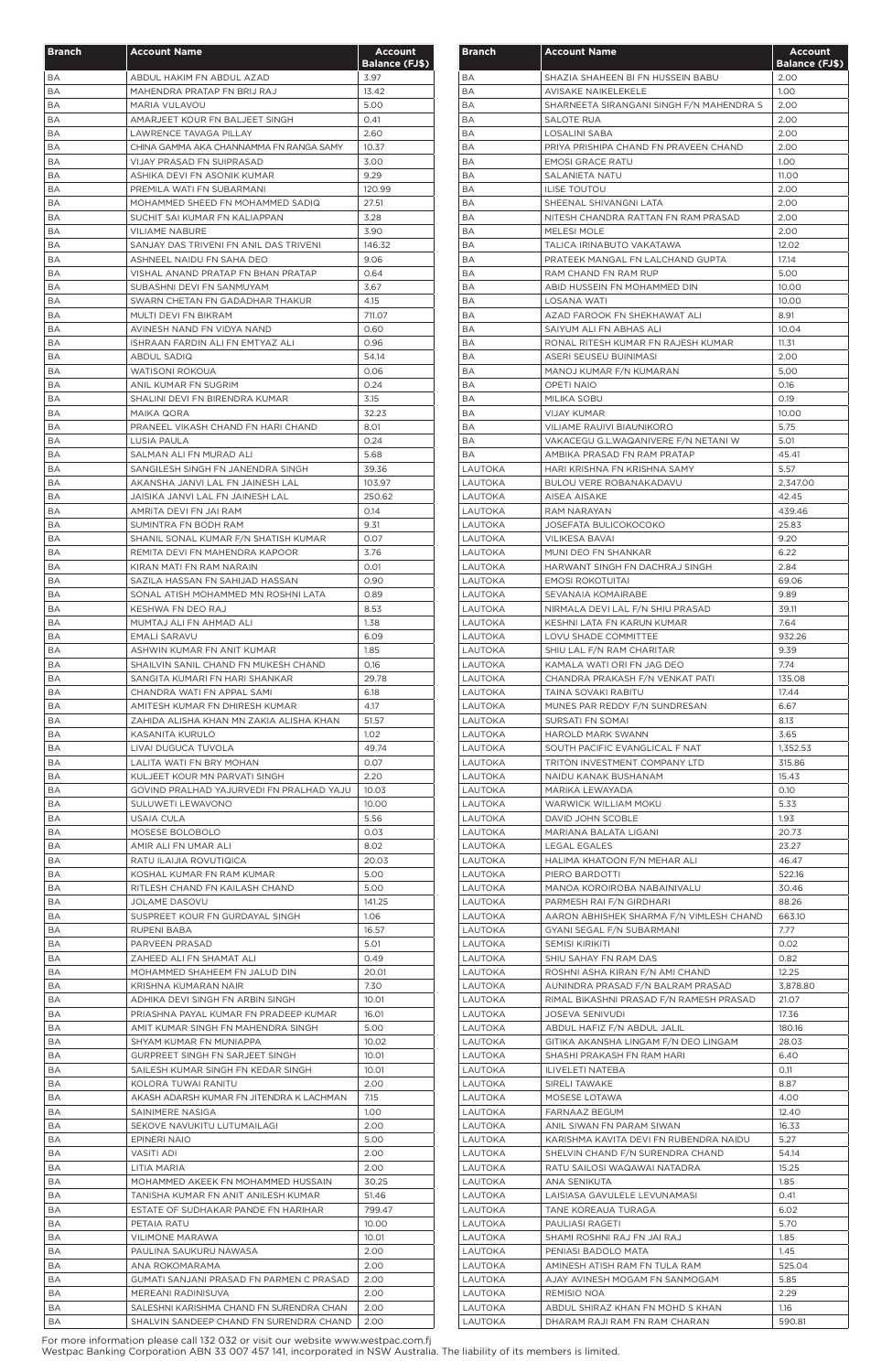| <b>Branch</b>             | <b>Account Name</b>                                                                | Account               |
|---------------------------|------------------------------------------------------------------------------------|-----------------------|
|                           |                                                                                    | <b>Balance (FJ\$)</b> |
| LAUTOKA<br>LAUTOKA        | ANITA DEVI SINGH FN SHIU RATTAN<br>SENITIELI NATALE                                | 2.00<br>9.31          |
| <b>LAUTOKA</b>            | SHANEEL SHANDIL NARAYAN F/N PREM NARAYAN                                           | 3.95                  |
| <b>LAUTOKA</b>            | KEMUELI ULUIKAVORO VIMATANISERAU QORO                                              | 117.76                |
| LAUTOKA                   | AJIT PRAKASH FN RAM PHAL                                                           | 3.82                  |
| LAUTOKA                   | VENKTAJALAM NAIDU FN GOVINDRAJ NAIDU                                               | 18.84                 |
| <b>LAUTOKA</b><br>LAUTOKA | PRITIKA NAIDU FN PARMESH NAIDU<br>AJAY A KRISHNA RAO FN ANAND RAO                  | 8.51<br>5.29          |
| LAUTOKA                   | MUNI LATCHMI F/N PONSWAMY                                                          | 1.99                  |
| LAUTOKA                   | PIO WAINIQOLO                                                                      | 10.00                 |
| LAUTOKA                   | VIKASH PRASAD FN DWARKA PRASAD                                                     | 6.24                  |
| LAUTOKA                   | LUSE WATIMO                                                                        | 0.80                  |
| LAUTOKA                   | <b>ISIMELI VUNISA</b>                                                              | 1.96                  |
| LAUTOKA<br>LAUTOKA        | LORIMA VALETU GUKIVULI<br>MALAKAI WAQA                                             | 19.87<br>2.57         |
| LAUTOKA                   | MARICA ADIBUADROMO NASEGASEGA                                                      | 5.89                  |
| LAUTOKA                   | SERE NAI DRUMA                                                                     | 1.70                  |
| LAUTOKA                   | KOMAL RACHNA F/N ASHOK KUMAR                                                       | 2,103.59              |
| LAUTOKA                   | <b>KRYSTLE ANN PETERS</b>                                                          | 8.51                  |
| LAUTOKA                   | RAMENDRA REDDY FN ADI KRISHNA REDDY                                                | 20.07                 |
| LAUTOKA<br>LAUTOKA        | SOKOVETI MARAMA<br>AMRIL ATISH CHAND FN GYAN CHAND                                 | 28.70<br>0.16         |
| <b>LAUTOKA</b>            | PENG XING NIAN                                                                     | 341.90                |
| LAUTOKA                   | LESHNI ASIKA DEVI FN DINESH PRASAD                                                 | 4.58                  |
| LAUTOKA                   | RAMAMA KUCHARSKI F/N GOPAL REDDY                                                   | 8.00                  |
| LAUTOKA                   | RATU JONE G TABARAMUSU LEWENILOVO                                                  | 0.55                  |
| LAUTOKA                   | <b>MELI JOSATEKI</b>                                                               | 5.87                  |
| LAUTOKA<br>LAUTOKA        | FARIA ARIZA AZAAD FN MOHAMMED RAZAK<br>KELEPI LOTAWA F/N MAIKELI NATIRI            | 2.00<br>2.00          |
| LAUTOKA                   | REPEKA VALEKULA                                                                    | 2.00                  |
| LAUTOKA                   | JESSTINE DALLAS SIMPSON                                                            | 0.01                  |
| LAUTOKA                   | SEWA RAJEND SAMI FN KRISHNA SAMI                                                   | 6.17                  |
| LAUTOKA                   | MUNIRATNAM FN MANIKAM                                                              | 8.41                  |
| LAUTOKA                   | SAMUELA NABOROKIA                                                                  | 2.00                  |
| LAUTOKA<br>LAUTOKA        | LOSALINI CARA RAVULO<br>SHANEEZA RAZIA BANO FN SHER MOHAMMED                       | 53.46<br>3.49         |
| LAUTOKA                   | VIGNESH VINAY RAJAN F/N SHYAMRAJAN                                                 | 8.73                  |
| LAUTOKA                   | ABDUL NAZEER FN AMEER ALI                                                          | 37.08                 |
| LAUTOKA                   | NITEN KUMAR REDDY F/N MUN REDDY                                                    | 1.83                  |
| LAUTOKA                   | LOGENDRAN NAIDU F/N SHIU SUBRAMANI                                                 | 5.92                  |
| LAUTOKA                   | <b>JESE QAUQAU</b>                                                                 | 0.50                  |
| LAUTOKA<br>LAUTOKA        | <b>INOKE BAINIKADAWA</b><br>SANJAY SINGH F/N SOHRAT SINGH                          | 10.00<br>16.11        |
| LAUTOKA                   | MUNI SACHINDRA NAIDU FN LACHMAN NAIDU                                              | 0.35                  |
| LAUTOKA                   | VISHNU PRASAD FN BAL DEO                                                           | 0.31                  |
| <b>LAUTOKA</b>            | JOYTISHMA MANI FN SUBARMANI                                                        | 8.64                  |
| LAUTOKA                   | NEUMI LEWENIKURUWAI                                                                | 2.68                  |
| LAUTOKA<br>LAUTOKA        | KAMAL HASSAN F/N SAIYAD HASSAN<br>MUSAD BEGUM HAKIM FN ABDUL HUSSAIN               | 4.11<br>63.05         |
| LAUTOKA                   | SHALINI DEO CHANDRA FN RAM DEO                                                     | 1.06                  |
| LAUTOKA                   | LUKE NAVUDA NALOTO                                                                 | 5.00                  |
| LAUTOKA                   | KAUSHALYA RAJ FN SANMUGAM                                                          | 4.14                  |
| LAUTOKA                   | ROSIVELA NADIBI                                                                    | 4.00                  |
| LAUTOKA                   | RITESH RAJ SINGH FN UDAY RAJ SINGH                                                 | 314.55                |
| LAUTOKA<br>LAUTOKA        | IRINALE SAQASOROVA NABALARUA<br>ADI LUSIANA LEBA MARAU                             | 0.59<br>1.64          |
| LAUTOKA                   | BEVERLY KATHLIN ROUNDS                                                             | 49.55                 |
| LAUTOKA                   | AVISHAY KUMAR FN KAMLESH KUMAR                                                     | 0.81                  |
| LAUTOKA                   | MOHAMMED FAROOK FN MOHAMMED KHALIK                                                 | 14.32                 |
| LAUTOKA                   | ARUNA LATA KUMAR FN RAM PIARE                                                      | 11.06                 |
| LAUTOKA                   | RUVENDRA KUMAR PRASAD SEWAK FN K P SEWAK                                           | 58.71                 |
| LAUTOKA<br>LAUTOKA        | VERESA NALEKA<br>NARENDRA PRASAD FN HARI PRASAD                                    | 6.39<br>62.36         |
| LAUTOKA                   | <b>WATISONI NASAU NASIKELE</b>                                                     | 9.88                  |
| LAUTOKA                   | SEMI TUBUITAMANA                                                                   | 10.01                 |
| LAUTOKA                   | <b>TEVITA KALOU</b>                                                                | 1.08                  |
| LAUTOKA                   | SALESHNI LATA SEN FN MADAN SEN                                                     | 7.36                  |
| LAUTOKA<br>LAUTOKA        | PRITIKA SHIVANI NAIDU FN SHIU K NAIDU                                              | 0.98                  |
| <b>LAUTOKA</b>            | KELERA ULUIBATIKI TUICAKAU KIKAU LASAQA<br>RATANA ESTHER MASIH AKA RATANAM E JAMES | 0.21<br>68.66         |
| LAUTOKA                   | AKASHNI NANDAN F/N SACHCHIDA NADAN                                                 | 22.34                 |
| LAUTOKA                   | MOSESE NATUWAWA                                                                    | 8.04                  |
| LAUTOKA                   | <b>LAISIASA VURABERE</b>                                                           | 44.64                 |
| LAUTOKA                   | DONNA MASON TURAGABECI LEVANATABUA                                                 | 3.08                  |
| LAUTOKA                   | INOSA KACIA<br>KEMUELI LAGIVALA                                                    | 2.09                  |
| LAUTOKA<br>LAUTOKA        | SAROJNI DEVI FN SHIU SABAI                                                         | 0.26<br>2.28          |
| LAUTOKA                   | JONE WAISALE URUNASAUTU DEITU                                                      | 5.55                  |
| LAUTOKA                   | ATFOA TUPOU                                                                        | 2.00                  |
| LAUTOKA                   | RITESH KUMAR                                                                       | 97.56                 |
| LAUTOKA                   | SEMI COBI                                                                          | 26.07                 |
| LAUTOKA                   | <b>AUTIKO QALISO</b><br>APAKUKI NAWEILAGI                                          | 6.67<br>0.83          |
| LAUTOKA<br>LAUTOKA        | AKUILA SAUKURU                                                                     | 5.48                  |
| LAUTOKA                   | SUSANA LOMANI WAQAINABETE                                                          | 1.05                  |
| LAUTOKA                   | MEREWALESI NAGALE                                                                  | 88.48                 |
| LAUTOKA                   | MEREWALESI NAGALE                                                                  | 78.32                 |
| LAUTOKA                   | EPARAMA NABUTA                                                                     | 603.87                |
| LAUTOKA<br>LAUTOKA        | LAVENIA NENEWA<br>ATHIS KUMAR AKA ATISH KUMAR FN SUKHRAM                           | 2.22<br>10.95         |
|                           |                                                                                    |                       |

| <b>Branch</b>             | <b>Account Name</b>                                | <b>Account</b><br><b>Balance (FJ\$)</b> |
|---------------------------|----------------------------------------------------|-----------------------------------------|
| LAUTOKA                   | <b>GERALD GABRIEL PHILIP POWELL</b>                | 2.14                                    |
| <b>LAUTOKA</b>            | WAHEED KHAN F/N KHAN JUWAN                         | 11.13                                   |
| LAUTOKA                   | RESHMA SALOGNA DEVI F/N SURENDRA PRASAD            | 16.77                                   |
| <b>LAUTOKA</b>            | ISIKELI TURAGA TAMANISAU                           | 7.08                                    |
| LAUTOKA                   | RESHMI DEVI F/N ASHOK KUMAR                        | 1.94                                    |
| LAUTOKA                   | AKANISI ADICAGI TOACA                              | 0.99                                    |
| LAUTOKA                   | <b>COLIN ROYSTON MICHEL</b>                        | 4.37                                    |
| LAUTOKA                   | MONICA V W MUDALIAR F/N HENRY WENDT                | 0.30                                    |
| <b>LAUTOKA</b>            | JIUTAJIA CIRI NAIKAWA                              | 7.24                                    |
| LAUTOKA                   | APOROSA NALIMAVAVURU                               | 0.48                                    |
| LAUTOKA                   | LORIMA DOVIA TABAKA                                | 15.96                                   |
| LAUTOKA                   | ASENACA NAISAU                                     | 0.50                                    |
| LAUTOKA                   | SALANIETA MARAMA TIKODUADUA                        | 79.30                                   |
| LAUTOKA                   | SHEREEN N DEAN F/N SHEIK HASSAN DEAN               | 14.79                                   |
| LAUTOKA                   | MEREWAIRITA NAVUGA                                 | 11.86                                   |
| LAUTOKA                   | MANISHA JAMNADAS F/N PRAKASH JAMNADAS              | 16.66                                   |
| LAUTOKA                   | SWASTIKA CHAND F/N SATISH CHAND                    | 13.78                                   |
| LAUTOKA                   | VENKTESH F/N BAL KRISHNA                           | 22.46                                   |
| LAUTOKA                   | EDWARD HARRY BULAI                                 | 3.40                                    |
| LAUTOKA                   | ADLINA SHALESHNI CHAND F/N KRISHNA                 | 4.97                                    |
| LAUTOKA                   | <b>ARTHUR FRANCIS LEGER</b>                        | 0.78                                    |
| LAUTOKA                   | RAJ MATI F/N SHIU PRASAD                           | 8.11                                    |
| <b>LAUTOKA</b>            | AMINA BEGUM ATF FARDEEN ALI KHAN                   | 2.66                                    |
| LAUTOKA                   | <b>WILLIAM CHAMBERS</b>                            | 3.91                                    |
| LAUTOKA                   | <b>TEVITA VULI</b>                                 | 15.04                                   |
| LAUTOKA                   | <b>VIKA PULOTU ALI</b>                             | 61.31                                   |
| LAUTOKA                   | WAINIKITI TIKOMAILOMALOMA NAVA                     | 12.23                                   |
| LAUTOKA                   | DIMEET DIMLESH CHARAN NARAYAN FN CHANDRA           | 9.35                                    |
| LAUTOKA                   | GEORGINA JOSEPHINE MARLYN RAVAI                    | 124.21                                  |
| LAUTOKA                   | <b>JONE RAITUVA</b>                                | 17.50                                   |
| LAUTOKA                   | SUMAN KUMAR F/N PALIAPPAN GOUNDAR                  | 11.53                                   |
| LAUTOKA                   | LEWAIVI VITI LIKUVEIQAQI                           | 3.61                                    |
| <b>LAUTOKA</b>            | SHAFRUL B MC CLINTOCK F/N SAIYAD RAHIMAN           | 9.52                                    |
| <b>LAUTOKA</b>            | MAIKA RADUMUKURO                                   | 0.96                                    |
| LAUTOKA                   | KAFOA SAVIKE JOHN                                  | 6.20                                    |
| <b>LAUTOKA</b>            | RACHEAL RADHIKA SAMI F/N NARAYAN SAMI              | 58.81                                   |
| LAUTOKA                   | EMELE BAUTERA NASILASILA                           | 0.66                                    |
| LAUTOKA                   | ABDUL JANIF KHAN FN ABDUL MUNAF                    | 6.54                                    |
| LAUTOKA                   | REHANA BI F/N MOHAMMED KHALID                      | 24.40                                   |
| <b>LAUTOKA</b>            | SEGRAN NAIR F/N NARAYAN                            | 5.56                                    |
| LAUTOKA                   | RIASAT ALI FN WAZID ALI                            | 16.41                                   |
| LAUTOKA                   | RAGINI RUKHMANI NAICKER FN WADIVEL N               | 2.06                                    |
| <b>LAUTOKA</b>            | ADA VUDI DANSEY                                    | 4.99                                    |
| LAUTOKA                   | VASEMACA GALUOKO                                   | 6.70                                    |
| <b>LAUTOKA</b>            | <b>ISMA AZAM</b>                                   | 5.75                                    |
| LAUTOKA                   | SHAVEN SATENDRA KUMAR F/N SATENDRA KUMAR           | 17.48                                   |
| <b>LAUTOKA</b>            | DEO RATTAN F/N DEO PRASAD                          | 31.76                                   |
| LAUTOKA                   | RIGETA VITABEI                                     | 0.20                                    |
| LAUTOKA                   | UDAI SINGH FN PRAHALAD DUTT SETH                   | 4.42                                    |
| LAUTOKA                   | AMIT SINGH FN UGARASAIN SINGH                      | 0.36                                    |
| LAUTOKA                   | JOVILISI TOVOLA TUIQAMEA                           | 0.37                                    |
| LAUTOKA                   | MALCOLM KHUSHAL ALI FN NAUSHAD ALI                 | 7.70                                    |
| LAUTOKA                   | JOSUA SYDNEY MATEIWAI                              | 4.81                                    |
| LAUTOKA                   | KIRISITIANA LITIANA ADIVOLASIGA                    | 2.00                                    |
| LAUTOKA                   | <b>MARIA SIMPSON</b>                               | 43.02                                   |
| LAUTOKA                   | EDWARD BIYAU                                       | 6.82                                    |
| LAUTOKA                   | JIOVESA SADRATA                                    | 0.31                                    |
| LAUTOKA                   | VERUNESH KUMAR F/N BIJAY KUMAR                     | 0.29                                    |
| LAUTOKA                   | <b>JIKOSAYA TOGA LESIKIGAU</b>                     | 25.04                                   |
| LAUTOKA                   | KAMLA WATI FN ARMUGAM                              | 26.87                                   |
| LAUTOKA                   | ROHITENDRA NAND SHARMA F/N PARMANAND               | 7.05                                    |
| LAUTOKA                   | ASHMIKA ANJANI SHARMA FN AJAYA N SHARMA            | 8.12                                    |
| LAUTOKA                   | <b>JOSAIA MAIDRE</b>                               | 7.27                                    |
| LAUTOKA                   | TITIANA MARAWA                                     | 0.46                                    |
| LAUTOKA                   | ALIVERETI NAIKAUKAU<br><b>ATUNAISA TAWAKE</b>      | 0.46                                    |
| LAUTOKA                   | <b>MOJITO FESAITU</b>                              | 12.12                                   |
| LAUTOKA                   |                                                    | 10.00                                   |
| LAUTOKA                   | TAYSHAUN NOH NAICKER F/N KRISHNEEL S N             | 0.25                                    |
| <b>LAUTOKA</b>            | KARISHMA KAVITA SINGH FN KARAN SINGH               | 25.48                                   |
| LAUTOKA                   | <b>LAISANI TAGILALA</b>                            | 186.74                                  |
| LAUTOKA                   | <b>LOSALINI MARAMA</b><br>PREM LATA FN RAM NARAYAN | 0.54<br>5.51                            |
| LAUTOKA<br><b>LAUTOKA</b> | DAIZREEN AYUB KHAN FN MOHAMMED A KHAN              | 16.40                                   |
| LAUTOKA                   | WAQALEVU VUNITURAGA                                | 5.33                                    |
| <b>LAUTOKA</b>            | DONALD ROBIN RAMA FN BEN RAMA                      | 13.34                                   |
| LAUTOKA                   | ROBIN RAVINESH NAIDU FN SUBRAMANI                  | 1.66                                    |
| LAUTOKA                   | SAKEO QATIVI                                       | 2.22                                    |
| LAUTOKA                   | GOVIND SAMMY FN SHRI RAMLU                         | 677.97                                  |
| LAUTOKA                   | REEMA RASHMI BALA FN VIJAY KUMAR                   | 677.97                                  |
| LAUTOKA                   | VIVEK CHAND SHIURAM FN GANESHWAR CHAND             | 20.86                                   |
| LAUTOKA                   | SARITA DEVI FN SHIU RAJ                            | 3.03                                    |
| LAUTOKA                   | LEKIMA BUTUVATU MARIKA VUDA                        | 1.84                                    |
| LAUTOKA                   | AINUL FN KARAMAT HUSSEIN                           | 10.41                                   |
| LAUTOKA                   | WAISEA DIAU TOGANIVALU                             | 0.01                                    |
| LAUTOKA                   | <b>MATAIASI JARE TAITO</b>                         | 0.27                                    |
| LAUTOKA                   | NAZIA TASHUM NISHA FN AMZAD ALI                    | 49.91                                   |
| LAUTOKA                   | SIDNEY CALEB NAPOLION RABOILIKU                    | 8.07                                    |
| LAUTOKA                   | SAKHAWAT ALI FN MANSUR ALI                         | 1.43                                    |
| LAUTOKA                   | SENIRUSI SEVUTIA                                   | 26.10                                   |
| <b>LAUTOKA</b>            | SHALVEEN PRAKASH RAM FN KAMAL PRAKASH              | 0.45                                    |
|                           |                                                    |                                         |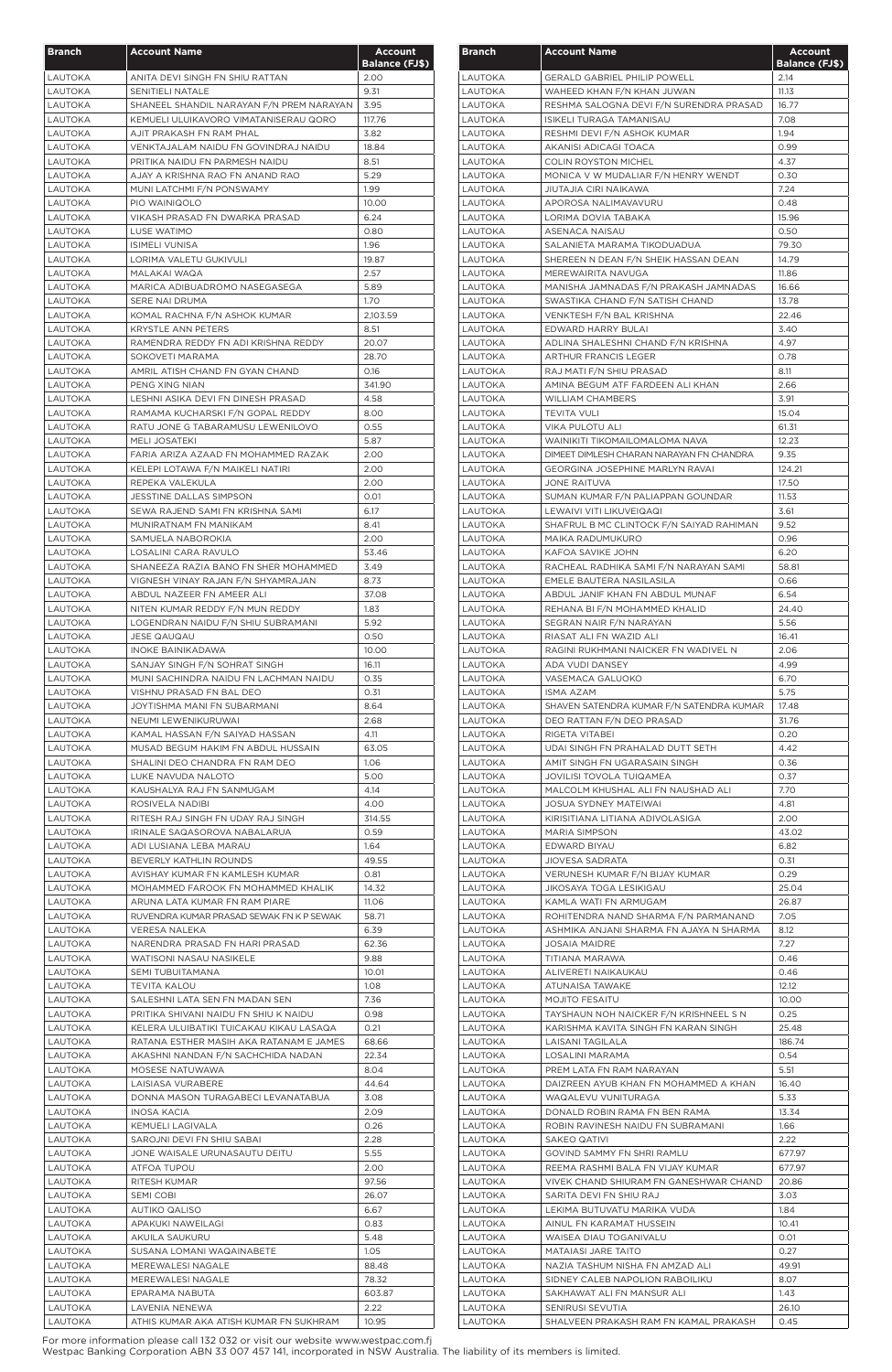| <b>Branch</b>             | <b>Account Name</b>                                                     | <b>Account</b>        |
|---------------------------|-------------------------------------------------------------------------|-----------------------|
|                           |                                                                         | <b>Balance (FJ\$)</b> |
| <b>LAUTOKA</b><br>LAUTOKA | <b>GOPAL GAUNDER FN TANDRIER</b><br>NARAINI FN MUNISAMI                 | 1.52<br>20.16         |
| LAUTOKA                   | <b>ISAIA FOTU</b>                                                       | 3.94                  |
| LAUTOKA                   | MOHAMMED FIZAL KHAN FN MOHD AIYUB KHAN                                  | 39.67                 |
| LAUTOKA                   | TASHLIM ZAIF ALI FN KASIM ALI                                           | 10.27                 |
| LAUTOKA                   | MANGAMMA GOPAL F/N HIRA SAMI                                            | 14.20                 |
| LAUTOKA                   | ROPATE JEREMAIA                                                         | 1.61                  |
| LAUTOKA<br><b>LAUTOKA</b> | <b>NEORI CAMA</b><br>JAI KRISHAN SHARMA F/N JAI CHAND                   | 0.81<br>4.84          |
| LAUTOKA                   | RANJINI DEVI NAICKER F/N BAL KRISHNA                                    | 5.91                  |
| LAUTOKA                   | JASWANT SINGH GURMEL FN GURMEL SINGH                                    | 51.45                 |
| LAUTOKA                   | MEREONI DIRAICAKE ROKONACEVA                                            | 3.67                  |
| LAUTOKA                   | VENIANA TURAGA SAUKURU                                                  | 5.30                  |
| LAUTOKA                   | DARSHEEKA KIRAN SHARMA F/N V SHARMA                                     | 51.43<br>2.53         |
| LAUTOKA<br>LAUTOKA        | REJIELI VATAIKI<br>AKOSITA LEWA VOLI                                    | 14.25                 |
| LAUTOKA                   | YA-TING LEE                                                             | 2.77                  |
| LAUTOKA                   | <b>EMORI BAINIVALU</b>                                                  | 8.03                  |
| LAUTOKA                   | <b>JOE ELAISE TIGAREA</b>                                               | 0.03                  |
| LAUTOKA                   | ANASEINI LEBA                                                           | 4.02                  |
| LAUTOKA                   | LITE ROKOBUI VAKAVOLI                                                   | 87.92<br>2.46         |
| LAUTOKA<br><b>LAUTOKA</b> | <b>SERUPEPELI MANU</b><br>SUBRAMANI FN GOVINDA                          | 20.06                 |
| LAUTOKA                   | LIGIETA RAVANINI                                                        | 6.11                  |
| LAUTOKA                   | SALOTE BALE                                                             | 20.09                 |
| LAUTOKA                   | AISAKE QIOKATA                                                          | 10.00                 |
| LAUTOKA                   | LEAN CHAND FN MOOL CHAND                                                | 10.02                 |
| LAUTOKA                   | KELERA VUKIVOU                                                          | 6.01                  |
| LAUTOKA                   | VINAL VISHEK NAND F/N VISHWA NAND                                       | 138.73                |
| LAUTOKA<br>LAUTOKA        | MERVYN ERNEST TRIPP VALENTINE<br>ADI UNAISI LEWAVUKIVUKI                | 4.70<br>6.04          |
| LAUTOKA                   | SAKARAIA RAIKO                                                          | 39.33                 |
| LAUTOKA                   | SOTIA TALEVAKARUAMAINAIVALU                                             | 2.00                  |
| LAUTOKA                   | EVLIN NAIR F/N RAGHUWA                                                  | 9.04                  |
| LAUTOKA                   | AJMILA WATI F/N SHIU NARAYAN                                            | 20.11                 |
| LAUTOKA                   | ABHIMANYU FN RAMAIYA                                                    | 18.75                 |
| LAUTOKA                   | KELERA MATEA                                                            | 0.44                  |
| <b>LAUTOKA</b>            | NAVINDRA MANI F/N RAGHWAN                                               | 7.03                  |
| LAUTOKA                   | UMEND SINGH FN RAGHUBAR                                                 | 62.31                 |
| <b>LAUTOKA</b><br>LAUTOKA | RONALD RAJENDRA KUMAR FN VIJENDRA KUMAR<br>WAISELE VILIAME RASEVU       | 2.35<br>3.52          |
| <b>LAUTOKA</b>            | SEREANA SENIKARAWA                                                      | 10.03                 |
| <b>LAUTOKA</b>            | ARIETA MAY DIVOSERE                                                     | 11.24                 |
| LAUTOKA                   | RAMDEO F/N SUKHU                                                        | 0.02                  |
| LAUTOKA                   | RITNESH WARAN F/N BAL KRISHNA                                           | 1.63                  |
| LAUTOKA                   | AISAKE LEVITU MATARARABA                                                | 4.52                  |
| <b>LAUTOKA</b>            | CHANDRA SEN F/N MANGAL SINGH                                            | 57.38                 |
| LAUTOKA                   | ORVILLE JESSE HOLMES                                                    | 10.00                 |
| LAUTOKA                   | NARENDRA KUMAR SINGH F/N RAM SINGH                                      | 15.25                 |
| LAUTOKA<br>LAUTOKA        | MICHAEL STANLEY TUIVAWA<br>BINDESH PRITAM PRASAD FN HARI P PRASAD       | 0.50<br>61.36         |
| LAUTOKA                   | SIRELI QEREA KOROVULAVULA                                               | 61.55                 |
| LAUTOKA                   | JONE ULITU RALULU                                                       | 10.00                 |
| LAUTOKA                   | <b>ARIETA SERU</b>                                                      | 4.64                  |
| LAUTOKA                   | AMIRUL NISHA FN AGSAR ALI                                               | 6.06                  |
| LAUTOKA                   | <b>VINAISI ADI</b>                                                      | 48.67                 |
| LAUTOKA                   | ASHIKA ARADHNA FN SHIRI CHAND                                           | 12.06                 |
| LAUTOKA<br>LAUTOKA        | HARPREET SINGH BHULLAR F/N HARBHAJAN S<br>SIMIONE JOSUA MATAULOKI SEIYA | 6.06<br>1.48          |
| LAUTOKA                   | SETARIKI YABIA                                                          | 1.78                  |
| LAUTOKA                   | RUSIATE VULAONO WAQALEVU                                                | 11.31                 |
| LAUTOKA                   | <b>IOWANI TABUA</b>                                                     | 30.16                 |
| LAUTOKA                   | FLOAULA MARY ALISI COLAMOTO SANERIVE                                    | 2.00                  |
| LAUTOKA                   | NAYNA BABULAL LODHIYA FN BABULAL LODHIYA                                | 49.73                 |
| <b>LAUTOKA</b>            | VISHWANDAN FN SUKH RAM                                                  | 103.02                |
| LAUTOKA                   | NEERAJ KUMAR REDDY FN KRISHNA SWAMI                                     | 16.43                 |
| <b>LAUTOKA</b><br>LAUTOKA | SABIN LATA FN SHIU RAM<br>KARALAINI SAUBULI VONOMATAIRATU               | 0.22<br>6.00          |
| LAUTOKA                   | ELINA TINANISALALA                                                      | 0.01                  |
| <b>LAUTOKA</b>            | MERE TULO BALEITAVEA                                                    | 0.40                  |
| LAUTOKA                   | <b>VINAISI TULIANA</b>                                                  | 0.35                  |
| LAUTOKA                   | MIKA MOCELUTU                                                           | 7.00                  |
| LAUTOKA                   | MAKERETA ROKOWALE                                                       | 8.00                  |
| LAUTOKA                   | SHEEMAL ASHITA LATA F/N MAHESH PRASAD                                   | 2.00                  |
| LAUTOKA                   | PRIYANKA DEVI FN JANARDAN                                               | 3.50                  |
| LAUTOKA<br>LAUTOKA        | EPELI NAUWA<br>JOSEPH'S INVESTMENT                                      | 1.81<br>1.65          |
| LAUTOKA                   | SWASTIKA LATA PRASAD FN SUSHEN V PRASAD                                 | 44.30                 |
| LAUTOKA                   | ANUPA RAM FN SUSHIL RAM                                                 | 10.00                 |
| LAUTOKA                   | NOELENE DIXIE                                                           | 2.00                  |
| LAUTOKA                   | ROSELIN REDDY F/N DHARAMLINGAM REDDY                                    | 3.38                  |
| LAUTOKA                   | RAIJELI LAKEBA                                                          | 2.00                  |
| LAUTOKA                   | ALIPATE KALOUNIWAQA                                                     | 2.00                  |
| LAUTOKA                   | SATRUHAN REDDY FN BHASKARAN REDDY                                       | 16.12                 |
| LAUTOKA                   | MAKELESI MOLE                                                           | 1.00                  |
| LAUTOKA                   | ALUMECI SOVASIGA                                                        | 2.00                  |
| LAUTOKA<br>LAUTOKA        | WAVISAI NASARA<br>ANARETA LEWANIKUROYASI B APOLE                        | 2.00<br>2.03          |
| LAUTOKA                   | VILIAME SAGADRA VARO                                                    | 7.40                  |
| LAUTOKA                   | IRINALE MACANAWAI                                                       | 4.02                  |

| <b>Branch</b>      | <b>Account Name</b>                                                        | <b>Account</b><br><b>Balance (FJ\$)</b> |
|--------------------|----------------------------------------------------------------------------|-----------------------------------------|
| LAUTOKA            | TARUSILA NAINAI                                                            | 60.06                                   |
| LAUTOKA            | <b>MANAINI LIKUVONO</b>                                                    | 10.00                                   |
| LAUTOKA            | SIRELI TAWAKE QAUQAU                                                       | 0.50                                    |
| LAUTOKA            | MEREONI DUGU LOKUYARA                                                      | 10.02                                   |
| LAUTOKA            | RAVIND CHAND FN JAI RAM                                                    | 3,566.65                                |
| LAUTOKA            | AMELIA BALE                                                                | 0.04                                    |
| LAUTOKA            | NAZMIN NISHA KHAN F/N ABDUL SATTAR                                         | 0.24                                    |
| LAUTOKA            | DHARAM RAJAN MUDALIYAR FN PINNAGAPANI                                      | 75.18                                   |
| LAUTOKA            | KIRAN WATI F/N RAMCHARAN                                                   | 7.62                                    |
| LAUTOKA<br>LAUTOKA | RITESH RAVIN SINGH FN PRITAM SINGH<br>SATYA PRAKASH NARAYAN FN BRIJ NARAIN | 87.77<br>1.97                           |
| LAUTOKA            | SANDY TIKOMAINIUSILADI RASO                                                | 2.00                                    |
| LAUTOKA            | PRATISHMA PAYAL FN PRAVEEN CHAND                                           | 31.17                                   |
| LAUTOKA            | REAMA LIKU                                                                 | 2.00                                    |
| LAUTOKA            | UNAISI CAKAUBALAVU                                                         | 1.00                                    |
| LAUTOKA            | MERESEINI TATIBIYAVALA                                                     | 2.00                                    |
| <b>LAUTOKA</b>     | MOANA MARIA RACOVU                                                         | 2.00                                    |
| LAUTOKA            | POASA MAQANAULA KATONIVERE                                                 | 2.03                                    |
| LAUTOKA            | REAPI NASOQIRI                                                             | 3.80                                    |
| <b>LAUTOKA</b>     | <b>SERA VATIA</b>                                                          | 2.00                                    |
| <b>LAUTOKA</b>     | MATAWALU LABALABA DIRI                                                     | 2.00                                    |
| LAUTOKA            | AMAN ALFRED KRISHNA FN PREM KRISHNA                                        | 2.00                                    |
| LAUTOKA            | SAULA SENIVAU                                                              | 2.00                                    |
| LAUTOKA            | NANISE TINAISAUSAU                                                         | 2.00                                    |
| LAUTOKA<br>LAUTOKA | SEVULONI ROKOMATU<br><b>ILIESA BOTITU</b>                                  | 2.00<br>8.40                            |
| LAUTOKA            | MINESH MICHAEL JOHN FN MICHAEL JOHN                                        | 25.11                                   |
| LAUTOKA            | KAMINIELI GAUNAVOUKEIVITOGO NASAVUILAGI                                    | 2.00                                    |
| LAUTOKA            | ETONIA BOSE RALASE                                                         | 2.00                                    |
| LAUTOKA            | <b>VILIAME NADANI</b>                                                      | 2.00                                    |
| LAUTOKA            | <b>TRESEA BOLAQACI</b>                                                     | 2.00                                    |
| LAUTOKA            | AVIKESH CHAND SHARMA FN SUSHIL SHARMA                                      | 31.19                                   |
| LAUTOKA            | <b>ISIMELI BUREVATU</b>                                                    | 2.00                                    |
| LAUTOKA            | ILISAPECI NAIVALU                                                          | 2.00                                    |
| <b>LAUTOKA</b>     | AKANISI ELENA                                                              | 2.00                                    |
| LAUTOKA            | AISEA NAVIU                                                                | 2.00                                    |
| LAUTOKA            | <b>SETAREKI NAULU</b>                                                      | 2.00                                    |
| LAUTOKA            | UNAISI ROKOLEWENI                                                          | 2.00                                    |
| LAUTOKA<br>LAUTOKA | LUISA DRAU CAVANATABUA DOKAIMAI<br>SIMIONE BANI NO 2                       | 32.43<br>2.00                           |
| LAUTOKA            | <b>SEMI KELI</b>                                                           | 2.00                                    |
| LAUTOKA            | NAVITALAI RASEVU                                                           | 2.00                                    |
| LAUTOKA            | ESTATE OF RAM SAMI                                                         | 10.00                                   |
| LAUTOKA            | LAISANA COA TAQA                                                           | 1.00                                    |
| <b>LAUTOKA</b>     | <b>MEREONI VUDA</b>                                                        | 2.00                                    |
| LAUTOKA            | <b>SALOTE DOLELE</b>                                                       | 2.00                                    |
| LAUTOKA            | <b>INOKE NAKORONIVALU</b>                                                  | 2.00                                    |
| LAUTOKA            | <b>JOTAME CIRI</b>                                                         | 2.00                                    |
| LAUTOKA            | TIMAIMA ROKOTUISAWA                                                        | 2.00                                    |
| LAUTOKA            | FILIMONI SAMUEL MARRIOTT MUCUNABITU                                        | 2.00                                    |
| LAUTOKA            | SAKARAIA DIVESI                                                            | 2.00                                    |
| LAUTOKA<br>LAUTOKA | SITERI CAGIKATADRA<br>VINAISI DUWAI-MARAMA                                 | 2.00<br>60.00                           |
| LAUTOKA            | DORIS DORTHY FN EDWARD PERMAL                                              | 2.00                                    |
| LAUTOKA            | SALAICENI DELAIBATIKI                                                      | 2.00                                    |
| LAUTOKA            | KELERA MUAILASEKULA                                                        | 2.00                                    |
| LAUTOKA            | ACA SIMOLO                                                                 | 2.00                                    |
| LAUTOKA            | SITERI TUBERI CAMA                                                         | 4.47                                    |
| LAUTOKA            | DANIELE NASORI DELANA                                                      | 2.00                                    |
| LAUTOKA            | RATU ISIKELI DULUNADAU TAUCILAGI                                           | 10.00                                   |
| LAUTOKA            | MANASA TUIDAMA                                                             | 2.00                                    |
| LAUTOKA            | DEEPIKA PRASAD F/N RAMENDAR PRASAD                                         | 9.67                                    |
| LAUTOKA            | SUSANA MARAMA                                                              | 2.00                                    |
| LAUTOKA            | <b>LAIAKINI RARUBI</b>                                                     | 11.00                                   |
| LAUTOKA            | SNEH LATA F/N RAM KARAN                                                    | 9.24                                    |
| LAUTOKA<br>LAUTOKA | <b>KAMELI ROKOCIRI</b><br>KIRAN DEVI FN BALRAM                             | 2.00<br>10.00                           |
| LAUTOKA            | REETA GOUNDER F/N VIVEK SINGH                                              | 10.26                                   |
| LAUTOKA            | <b>AVITO DIKE</b>                                                          | 2.00                                    |
| LAUTOKA            | COQAVAKALOLOMA LEBA KOLINISAU                                              | 2.00                                    |
| <b>LAUTOKA</b>     | JONE KATAIWAI COCKER                                                       | 2.00                                    |
| LAUTOKA            | RATU FILIPE QIONIKOROLEVU SILATOLU                                         | 2.00                                    |
| LAUTOKA            | ROHINI KALA NADAN F/N JAGDISH PRASAD                                       | 53.19                                   |
| <b>LAUTOKA</b>     | ANSAR ALI FN ASRAT ALI                                                     | 2.00                                    |
| LAUTOKA            | SACHIN SALENDRA KUMAR FN ARMOGAM                                           | 8.08                                    |
| LAUTOKA            | KRISHNEEL MUDLIAR FN VIJAY KUMAR                                           | 4.25                                    |
| LAUTOKA            | LOSANA KATARINA                                                            | 17.46                                   |
| LAUTOKA            | SEKOVE NAKILIMOCE ULUINAYAU                                                | 20.06                                   |
| LAUTOKA            | SHIRLEY SHAHIDA ROUNDS                                                     | 20.00                                   |
| LAUTOKA            | ABDUL ZAHID HASSAN F/N ABDUL S HASSAN                                      | 10.00                                   |
| LAUTOKA            | MADHAVAN CHOY FN KRISHNAN                                                  | 105.75                                  |
| LAUTOKA<br>LAUTOKA | MEREONI VISEYAKI CAVA<br>SEEMA SANJESHNI LAL KUMAR                         | 22.70<br>11.31                          |
| LAUTOKA            | RAENTOA                                                                    | 10.00                                   |
| LAUTOKA            | NEMANI VAKACAKAUDROVE TUNIDAU                                              | 11.30                                   |
| LAUTOKA            | ATAMA TORA                                                                 | 11.31                                   |
| LAUTOKA            | JEREMAIA BABALE NASILASILA                                                 | 15.00                                   |
| LAUTOKA            | JOSEPHINE LITIANA WAQAILITI                                                | 2.66                                    |
| LAUTOKA            | LASARO QAUQAU                                                              | 2.00                                    |
| <b>LAUTOKA</b>     | <b>ISOA SAURAKI</b>                                                        | 10.00                                   |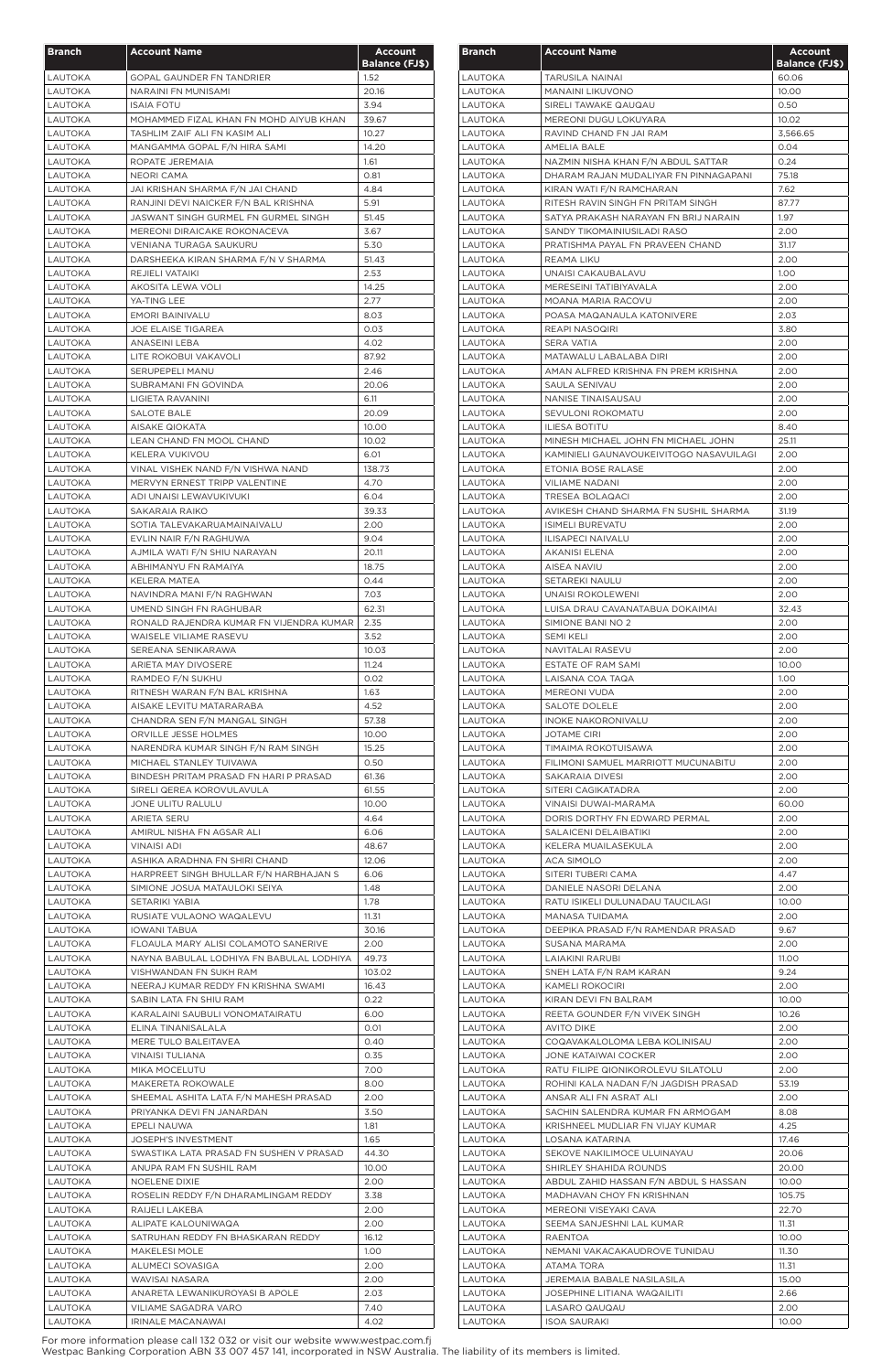| <b>Branch</b>              | <b>Account Name</b>                                                              | Account               |
|----------------------------|----------------------------------------------------------------------------------|-----------------------|
|                            |                                                                                  | <b>Balance (FJ\$)</b> |
| <b>LAUTOKA</b><br>LAUTOKA  | LEENABEN ANILKUMAR KAPADIA FN ISHWARLAL<br>ANJU POONAM L SINGH FN MAHENDRA SINGH | 40.00<br>3,106.73     |
| LAUTOKA                    | ROVINA REWASHNI KRISHNA FN SUBARMANI                                             | 31.56                 |
| LAUTOKA                    | PADMAWATI FN RAM SAMY                                                            | 1.57                  |
| LAUTOKA                    | <b>APETE LEDUA</b>                                                               | 2.00                  |
| LAUTOKA                    | KESAIA LUTUNAVONO                                                                | 2.00                  |
| <b>LAUTOKA</b><br>LAUTOKA  | ALVIN S NAIKER FN SALENDRA KUMAR<br>VINETA VIKASHNI PRASAD F/N RAMAN PRASAD      | 2.50<br>15.02         |
| LAUTOKA                    | PENIASI NASUSU                                                                   | 10.02                 |
| LAUTOKA                    | TEMALESI MARAMA                                                                  | 2.00                  |
| LAUTOKA                    | JANESH PRASAD FN JANENDRA PRASAD                                                 | 11.76                 |
| LAUTOKA                    | SAMANTHA ALESI ESTHER MEI                                                        | 3.01                  |
| LAUTOKA                    | SULIANA WATI LAGILAGI                                                            | 2.10                  |
| LAUTOKA<br>LAUTOKA         | SAVITA DEVI SUNDAR MN KIRAN DEVI<br>RATU KALIOVA QARANINAMU                      | 15.08<br>11.31        |
| LAUTOKA                    | EPELI RADANIVA NAKUCUVELEVU NAIRABOKITOG                                         | 2.00                  |
| <b>LAUTOKA</b>             | SEREVI RADROKAI                                                                  | 4.68                  |
| LAUTOKA                    | ESETA ROQOLI                                                                     | 10.03                 |
| LAUTOKA                    | LEVANI V TUIKORO                                                                 | 0.64                  |
| LAUTOKA                    | NEMANI VIRIBAI DONALDSON                                                         | 7.83                  |
| LAUTOKA<br>LAUTOKA         | MOHAMMED FAIZAL KHAN<br>SALANIETA TIVI                                           | 7.22<br>0.04          |
| <b>LAUTOKA</b>             | <b>JOSEVATA RABO RATU</b>                                                        | 10.00                 |
| LAUTOKA                    | TOMASI NABOGI VOSAICAKE BULI                                                     | 0.40                  |
| LAUTOKA                    | SHIREEN LATA FN VIJENDRA KAMAL CHARAN                                            | 6.80                  |
| LAUTOKA                    | SHRUTI SHREYA CHAND FN RAVINESH SHARMA                                           | 20.05                 |
| LAUTOKA                    | VENIANA KOROLASE                                                                 | 2.00                  |
| LAUTOKA<br><b>LAUTOKA</b>  | SOSITINO KAITANI<br><b>TEVITA LOMANI</b>                                         | 2.00<br>6.44          |
| LAUTOKA                    | SHANTI SNAJANA DEVI                                                              | 10.02                 |
| LAUTOKA                    | ASHNITA FN ASHOK KUMAR                                                           | 0.45                  |
| LAUTOKA                    | MESULAME NAQITAWA                                                                | 20.05                 |
| LAUTOKA                    | RUSIATE QORO RATU                                                                | 6.01                  |
| <b>LAUTOKA</b>             | RAMESH PRASAD FN RAM B                                                           | 16.68                 |
| LAUTOKA<br>LAUTOKA         | MERE MOMOYALEWA<br>KUSMA WATI                                                    | 28.54<br>9.14         |
| LAUTOKA                    | APAKUKI QURA                                                                     | 5.00                  |
| <b>NADI</b>                | ANA CAKAUNAWA CHEERS                                                             | 1.21                  |
| <b>NADI</b>                | VIVEKA NAND F/N SHIU DUTT                                                        | 2.00                  |
| <b>NADI</b>                | BAL SHISHCHAK RAMAYAN MANDALI                                                    | 1,662.95              |
| <b>NADI</b>                | VILIAME RAMANAKIWAI                                                              | 2,258.30              |
| <b>NADI</b><br><b>NADI</b> | MOHAMMED UMAR FN SHER ALI<br><b>INDAR DEO FN VISHNU DEO</b>                      | O.11<br>173.37        |
| <b>NADI</b>                | PUNJALI GABRIAL FN NARAIN                                                        | 1.02                  |
| <b>NADI</b>                | <b>RAM SWAMY</b>                                                                 | 846.32                |
| <b>NADI</b>                | DHARAM DUTT F/N BISHUNDUTT                                                       | 12.67                 |
| <b>NADI</b>                | VARAYAMA RADAKUA NO 3                                                            | 0.91                  |
| <b>NADI</b>                | ALVEEN AJAY KUMAR FN AJAY KUMAR                                                  | 4.09                  |
| <b>NADI</b><br><b>NADI</b> | MOHAMMED ZAMIR KHAN F/N AMIR HAMZA<br>RAJESH KUMAR                               | 10.02<br>3.36         |
| <b>NADI</b>                | DHARAM LINGAM FN RAM SAMI                                                        | 0.86                  |
| NADI                       | ABAS ALI F/N JAFFARALI                                                           | 0.71                  |
| <b>NADI</b>                | MRS PATRINA YOUNG LIN CHETTY                                                     | 43,523.82             |
| <b>NADI</b>                | <b>OLIVE DAWAI</b>                                                               | 48.09                 |
| <b>NADI</b>                | NAUVASIKOLI NAKACIA                                                              | 13.50                 |
| <b>NADI</b><br><b>NADI</b> | <b>KARMUL NISHA</b><br>INEERA NAIR WO KRISHNA NAIR                               | 546.12<br>724.19      |
| <b>NADI</b>                | JITENDRA SINGH F/N RAM PARAS                                                     | 7.03                  |
| <b>NADI</b>                | SANT SINGH F/N MUNSHA SINGH                                                      | 87.48                 |
| <b>NADI</b>                | PADMANI REDDY F/N VENGTESH REDDY                                                 | 4.85                  |
| <b>NADI</b>                | TORIKA DROKADROKA MATALOMANI                                                     | 7.52                  |
| <b>NADI</b>                | ALI AMZAD TRANSPORT & SONS LTD                                                   | 1.89                  |
| <b>NADI</b><br><b>NADI</b> | DOLLY ELIZABETH STOLZ<br>EPARAMA NAIVOLASIGA                                     | 6.19<br>0.95          |
| NADI                       | <b>VEER MATI FN RANJIT SINGH</b>                                                 | 19.19                 |
| <b>NADI</b>                | <b>JOSEVA MAONE</b>                                                              | 11.39                 |
| <b>NADI</b>                | NAULU BALEILEVUKA                                                                | 6.63                  |
| <b>NADI</b>                | SURIYA KANT FN HANUMAN                                                           | 56.24                 |
| <b>NADI</b>                | SILWATI FN SAMARU                                                                | 9.88                  |
| <b>NADI</b><br><b>NADI</b> | JANARDHAN MUDLIAR FN MURGESSAN MUDLIAR<br>NAVO YOUTH & MULTIRACIAL CLUB          | 3.69<br>1,141.78      |
| <b>NADI</b>                | MICHAEL SPRINGFORD                                                               | 4,465.19              |
| <b>NADI</b>                | ERONI VIDRE KAGI                                                                 | 12.96                 |
| <b>NADI</b>                | <b>ANNIE CROSBIE</b>                                                             | 113.60                |
| <b>NADI</b>                | JEFFREY RALPF PRICE                                                              | 8,167.86              |
| <b>NADI</b>                | BINAWATI FN HARI NATH                                                            | 56.76                 |
| NADI<br>NADI               | RESHMI DEVI FN JASWANT SINGH<br>PRASAD PRAVINA AIRE W/O CECIL JAY PRASAD         | 1.07<br>29.31         |
| NADI                       | ASHNA KAVITA NAIDU F/N SUBRAN NAIDU                                              | 0.22                  |
| <b>NADI</b>                | ALBERT LIONEL HENRY                                                              | 51.33                 |
| <b>NADI</b>                | RAJESH C RAJU ATF KAVISHNA S RAJU                                                | 4.15                  |
| NADI                       | AISAKE DRIU VUNISA                                                               | 0.47                  |
| <b>NADI</b>                | MILITIA NEIOBA                                                                   | 5.20                  |
| <b>NADI</b>                | BURUWA Y M P S BOARDERS PARENTS ASSOCIAT                                         | 156.00                |
| <b>NADI</b><br><b>NADI</b> | ARUNA DEVI PRASAD F/N SURENDRA PRASAD<br>NARAINSAMMY NAIDU FN CHIN MUNSAMI NAIDU | 75.34<br>921.30       |
| <b>NADI</b>                | JOELI RUBENACAGI VAINITOBA                                                       | 0.03                  |
| NADI                       | PRIYA NIRANJLA SHARMA FN PREM C SHARMA                                           | 543.71                |
| <b>NADI</b>                | WENDY ELIZABETH MCDONALD                                                         | 161.17                |
| <b>NADI</b>                | <b>JONE BOLA</b>                                                                 | 20.15                 |

| <b>Branch</b>              | <b>Account Name</b>                                                        | Account<br><b>Balance (FJ\$)</b> |
|----------------------------|----------------------------------------------------------------------------|----------------------------------|
| <b>NADI</b>                | ADI ZARA JADE BOWER                                                        | 116.65                           |
| <b>NADI</b>                | RATU SHARKAR TODD BOWER                                                    | 116.65                           |
| <b>NADI</b>                | RATU DENZEL OLAF EDWARD BOWER                                              | 119.29                           |
| <b>NADI</b>                | RO WAINIKITI LEWADAMU LATIDREKETI                                          | 0.12                             |
| <b>NADI</b>                | ESETA KURULO VUKI                                                          | 0.18                             |
| <b>NADI</b>                | ASHMEET SINGH F/N ASWANT SINGH                                             | 135.93                           |
| NADI                       | MAIKA VAKAMELEI BOLA                                                       | 0.09                             |
| NADI                       | VILIKESA DAWAI                                                             | 5.66                             |
| NADI                       | DANIEL VIKASH ROY F/N STEPHEN BINOD ROY                                    | 10.03                            |
| <b>NADI</b>                | JOELI RAVALACA NAIVUTEVUTE                                                 | 19.34                            |
| <b>NADI</b>                | JACK KUSITINO STARK                                                        | 0.48                             |
| <b>NADI</b>                | LIVAI RASALA                                                               | 18.68                            |
| <b>NADI</b>                | ETUATE NACAMAVUTO                                                          | 6.77                             |
| <b>NADI</b>                | AISAKE NAYACAROGO                                                          | 13.99                            |
| <b>NADI</b><br><b>NADI</b> | BALKRISHNA F/N SUBRAMANI                                                   | 0.05                             |
| <b>NADI</b>                | JIUTA CHAN MAN TEK<br>LUSIANA SAUCU                                        | 80.74<br>5.20                    |
| <b>NADI</b>                | ROSA DUWAILEA                                                              | 8.06                             |
| <b>NADI</b>                | <b>APIMELEKI TUI</b>                                                       | 2.40                             |
| <b>NADI</b>                | SAMUELA KOROITUINAIRAI                                                     | 12.89                            |
| <b>NADI</b>                | MANJU MOHINI LATA SHARMA FN MAHENDRA                                       | 0.76                             |
| <b>NADI</b>                | <b>EMI M SENITO</b>                                                        | 17.07                            |
| <b>NADI</b>                | SANJEET MANOJ GOUNDAR                                                      | 163.88                           |
| <b>NADI</b>                | CHRISTOPHER MICHAEL GAYFORD                                                | 114.22                           |
| <b>NADI</b>                | MOHAMMED ISHRAR ALI F/N MOHAMMED SAFIQ                                     | 10.04                            |
| <b>NADI</b>                | MAKERETA NABULOU NO.2                                                      | 14.49                            |
| <b>NADI</b>                | RAVENDRA PRASAD FN KAMLA PRASAD                                            | 32.00                            |
| <b>NADI</b>                | AKANISE SALUSALU RATU                                                      | 140.06                           |
| <b>NADI</b>                | MADHWAN KESHWAN F/N KESHWAN RAMAN                                          | 0.94                             |
| <b>NADI</b>                | NIKO LAUA VOLAVOLA                                                         | 2.73                             |
| <b>NADI</b>                | GANGAMMAL F/N KRISHNA ACHARI                                               | 3.60                             |
| <b>NADI</b>                | RANJANI LATA NAIDU                                                         | 8.48                             |
| <b>NADI</b>                | ABDUL SAMMEEM F/N ABDUL SALIM                                              | 4.74                             |
| <b>NADI</b>                | SOVAIA BOSARA RABUKAGAGA                                                   | 7.02                             |
| <b>NADI</b>                | <b>GO SEE (FIJI) LIMITED</b>                                               | 1,520.36                         |
| <b>NADI</b>                | BOB AMIT KUMAR FN ASHT KUMAR                                               | 4.60                             |
| <b>NADI</b>                | VAISIOAOFAKIVAVAU SULIANA HICKS                                            | 43.72                            |
| NADI                       | CAMARI DIMAIYACATA KOROIQICA                                               | 0.68                             |
| <b>NADI</b>                | ALFAIO TEKAVEI                                                             | 6.52                             |
| <b>NADI</b>                | <b>TERESIA ALOSI</b>                                                       | 5.58                             |
| NADI                       | SITERI ADIDREU                                                             | 15.81                            |
| <b>NADI</b>                | SHIVANJANI LATA SAHAI FN KANTI LAL SAHAI                                   | 11.29                            |
| <b>NADI</b><br><b>NADI</b> | LEBA PIJILA RAIVOLA<br>DENNIS DANIEL SINGH F/N DHIREND SINGH               | 16.34<br>6.84                    |
| <b>NADI</b>                | ERON KUMAR F/N KAMAL KUMAR                                                 | 7.29                             |
| NADI                       | HAFIZUAL AMIR HUSSAIN KHAN FN SUBHAS KH                                    | 215.42                           |
| <b>NADI</b>                | JEFFREY ANTOINE ROBERT                                                     | 52.52                            |
| NADI                       | AMAR CHAND F/N RAMESH CHAND                                                | 8.79                             |
| <b>NADI</b>                | SENIMELIA MARAMA ATF URAIA ROKO KALSAKAU                                   | 37.64                            |
| <b>NADI</b>                | SENIMELIA MARAMA ATF SULITA VEITAROGI                                      | 37.81                            |
| NADI                       | JIURIE F CHANGAIYA ATF GLORIA CHANGAIYA                                    | 66.81                            |
| <b>NADI</b>                | ASENA VOLA RADERUA                                                         | 36.43                            |
| <b>NADI</b>                | AVISALOME KOROIRABUKA                                                      | 33.20                            |
| <b>NADI</b>                | AVITESH CHAND F/N UMESH CHAND                                              | 10.76                            |
| <b>NADI</b>                | JENNINA SHIVANI F/N MUNI KUMAR                                             | 240.83                           |
| NADI                       | KALISI RANADI SAUMI                                                        | 6.28                             |
| NADI                       | AVINESH CHAND F/N BIJEN PRASAD                                             | 6.86                             |
| <b>NADI</b>                | EMALI FULORI WALLACE                                                       | 24.23                            |
| <b>NADI</b>                | BHARTIKA S SINGH F/N HEMANT KUMAR SINGH                                    | 9.93                             |
| <b>NADI</b>                | SHAVNIEL CHANDRA F/N SATISH CHANDRA                                        | 2.02                             |
| NADI                       | MOHAMMED IZHAAR NABEEL KHAN F/N MOHAMMED                                   | 14.44                            |
| NADI                       | MOHAMMED SALMAAN F/N MOHAMMED FARUK                                        | 3.38                             |
| <b>NADI</b>                | ABDUL FAZAL SHAH                                                           | 5.00                             |
| <b>NADI</b>                | IJAAZ AHMED F/N RIAZ AHMED                                                 | 30.66                            |
| <b>NADI</b>                | MATORINO VUKALOTO NO.3                                                     | 5.35                             |
| <b>NADI</b><br><b>NADI</b> | SACHINDRA KUMAR SINGH F/N NIRANJAN SINGH<br>NAFIZ NAZEEL ALI FN BARKAT ALI | 6.91<br>8.13                     |
| <b>NADI</b>                | MERI LAGIVALA BARI                                                         | 0.06                             |
| <b>NADI</b>                | PRIYA PRATISHMA FN RAGENDRA PRASAD                                         | 0.69                             |
| <b>NADI</b>                | MUNI KANTA S MANI F/N ARUNJALAM                                            | 7.79                             |
| <b>NADI</b>                | <b>JONE BARAVILALA</b>                                                     | 26.14                            |
| <b>NADI</b>                | SUDESH PRAKASH F/N SHIU RATTAN                                             | 15.27                            |
| <b>NADI</b>                | BEA RANI HEAZLEWOOD                                                        | 18.44                            |
| <b>NADI</b>                | SHIRLEY SHALVENA DEVI FN JAGDISHWAR P                                      | 5.52                             |
| <b>NADI</b>                | TARUN JASHNEEL KUMAR F/N NARAND KUMAR                                      | 21.38                            |
| <b>NADI</b>                | RAVIKESH SINGH F/N RAKESH SINGH                                            | 163.44                           |
| NADI                       | CHARANJIT KAUR SINGH                                                       | 2.83                             |
| <b>NADI</b>                | MELEA NAI ROKODEREA VUE                                                    | 1.28                             |
| <b>NADI</b>                | LUSIANA RAVUTU                                                             | 56.41                            |
| <b>NADI</b>                | JASWANT LAL SINGH F/N KRISHAN LAL                                          | 9.51                             |
| NADI                       | MOHAMMED AZMAL F/N MOHAMMED AIYUB                                          | 0.03                             |
| <b>NADI</b>                | DIVYA DEVARATI NAICKER F/N DAVENDRA N                                      | 321.47                           |
| <b>NADI</b>                | KAVINESH N REDDY FN NARENDRA REDDY                                         | 6.94                             |
| <b>NADI</b>                | YASH NEIL NAICKER FN DAVENDRA K NAICKER                                    | 410.94                           |
| <b>NADI</b>                | DINESH MUDALIAR F/N GANESH MUDALIAR                                        | 5.10                             |
| <b>NADI</b>                | PUSHPA WATI FN SADA SIWAN REDDY                                            | 0.64                             |
| <b>NADI</b>                | SANGEETA DEVI RAJ FN BHIM RAJ                                              | 1.30                             |
| <b>NADI</b>                | SIRIROA SIMO                                                               | 0.89                             |
| <b>NADI</b>                | GOVIND SAMY F/N KRISHNA SWAMI                                              | 0.63                             |
| NADI                       | MAUZEEMA NAFISHA KHAN FN AKTAR KHAN                                        | 16.84                            |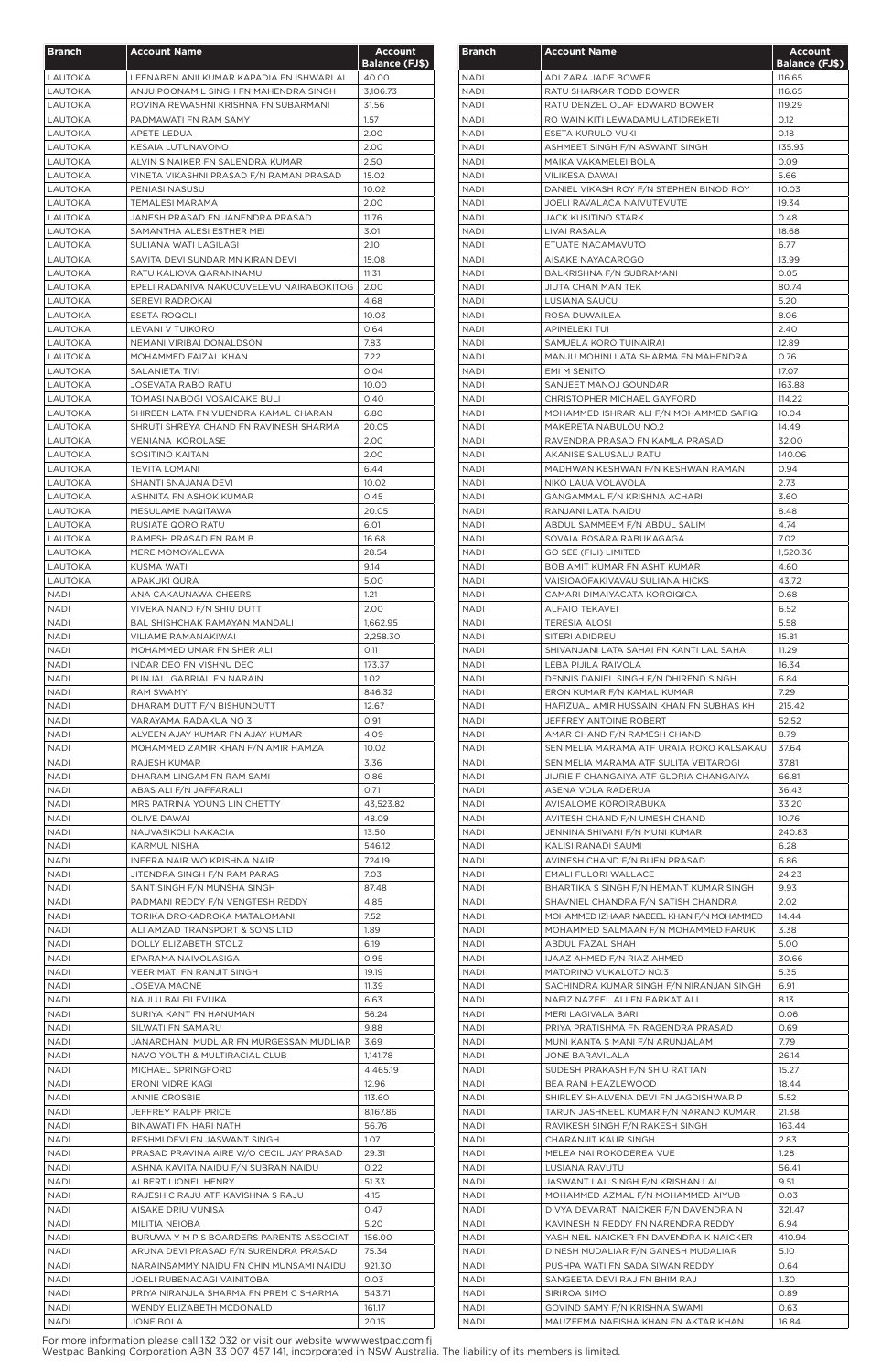| <b>Branch</b>              | <b>Account Name</b>                                                       | <b>Account</b>                |
|----------------------------|---------------------------------------------------------------------------|-------------------------------|
| <b>NADI</b>                | SHIU MATI FN GANESH MAHARAJ                                               | <b>Balance (FJ\$)</b><br>0.02 |
| <b>NADI</b>                | GEETA ANGELINE NAIR FN MUKESH NAIR                                        | 3.95                          |
| <b>NADI</b>                | SHARON SHYAMNI NARAYAN F/N SHIU NARAYAN                                   | 12.42                         |
| <b>NADI</b>                | JONE NAVUKA KUNADUA                                                       | 2.28                          |
| NADI                       | ADVANCE TYRES & MOTOR SPARES                                              | 8.91                          |
| <b>NADI</b>                | NIKOLA N KOROIVIBAU                                                       | 4.03                          |
| NADI<br><b>NADI</b>        | KARISHMA KAUSHAL FN RAJESH KUMAR<br>ATUNAISA QIO                          | 0.12<br>9.24                  |
| <b>NADI</b>                | SUSANA PAEA HEVAHAFOLAU                                                   | O.11                          |
| NADI                       | RT ETUATE WAINIU TABAKAUCORO                                              | 4.64                          |
| <b>NADI</b>                | MEGA PAPER SUPPLIES (FIJI) LTD                                            | 0.69                          |
| <b>NADI</b>                | LUISA KERESI NAFOTALAI SAVURO                                             | 0.42                          |
| <b>NADI</b>                | ELVIN PRITESH CHAND FN MUKESH CHAND                                       | 2.53                          |
| <b>NADI</b><br>NADI        | ULAIASI GONEVOTI NO.2<br>MOHAMMED IRSHAD F/N MOHAMED RASOOL               | 18.64<br>0.95                 |
| <b>NADI</b>                | <b>TANIELA NAKIBO</b>                                                     | 3.45                          |
| <b>NADI</b>                | IMRAAZ ALI F/N RAMZAN ALI                                                 | 3.77                          |
| <b>NADI</b>                | SAULA KOROIBUILA VURAI                                                    | 8.41                          |
| <b>NADI</b>                | VANE MATEYAWA                                                             | 1.06                          |
| NADI                       | MAIHEN SINGH F/N RAM SINGH                                                | 13.06                         |
| <b>NADI</b><br>NADI        | REVONI TAGICAKISOKENI KADAVULEVU<br>SHIRISH CHANDRA SHARMA F/N SHIU KARAN | 1.58<br>5.86                  |
| NADI                       | ROPATE NAULU BEA                                                          | 0.36                          |
| <b>NADI</b>                | JASODRA F/N RAM SARUP                                                     | 15.26                         |
| NADI                       | VIMAL SANJIWAN REDDY FN JANAND REDDY                                      | 8.67                          |
| <b>NADI</b>                | KABAL SINGH FN SOHAN S                                                    | 0.10                          |
| <b>NADI</b>                | <b>KENI VARO</b>                                                          | 4.50                          |
| <b>NADI</b>                | SHAILESH KUMAR F/N GYNESHWAR PRASAD                                       | 0.28                          |
| <b>NADI</b>                | RUVENDARAN CHETTY FN NARAYAN S CHETTY                                     | 3.87                          |
| <b>NADI</b>                | SAVITRI AMMA REDDY F/N SANMOGAM GOUNDAN                                   | 8.17                          |
| NADI<br><b>NADI</b>        | MIRIAMA TORA                                                              | 5.01                          |
| <b>NADI</b>                | KALIAPPAN NAIDU F/N KRISHNA SWAMI<br>ILIKI VUNITABUA                      | 23.75<br>0.06                 |
| <b>NADI</b>                | DAN WISEMAN JR BLANTON                                                    | 118.07                        |
| <b>NADI</b>                | PARDEEP KUMAR FN KANHAYA LAL                                              | 372.20                        |
| NADI                       | AJEND PRASAD ATF SHAYAL SHISHTIKA                                         | 30.35                         |
| NADI                       | BENJAMIN BRIJ LAL FN DALLU                                                | 8.13                          |
| NADI                       | RAVINESH KUMAR F/N KALIDAS                                                | 29.81                         |
| <b>NADI</b>                | ROSELYN SUMAN NAUSHAD F/N SHIU NARAYAN                                    | 8.16                          |
| <b>NADI</b>                | PIO DRIVANAVULAU                                                          | 8.03                          |
| <b>NADI</b>                | <b>ILIANI SUKA</b>                                                        | 0.08                          |
| <b>NADI</b><br><b>NADI</b> | JULIA TUFUI SERUVATU<br>IVAMERE GALO SALAWA                               | 1.26<br>0.22                  |
| <b>NADI</b>                | SUBRAMANI GOUNDAR F/N MAHANAND GOUNDAR                                    | 436.23                        |
| NADI                       | DORSAMY F/N RAMCHANDER                                                    | 15.38                         |
| NADI                       | SARAS WATI F/N SHIU PRASAD                                                | 53.87                         |
| <b>NADI</b>                | AZREEN NISHA KHAN F/N MEHTAB KHAN                                         | 6.39                          |
| <b>NADI</b>                | SOFIYA GUL BEGUM AZEEM F/N ABDUL RAHIM                                    | 10.14                         |
| <b>NADI</b>                | IVAMERE QASEVAKATINI ATF ISEI V WALLACE                                   | 33.58                         |
| <b>NADI</b><br><b>NADI</b> | ORISI MOALA ATF SERUPEPELI BOGISA<br>LUSIA DIGOGO F/N SIRILO SIRELI       | 30.62<br>8.24                 |
| <b>NADI</b>                | AZMIN NISHA ALI F/N WARISH ALI                                            | 1.55                          |
| <b>NADI</b>                | NEMANI JUNIOR VANUA                                                       | 86.05                         |
| <b>NADI</b>                | MOHAMMED SHAMIR F/N MOHAMMED SAID                                         | 26.42                         |
| <b>NADI</b>                | PRASHNEEL NARAYAN F/N BIJAY NARAYAN                                       | 4.11                          |
| <b>NADI</b>                | MILIKA G COKOTIONO ATF CC JANICE EVANSON                                  | 3.65                          |
| <b>NADI</b>                | MILIKA G COKOTIONO ATF VIVIAN L EVANSON                                   | 3.65                          |
| <b>NADI</b>                | MRS ALFEEZA ZABIN N KHAN                                                  | 5.70                          |
| <b>NADI</b>                | DAYA WATI F/N SUBRAYAL GUOUNDER                                           | 0.45                          |
| <b>NADI</b><br><b>NADI</b> | LICE TIQE<br>KARUNA DEVI SCHWEITZER F/N AMRIT PRASAD                      | 0.78<br>15.14                 |
| NADI                       | RAJNESH CHAND F/N UDAI CHAND                                              | 1.73                          |
| <b>NADI</b>                | LAISA BABA QUERE                                                          | 1.24                          |
| <b>NADI</b>                | MELAIYA NAKAVA                                                            | 10.09                         |
| <b>NADI</b>                | BED MATI F/N RAM CHARAN                                                   | 0.86                          |
| <b>NADI</b>                | PRATIBHA REDDY                                                            | 8.34                          |
| <b>NADI</b>                | FENIANA SAVERE VATUNITU<br><b>EMELE TAINA</b>                             | 15.64                         |
| <b>NADI</b><br><b>NADI</b> |                                                                           | 10.74<br>4.75                 |
| <b>NADI</b>                | RESHMI NAIDU F/N SUBRAMANI<br>SHIURAJI M/N BIFIAH                         | 0.18                          |
| <b>NADI</b>                | DOROPHINE S PRASAD ATF CHRISTIAN S NAIR                                   | 6.85                          |
| NADI                       | LALINI VIKASHNI CHAND F/N RISHI CHAND                                     | 11.55                         |
| <b>NADI</b>                | <b>EMELE DRECAKE</b>                                                      | 21.59                         |
| <b>NADI</b>                | SAKIUSA DRIKALU                                                           | 2.12                          |
| <b>NADI</b>                | SENITIKI SALUSALU                                                         | 9.80                          |
| <b>NADI</b>                | SAINIANA QOCA ROKOMALANI                                                  | 0.01                          |
| <b>NADI</b><br>NADI        | LEAUSA TAGI BALEILEVUKA<br>RAVINESH PRASAD F/N MAHENDRA PRASAD            | 10.01<br>29.87                |
| <b>NADI</b>                | MUNITA SALESHNI R PILLAY F/N MUNI REDDY                                   | 7.66                          |
| <b>NADI</b>                | WAISAKE BERATERI                                                          | 5.02                          |
| <b>NADI</b>                | VIRISILA NAIKULA VATUOROORO                                               | 8.28                          |
| <b>NADI</b>                | NARENDRA DATT SHARMA F/N BHAGWAN DATT                                     | 1,761.25                      |
| <b>NADI</b>                | MARY VEREMALUMU BIGGS LAUTA                                               | 0.02                          |
| <b>NADI</b>                | PECELI NAMARUA                                                            | 243.93                        |
| <b>NADI</b>                | ROSHAL LATA NARAYAN F/N DEO NARAYAN                                       | 8.36                          |
| <b>NADI</b>                | <b>SAIMONI VITA</b>                                                       | 0.33                          |
| <b>NADI</b><br><b>NADI</b> | ATUNAISA ROKOVESU<br>ASIS KUMAR F/N MADAN PAL                             | 140.90<br>21.35               |
| <b>NADI</b>                | FIROZ KHAN FN RUSTAM KHAN                                                 | 0.14                          |
| NADI                       | <b>EMA TINAI</b>                                                          | 14.71                         |

| <b>Branch</b>              | <b>Account Name</b>                                            | <b>Account</b><br><b>Balance (FJ\$)</b> |
|----------------------------|----------------------------------------------------------------|-----------------------------------------|
| <b>NADI</b>                | JAVISHNEEL V SINGH F/N ABHINESH SINGH                          | 47.56                                   |
| <b>NADI</b>                | MOHAMMED MUFEED ASHIK F/N MOHAMMED HASIK                       | 6.12                                    |
| <b>NADI</b>                | SEPULONI RAIVAU II                                             | 1.91                                    |
| <b>NADI</b>                | <b>VICTORIA ALICIA MAMAO</b>                                   | 132.88                                  |
| NADI                       | TIMAIMA KADAVU NAITAU                                          | 11.04                                   |
| <b>NADI</b><br><b>NADI</b> | PRITHI PRASHIKA MALA F/N RAM DEO<br>RATU NACANI NARAVORO       | 2.57<br>8.70                            |
| <b>NADI</b>                | SHAZIA BI F/N ABDUL FAREED                                     | 12.54                                   |
| <b>NADI</b>                | HARI KRISHNA GOUNDAR F/N GOVIND RAJU                           | 7.06                                    |
| <b>NADI</b>                | <b>VARANISESE LATIDREKETI</b>                                  | 6.58                                    |
| <b>NADI</b>                | SUMEETA SINGH F/N CHANDAR PRAKASH SINGH                        | 3.38                                    |
| <b>NADI</b>                | KALISI R SAUMI ATF AARON ISHMAEL BALAK                         | 5.22                                    |
| <b>NADI</b>                | FILIMONE TIKOMAIAWAI SADAVO                                    | 10.00                                   |
| <b>NADI</b>                | TANIELA VERENASAU                                              | 0.09                                    |
| <b>NADI</b>                | SILOVATE BULI                                                  | 10.17                                   |
| <b>NADI</b><br><b>NADI</b> | ASESELA LIMAMAKAI NO.2<br>RATU LEMEKI NAITABALEVU              | 0.98<br>0.05                            |
| <b>NADI</b>                | SUBARMANI F/N CHINAPPA                                         | 14.65                                   |
| <b>NADI</b>                | NILESH NARAYAN SHARMA F/N RAM NARAIN                           | 0.15                                    |
| <b>NADI</b>                | <b>ALIVATE NAQERE</b>                                          | 1.01                                    |
| <b>NADI</b>                | KAMAL KUMAR FN DEO RAJ                                         | 6.52                                    |
| <b>NADI</b>                | LUKE ROKOTORA NAWAVU LABALABA                                  | 0.95                                    |
| <b>NADI</b>                | AVINESH CHAND F/N ABHI MANU                                    | 63.75                                   |
| <b>NADI</b>                | SAMISONI VITAWA                                                | 7.94                                    |
| <b>NADI</b>                | KUPSAMI F/N DHAN SINGH RAM                                     | 113.33                                  |
| <b>NADI</b>                | <b>KEASI BALELA</b>                                            | 73.18                                   |
| <b>NADI</b><br><b>NADI</b> | ATUNAISA MATANISIGA<br>SALOCHNA SUBHASHNI L SAMI F/N GANGAIYA  | 2.62<br>0.27                            |
| <b>NADI</b>                | EASHNA LATA KUMAR F/N HEMANT KUMAR                             | 20.02                                   |
| NADI                       | MUKESH KUMAR FN SHIU BARAN                                     | 4.05                                    |
| <b>NADI</b>                | SARAVINA MASIVERATA                                            | 3.12                                    |
| <b>NADI</b>                | TIMALETI NAI                                                   | 0.03                                    |
| <b>NADI</b>                | VIJAY NADAN PADAYACHI F/N VISHWANADAN                          | 11.58                                   |
| <b>NADI</b>                | ANJILA WATI F/N PARAS RAM                                      | 48.68                                   |
| <b>NADI</b>                | RITESH RABINESH KUMAR F/N MUNANDRA KUMAR                       | 124.22                                  |
| <b>NADI</b>                | DAMANTI NAIDU F/N KANKAIYA NAIDU                               | 0.34                                    |
| <b>NADI</b>                | BHARTI VANDANA SINGH F/N VIJAY SINGH                           | 8.09                                    |
| <b>NADI</b><br>NADI        | JIUTATIA MASIVOU<br>NAIBUKA CAMA                               | 0.01<br>3.34                            |
| <b>NADI</b>                | <b>ESAELI MUMU</b>                                             | 16.19                                   |
| <b>NADI</b>                | <b>BULI TAMANIVALU</b>                                         | 0.48                                    |
| NADI                       | SULUANA VARO                                                   | 5.40                                    |
| <b>NADI</b>                | NEEL KAMAL DEVI F/N RAMESHWAR CHANDAR                          | 8.35                                    |
| <b>NADI</b>                | RUSILA NAIKATIVUYA WAQANIVEIVAKALOTUTAKI                       | 1.54                                    |
| <b>NADI</b>                | MELAIA VAKAWALE                                                | 0.86                                    |
| <b>NADI</b>                | PENI VIDAU                                                     | 2.00                                    |
| <b>NADI</b>                | ALIPATE DRAWE BAKANI                                           | 1.12                                    |
| <b>NADI</b>                | <b>VILIYAME NATABA</b>                                         | 4.89                                    |
| <b>NADI</b><br><b>NADI</b> | ROSS SCOTT DRAUNIMASI<br>SUMEET KRISHNEEL KUMAR FN SUNIL KUMAR | 2.14<br>0.61                            |
| <b>NADI</b>                | PAULIASI NABA                                                  | 9.90                                    |
| <b>NADI</b>                | SUSANA TAWAREGUCI HICKS                                        | 2.07                                    |
| <b>NADI</b>                | SHIU CHANDRA MANI F/N SUBARMANI                                | 30.31                                   |
| <b>NADI</b>                | ABDUL ZUBER F/N ABDUL JABBAR                                   | 0.89                                    |
| <b>NADI</b>                | VIKASH SAI PRAKASH FN JAGDISH PRAKASH                          | 5.10                                    |
| NADI                       | SANMOGAM MUDLIAR F/N NARAYAN S MUDLIAR                         | 1.35                                    |
| <b>NADI</b>                | ADI LUVUIWASA NAISERELAGI                                      | 13.96                                   |
| <b>NADI</b>                | ROSHIKA ANJANA DEVI F/N DHARAM KUMAR                           | 7.11                                    |
| <b>NADI</b><br><b>NADI</b> | SAROJNI LATA NAICKER<br><b>JOSATEKI TUKANA KOROI</b>           | 21.19<br>10.18                          |
| <b>NADI</b>                | ADI UNAISI YALAYALABALAVU TABAIWALU                            | 0.11                                    |
| <b>NADI</b>                | <b>GANADA FN PERUMAL</b>                                       | 7.15                                    |
| <b>NADI</b>                | APOROSA VIKILAKILA                                             | 9.37                                    |
| <b>NADI</b>                | LANIETA NAGATA                                                 | 0.37                                    |
| <b>NADI</b>                | LUKE BASONI                                                    | 2.13                                    |
| <b>NADI</b>                | <b>INOKE YANUYANUTAWA</b>                                      | 73.10                                   |
| NADI                       | WAISEA DUWAI RO-OKA                                            | 5.78                                    |
| <b>NADI</b>                | <b>AKOSITA TAVESIVESI</b>                                      | 12.19                                   |
| <b>NADI</b><br>NADI        | MOALA LOMANI<br>MERESIANA SEGANAWEKANA                         | 3.01<br>114.20                          |
| NADI                       | SATISH CHANDRA SINGH F/N MAHADEO SINGH                         | 11.20                                   |
| <b>NADI</b>                | SEREFINA KUMI                                                  | 0.26                                    |
| <b>NADI</b>                | VENIANA TAVENA MAKOTO                                          | 10.02                                   |
| <b>NADI</b>                | ASHWINI ROSALINE LATA F/N SHEO CHAND                           | 28.82                                   |
| <b>NADI</b>                | VISHAL GOUNDER F/N PACHAPPA GOUNDAR                            | 1.31                                    |
| <b>NADI</b>                | SHOBNEET PRASAD F/N SATENDRA PRASAD                            | 20.04                                   |
| <b>NADI</b>                | SALANIETA NAI                                                  | 10.00                                   |
| NADI                       | AMIT KUMAR F/N RAGHBIR CHANDER                                 | 2,263.34                                |
| <b>NADI</b><br><b>NADI</b> | DEVI SABITA FN RAM NATH                                        | 8.00<br>128.22                          |
| <b>NADI</b>                | GYANAMMA FN NARAYAN<br>KRISHNA DEVI F/N AYODHAYA PRASAD        | 3.96                                    |
| <b>NADI</b>                | MADHU LATA KHANGAROOT F/N BANSRAJ SINGH                        | 10.01                                   |
| <b>NADI</b>                | YARN GA TING CHAN                                              | 100.71                                  |
| <b>NADI</b>                | AJESH ASHISH NARAYAN F/N SAT NARAYAN                           | 26.19                                   |
| <b>NADI</b>                | MONIKA NASIMARIA                                               | 1.05                                    |
| <b>NADI</b>                | WEKARUN NISHA F/N WALI MOHAMMED                                | 0.31                                    |
| <b>NADI</b>                | RICHARD EDWARD GIBSON                                          | 10.02                                   |
| <b>NADI</b>                | NEELAM NARAYAN F/N JAI NARAYAN                                 | 30.65                                   |
| <b>NADI</b><br>NADI        | IFRAZ AKTAR ALI F/N GANI AKTAR ALI<br>AKENETA RAKAVONO         | 1.08<br>1.05                            |
|                            |                                                                |                                         |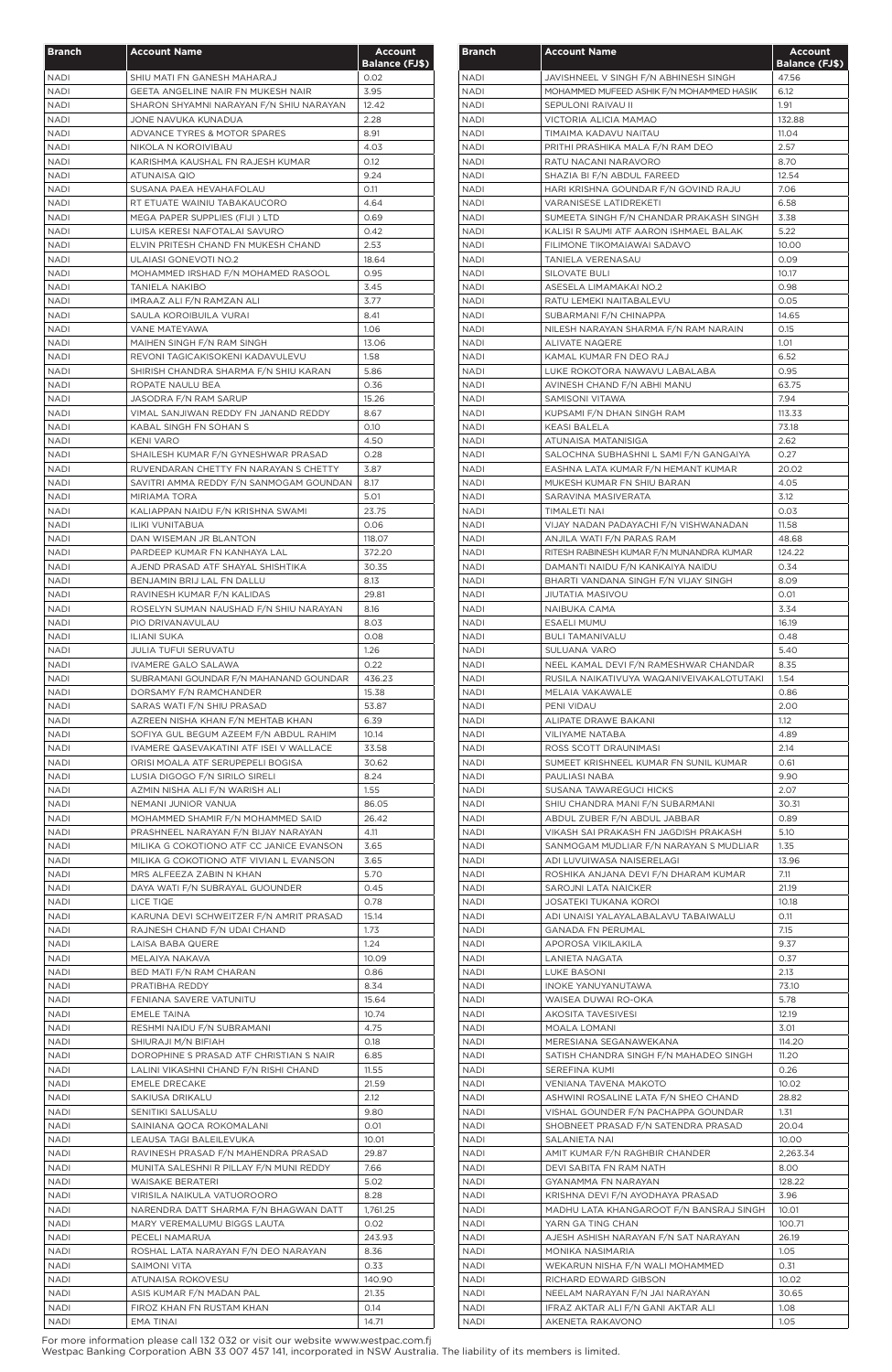| <b>Branch</b>              | <b>Account Name</b>                                                             | <b>Account</b>        |
|----------------------------|---------------------------------------------------------------------------------|-----------------------|
|                            |                                                                                 | <b>Balance (FJ\$)</b> |
| <b>NADI</b>                | AJINESH PRASAD F/N AJAY PRASAD                                                  | 4.40                  |
| <b>NADI</b>                | LATCHAMMA F/N SOMAIYIA                                                          | 8.95                  |
| <b>NADI</b><br><b>NADI</b> | VIMAL VIKASH CHAND F/N ISHWAR CHAND<br>NAVITALAI WAQATABU ATF SEMESA TURAGADRAU | 4.12<br>20.04         |
| <b>NADI</b>                | NAZIA ALI ATF MOHAMMED ALFAZ                                                    | 15.50                 |
| <b>NADI</b>                | ARUN ABHINESH KUMAR F/N ASHOK KUMAR                                             | 20.06                 |
| <b>NADI</b>                | SHABNAM NISHA M/N KHATMUL NISHA                                                 | 0.17                  |
| <b>NADI</b>                | NADAN SAMI F/N MUNSAMY                                                          | 10.08                 |
| <b>NADI</b>                | BINESH PRAKASH F/N BHUP SINGH                                                   | 1.16                  |
| NADI                       | TANIELA WAI                                                                     | 13.23                 |
| <b>NADI</b>                | ASENA TOGA SAULETE                                                              | 2.01                  |
| <b>NADI</b><br><b>NADI</b> | ANASIMECI TOKASA DAUNIVUCU<br>FAIZA FIRDOSH INUS F/N MOHAMMED INUS              | 0.40<br>0.32          |
| NADI                       | MERE KALOU QOROQOROVAKATINI                                                     | 3.80                  |
| <b>NADI</b>                | USAIA K DRODROVEIVALI ATF REAPI T KOROI                                         | 10.00                 |
| <b>NADI</b>                | SUSHIL KRISHNA DASS F/N SHIRI K DASS                                            | 18.20                 |
| <b>NADI</b>                | ANIL KRISHNA DASS F/N SHIRI KRISHNA                                             | 206.61                |
| <b>NADI</b>                | LETICIA CAROLINA GALAK                                                          | 12.36                 |
| <b>NADI</b>                | KARALAINI LIKU ATF ADI N S L TUISAWAU                                           | 10.00                 |
| <b>NADI</b>                | KARALAINI LIKU ATF RATU J C D K TUISAWAU                                        | 10.00                 |
| <b>NADI</b><br><b>NADI</b> | PENINA BALE<br>KRISHNA REDDY F/N JAYENDRA KUMAR                                 | 7.06<br>7.10          |
| <b>NADI</b>                | RAVINESH PRAKASH F/N TULSI RAM                                                  | 3.88                  |
| NADI                       | KELERA ROBOIGAU KALIVERETI                                                      | 0.35                  |
| <b>NADI</b>                | LAITE RABUA                                                                     | 10.02                 |
| NADI                       | ALENA VUALIKU                                                                   | 0.50                  |
| <b>NADI</b>                | LUISA NAGULA                                                                    | 5.00                  |
| <b>NADI</b>                | PENIASI VAKASAUKURU                                                             | 10.01                 |
| <b>NADI</b>                | PRANITA F/N KAMAL KRISH                                                         | 1.14                  |
| <b>NADI</b>                | <b>IVAMERE RALAGI</b>                                                           | 2.00                  |
| <b>NADI</b><br><b>NADI</b> | LIKU FIFITA ATF JOSEPH ALI FN JOSEPH ALI<br>SEREIMA WATI                        | 1.00<br>0.14          |
| <b>NADI</b>                | SHEERTI SANJILIN F/N RAVINDRA NARAYAN                                           | 1.02                  |
| <b>NADI</b>                | SATNEEL SANDEEP NARAYAN F/N RAVINDRA N                                          | 7.03                  |
| <b>NADI</b>                | MOSHEEM IMRAN KHAN F/N NOZAD KHAN                                               | 22.09                 |
| <b>NADI</b>                | SARDA NAND F/N RATTAN                                                           | 0.63                  |
| <b>NADI</b>                | KINISIMERE SAULO                                                                | 20.02                 |
| NADI                       | SURUJ KUMARI F/N LEKHRAM                                                        | 1.00                  |
| <b>NADI</b>                | SALESH KRISHNA F/N RAM KRISHNA                                                  | 9.02                  |
| <b>NADI</b>                | <b>ISAIA NALUVA</b>                                                             | 1.00                  |
| <b>NADI</b>                | YOGEETA MALA F/N VIJAY CHAND                                                    | 6.00                  |
| <b>NADI</b><br><b>NADI</b> | <b>EMA VARO</b><br>PRAKASH PRANJEETA F/N OM PRAKASH                             | 6.00<br>5.99          |
| <b>NADI</b>                | <b>JOELI RAGOGO KOROI</b>                                                       | 0.40                  |
| <b>NADI</b>                | NAVNITA NITESHNI CHAND F/N MAHABIR                                              | 10.02                 |
| <b>NADI</b>                | ABDUL HAKIM F/N ABDUL KARIM                                                     | 8.46                  |
| NADI                       | MARGARET KARESI SIMPSON                                                         | 2.00                  |
| <b>NADI</b>                | ROHIT DIPAK PRASAD F/N DAVENDRA PRASAD                                          | 10.02                 |
| <b>NADI</b>                | ELENOA TIKOISUVA                                                                | 10.02                 |
| <b>NADI</b>                | ADI SANELE BULIQELE NO 3                                                        | 36.29                 |
| NADI<br><b>NADI</b>        | TARUSILA MATA NASAUNIVALU                                                       | 10.01<br>3.00         |
| <b>NADI</b>                | <b>JOJIVINI WAQALEVU</b><br>TARUSILA VAVAU                                      | 10.00                 |
| <b>NADI</b>                | VERENAISI MASI RAKANACE                                                         | 30.03                 |
| <b>NADI</b>                | JAINUL NISHA F/N DIN MOHAMMED                                                   | 10.00                 |
| <b>NADI</b>                | <b>VUNAREWA EXPRESS</b>                                                         | 8.87                  |
| <b>NADI</b>                | ILIANA DAWAI ATF ADI ILIANA SOMOLIMOHEA                                         | 61.37                 |
| <b>NADI</b>                | SERUWAIA LEBA WAKEA                                                             | 29.04                 |
| <b>NADI</b>                | HINGLASH DEVI RAJU FN NARAIN MUDALIAR                                           | 10.01                 |
| <b>NADI</b>                | NAZNIN NAZ ALI F/N SHAHIK ALI                                                   | 6.00                  |
| NADI<br><b>NADI</b>        | VILIKISA SALAWA<br>VIEMA SAYABO CEGUADRAU                                       | 3.02<br>10.00         |
| <b>NADI</b>                | SHABRA BIBI F/N KHALIL KHAN                                                     | 10.00                 |
| NADI                       | PARAM SIVAN F/N SIDAM BARAM                                                     | 102.90                |
| NADI                       | MEREADANI TUVOU BATIKARA                                                        | 0.02                  |
| NADI                       | ADI LAITE DICAGINITOBA                                                          | 3.00                  |
| <b>NADI</b>                | NEELAM ROMIKA NANDANI FN PARMANAND                                              | 11.31                 |
| <b>NADI</b>                | RATU APOROSA QUTOKARA DERENALAGI                                                | 21.21                 |
| <b>NADI</b>                | ANDREW RAMLU F/N VICTOR S RAMLU                                                 | 11.31                 |
| <b>NADI</b>                | MELAIA MERI                                                                     | 11.35                 |
| <b>NADI</b><br><b>NADI</b> | SOLOVENI TUBUITAMANA<br>SHALENI LATA F/N SURESH CHAND                           | 57.63<br>0.13         |
| <b>NADI</b>                | DOROPHINE SALESHNI PRASAD F/N SURENDRA                                          | 15.74                 |
| <b>NADI</b>                | PRITIKA F/N SURUJ PRASAD                                                        | 0.29                  |
| <b>NADI</b>                | PARNESHWAR PRASAD F/N LALTA PRASAD                                              | 6.88                  |
| <b>NADI</b>                | ASHWINI LATA FN RAVI CHANDRA                                                    | 9.52                  |
| NADI                       | PARVEEN KUMAR FN INDRA KUMARAN                                                  | 10.02                 |
| NADI                       | PREETI VANDHANA FN MANI RAM                                                     | 0.59                  |
| <b>NADI</b>                | PRASHANT SINGH FN PRAMOD SINGH                                                  | 10.00                 |
| <b>NADI</b>                | APENISA KURISAQILA                                                              | 10.03                 |
| <b>NADI</b>                | MAINA WATI F/N RAM SHANKAR                                                      | 10.01                 |
| <b>NADI</b><br><b>NADI</b> | SAVAIRA SABUCO LEVULA<br>ASHNEEL PRAKASH FN VED PRAKASH                         | 10.02<br>2.09         |
| <b>NADI</b>                | SHANEEL SHANDEEP ANAND                                                          | 10.01                 |
| <b>NADI</b>                | JASON KRISHAN PILLAY FN PERUMAL S PILLAY                                        | 10.01                 |
| <b>NADI</b>                | MARIA MAKIRINA IOSEFO BULIASEWA                                                 | 0.32                  |
| <b>NADI</b>                | SURYIA KANTA F/N NARAYAN                                                        | 5.18                  |
| NADI                       | RODER EMA                                                                       | 102.40                |
| <b>NADI</b>                | KURMA NAIDU FN JAGANNATH                                                        | 1.00                  |
| <b>NADI</b>                | RAM SUNDAR FN RAM PRASAD                                                        | 10.00                 |

| <b>Branch</b>                      | <b>Account Name</b>                                                    | <b>Account</b>                |
|------------------------------------|------------------------------------------------------------------------|-------------------------------|
| <b>NADI</b>                        | LUSIANA LILI MAIWELAGI                                                 | <b>Balance (FJ\$)</b><br>0.10 |
| <b>NADI</b>                        | MOHAMMED FARIYAAZ KHAN FN MOHAMMED FAROK                               | 0.05                          |
| <b>NADI</b>                        | APISAI BULINAKUINI VUKI                                                | 30.11                         |
| <b>NADI</b>                        | LANIETA SIGADRODRO                                                     | 12.23                         |
| <b>NADI</b>                        | SAVENACA WAQAIRATU                                                     | 0.36                          |
| <b>NADI</b>                        | FARISHA BEGUM KHAN                                                     | 0.31                          |
| <b>NADI</b>                        | NEELIMA AYESHA PILLAY                                                  | 3.62                          |
| <b>NADI</b>                        | MOHAMMED FARUK                                                         | 0.03                          |
| <b>NADI</b>                        | RINAL KRIT KUMAR FN RAJESHWAR KUMAR                                    | 0.05                          |
| NADI                               | MILIAKERE NALU FN SAVENACA W                                           | 36.31                         |
| NADI<br>NADI                       | VINESH KUMAR F/N RAJENDRA KUMAR<br>SHAMEEL SHAN NARAYAN F/N SATEND DEO | 6.69<br>73.08                 |
| <b>NADI</b>                        | <b>KALESI QUTONILOMO</b>                                               | 10.01                         |
| <b>NADI</b>                        | LILLIAN ASITORETE TIGAREA                                              | 0.51                          |
| <b>SIGATOKA</b>                    | MOHAMMED ATIK F/N SAHEB JAN                                            | 12.76                         |
| <b>SIGATOKA</b>                    | MOHAMMED HUSSEIN FN ABDUL KADAR                                        | 735.27                        |
| <b>SIGATOKA</b>                    | URMILLA DEVI NAND FN ARJUN SINGH                                       | 0.85                          |
| <b>SIGATOKA</b>                    | BILAS KUMARI FN SECHU                                                  | 0.39                          |
| <b>SIGATOKA</b>                    | NAVUTU FAMILY CLUB                                                     | 1,775.29                      |
| <b>SIGATOKA</b>                    | VENKATA SUBBAYA FN RAMSAY                                              | 6.71                          |
| <b>SIGATOKA</b>                    | USHA KIRAN FN RAJENDRA PRASAD                                          | 5,255.78                      |
| <b>SIGATOKA</b>                    | <b>KERESI RASAKU</b>                                                   | 10.47                         |
| <b>SIGATOKA</b>                    | BIDYAWATI SINGH FN SHRIKISUN                                           | 1,294.36                      |
| <b>SIGATOKA</b>                    | KINIJIOJI WELO                                                         | 24.18                         |
| <b>SIGATOKA</b><br>SIGATOKA        | MILIANA NALEWA<br>ACHAL NARAYAN DEO F/N NARAIN MAHADEO                 | 0.39<br>7.19                  |
| <b>SIGATOKA</b>                    | PUSHPA WATI GOUNDAR FN LATCHMAN GOUNDAR                                | 9.39                          |
| SIGATOKA                           | RATU WATA FONG DRUMANAYALO BOLATIKI                                    | 24.03                         |
| SIGATOKA                           | DILESHNI DEVIKA NAIDU FN LATCHMAIYA NAID                               | 1.93                          |
| SIGATOKA                           | ASHVIN SALESHNI SWAMY KRISHNA FN MUNSAMI                               | 0.99                          |
| SIGATOKA                           | KARALAINI KOTO                                                         | 8.41                          |
| <b>SIGATOKA</b>                    | SUNIA TORAU BALEISUVA G KOROIDRANI                                     | 285.60                        |
| <b>SIGATOKA</b>                    | <b>ISIKELI VAKASOBUDURU</b>                                            | 137.32                        |
| <b>SIGATOKA</b>                    | NADROGA NAVOSA EDUCATIONAL ILLUMINATOR                                 | 268.33                        |
| <b>SIGATOKA</b>                    | SIKELI RATU WAQARUSA TAGAYAWA                                          | 0.48                          |
| SIGATOKA                           | AVINESH KUMAR F/N SATENDRA KUMAR                                       | 1.64                          |
| <b>SIGATOKA</b>                    | <b>VICTOR PAUL BUCHANAN</b>                                            | 9.51                          |
| SIGATOKA<br><b>SIGATOKA</b>        | SUSAN SONYA DEVI DUTT FN DEO DUTT<br>MARK ELDON STEWART                | 1,048.43<br>20.30             |
| <b>SIGATOKA</b>                    | RICHARD DEAN FN RAHIM MOHAMMED                                         | 12.67                         |
| <b>SIGATOKA</b>                    | SAULA MAIYALE                                                          | 15.06                         |
| SIGATOKA                           | SHALINI VANDHANA PILLAY FN GUNASEGRAN P                                | 143.23                        |
| SIGATOKA                           | WILLIE DAUCAKACAKA                                                     | 25.00                         |
| <b>SIGATOKA</b>                    | LASARUSA VOSAILAGI DORO                                                | 0.42                          |
| <b>SIGATOKA</b>                    | <b>VILIMONI MATAVORE</b>                                               | 17.29                         |
| SIGATOKA                           | SWARTIKA JOTI F/N DINESH NARENDRA KUMAR                                | 10.01                         |
| SIGATOKA                           | YOGENDRA SINGH FN JITENDRA SINGH                                       | 3.82                          |
| <b>SIGATOKA</b>                    | <b>VILIAME KATONISAU</b>                                               | 2.81                          |
| SIGATOKA                           | NORMAN JACK TOWNSEND                                                   | 33.67                         |
| SIGATOKA                           | RONIL RITESH LAL FN MOHAN LAL                                          | 0.67<br>24.46                 |
| SIGATOKA<br>SIGATOKA               | ROHITESH PRASAD SHARMA<br>ALFAIZAL KHAN                                | 8.06                          |
| SIGATOKA                           | MONISH S KUMARAN F/N SHIWA KUMARAN                                     | 0.57                          |
| <b>SIGATOKA</b>                    | RAHUL RATNEEL KARAN                                                    | 3.38                          |
| <b>SIGATOKA</b>                    | ABINESH KUMAR FN SUREND KUMAR                                          | 41.13                         |
| SIGATOKA                           | RANDHIR RAJ PRAKASH FN RAJA RAM                                        | 9.46                          |
| SIGATOKA                           | SAJID SALEEM F/N MUHAMMAD SALEEM                                       | 25.61                         |
| SIGATOKA                           | LATA MANGESH NAIDU FN ARUMGAM                                          | 20.58                         |
| SIGATOKA                           | SHANJESH KUMAR VARMA F/N RATNESH KUMAR                                 | 0.72                          |
| SIGATOKA                           | TOMASI CAMA F DUAIBE                                                   | 10.08                         |
| SIGATOKA                           | RAONAQ FATIMA NISHA FN MOHAMMED NAZIR                                  | 6.19                          |
| SIGATOKA                           | SULIASI CAKAUTABU                                                      | 6.13                          |
| <b>SIGATOKA</b>                    | SAILOSI KOROUMI                                                        | 59.00                         |
| <b>SIGATOKA</b><br><b>SIGATOKA</b> | TARISI NAINAI<br>MANOA RAIYAWA                                         | 6.52<br>38.90                 |
| SIGATOKA                           | ADI KELERA TABUSORO                                                    | 0.98                          |
| <b>SIGATOKA</b>                    | EKAKI RATULEVU                                                         | 6.71                          |
| <b>SIGATOKA</b>                    | <b>LEDUA TEMO</b>                                                      | 2.39                          |
| <b>SIGATOKA</b>                    | MOHAMMED NASZIM F/N NASIR MOHAMMED                                     | 0.35                          |
| <b>SIGATOKA</b>                    | REKHA CHAND ATF TAKSHEEL KUMAR                                         | 5.45                          |
| <b>SIGATOKA</b>                    | ESTATE OF RAMAN LAL BILLIMORIA FN NARAN                                | 6,252.36                      |
| <b>SIGATOKA</b>                    | ASHWIN ASHISH KUMAR NAIDU F/N RAGHUNADA                                | 11.92                         |
| <b>SIGATOKA</b>                    | JOPE NASIWA                                                            | 1.58                          |
| <b>SIGATOKA</b>                    | KAVITESH KRITH PRASAD F/N RAJESH PRASAD                                | 0.05                          |
| <b>SIGATOKA</b>                    | SHRIMATI F/N GOBARDHAN                                                 | 1.10                          |
| <b>SIGATOKA</b><br>SIGATOKA        | <b>VANI NEIENE</b><br>PARNESH SHAILESH CHAND F/N SUBASH CHAND          | 1.40<br>7.10                  |
| <b>SIGATOKA</b>                    | ALUMECI NATABA                                                         | 20.03                         |
| SIGATOKA                           | NAIVOLIONE MOLOSEWA MOCELUTU                                           | 11.86                         |
| <b>SIGATOKA</b>                    | NASALASALA BOTITU                                                      | 8.20                          |
| SIGATOKA                           | RESHMI LATA SINGH F/N DEWAN CHAND                                      | 14.89                         |
| <b>SIGATOKA</b>                    | RANDISH PRASAD SHARMA F/N RAJENDRA PRASA                               | 10.20                         |
| <b>SIGATOKA</b>                    | FILIPE DOKOLOLO NAVALAKALAKA NAINOCA                                   | 8.68                          |
| <b>SIGATOKA</b>                    | AMAN AVIKASH RAM FN SUNIL RAM                                          | 1.43                          |
| <b>SIGATOKA</b>                    | SHAERA BEGUM F/N NURE KHAN                                             | 114.80                        |
| <b>SIGATOKA</b>                    | IJIF WATER LTD                                                         | 0.02                          |
| SIGATOKA                           | PHILIP JULIAN CROCKER                                                  | 2.13                          |
| <b>SIGATOKA</b>                    | <b>VENAISI SIVAYAWA</b>                                                | 13.15                         |
| SIGATOKA<br>SIGATOKA               | KARUNAGARAN NAIR F/N NARENDRA NAIR<br>ALITIA RATUNIVONO SORBY          | 7.33<br>4.82                  |
|                                    |                                                                        |                               |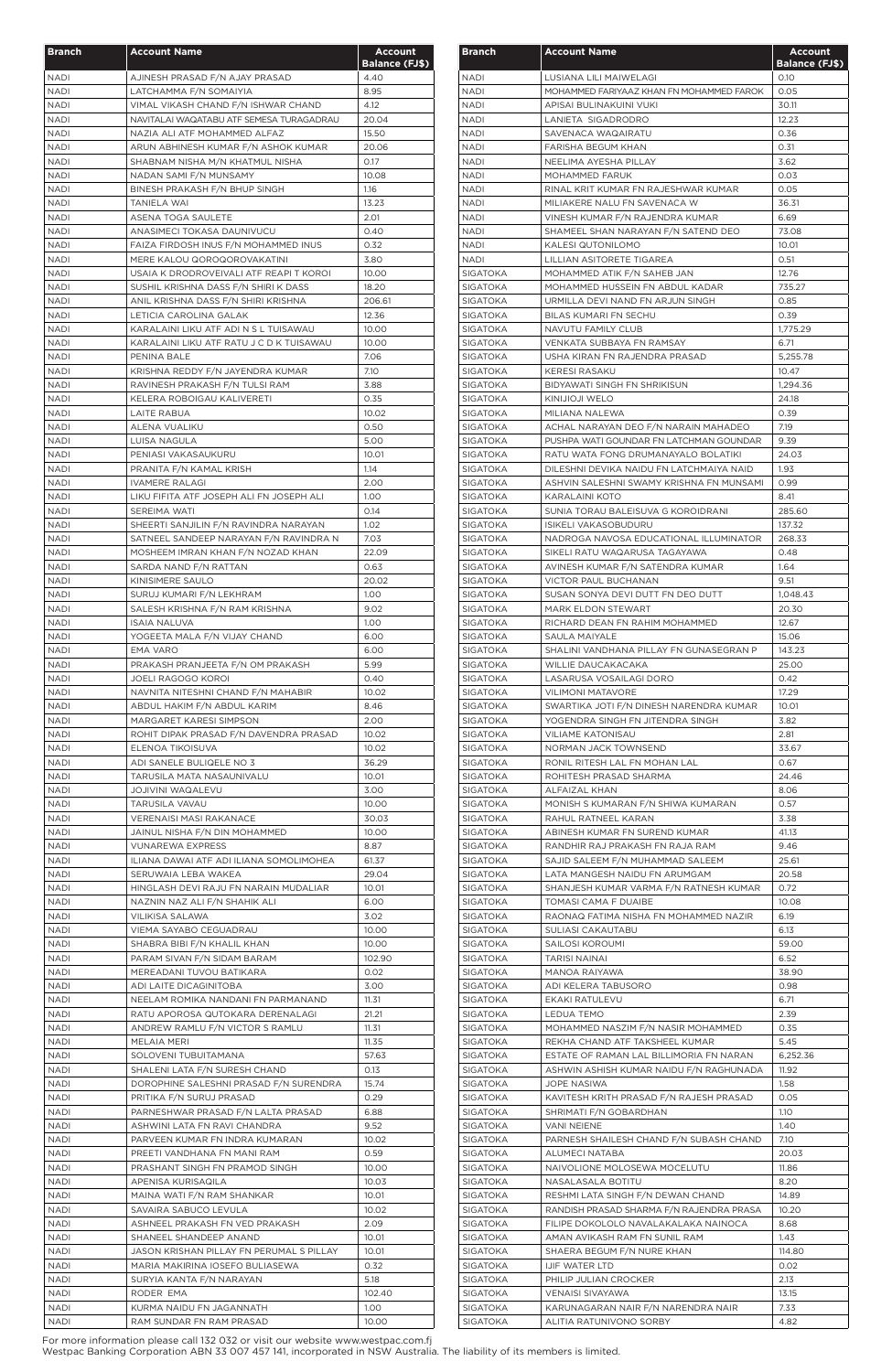| <b>Branch</b>                      | <b>Account Name</b>                                                        | <b>Account</b>        |
|------------------------------------|----------------------------------------------------------------------------|-----------------------|
|                                    |                                                                            | <b>Balance (FJ\$)</b> |
| <b>SIGATOKA</b>                    | <b>IOSEFINO RAFAELE MALAKE</b>                                             | 405.32                |
| <b>SIGATOKA</b>                    | <b>JOHN STEPHEN HICKES</b>                                                 | 10.01                 |
| <b>SIGATOKA</b>                    | FARZANA NISHA ATF ABDUL IRFAAN                                             | 24.36                 |
| <b>SIGATOKA</b>                    | AJENDRA PRASAD F/N MAHENDRA PRASAD                                         | 8.55                  |
| <b>SIGATOKA</b><br><b>SIGATOKA</b> | ROSEIE RESHMA LATA FN VIJENDRA VERMA<br>MOHAMMED SAHID KHAN FN MOHD A KHAN | 2.33<br>0.78          |
| <b>SIGATOKA</b>                    | <b>SALOME DEKU</b>                                                         | 23.20                 |
| <b>SIGATOKA</b>                    | AVINESH VIKASH SINGH FN JASWANT SINGH                                      | 0.95                  |
| <b>SIGATOKA</b>                    | JOHN RAWAQA ATF ANA DRODRO ELESI                                           | 37.01                 |
| <b>SIGATOKA</b>                    | SAIJAD ALI F/N ASGAR ALI                                                   | 1.06                  |
| <b>SIGATOKA</b>                    | AJESH RAM ATF AVNEEL AJNESH RAM                                            | 0.11                  |
| <b>SIGATOKA</b>                    | RANITA RESHMIN DEO SHARMA F/N INDAR DEO                                    | 2.27                  |
| <b>SIGATOKA</b>                    | LAVENIA TOGA VAKACOKO                                                      | 119.41                |
| <b>SIGATOKA</b>                    | SURENDRA KUMAR FN RAM PADARATH                                             | 2.82                  |
| <b>SIGATOKA</b>                    | ELENOA ROGOILAGI                                                           | 10.16                 |
| SIGATOKA                           | MUKHTAR ALI HASSAIN F/N ALI HASSAIN                                        | 1.05                  |
| <b>SIGATOKA</b>                    | SHALVEEN SHANKAR FN HARI SHANKAR<br><b>VOWATE NAIVALU</b>                  | 204.20                |
| <b>SIGATOKA</b><br><b>SIGATOKA</b> | SARASWATI F/N RAM SUBHAG                                                   | 0.95<br>21.04         |
| <b>SIGATOKA</b>                    | ADI KELERA RAICAMA                                                         | 82.95                 |
| <b>SIGATOKA</b>                    | <b>SAKEO KOROI</b>                                                         | 4.56                  |
| <b>SIGATOKA</b>                    | VILIKESA LAQAI NO.4                                                        | 354.37                |
| SIGATOKA                           | YASHMIN SHABNAM NISHA F/N AIYUB ALI                                        | 189.56                |
| <b>SIGATOKA</b>                    | RAVIN KUMAR FN CHANDRA S NAIDU                                             | 13.10                 |
| SIGATOKA                           | ARIETA NAINAI                                                              | 0.01                  |
| <b>SIGATOKA</b>                    | JANEND K SINGH ATF TANISHA TANIYA SINGH                                    | 4.05                  |
| <b>SIGATOKA</b>                    | SEVANAIA SERU STEPHEN                                                      | 122.39                |
| <b>SIGATOKA</b>                    | JITENDRA SINGH F/N BIJENDRA SINGH                                          | 30.05                 |
| <b>SIGATOKA</b>                    | RAMESH CHAND FN HARI SHANKAR                                               | 31.27                 |
| SIGATOKA                           | ANARE QATATORO                                                             | 0.34                  |
| <b>SIGATOKA</b><br><b>SIGATOKA</b> | SIMIONE BALEYABOGI<br>NATASHA SIMRAN SAMI M/N RESHMA R DASS                | 28.14<br>27.48        |
| <b>SIGATOKA</b>                    | PUSHPA WATI FN BHAGOUTI PRASAD                                             | 3.75                  |
| <b>SIGATOKA</b>                    | SHALEN BABU FN RAM SUNDAR                                                  | 10.00                 |
| <b>SIGATOKA</b>                    | RATU ILISONI SYDNEY CABEALAWA                                              | 1.01                  |
| <b>SIGATOKA</b>                    | SAFI MOHD AKA MOHD SAFIQ FN KHUDA BAX                                      | 10.00                 |
| SIGATOKA                           | MERE TUVOU                                                                 | 1.00                  |
| <b>SIGATOKA</b>                    | JIM MASHUK ALI FN USMAN ALI                                                | 0.93                  |
| SIGATOKA                           | VINAY SINGH F/N NATWAR SINGH                                               | 10.00                 |
| <b>SIGATOKA</b>                    | SILOVATE NAIVALILI                                                         | 7.00                  |
| <b>SIGATOKA</b>                    | <b>TOKASA MARAMA</b>                                                       | 2.50                  |
| <b>SIGATOKA</b>                    | ASENA LEWAVARO                                                             | 3.50                  |
| <b>SIGATOKA</b>                    | REPEKA NASAU                                                               | 1.30                  |
| <b>SIGATOKA</b><br><b>SIGATOKA</b> | SHAZIA SHAZREEN NISHA FN MOHAMMED YUNUS<br>HONEY ROSE VIOLET DOUGHTY       | 7.50<br>6.20          |
| <b>SIGATOKA</b>                    | MIRIAMA CAGI                                                               | 5.30                  |
| <b>SIGATOKA</b>                    | ROHIT ASIS KUMAR FN MAHENDRA KUMAR                                         | 154.77                |
| <b>SIGATOKA</b>                    | SEINI TABUALEVU                                                            | 3.60                  |
| <b>SIGATOKA</b>                    | MITIELI BULANAUCA                                                          | 3.30                  |
| <b>SIGATOKA</b>                    | SAMINAT BI FN ASAQ ALI                                                     | 18.15                 |
| <b>SIGATOKA</b>                    | PAREVEEN KUMAR FN FAKIRA                                                   | 16.58                 |
| <b>SIGATOKA</b>                    | KALESI TABUALEVU TABULAWAKI                                                | 6.40                  |
| <b>SIGATOKA</b>                    | MIRIAMA NAMIQA                                                             | 1.50                  |
| <b>SIGATOKA</b>                    | MERE DOMOQA                                                                | 6.48                  |
| <b>SIGATOKA</b>                    | REJIELI NUKU                                                               | 10.02                 |
| <b>SIGATOKA</b>                    | MOHAMMED RAFIQUE FN ABDUL RAHIMAN                                          | 10.02                 |
| <b>SIGATOKA</b><br><b>SIGATOKA</b> | DEVINA VIKASHNI L GOSAI FN KAMAL GOSAI<br>ROMILINIA DONU                   | 0.02<br>7.00          |
| <b>SIGATOKA</b>                    | KINISIMERE TAVAILAGI                                                       | 6.50                  |
| <b>SIGATOKA</b>                    | LALEEN PRAKASH CHAND FN AMENDRA CHANDRA                                    | 10.03                 |
| <b>SIGATOKA</b>                    | MAKIRINA LOVAKI                                                            | 0.02                  |
| <b>SIGATOKA</b>                    | WAISALE RAKUMA DUWAI                                                       | 3.26                  |
| <b>SIGATOKA</b>                    | MIKAELE REREALOA                                                           | 2.00                  |
| <b>SIGATOKA</b>                    | ERUWELI TAVUTUWALE KERESI                                                  | 1.00                  |
| <b>SIGATOKA</b>                    | TIMAIMA KADAVU                                                             | 2.32                  |
| <b>SIGATOKA</b>                    | MEREWAI TUIYAUYAU WAQANACEVA                                               | 0.50                  |
| <b>SIGATOKA</b>                    | <b>VIVITA VIVE</b>                                                         | 0.50                  |
| <b>SIGATOKA</b>                    | ADI VIKA VIVUGA                                                            | 4.70                  |
| <b>SIGATOKA</b>                    | KALESI KAMICA<br><b>SIRELI KOITANA</b>                                     | 1.00                  |
| <b>SIGATOKA</b><br><b>SIGATOKA</b> | <b>VILISI BASI</b>                                                         | 6.00<br>5.00          |
| <b>SIGATOKA</b>                    | ANASEINI NAICOBO                                                           | 8.50                  |
| <b>SIGATOKA</b>                    | EPINONI NAISUI NO2                                                         | 10.96                 |
| <b>SIGATOKA</b>                    | ESTATE OF JIWAN RAM                                                        | 15.91                 |
| <b>SIGATOKA</b>                    | MEHRUL NISHA FN MOHAMMED RAZA                                              | 52.38                 |
| <b>SIGATOKA</b>                    | VATU FIFITA                                                                | 10.00                 |
| <b>SIGATOKA</b>                    | ASWIN ADWIN PRASAD FN CHANDRIKA PRASAD                                     | 0.08                  |
| <b>SIGATOKA</b>                    | EPISAKI KASATOKA NO.3                                                      | 56.79                 |
| <b>SIGATOKA</b>                    | SUSHILA WATI FN MAHADEO SINGH                                              | 0.70                  |
| <b>SIGATOKA</b>                    | <b>ALESI ROKOBUI FISHER</b>                                                | 2.00                  |
| <b>TAVUA</b>                       | SHASHI LATA F/N RAM SINGH                                                  | 8.17                  |
| <b>TAVUA</b>                       | RAVINDRA KUMAR FN RAM CHANDAR                                              | 125.28                |
| TAVUA                              | UNAISI NABEQA                                                              | 18.49                 |
| <b>TAVUA</b>                       | SAROJINI NAIDU FN GANGAPPA NAIDU                                           | 0.54                  |
| <b>TAVUA</b><br><b>TAVUA</b>       | CHANDRA PRATAP F/N MATADIN<br>HEMANT PRAKASH F/N JAGESAR                   | 4.52<br>737.13        |
| <b>TAVUA</b>                       | SEREMAIA RAVULA                                                            | 8.00                  |
| <b>TAVUA</b>                       | TAVUA VATUKOULA DISTRICT SCOUTS COUNCIL                                    | 309.56                |
| <b>TAVUA</b>                       | HAMEEDA BIBI F/N MOHD TABARAK                                              | 0.08                  |
| <b>TAVUA</b>                       | <b>JOSESE BARI</b>                                                         | 3.44                  |

| <b>Branch</b>    | <b>Account Name</b>                                                           | <b>Account</b><br><b>Balance (FJ\$)</b> |
|------------------|-------------------------------------------------------------------------------|-----------------------------------------|
| <b>TAVUA</b>     | RIAZ ALI FN ASAD ALI                                                          | 10.02                                   |
| <b>TAVUA</b>     | SANJINI LASTA F/N KISHORE KUMAR                                               | 95.27                                   |
| <b>TAVUA</b>     | PRAVINDRA KUMAR F/N MAKAR DHUJ                                                | 2.05                                    |
| <b>TAVUA</b>     | MOHAMMED SHAFEEZ FN MOHAMMED AKTHAR                                           | 0.24                                    |
| <b>TAVUA</b>     | AKSHAY NAND FN ANAND PRASAD                                                   | 1.62                                    |
| <b>TAVUA</b>     | SHAMAAL KRISHNEEL NADAN FN RAGHU NADAN                                        | 8.06                                    |
| <b>TAVUA</b>     | TAMARA SUSAU ATF VIWA HAE M ALIFERETI                                         | 21.84                                   |
| <b>TAVUA</b>     | TAMARA SUSAU ATF KAITU'U ALIFERETI                                            | 22.36                                   |
| <b>TAVUA</b>     | MASUK ALI FN SAHADAT ALI                                                      | 3.17                                    |
| TAVUA            | LACHMI KANTA MANI F/N KRISHNA MURTI                                           | 1.85                                    |
| <b>TAVUA</b>     | <b>TOKASA NADAGALU</b>                                                        | 12.73                                   |
| <b>TAVUA</b>     | AKANISI VAKALOLOMA                                                            | 1.50                                    |
| <b>TAVUA</b>     | MUNIT KRISHAN GOUNDAR F/N CHINSAMY                                            | 12.52                                   |
| <b>TAVUA</b>     | RISHEK KUMARAN NAIDU F/N REETISH K NAIDU                                      | 79.03                                   |
| <b>TAVUA</b>     | RASHI R KUMARAN F/N REETISH K. NAIDU                                          | 26.37                                   |
| <b>TAVUA</b>     | LAGAMU SABUA NAUVI                                                            | 10.02                                   |
| <b>TAVUA</b>     | UIKILIFI TUIFAGALELE CAUCAU                                                   | 10.06                                   |
| <b>TAVUA</b>     | SHITAL CHAND F/N RUP CHAND                                                    | 10.11                                   |
| <b>TAVUA</b>     | ASESELA RAUQE                                                                 | 3.11                                    |
| <b>TAVUA</b>     | PONIPATE BALEISASA                                                            | 10.02                                   |
| <b>TAVUA</b>     | MR KRITESH RATTAN F/N GULAB RATTAN                                            | 6.11                                    |
| TAVUA            | FRANCES A B NAYAGO                                                            | 4.02                                    |
| <b>TAVUA</b>     | MAIKA NASARA                                                                  | 4.29                                    |
| <b>TAVUA</b>     | <b>VEREMO SALAUCA</b>                                                         | 4.00                                    |
| <b>TAVUA</b>     | ANA WATITURAGA F/N EREMASI N                                                  | 20.05                                   |
| <b>TAVUA</b>     | <b>TEVITA TADULALA</b>                                                        | 10.01                                   |
| <b>TAVUA</b>     | <b>WAISEA NAREMA</b>                                                          | 10.00                                   |
| <b>TAVUA</b>     | SACHINDRA PRASAD FN SATENDRA PRASAD                                           | 10.02                                   |
| <b>TAVUA</b>     | DINESHWAR MUNI NADAN F/N SHIU NADAN                                           | 10.64                                   |
| <b>TAVUA</b>     | RAVINESH KARAN NAIR F/N RAGVA NAIR                                            | 20.01                                   |
| <b>TAVUA</b>     | SALOME NAMOI TALEI                                                            | 103.51                                  |
| <b>TAVUA</b>     | MEREAMO TABUA DUNN                                                            | 0.05                                    |
| <b>TAVUA</b>     | ESTATE OF SAHA DEO                                                            | 10.11                                   |
| <b>TAVUA</b>     | RADHA F/N DRONACHARYA                                                         | 10.00                                   |
| <b>TAVUA</b>     | MARIA KORO F/N SERUVI VAKALOLO                                                | 10.01                                   |
| <b>TAVUA</b>     | SITERI DALIBUKIDRAU F/N SULIASI MOLIDEGE                                      | 2.00                                    |
| <b>TAVUA</b>     | MESAKE TUDRAU VESUNILOTU                                                      | 20.00                                   |
| <b>TAVUA</b>     | KRISHNEEL KUMAR F/N SUNIL KUMAR                                               | 30.00                                   |
| <b>TAVUA</b>     | <b>TIMOCI RATU</b>                                                            | 55.00                                   |
| <b>TAVUA</b>     | KAVASARI JEETENDRAN ANDI F/N SWAMY ANDI                                       | 21.65                                   |
| <b>TAVUA</b>     | AVINASH KUMAR FN ARUN KUMAR                                                   | 1.53                                    |
| LABASA           | SUKHA ACHARI F/N MUNSAMI A                                                    | 2.278.45                                |
| LABASA           | FINAU BULIVOLIVOLI                                                            | 5.52                                    |
| LABASA           | ROBERT KEITH YEE                                                              | 919.08                                  |
| LABASA           | ASHMAT ALI FN ALI BUKSH                                                       | 10.02                                   |
| LABASA           |                                                                               | 11.04                                   |
|                  | WASEROMA TOBELILI                                                             | 12.93                                   |
| LABASA           | ANAND PRADEEP CHARAN                                                          |                                         |
| LABASA           | JAGDISH CHANDRA F/N LAL BAHADUR                                               | 8.90                                    |
| LABASA           | SHIU CHARAN F/N SAMARU                                                        | 3.36                                    |
| LABASA           | RAMDAN FN SATNU                                                               | 7.09                                    |
| LABASA           | <b>GANGAJALI FN NANHUR</b>                                                    | 2.75                                    |
| LABASA           | MOHAMMED JANIF F/N HABIBULLAH                                                 | 60.17                                   |
| LABASA           | <b>JAI KISSUN</b>                                                             | 1.22                                    |
| LABASA           | MITLAL FN YAMRAJ                                                              | 0.47                                    |
| LABASA           | PIARE LAL FN RAMDULAR                                                         | 2.83                                    |
| LABASA           | GOVINDA ISHWAR LINGAM FN GOVIN                                                | 3,051.06                                |
| LABASA           | SAMRUL NISHA FN MOHD TAHIR                                                    | 223.33                                  |
| LABASA           | FRANK SERU NAIVALUWAQA                                                        | 5.60                                    |
| LABASA           | RAGHUBIR FN RAM CHARAN                                                        | 10.99                                   |
| LABASA           | HARI RAM F/N GAURI                                                            | 109.52                                  |
| LABASA           | PANJALI F/N KALI                                                              | 6.09                                    |
| LABASA           | RAMESHWAR PRASAD FN BUDH RAM                                                  | 0.09                                    |
| LABASA           | CHET RAM F/N JAGARNATH                                                        | 7.02                                    |
| LABASA           | JAI NARAYAN F/N RAM SAMUJH                                                    | 0.39                                    |
| LABASA           | SADHU F/N RAIYA                                                               | 6.48                                    |
| LABASA           | AMINIASI SIVO                                                                 | 12.61                                   |
| LABASA           | SHEIK FAIYAZ                                                                  | 18.21                                   |
| LABASA<br>LABASA | LACHMI F/N NARAYANA SAMI<br>SATVEENDRA VIJAY PRASAD FN VIJAY PRASAD           | 4.30<br>83.08                           |
|                  |                                                                               |                                         |
| LABASA<br>LABASA | SHIU PALI F/N SUKH RAJ<br>SHAMEEM KHAN FN MEHBOOB                             | 8.37<br>85.37                           |
|                  |                                                                               |                                         |
| LABASA<br>LABASA | LABASA JANATA STORE<br>ALEKISA BULISOVASOVA                                   | 7,039.16<br>7.24                        |
| LABASA           |                                                                               |                                         |
|                  | ABDUL RUB FARHAN F/N ABDUL R MEHTAR<br>MOHAMMED NOOSHED ALI F/N MOHAMMED KALI | 657.81<br>4.46                          |
| LABASA           |                                                                               |                                         |
| LABASA           | JONG KIT LEM AKA GENEVIEVE                                                    | 112.76                                  |
| LABASA           | RAJENDRA PRASAD FN RAMASRE                                                    | 37.53                                   |
| LABASA           | SASI KIRAN DEVI F/N PONSAMI                                                   | 2.04                                    |
| LABASA           | MUNSWAMY CHETTY FN CHINNAKESALU                                               | 3.64                                    |
| LABASA           | SHREE WATI F/N HAR DEO                                                        | 14.59                                   |
| LABASA           | <b>ILOI DRAWA RABULI</b>                                                      | 9.28                                    |
| LABASA           | EMI DIABE                                                                     | 2.00                                    |
| LABASA           | MELANIA SOMI BALEIWASAWASA                                                    | 79.13                                   |
| LABASA           | ZAHIRA BI F/N MOHAMMED KAMAL                                                  | 2.00                                    |
| LABASA           | ZYNON AADARSHAY KUMAR FN JITENDRA KUMAR                                       | 11.71                                   |
| LABASA           | HASULA F/N NUR MAHOMAD                                                        | 0.43                                    |
| LABASA           | MAHESHWAR PRASAD FN SIU PRASAD                                                | 5.05                                    |
| LABASA           | SYLVIAN KRISHNEEL PERMAL FN Y PERMAL                                          | 0.40                                    |
| LABASA           | LEONE EREMASI BATISOVA                                                        | 0.04                                    |
| LABASA           | SEMISI VIVITA                                                                 | 0.92                                    |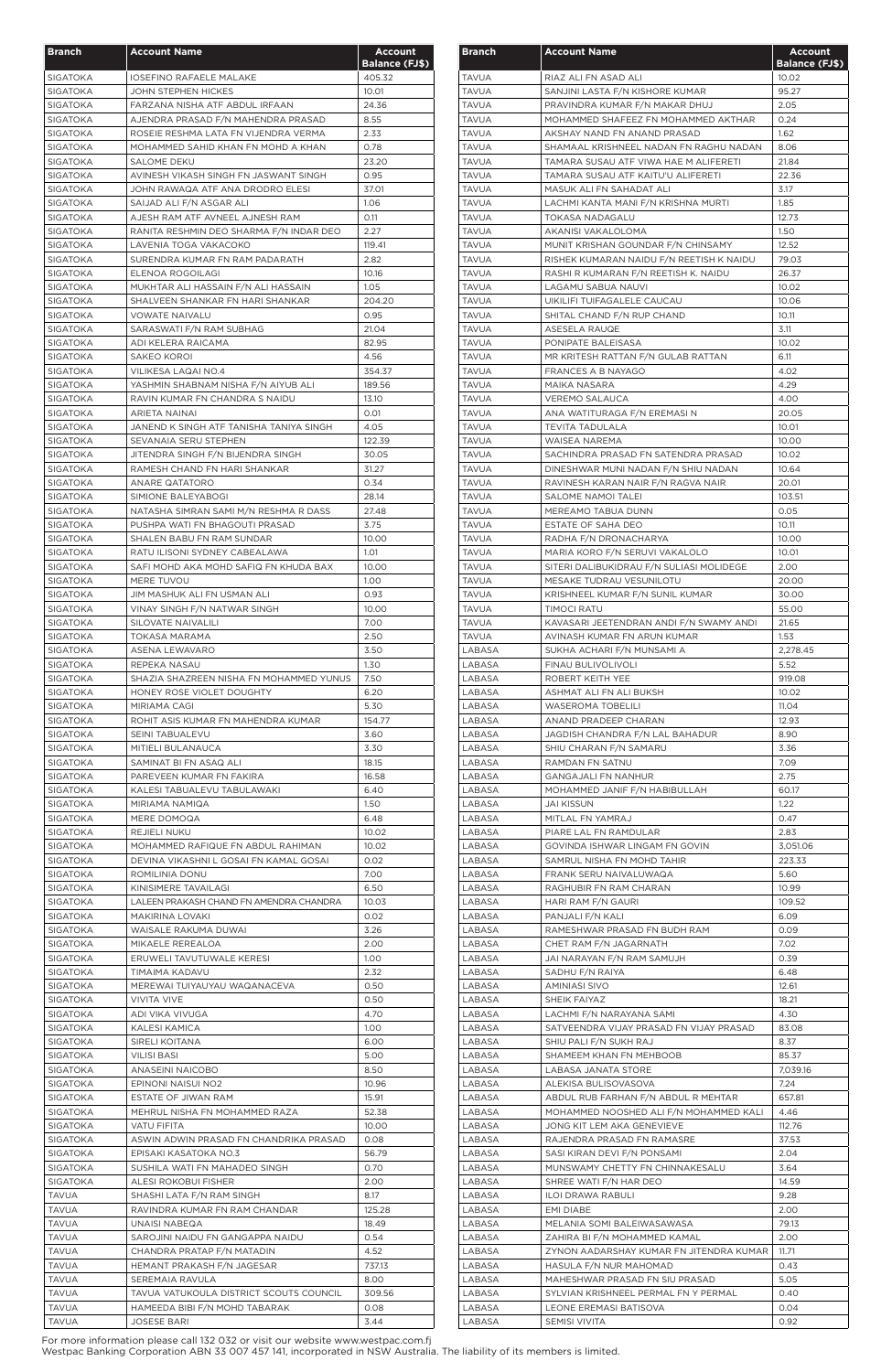| <b>Branch</b>    | <b>Account Name</b>                                                          | <b>Account</b>        |
|------------------|------------------------------------------------------------------------------|-----------------------|
|                  |                                                                              | <b>Balance (FJ\$)</b> |
| LABASA           | <b>GYAN WATI FN SANIMOGAM</b>                                                | 4.99                  |
| LABASA           | VENKTESH WARRAN F/N DHAN PAL                                                 | 194.16                |
| LABASA           | NATHANIEL AVINESH NANDAN FN SHIU NANDAN                                      | 10.00                 |
| LABASA<br>LABASA | PARBHA WATI FN RANGMAR SINGH<br>NAZMIN BIBI                                  | 2.44<br>21.21         |
| LABASA           | CHANDRIKA PRASAD FN HARI PRASAD                                              | 5.00                  |
| LABASA           | SAHIDAN AKA SHAHEEDAN FN RAMDAS                                              | 81.21                 |
| LABASA           | TAJMIN BI FN ABDUL HASSAN                                                    | 0.10                  |
| LABASA           | SHEWRAJI FN BUDH RAM                                                         | 0.65                  |
| LABASA           | DEO CAHND ATF DARSHANI DARSHIKA CHAND                                        | 40.48                 |
| LABASA           | ABDUL SHAMAD F/N ABDUL RHAIMAN                                               | 7.40                  |
| LABASA           | SAINIMERE VUA MAIYAME                                                        | 0.94                  |
| LABASA           | ZOREEN KHAN MN CHINTA MANI                                                   | 2.93                  |
| LABASA           | ASWAK MOHAMMED MUSTAPHA FN MOHD MUSTAPHA                                     | 53.52                 |
| LABASA           | <b>HARI PRASAD</b>                                                           | 4.47                  |
| LABASA<br>LABASA | <b>TEMO JUNIOR TAUBALE</b><br>RANITA NAIDU F/N CHINMUNSAMY                   | 21.85<br>25.11        |
| LABASA           | NEMANI LALA                                                                  | 10.40                 |
| LABASA           | AVISHAL CHAND FN SUSHIL CHAND                                                | 9.48                  |
| LABASA           | ROHITA MANI GRACE FN MANI MUTTU                                              | 0.49                  |
| LABASA           | SANT KUMAR F/N RAM PRASAD                                                    | 5.51                  |
| LABASA           | KAMLESH PRASAD FN HARI PRASAD                                                | 37.11                 |
| LABASA           | SUTANA OFATI TARTI                                                           | 3.27                  |
| LABASA           | SANGEETA DEVI PILLAY FN JAGDISH TIWARI                                       | 12.15                 |
| LABASA           | KAMAL NAVIN CHAND FN KARAM CHAND                                             | 0.93                  |
| LABASA           | USAIA CAMA LOVODUA                                                           | 10.00                 |
| LABASA           | MERE SALAWAQA                                                                | 2.00                  |
| LABASA           | DIVYE SAHARANIYA DUTT FN DANENEDRA DUTT                                      | 1.22                  |
| LABASA           | TERETIA KAUAREKEA VOCE                                                       | 20.57                 |
| LABASA<br>LABASA | VANDHANA SHALESHNI RUP<br><b>MERI DIVEIROYAKI</b>                            | 1.15<br>8.19          |
|                  |                                                                              |                       |
| LABASA<br>LABASA | SILINA ADI DRIKA BALEIWAI<br><b>VILIAME BOLEA</b>                            | 75.84<br>67.70        |
| LABASA           | MOHAMMED ARIF F/N MOHD SHAFIQ                                                | 10.02                 |
| LABASA           | MELETI BALEI                                                                 | 0.09                  |
| LABASA           | MEHZBIN R RASHIM R FN SULTAN ALI                                             | 5.93                  |
| LABASA           | SANJEET NARAYAN FN RAM NARAYAN                                               | 10.00                 |
| LABASA           | RUKSHANA BI FN ASIK HUSSAIN                                                  | 31.43                 |
| LABASA           | AKUILA GANOVI                                                                | 36.56                 |
| LABASA           | SAKIUSA LIAKO                                                                | 10.65                 |
| LABASA           | CECELIA LAVINIA JULIANNE NABURE                                              | 13.50                 |
| LABASA           | PARNEETA DEVI SHARMA                                                         | 8.25                  |
| LABASA           | REGINALD RITESH PRATAP FN RAM PRATAP                                         | 0.99                  |
| LABASA           | ASHWIN RAJINESH PRASAD FN R PRASAD                                           | 1.76                  |
| LABASA<br>LABASA | SHAKEEL MOHAMMED ALTAAF FN SHEIK M YASIN<br>RANJINA MANDRI F/N SUNDRESAN     | 10.01<br>3.45         |
| LABASA           | SISA MACEDRU                                                                 | 5.01                  |
| LABASA           | AANISHA SAARIYAH BI FN SHEIK R HUSSEIN                                       | 660.85                |
| LABASA           | SHEIK REZAH HUSSEIN FN SHEIK R HUSSEIN                                       | 632.65                |
| LABASA           | HASSAN ALI FN ANAIT ALI                                                      | 9.89                  |
| LABASA           | ARENDRA KUMAR SHARMA FN DIVENDRA CHANDRA                                     | 5.00                  |
| LABASA           | JOE DAVELEVU                                                                 | 15.73                 |
| LABASA           | ALIVERETI MOCELUTU NIMATIBAU K TIKO                                          | 21.47                 |
| LABASA           | DIMAI LAUVILISI QOROYA                                                       | 14.30                 |
| LABASA           | MELIKI CAWA SARONI RADINOCO                                                  | 30.85                 |
| LABASA           | VILISITA EMELE TOKONI VUNAWA                                                 | 29.64                 |
| LABASA<br>LABASA | MARIA IOSEFO VUCU<br>ASHIKA RILESHNI PRASAD FN AGYA PRASAD                   | 10.02<br>26.63        |
| LABASA           | DHURUP WATI FN AMBIKA PRASAD                                                 | 0.74                  |
| LABASA           | RAKESH DEWAN FN RAMA                                                         | 0.88                  |
| LABASA           | JONE NAMELA                                                                  | 6.03                  |
| LABASA           | ILAI MOTONICOCOKA                                                            | 14.76                 |
| LABASA           | APISAI UCUMERE                                                               | 132.19                |
| LABASA           | MOHAMMED IMROZ ALI FN INAYAT ALI                                             | 5.00                  |
| LABASA           | <b>VANI TALEMAILEPANONI</b>                                                  | 63.10                 |
| LABASA           | AMENDRA KUMAR FN RAM SEWAK                                                   | 5.01                  |
| LABASA           | KUSMA DEVI                                                                   | 9.35                  |
| LABASA           | ALIFERETI TAGIVETAUA                                                         | 0.34                  |
| LABASA           | MAKERETA TALEBULA                                                            | 7.88                  |
| LABASA<br>LABASA | <b>TEVITA MADA</b><br>SALESH KUMAR SINGH FN BIJAY SINGH                      | 8.43<br>8.80          |
| LABASA           | SEUTA SODREGA                                                                | 2.76                  |
| LABASA           | PAULO JALE                                                                   | 7.34                  |
| LABASA           | PENINA TOVATA                                                                | 1.84                  |
| LABASA           | SITIVENI RANUINUI                                                            | 3.01                  |
| LABASA           | JASHTIN PRASHANT NARAYAN FN JAI NARAYAN                                      | 88.95                 |
| LABASA           | PONNASAMI FN KANDASAMI                                                       | 2.50                  |
| LABASA           | ATESH KUMAR DAYAL FN DIN DAYAL                                               | 17.67                 |
| LABASA           | <b>GALAXY CYBER NET CAFE</b>                                                 | 6.11                  |
| LABASA           | RUKALISI LEWADAU BERA                                                        | 3.03                  |
| LABASA           | KASANITA BILITAKI                                                            | 1.31                  |
| LABASA           | SUMINTRA DEVI LAL FN MANI LAL                                                | 0.92                  |
| LABASA           | DEEPIKA ARCHANA LAL FN AMRIT LAL                                             | 0.50                  |
| LABASA           | RASHI NISHITA NAIDU FN SACHIN V NAIDU                                        | 0.70                  |
| LABASA           | DEO DUTT FN HARI PRASAD                                                      | 18.67                 |
| LABASA           | KRISHNEEL KUMAR SHIU JATTAN FN M JATTAN                                      | 6.22                  |
| LABASA<br>LABASA | NAIZEL JANIF FN MOHAMMED JANIF                                               | 17.14                 |
| LABASA           | MOHAMMED NAZEEL RIAZ FN SAFI MOHAMMED<br>SHIVAM RAVNEEL GOUNDAR FN S GOUNDAR | 18.60<br>1.17         |
| LABASA           | VELIAMMA FN KANIAPPA                                                         | 11.20                 |
|                  |                                                                              |                       |

| <b>Branch</b>    | <b>Account Name</b>                                                      | <b>Account</b><br><b>Balance (FJ\$)</b> |
|------------------|--------------------------------------------------------------------------|-----------------------------------------|
| LABASA           | ABDUL RAFIQ F/N ABDUL SAMAD                                              | 3.72                                    |
| LABASA           | MOHAMMED AIYAZ HUSSAIN FN S HUSSAIN                                      | 6.59                                    |
| LABASA           | VIKASH ANAND NAIDU FN MANIKKA NAIDU                                      | 0.63                                    |
| LABASA           | MOSESE ROKOSARAU                                                         | 41.51                                   |
| LABASA           | SUBADHRA WATI FN RANJEET                                                 | 10.36                                   |
| LABASA<br>LABASA | ROSHNI DEVI FN RAJENDRA PRASAD<br>JIUWA BULABALAVU MATAKILAKEBA          | 3.25<br>0.99                            |
| LABASA           | NANISE DABALA VUATALEVU                                                  | 41.42                                   |
| LABASA           | <b>ISOA NATUI</b>                                                        | 0.48                                    |
| LABASA           | ISOA NATUI                                                               | 5.45                                    |
| LABASA           | SIVNIL AJAY RAM FN RAM NARESH                                            | 2.10                                    |
| LABASA           | NAVNEEL PRASAD FN SARDA PRASAD                                           | 0.25                                    |
| LABASA<br>LABASA | KESHWAN PRAKASH NAND FN DAVENDRA<br>BHAMINI BHARTI NARAYAN FN JAINARAYAN | 0.37<br>3.58                            |
| LABASA           | ASHOK KUMAR NARAYAN FN RUP NARAYAN                                       | 213.97                                  |
| LABASA           | GOVIND PRASAD FN VISHNATH                                                | 7.52                                    |
| LABASA           | ATISHMA SHIVAGNI LATA FN KAMAL KUMAR                                     | 9.06                                    |
| LABASA           | <b>JOSEFA LASAGAKIBAU</b>                                                | 5.00                                    |
| LABASA           | SAVENACA MARA LAUTIKI                                                    | 222.79<br>2.43                          |
| LABASA<br>LABASA | KAMAL VENKATAIYA KUMAR FN Y PERMAL<br>ILISONI WAQA FN PENI TERIKULA      | 10.01                                   |
| LABASA           | SALACIELI BULEWA                                                         | 56.70                                   |
| LABASA           | ARCHANA ARTI LAL                                                         | 3.45                                    |
| LABASA           | ASHIKA CHAND FN NARAYAN PRASAD                                           | 0.27                                    |
| LABASA           | SANGEETA REENA MUDALIAR FN RAM CHANDRA                                   | 10.02                                   |
| LABASA           | JOHNSON WAH SANG LEE FN THOMSON LEE WAH                                  | 2.02                                    |
| LABASA           | VIDYA WATI FN NAGANNA                                                    | 8.25                                    |
| LABASA<br>LABASA | THOMSON KELEVI BALEKAVA LEE WAH TARTE<br>DHARMA DUTT F/N DUDH NATH       | 5.09<br>66.75                           |
| LABASA           | VILIKESA RAMAQA                                                          | 27.32                                   |
| LABASA           | RAMRAJI FN PILLAY MAHARAJI                                               | 4.81                                    |
| LABASA           | ALOVETI RABETE                                                           | 8.44                                    |
| LABASA           | RATU SAMUELA TOKAKECE                                                    | 6.76                                    |
| LABASA           | FLORA ANAMARIA RAGOGO                                                    | 38.78                                   |
| LABASA           | SHEETAL SHIVANI FN DEWA NADAN PILLAY                                     | 0.52                                    |
| LABASA<br>LABASA | SIRELI BESE<br>ISNEH LATA FN GAYA PRASAD                                 | 0.92<br>0.70                            |
| LABASA           | AVINESH RAM FN JADURAM                                                   | 0.54                                    |
| LABASA           | RAJWATI FN NARAYAN SWAMY                                                 | 12.33                                   |
| LABASA           | VILIMOTAMA TALAI                                                         | 5.10                                    |
| LABASA           | <b>FILIPE MATAVESI</b>                                                   | 1.08                                    |
| LABASA           | ROHINA SAINAZ BANO FN AZIM SHAREEF                                       | 22.03                                   |
| LABASA           | SEINI MARAMA                                                             | 180.07                                  |
| LABASA           | APETE TUIMOWALA                                                          | 4.10                                    |
| LABASA           | SETAREKI VUKICA                                                          | 18.17                                   |
| LABASA           | USAIA CAMA                                                               | 0.78                                    |
| LABASA<br>LABASA | LITIA TUPOU<br>LAISINIA NETE FRANCIS                                     | 83.24<br>3.20                           |
| LABASA           | SAVENACA KADAVIKECE                                                      | 7.15                                    |
| LABASA           | ROSHAN NAZMA BI KHAN FN MOHD HANIF                                       | 0.21                                    |
| LABASA           | SAMUELA SAQABOLA                                                         | 3.02                                    |
| LABASA           | <b>TOBIA CAUSILI</b>                                                     | 107.01                                  |
| LABASA           | RUCI VOSAMOSI                                                            | 105.07                                  |
| LABASA           | <b>SEMI NATE</b>                                                         | 10.08                                   |
| LABASA           | PRANESH SAMI FN DHUR SAMI                                                | 0.21                                    |
| LABASA           | RAVNEEL RAVIKASH LAL FN SOKHLAL<br>SHAREEN LATA FN SUBHAS                | 31.18<br>0.02                           |
| LABASA<br>LABASA | RITESH RONIL DEO FN INDAR DEO                                            | 20.10                                   |
| LABASA           | LEKIMA RAVAGA                                                            | 8.72                                    |
| LABASA           | MAHENDRA PRASAD FN RAM SEWAK                                             | 0.02                                    |
| LABASA           | LANIETA DREU CURUIVALU                                                   | 10.03                                   |
| LABASA           | PIO WAINIQOLO                                                            | 11.25                                   |
| LABASA           | LEPANI VUETA                                                             | 0.76                                    |
| LABASA           | SUNIL KUMAR F/N JAI LAL                                                  | 0.21                                    |
| LABASA           | NAGAMMA FN ABRAHAM                                                       | 10.00                                   |
| LABASA<br>LABASA | APOLOSI DRASERU<br><b>JAMALUDIN FN SHAM SUDDIN</b>                       | 5.00<br>5.00                            |
| LABASA           | JAFFAR HUSSEIN FN MOHAMED ISMAIL                                         | 5.01                                    |
| LABASA           | JAFFAR HUSSEIN FN MOHAMED ISMAIL                                         | 10.00                                   |
| LABASA           | DAVENDRA PRASAD FN NARENDRA PRASAD                                       | 56.33                                   |
| LABASA           | OVINI BALEINAMAU                                                         | 0.10                                    |
| LABASA           | MEREWALESI NUKUTABU                                                      | 5.01                                    |
| LABASA           | AMINIASI OGOTAI                                                          | 5.01                                    |
| LABASA<br>LABASA | MOHAMMED SHAMIM YASIN FN MOHAMMED YASIN<br>RAJENDRA PRASAD FN SUKHRAM    | 10.02<br>3.14                           |
| LABASA           | LIVAI IKANIKODA BALEMAIBAU                                               | 0.23                                    |
| LABASA           | JOHN WEATHERALL                                                          | 18.63                                   |
| LABASA           | <b>ANANAIASA CIRIKINOVU</b>                                              | 7.75                                    |
| LABASA           | <b>TIMOCI TUIDRI</b>                                                     | 1.11                                    |
| LABASA           | PARVEEN LATA CHAND FN RAM ROOP                                           | 5.01                                    |
| LABASA           | SEMESA RAVABAKOLA MATANAWA                                               | 28.05                                   |
| LABASA           | MATEREA ADIBABALE                                                        | 5.00                                    |
| LABASA           | ROSHNI LATA FN RAM DEO                                                   | 14.94                                   |
| LABASA           | <b>MATELITA KOTA</b>                                                     | 4.07                                    |
| LABASA<br>LABASA | ARUN KUMAR F/N SEWPRASAD<br>MAREE RACHAEL SIGA                           | 2.07<br>10.03                           |
| LABASA           | WATI NIRMALA FN HAR DEO                                                  | 0.23                                    |
| LABASA           | MILIANA QICA                                                             | 83.20                                   |
| LABASA           | MIHAI LAL FN SHIUNATH                                                    | 264.72                                  |
| LABASA           | RAYAPE TOKALAU                                                           | 69.00                                   |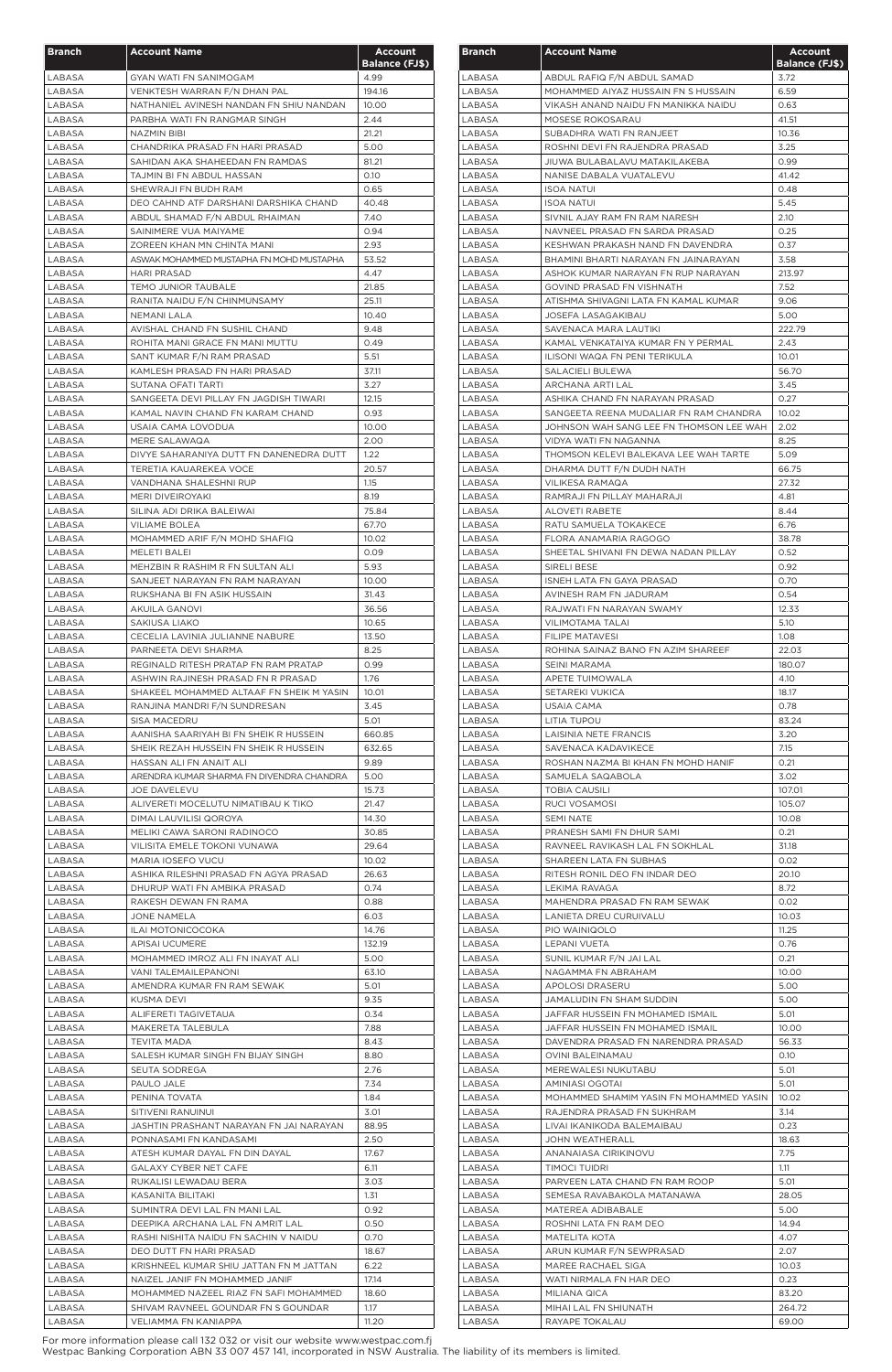| <b>Branch</b>    | <b>Account Name</b>                                        | <b>Account</b>        |
|------------------|------------------------------------------------------------|-----------------------|
|                  |                                                            | <b>Balance (FJ\$)</b> |
| LABASA<br>LABASA | <b>ILAISA SUWINA</b><br>SANT RAM FN BAL DEO                | 15.69<br>0.24         |
| LABASA           | TARAWATI F/N SUKHRAM                                       | 132.58                |
| LABASA           | PARMILLA WATI FN BIS NATH                                  | 0.36                  |
| LABASA           | <b>TEVITA ROKUTA</b>                                       | 2.11                  |
| LABASA           | SHALVEEN YOGESH CHAND FN NARENDRA CHAND                    | 5.01                  |
| LABASA<br>LABASA | MELI SALATAGANE<br>RUPENI MATAULEVU WAQA                   | 5.01<br>5.01          |
| LABASA           | <b>KITIONE MODRAU</b>                                      | 5.01                  |
| LABASA           | DHARMENDRA KUMAR FN RAM RATTAN                             | 13.02                 |
| LABASA           | ESIKA MACU WINSTON SALATO                                  | 5.01                  |
| LABASA           | SADHA SIWAN SWAMI FN HIRA SAMI                             | 10.02                 |
| LABASA           | AMENA LOMAYAQONA                                           | 5.06                  |
| LABASA           | MERESEINI SEMIRA VUNIWAQA                                  | 10.01                 |
| LABASA<br>LABASA | TARAIVOSA RAISAMI RAIQISO<br><b>VILIAME SAVU</b>           | 10.01<br>10.00        |
| LABASA           | BHAN SINGH FN VIJAY SINGH                                  | 10.00                 |
| LABASA           | <b>VIJAY CHAND FN HARI LAL</b>                             | 5.00                  |
| LABASA           | KRISHNEEL AVINESH KUMAR FN VINOD KUMAR                     | 10.00                 |
| LABASA           | RONIEL RAVINESH SINGH FN VIJAY SINGH                       | 10.81                 |
| LABASA           | RAJESHWAR PRASAD LAL FN LALLU PRASAD                       | 5.00                  |
| LABASA           | MOHAMMED JANIF FN AIMAD BAKIR                              | 10.00                 |
| LABASA           | NALESHNI DEVI FN SHIU KUMAR                                | 15.04                 |
| LABASA           | SHAILENDRA KUMAR FN DURGA PRASAD                           | 0.48                  |
| LABASA<br>LABASA | ASHREEN JYOTIKA PRASAD FN RAJESH<br>LARIO TUVITA SAQANAWA  | 61.42<br>10.00        |
| LABASA           | JITENDRA VIKASH RAM F/N HARI RAM                           | 5.00                  |
| LABASA           | ROSHINI LATA F/N BISUNDEO                                  | 5.00                  |
| LABASA           | SHARDA NAND FN RAM PRIT                                    | 5.01                  |
| LABASA           | UMESHWAR PRASAD F/N MAHENDRA PRASAD                        | 5.01                  |
| LABASA           | PRAMILA DEVI FN BABU RAM                                   | 5.01                  |
| LABASA           | MONITA LAL F/N SURENDRA LAL                                | 8.14                  |
| LABASA           | NILESH CHAND FN DEWAN CHAND                                | 5.01                  |
| LABASA           | SARWAN RAO FN SUKHRAO                                      | 4.01                  |
| LABASA           | KRISHNEEL KAVNEET RAJ F/N DACH RAJ                         | 5.01                  |
| LABASA           | MUKESH MAHARAJ FN SATT DEO MAHARAJ                         | 10.02                 |
| LABASA           | BRIJ MANAGAL F/N MADHAVAN                                  | 5.00                  |
| LABASA<br>LABASA | INIA VAKARUVEU                                             | 0.97<br>5.01          |
| LABASA           | RUPENI RABICI JUNIOR<br>ANIT ANENDRA SINGH F/N KAMAL SINGH | 5.00                  |
| LABASA           | BIMLESHWAR PRASAD FN SANTA PRASAD                          | 5.00                  |
| LABASA           | ILIMOTAMA RAQEUKAI DUGUKOTO                                | 5.00                  |
| LABASA           | <b>EMOSI MOKALACE</b>                                      | 0.56                  |
| LABASA           | RIAZ ALI FN RAHMAT ALI                                     | 5.00                  |
| LABASA           | KAMLA WATI FN KRISHNA                                      | 10.00                 |
| LABASA           | DHEV NAND FN SATYA NAND                                    | 5.00                  |
| LABASA           | SAMU TU                                                    | 5.01                  |
| LABASA           | MAINU DEAN F/N NARSAIYA                                    | 10.67                 |
| LABASA           | VILIAME DELAIMATUKU                                        | 9.55                  |
| LABASA<br>LABASA | OSEA BATILOGA DRAUNA<br><b>ILISONI ROKODADA</b>            | 5.02<br>4.68          |
| LABASA           | SEMITI QALO VAKABUA                                        | 17.42                 |
| LABASA           | NAVITALAI SUWAI LESUBULAMAIROSISIA                         | 10.00                 |
| LABASA           | RADHIKA NANDANI KUMAR FN MAHENDRA PRASAD                   | 1.20                  |
| LABASA           | SAMSAD FN JASMIN ALI                                       | 10.00                 |
| LABASA           | SURAIYA M/N YANKAMMA                                       | 10.00                 |
| LABASA           | ULAMILA RUSULA LALAKOBAU                                   | 5.00                  |
| LABASA           | AGNES TIKOTIKOCA                                           | 8.02                  |
| LABASA           | NASMIN BI DEAN F/N RAHIMAT DIN                             | 0.16                  |
| LABASA           | ELISHMA NARAYAN FN RAM NARAYAN                             | 12.06                 |
| LABASA           | PUSHPA WATI PREM FN PREM A CHANDRA                         | 28.18                 |
| LABASA           | SALESH SHALENDRA NARAYAN FN JAINARAYAN                     | 5.01<br>0.96          |
| LABASA<br>LABASA | ADRIU BUKARORO<br>SHAREEN SHARMILA DEVI LAL FN MURARI LAL  | 16.18                 |
| LABASA           | RAI WATI FN ISHWARDIN                                      | 2.39                  |
| LABASA           | MILITONI LOMALOMA                                          | 5.01                  |
| LABASA           | RAIJIELI LEWAI                                             | 9.03                  |
| LABASA           | APOROSA TUITUI II                                          | 0.10                  |
| LABASA           | SONIA REDDY FN ATISH REDDY                                 | 10.38                 |
| LABASA           | <b>VILIAME RAMERE</b>                                      | 150.66                |
| LABASA           | PRITIKA DEVI LAL FN SURESH KUMAR                           | 30.06                 |
| LABASA           | LAISANA BATIBOBICI                                         | 5.00                  |
| LABASA           | KAMLESH KUMAR FN BIRAN KUMAR                               | 10.01                 |
| LABASA           | VISHWA NARAYAN FN SATYA NARAYAN                            | 0.40                  |
| LABASA<br>LABASA | SESENIELI LALA<br>SALOCHANA DEVI CHAND FN MANAK CHAND      | 5.00<br>10.00         |
| LABASA           | VAVIANO SAVUIBAU NAVARA                                    | 10.00                 |
| LABASA           | DEVINA ANGALI NAIR FN KUMARAN NAIR                         | 0.08                  |
| LABASA           | RATU ORISI BALEITAVEA RADRE                                | 51.29                 |
| LABASA           | <b>MARICA SOFIA</b>                                        | 18.01                 |
| LABASA           | <b>ALUMECI SEU</b>                                         | 12.00                 |
| LABASA           | SERA BALEIWAI                                              | 61.37                 |
| LABASA           | SAMUEL SAMI FN SAMI                                        | 5.00                  |
| LABASA           | AKEIMI RACOQE                                              | 10.00                 |
| LABASA           | LUISA CAMAISAVUNA WAQA                                     | 2.88                  |
| LABASA           | PARVISHNIL RAJ FN PARDHUMAN C RAJ                          | 0.10                  |
| LABASA           | WAISALE LOGANIMOCE                                         | 2.02                  |
| LABASA<br>LABASA | DIVA VOLITIYASAWA<br><b>IVAMERE DIWAWA</b>                 | 4.50<br>20.03         |
| LABASA           | BIBIANA ULUWAI                                             | 21.06                 |
|                  |                                                            |                       |

| <b>Branch</b>    | <b>Account Name</b>                                | Account<br><b>Balance (FJ\$)</b> |
|------------------|----------------------------------------------------|----------------------------------|
| LABASA           | MERE DAVETA                                        | 4.00                             |
| LABASA           | IFRAZ AMIN KHAN FN AMIN KHAN                       | 5.01                             |
| LABASA           | NAZIL MOZEEN HUSSAIN FN NAJIM HUSSAIN              | 36.19                            |
| LABASA           | <b>LEONE LUTUA</b>                                 | 10.01                            |
| LABASA           | EKARI TABUAVUNI                                    | 10.00                            |
| LABASA           | <b>VINIANA BUI</b>                                 | 5.00                             |
| LABASA           | <b>IOWANE PARAME SIGA</b>                          | 0.02                             |
| LABASA           | AJIMUL NISHA F/N MOHAMMED HANIF                    | 10.00                            |
| LABASA           | SULACHANA DEVI                                     | 10.00                            |
| LABASA           | NARESH NAIDU FN SUNDERAM NAIDU                     | 10.03                            |
| LABASA           | PRANAAV NAIDU F/N DEVANDRA KUMAR NAIDU             | 10.01                            |
| LABASA           | SAIMONI NASEVU                                     | 165.50                           |
| LABASA<br>LABASA | <b>TANIELA MAVI</b><br><b>MAIKA RAIQISO</b>        | 3.03<br>3.00                     |
| LABASA           | SANJANA DEVI RAM                                   | 51.35                            |
| LABASA           | <b>VILIAME RARAVITU</b>                            | 61.38                            |
| LABASA           | AMRIT PRASAD FN KANHAILAL                          | 5.01                             |
| LABASA           | <b>VINEET CHANDRA LAKHAN</b>                       | 10.02                            |
| LABASA           | TULIANA VATIRI                                     | 10.01                            |
| LABASA           | <b>VINAISI VAKATAWASE</b>                          | 10.01                            |
| LABASA           | <b>VIKATORIA</b>                                   | 10.01                            |
| LABASA           | SUSANA RAIWALI CAVALACA                            | 2.00                             |
| LABASA           | ARTI DEVI FN BRIJ PRASAD                           | 1.00                             |
| LABASA           | MERESEINI RASAGAVI                                 | 2.00                             |
| LABASA           | AKANISI SOKO                                       | 2.00                             |
| LABASA           | VINAISI VARA                                       | 2.00                             |
| LABASA           | ANASA SEVUKIWAI                                    | 5.00                             |
| LABASA           | MARICA YABAKICA                                    | 10.00                            |
| LABASA           | SILINA TAROTAROVAKARUA                             | 10.00                            |
| LABASA           | ATELINI NAINI TUIDRAKI                             | 103.97                           |
| LABASA           | WATI SAIRUSI                                       | 3.00                             |
| LABASA           | MERE DIPALU                                        | 3.00                             |
| LABASA           | SHALESHNI DEVI                                     | 5.00                             |
| LABASA<br>LABASA | EMORI MUDREACAGI                                   | 4.00                             |
| LABASA           | RINIETA SERETAVO<br>TIMOCI MATAVOLA FN JONE COLATA | 2.00<br>2.00                     |
| LABASA           | OSEA VUIRAVUA                                      | 2.00                             |
| LABASA           | MACIU SENIVOTA                                     | 2.00                             |
| LABASA           | <b>TOMASI TUIBABASIGA</b>                          | 5.00                             |
| LABASA           | JITENDRA GOUNDAR                                   | 8.21                             |
| LABASA           | RESHMI DEVI                                        | 5.01                             |
| LABASA           | EPI MATANAKILAGI                                   | 15.04                            |
| LABASA           | MEREIA DIMOCI                                      | 5.00                             |
| LABASA           | ADI SEREIMA RATUVUWAI                              | 2.00                             |
| LABASA           | SAKIUSA BALEINASAVU                                | 2.00                             |
| LABASA           | MERE SOROWAVOLI                                    | 2.00                             |
| LABASA           | ASENACA RABULI SIGAVATA                            | 2.00                             |
| LABASA           | MERE BABA                                          | 2.00                             |
| LABASA           | SANJANA PRASAD                                     | 5.00                             |
| LABASA           | <b>MARICA WATIRI</b>                               | 2.00                             |
| LABASA           | MERE KUNANEWA                                      | 2.00                             |
| LABASA           | TAILASA TUPOU DAKULALA                             | 2.00                             |
| LABASA           | MELI SAKIA                                         | 2.00                             |
| LABASA           | AMELIA LOGANUKU                                    | 2.00                             |
| LABASA           | AKOSITA RADI                                       | 2.00                             |
| LABASA<br>LABASA | ASAELI NIUKARIA<br>BERANADETA RAURA                | 4.00<br>2.00                     |
| LABASA           | ANASIMECI RAMUNUA FN PIO DULENIVISA                | 2.00                             |
| LABASA           | MILIKI TINADRANAWA                                 | 2.00                             |
| LABASA           | <b>EROTI QALULU</b>                                | 1.40                             |
| LABASA           | MONISHA BI F/N AYUB HUSSAIN                        | 2.00                             |
| LABASA           | SHEIK SHAHISTA SHAHIN                              | 2.00                             |
| LABASA           | NATHAN RAHUL NAND F/N SATYA NAND                   | 1.00                             |
| LABASA           | SISILIA BANIYAQONA                                 | 2.00                             |
| LABASA           | LUISA RUCI                                         | 2.00                             |
| LABASA           | MOSESE TAUKEI                                      | 2.00                             |
| LABASA           | PAULINI DILELEKULA                                 | 2.00                             |
| LABASA           | SEREANA ROSI SILINAVERE                            | 2.00                             |
| LABASA           | TEITIRERE FN TEBOITABU TEITIVERE                   | 2.00                             |
| LABASA           | <b>TAWITA KARAITI</b>                              | 2.00                             |
| LABASA           | NEMANI BALENABA                                    | 2.00                             |
| LABASA           | <b>WILLIAM ROBINSON</b>                            | 10.00                            |
| LABASA           | MERESIANA MARAMA                                   | 2.00                             |
| LABASA<br>LABASA | <b>JOSEFA MATAIKA</b>                              | 30.00<br>10.00                   |
| LABASA           | JONE B RADROLE<br>APENISA W BALEMALEYA             | 2.00                             |
| LABASA           | ILISONI CAKAUBALVU VUKI VEISA                      | 20.00                            |
| LABASA           | JOPE DAMU                                          | 7.02                             |
| LABASA           | ATISH CHAND F/N MUKESH CHAND                       | 10.04                            |
| LABASA           | SAIYUB HUSSEIN F/N NABI HUSSEIN                    | 9.50                             |
| LABASA           | SAIYUB HUSSEIN F/N NABI HUSSEIN                    | 10.02                            |
| LABASA           | MOHAMMED SHAZNYLE SHAMEEM F/N MOHAMMED             | 9.06                             |
| LABASA           | MUSHRAFAH ZENOBIA ALI F/N SULTAN ALI               | 35.63                            |
| LABASA           | BAL KRISHNA SAMI F/N HANUMAN SAMI                  | 59.50                            |
| LABASA           | ANASEINI DIREKI                                    | 10.01                            |
| LABASA           | IRENE LATA SINGH F/N SAMOBHAG                      | 9.00                             |
| LABASA           | SAKOVO TAMANISAQA                                  | 29.00                            |
| LABASA           | ARIETA DILAKAI                                     | 11.05                            |
| LABASA           | KRISHNEEL SHUDESH CHAND F/N PREM CHAND             | 10.00                            |
| LABASA           | ELENOA DIMATE                                      | 7.26                             |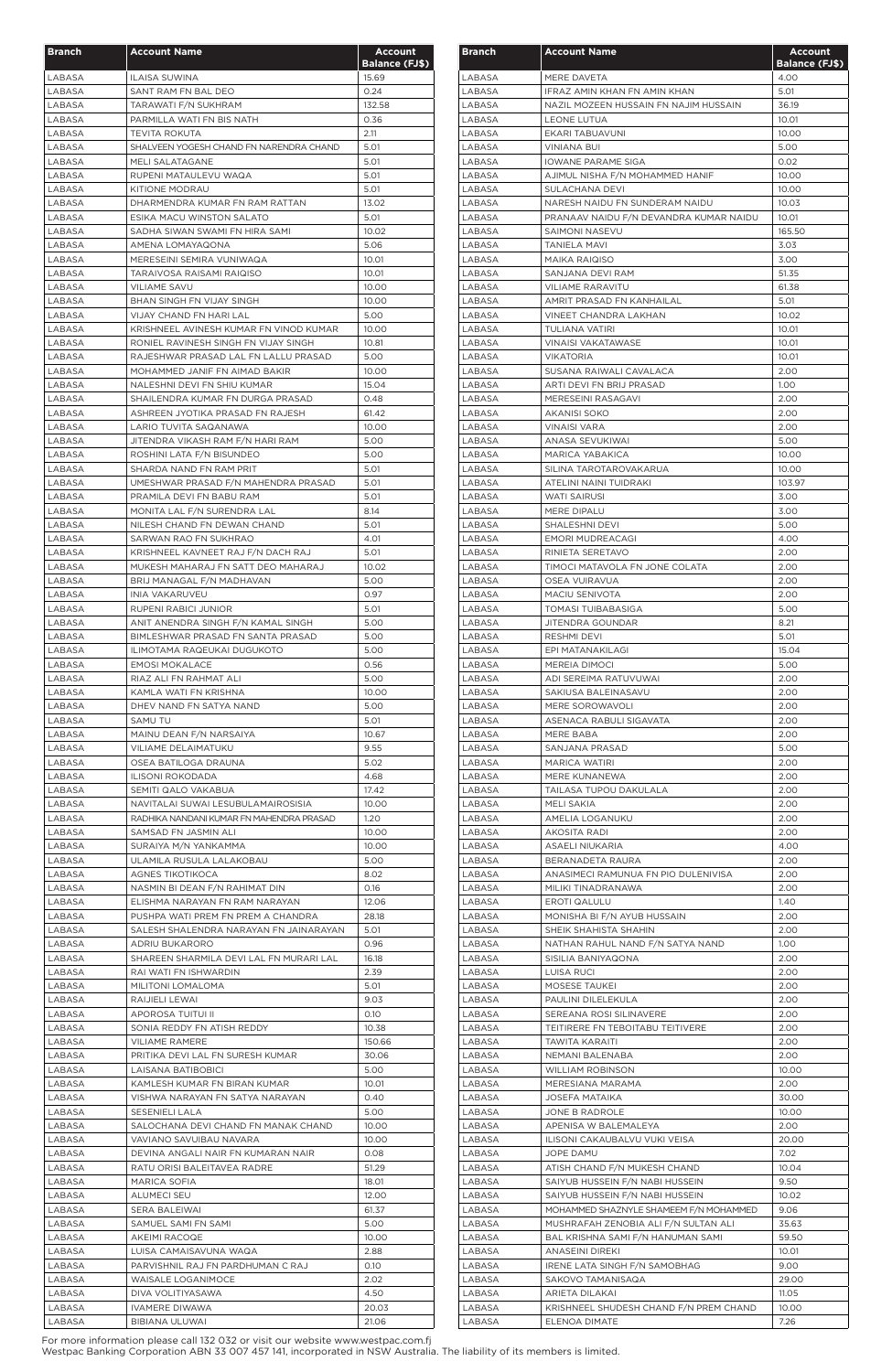| <b>Branch</b>                    | <b>Account Name</b>                                                            | <b>Account</b>                |
|----------------------------------|--------------------------------------------------------------------------------|-------------------------------|
| LABASA                           | MOSESE NATEBA                                                                  | <b>Balance (FJ\$)</b><br>2.00 |
| LABASA                           | AKANISI DISEMANAVANUA RATUMAIKORO                                              | 20.96                         |
| LABASA                           | AISAKE SEVUKIWAI                                                               | 1.74                          |
| LABASA                           | RAVNEET RAHUL KUMAR F/N MANOJ KUMAR                                            | 5.00                          |
| LABASA                           | SOWANI RAMATANI                                                                | 20.08                         |
| LABASA<br>LABASA                 | NARSAIYA<br>FEROZ KHAN                                                         | 5.00<br>39.08                 |
| LABASA                           | NAU/BC/E/65/2015 HIND MATI F/N JAG PRASA                                       | 131.48                        |
| LABASA                           | SAMI KRISHNA F/N CHINAPPA                                                      | 0.04                          |
| LABASA                           | JITEN PRASAD                                                                   | 5.01                          |
| LABASA                           | PETERO VUCU                                                                    | 10.02                         |
| LABASA                           | SUREND MANI FN SUBRAMANI                                                       | 5.00                          |
| LABASA<br>LABASA                 | MOHAMMED SHAMEEM F/N MOHAMMED SHARIFF<br>AJENDRA PRASAD                        | 5.00                          |
| LABASA                           | HARISH ANAND REDDY                                                             | 0.07<br>10.00                 |
| LABASA                           | <b>WETA KURU</b>                                                               | 5.00                          |
| LABASA                           | MEREADANI NAUSA                                                                | 2.20                          |
| LABASA                           | DEEPAK DIVESH DEO                                                              | 0.08                          |
| LABASA                           | <b>TAUMETOA</b>                                                                | 14.37                         |
| LABASA                           | <b>ISEI ROKODALI</b>                                                           | 2.37                          |
| LABASA<br>LABASA                 | RESHMI SEEMA DEO F/N BHIM DEO<br>JAI DEEP RAJ                                  | 2.00                          |
| LABASA                           | DEONARAYAN F/N PYARE LAL                                                       | 20.00<br>16.62                |
| LABASA                           | RAMSUBHAG F/N SUKHAI                                                           | 10.72                         |
| LABASA                           | MIKAELE TEYAQALO                                                               | 18.52                         |
| LABASA                           | ALIPATI DANI                                                                   | 0.21                          |
| LABASA                           | <b>TANIELA SABERA</b>                                                          | 14.25                         |
| LABASA                           | VASIVA BULAKECE                                                                | 8.00                          |
| LABASA                           | KELERA VAKAWALE                                                                | 31.22                         |
| LABASA<br>LABASA                 | ASMIN BI T/A MADRA'S INVESTMENT<br>NEERAJ KANT GOUNDAR                         | 3.33<br>2.00                  |
| <b>NAUSORI</b>                   | ELINA RANADI DELAICAUTATA                                                      | 10.58                         |
| <b>NAUSORI</b>                   | KULSUN ALI F/N ABDUL AZIZ                                                      | 8.29                          |
| <b>NAUSORI</b>                   | NACANIELI SAUVAKACOLO                                                          | 7.22                          |
| <b>NAUSORI</b>                   | <b>ALITI DRUMA</b>                                                             | 501.74                        |
| <b>NAUSORI</b>                   | <b>ISOA TAMANI</b>                                                             | 13.74                         |
| <b>NAUSORI</b>                   | ROSHNI LATA FN SHIU DASS                                                       | 442.15                        |
| <b>NAUSORI</b>                   | MUHAMMED ISMAIL FN NAUSHAD BUKSH                                               | 34.48                         |
| <b>NAUSORI</b>                   | PREM LATA NARAIN F/N SHIU PRASAD                                               | 1,631.87                      |
| <b>NAUSORI</b><br><b>NAUSORI</b> | NIRANJAN FN MATABADAL<br>KHARUL NISHA WO MOHAMMED RAFIQ                        | 16,572.58<br>2,612.47         |
| <b>NAUSORI</b>                   | CHANDRIKA PRASAD FN SOBHA                                                      | 13.09                         |
| <b>NAUSORI</b>                   | RONALD VIKASH SINGH                                                            | 6.39                          |
| <b>NAUSORI</b>                   | RENUKA DEVI RAMAN FN RAGUWAN NAIR                                              | 0.73                          |
| <b>NAUSORI</b>                   | DAYARAM F/N RAMKALAWAN                                                         | 46.62                         |
| <b>NAUSORI</b>                   | BHINA WATI FN BINESRI MAHARAJ                                                  | 1,054.07                      |
| <b>NAUSORI</b>                   | KALUSI VUQA                                                                    | 1,284.63                      |
| <b>NAUSORI</b><br><b>NAUSORI</b> | HARI PRASAD FN DHANAI<br>WAISEA CAKAU                                          | 50.05<br>154.06               |
| <b>NAUSORI</b>                   | MERE YAUNISIGA                                                                 | 4.03                          |
| <b>NAUSORI</b>                   | SITIVENI ARE STEFANO DOMONIBITU                                                | 10.35                         |
| <b>NAUSORI</b>                   | VIDYA LAKSHMI F/N PARAIYA                                                      | 1.10                          |
| <b>NAUSORI</b>                   | SAROJ LATA F/N RAM BHAROS                                                      | 18.28                         |
| <b>NAUSORI</b>                   | <b>ILAITIA WAKANIUCI</b>                                                       | 4.48                          |
| <b>NAUSORI</b>                   | MARJORIE JUNE LOLOMA                                                           | 17.89                         |
| <b>NAUSORI</b><br><b>NAUSORI</b> | MAUREEN LATA BRIJ F/N SURENDRA PRAKASH<br>NED EDWARD HERITAGE                  | 0.19<br>0.38                  |
| <b>NAUSORI</b>                   | GETHSEMANE ASSEMBLY OF GOD                                                     | 405.82                        |
| <b>NAUSORI</b>                   | NANDITA KANT F/N SURESH KANT                                                   | 2,521.00                      |
| <b>NAUSORI</b>                   | ABHINESH SHALENDRA PRASAD F/N DEVI PRASA                                       | 4.56                          |
| <b>NAUSORI</b>                   | SAILASA KAIBAU QIOLEVU                                                         | 7.99                          |
| <b>NAUSORI</b>                   | LEONE TUBUITAMANA TABUAVULA                                                    | 12.43                         |
| <b>NAUSORI</b>                   | MONITA DEVI FN NARAYAN PRASAD                                                  | 0.03                          |
| <b>NAUSORI</b><br><b>NAUSORI</b> | AJAY NAND FN RAM NAND                                                          | 13.39                         |
| <b>NAUSORI</b>                   | DHARMENDRA KUMAR F/N JAY DEO<br>PENI SAILASA                                   | 159.77<br>15.24               |
| <b>NAUSORI</b>                   | MANOA ROKOTUIRA                                                                | 0.48                          |
| <b>NAUSORI</b>                   | RAJNESH SINGH FN INDAR DEO                                                     | 2.76                          |
| <b>NAUSORI</b>                   | SALANIETA LIKUCAVUQA                                                           | 10.06                         |
| <b>NAUSORI</b>                   | MURISOVA TIKOMAISEQAQA                                                         | 12.72                         |
| <b>NAUSORI</b>                   | JONE ATEA                                                                      | 5.68                          |
| <b>NAUSORI</b>                   | VASEVA BUKANI                                                                  | 0.39                          |
| <b>NAUSORI</b><br><b>NAUSORI</b> | MACA SALAUCI ATF PAULIASI VOLAVOLA<br>RAMEO MATAKIBAU                          | 150.53<br>0.05                |
| <b>NAUSORI</b>                   | NAUSHAD ALI FN HAZRAT ALI                                                      | 890.74                        |
| <b>NAUSORI</b>                   | RAMRAJI FN BHARAT                                                              | 11.71                         |
| <b>NAUSORI</b>                   | JACK WAQA F/N JEKE WAQA                                                        | 0.01                          |
| <b>NAUSORI</b>                   | LAISEANA BAWA CAWAKI                                                           | 8.88                          |
| <b>NAUSORI</b>                   | KIRISITIANA RARABUROGI ROKOVESA                                                | 2.33                          |
| <b>NAUSORI</b>                   | NEUMI LOMANI                                                                   | 89.31                         |
| <b>NAUSORI</b>                   | ROVOSOWAI VAKARAU                                                              | 4.00                          |
| <b>NAUSORI</b>                   | ALSACE SMITH                                                                   | 3.89                          |
| <b>NAUSORI</b><br><b>NAUSORI</b> | NITISHA SHAYAL PRASAD FN NAVINDRA PRASAD<br>MOHAMMED FAHIM F/N MOHAMMED ISRAEL | 32.43<br>12.26                |
| <b>NAUSORI</b>                   | KELERAYANI VULAGITANI                                                          | 1.15                          |
| <b>NAUSORI</b>                   | BRIAN RAVOUVOU                                                                 | 5.67                          |
| <b>NAUSORI</b>                   | LAITE REVAKACA                                                                 | 5.00                          |
| <b>NAUSORI</b>                   | SEREANA CANAWEKA                                                               | 246.00                        |
| <b>NAUSORI</b>                   | SEMISI TAUKEI                                                                  | 3.80                          |
| <b>NAUSORI</b>                   | <b>SEMISI TAUKEI</b>                                                           | 2.65                          |

| <b>Branch</b>                    | <b>Account Name</b>                                                            | Account<br><b>Balance (FJ\$)</b> |
|----------------------------------|--------------------------------------------------------------------------------|----------------------------------|
| NAUSORI                          | VIKASH VINAY PRASAD FN DEVI PRASAD                                             | 153.35                           |
| <b>NAUSORI</b>                   | DAYAWANE FN APPASAMI                                                           | 31.64                            |
| <b>NAUSORI</b>                   | KOMAL PRATAP SINGH F/N KOMAL SINGH                                             | 108.16                           |
| NAUSORI<br>NAUSORI               | AVISHKAR AMIT KUMAR F/N AJYANT KUMAR<br>MAHESH PRASAD F/N SAHADEO              | 20.35<br>1.52                    |
| NAUSORI                          | KARAI TUIVANUAVOU QIOLEVU                                                      | 49.26                            |
| NAUSORI                          | SATENDRA SINGH F/N SUKHDEO SINGH                                               | 13.87                            |
| NAUSORI                          | HIRA CHAND F/N SHYAM LAL                                                       | 7.58                             |
| <b>NAUSORI</b>                   | SALOTE TAVAINASEDRE QATIVI                                                     | 0.30                             |
| NAUSORI                          | <b>ASERI TUIRABE TALE</b>                                                      | 13.20                            |
| <b>NAUSORI</b><br><b>NAUSORI</b> | JIOSEVA EPENISA LOMALAGI<br>AARTI SHAIL NANDINI FN GHANA NAND                  | 56.79<br>210.75                  |
| <b>NAUSORI</b>                   | <b>ILISAPECI ROTA</b>                                                          | 20.64                            |
| <b>NAUSORI</b>                   | JASHNIL KRISHMAL MASHI FN JAGDISH MASHI                                        | 106.34                           |
| <b>NAUSORI</b>                   | <b>SEMITI DIGITAKI</b>                                                         | 26.41                            |
| <b>NAUSORI</b><br><b>NAUSORI</b> | SAKINA F/N NAZIR<br>SAINIANA TOKATOKAVANUA                                     | 10.79<br>6.58                    |
| <b>NAUSORI</b>                   | SESARINA ROKALE DAU                                                            | 2.78                             |
| <b>NAUSORI</b>                   | NITESH PRASAD F/N NARENDRA PRASAD                                              | 1.06                             |
| <b>NAUSORI</b>                   | <b>VUNIWI FAMILY CLUB</b>                                                      | 0.51                             |
| <b>NAUSORI</b>                   | SANGITA KUAR SINGH FN BHAGAT SINGH                                             | 3.52                             |
| <b>NAUSORI</b>                   | MAKARETA TUKUBU VUNITABUA                                                      | 5.58<br>8.52                     |
| <b>NAUSORI</b><br><b>NAUSORI</b> | MONEEL V GOIUNDAR F/N CHANDAR VILASH<br>LALIN KRISHNEEL KUMAR F/N SANJAY KUMAR | 5.92                             |
| <b>NAUSORI</b>                   | ANSARA BIBI F/N HUSSEIN MOHAMMED                                               | 283.90                           |
| <b>NAUSORI</b>                   | <b>DELIA HERITAGE</b>                                                          | 4.42                             |
| <b>NAUSORI</b>                   | <b>JONA LATIBEQA</b>                                                           | 26.17                            |
| <b>NAUSORI</b>                   | APOROSA TABAKANAVANUA                                                          | 1.22                             |
| <b>NAUSORI</b><br><b>NAUSORI</b> | <b>JOSEFA ROKOIRI</b><br>MAYA WATI LAL F/N SHIU RAM                            | 41.95<br>3.37                    |
| <b>NAUSORI</b>                   | NISHI N KRISHNA F/N RATHINDRA KRISHNA                                          | 3.09                             |
| <b>NAUSORI</b>                   | ILAISA DELAIYAVUTIA                                                            | 385.05                           |
| <b>NAUSORI</b>                   | AMELIA WAINIVESI NUKUCAGINA                                                    | 0.34                             |
| <b>NAUSORI</b>                   | AMAN AVINESH NAND F/N VISHWA NAND                                              | 6.50                             |
| <b>NAUSORI</b><br><b>NAUSORI</b> | AMAN AVINESH NAND F/N VISHWA NAND<br>AVIKASHNI ANJINI LATA FN AMRIT PRASAD     | 16.72<br>4.99                    |
| <b>NAUSORI</b>                   | LUKE RAICOBOCOBO                                                               | 949.43                           |
| <b>NAUSORI</b>                   | RYAN RISHAB LAL F/N RITESH LAL                                                 | 145.08                           |
| <b>NAUSORI</b>                   | ADI VASEMACA WATI ATF LANIETA DREVUATA                                         | 6.57                             |
| <b>NAUSORI</b>                   | PRATIKA PRASAD F/N RABIN PRASAD                                                | 2.45                             |
| <b>NAUSORI</b><br><b>NAUSORI</b> | SAIOSI MATEA<br>SHAKIRA F BEGUM F/N HARUN HILFAZ SHAH                          | 10.21<br>217.46                  |
| <b>NAUSORI</b>                   | LAISANI VERE SIKIVOU                                                           | 7.65                             |
| <b>NAUSORI</b>                   | LAVINIA ANA TEWA BARO                                                          | 2.59                             |
| <b>NAUSORI</b>                   | TITILIA BOSEIDAKU NADAKUCA ELLIOT                                              | 9.13                             |
| <b>NAUSORI</b>                   | LEKIMA BULUNATEWA                                                              | 4.05                             |
| <b>NAUSORI</b><br><b>NAUSORI</b> | MANOJ NARAYAN F/N SHIU NARAYAN<br>UMAR SATAR ALI FN SHER ALI                   | 11.94<br>1.49                    |
| <b>NAUSORI</b>                   | ANMOL SAGAR F/N HIJARI LAL                                                     | 9.12                             |
| <b>NAUSORI</b>                   | KABATA TOAKAI                                                                  | 64.49                            |
| <b>NAUSORI</b>                   | MOHAMMED ZAMEEL F/N MOHAMMED JAMAL                                             | 5.98                             |
| <b>NAUSORI</b>                   | BHAGWATI F/N BHAWANI BHIKH                                                     | 1.71                             |
| NAUSORI                          | ROMIKA RITESHNI KUMAR F/N KISHORE KUMAR                                        | 6.20                             |
| <b>NAUSORI</b><br><b>NAUSORI</b> | VANDANA V PRASAD F/N LAL CHAND<br>VALERIA V L L BALENIVALU                     | 2.82<br>7.23                     |
| <b>NAUSORI</b>                   | ASHNEIL B KARAN F/N BAL KARAN                                                  | 146.56                           |
| <b>NAUSORI</b>                   | RAJNI KIRAN F/N MAHESH PRASAD                                                  | 20.62                            |
| <b>NAUSORI</b>                   | LENAITASI QASIVA DELAI                                                         | 7.88                             |
| <b>NAUSORI</b>                   | ZAID ALI F/N SAIYAD HUSSAIN ALI                                                | 13.70                            |
| <b>NAUSORI</b><br><b>NAUSORI</b> | <b>VERENAISI SOLI</b><br>SHASHI KALA SINGH F/N RANJIT SINGH                    | 0.27<br>16.33                    |
| <b>NAUSORI</b>                   | FEROZ MOHAMMED F/N ATTAH MOHAMMED                                              | 9.94                             |
| <b>NAUSORI</b>                   | TUAHIR TASLEEN KHAN FN ASLAM KHAN                                              | 0.60                             |
| <b>NAUSORI</b>                   | PRIYA DHARSANI LAL F/N SHIU RAM                                                | 0.05                             |
| <b>NAUSORI</b>                   | SAHENAWAZ ALI F/N ABDUL MUNIF                                                  | 4.13                             |
| <b>NAUSORI</b><br><b>NAUSORI</b> | SATISH NARAYAN F/N SATA DEO<br>RATU SEMI FINAU                                 | 4.18<br>55.44                    |
| <b>NAUSORI</b>                   | <b>RUSIATE QIOLEVU</b>                                                         | 20.68                            |
| <b>NAUSORI</b>                   | VASENAI SAKALAI                                                                | 7.61                             |
| NAUSORI                          | <b>VILIVE VAKACEREQALI</b>                                                     | 4.30                             |
| <b>NAUSORI</b>                   | KAVITA SHALINI SHARAN F/N RAM SHARAN                                           | 0.74                             |
| <b>NAUSORI</b><br><b>NAUSORI</b> | ISIMELI RAQIO VAKALUTULAWA<br>ANIKET AYUSH PAL F/N AVIKASH PAL                 | 0.11<br>59.00                    |
| <b>NAUSORI</b>                   | MELI DEBALEVU                                                                  | 20.00                            |
| <b>NAUSORI</b>                   | WAISALE ROKORAINIMA                                                            | 20.38                            |
| <b>NAUSORI</b>                   | SAMUELA NAIKATALAUVATU                                                         | 2.86                             |
| <b>NAUSORI</b>                   | LITIA DOVA                                                                     | 1.33                             |
| <b>NAUSORI</b><br><b>NAUSORI</b> | JONE RAIOVA SARO<br>ORIPA LESIKIBUA SOKIA                                      | 1.50<br>4.92                     |
| NAUSORI                          | NAIPALUONE KOBITI                                                              | 20.43                            |
| <b>NAUSORI</b>                   | ADI LUSIANA TUNAVIU CAKAUNIVALU                                                | 8.77                             |
| NAUSORI                          | NAOMI VERE ATF SEMITI GADE L LEVACI                                            | 20.64                            |
| <b>NAUSORI</b>                   | JECORO SENIKUDRA BALEMILA                                                      | 20.07                            |
| <b>NAUSORI</b><br><b>NAUSORI</b> | TIMOCI BAINIDAKUA RAVIAKARA RAVULO<br>SERA BARANISAVU RABAKORO                 | 18.63<br>12.56                   |
| NAUSORI                          | JUDY YAGOMATE ATF ILAISA R TALAIRATU                                           | 2.33                             |
| NAUSORI                          | ASHWETA ASHILTA MAHARAJ F/N RAKESH MAHAR                                       | 19.30                            |
| NAUSORI                          | ELIZAH B ROBERT F/N BENJIMAN ROBERT                                            | 17.91                            |
| NAUSORI                          | <b>INOKE YACADRA TAKAIRATI</b>                                                 | 7.23                             |
| <b>NAUSORI</b>                   | ISIRELI CAMANIWAQATABU                                                         | 0.85                             |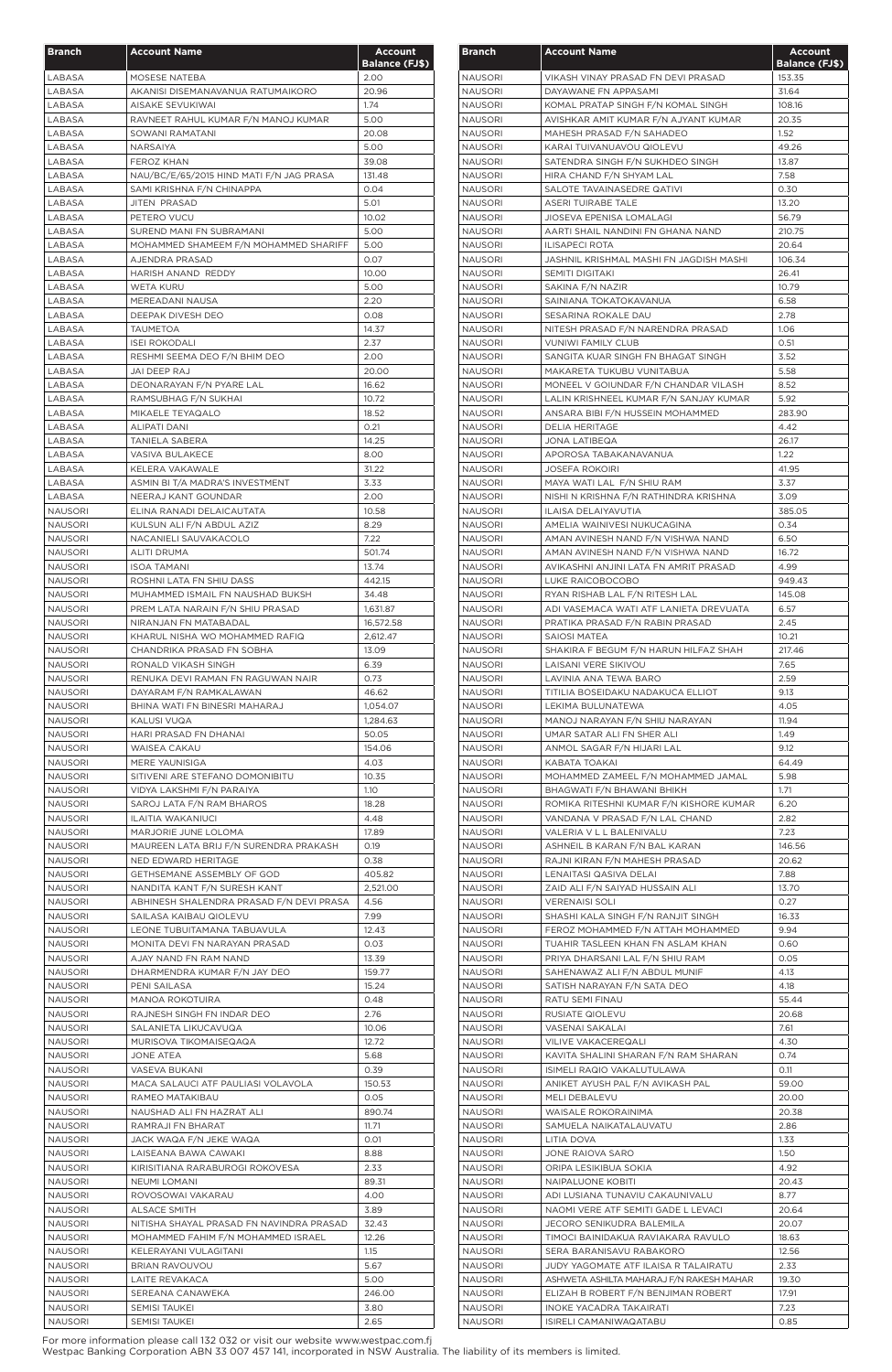| <b>Branch</b>                    | <b>Account Name</b>                                                        | <b>Account</b>        |
|----------------------------------|----------------------------------------------------------------------------|-----------------------|
|                                  |                                                                            | <b>Balance (FJ\$)</b> |
| <b>NAUSORI</b>                   | SAGAR SAGA GOUNDER F/N SADA DEWAN                                          | 0.97                  |
| <b>NAUSORI</b><br><b>NAUSORI</b> | AMAR SEN F/N RATAN SEN<br>JONE ROKOWAWAVANUA RAROKOLIWA                    | 11.26<br>7.18         |
| <b>NAUSORI</b>                   | ROSELYN WATI F/N SURENDRA                                                  | 9.99                  |
| <b>NAUSORI</b>                   | SHAMAL KUMAR F/N RONALD S KUMAR                                            | 4.78                  |
| <b>NAUSORI</b>                   | NIRTIKA NAND F/N SATYA NAND                                                | 5.00                  |
| <b>NAUSORI</b>                   | KAMLA WATI F/N GARIB                                                       | 6.00                  |
| <b>NAUSORI</b><br><b>NAUSORI</b> | ALISI BALEIVOLIVOLI MIDRALAWA TUIMAVANA<br>SHALESHNI LATA F/N HEMANT KUMAR | 41.48                 |
| <b>NAUSORI</b>                   | SHEREEN BANO ALI F/N ALI HUSSEIN                                           | 52.58<br>11.51        |
| <b>NAUSORI</b>                   | LOSANA VULAI NAUNISINU SENIUCIDROMO                                        | 168.81                |
| <b>NAUSORI</b>                   | VINIANA MARIA LAGITABU NIUVUSA                                             | 7.18                  |
| <b>NAUSORI</b>                   | PRITIKA MARGARET CHARAN FN SURESH CHAND                                    | 4.53                  |
| <b>NAUSORI</b>                   | MACIU SIKOWA                                                               | 5.41                  |
| <b>NAUSORI</b><br><b>NAUSORI</b> | ASHNITA KRITIKA LAL F/N SHALESH LAL<br>DAYA RAM F/N PARAS RAM              | 5.40<br>2.20          |
| <b>NAUSORI</b>                   | SWASTIKA NAND F/N BHASKARAN NAND                                           | 1.56                  |
| <b>NAUSORI</b>                   | DANISH RANESH JIT F/N RANJIT                                               | 6.58                  |
| <b>NAUSORI</b>                   | MARGARET GRACE BULL                                                        | 6.04                  |
| <b>NAUSORI</b>                   | JONE TOLOVOIVOI                                                            | 1.09                  |
| <b>NAUSORI</b>                   | SANTHAD APPAMANYA                                                          | 521.47                |
| <b>NAUSORI</b>                   | LILA WATI F/N DIPAK RAM                                                    | 7.85                  |
| <b>NAUSORI</b>                   | SITIVENI JAMIE QALI                                                        | 7.87                  |
| <b>NAUSORI</b><br><b>NAUSORI</b> | MOHAMMED SHAMS TABREZ<br>SUSANA VAKAROGOCIBAU                              | 0.47<br>12.00         |
| <b>NAUSORI</b>                   | BRIJ BHAN F/N RAM RUP                                                      | 0.89                  |
| <b>NAUSORI</b>                   | TULIANA VICAVU                                                             | 10.23                 |
| <b>NAUSORI</b>                   | ELISAPECI TAUFA KATA                                                       | 1.34                  |
| <b>NAUSORI</b>                   | KINISIMERE WAQALEVU                                                        | 5.11                  |
| <b>NAUSORI</b>                   | RAMEO MATAKIBAU                                                            | 26.10                 |
| <b>NAUSORI</b>                   | <b>TEMESI NAGUSUDRAU</b>                                                   | 55.02                 |
| <b>NAUSORI</b>                   | RADIKA DEVI KUMAR F/N RAVINDRA                                             | 0.02                  |
| <b>NAUSORI</b>                   | LUSIANA WATA RAILEKUTU                                                     | 0.01<br>0.77          |
| <b>NAUSORI</b><br><b>NAUSORI</b> | <b>FILIMONE TIKOINABUREVE</b><br>VEREIMI RATUMUDUNAYABIA TAGITAGIVALU      | 17.02                 |
| <b>NAUSORI</b>                   | VILIAME KOROWAQA                                                           | 2.14                  |
| <b>NAUSORI</b>                   | LEONE NAIVALUBASAGA                                                        | 0.01                  |
| <b>NAUSORI</b>                   | MARIKA BEITAKIVALU                                                         | 4.85                  |
| <b>NAUSORI</b>                   | <b>VIO SUINIIKABULA MULE</b>                                               | 7.76                  |
| <b>NAUSORI</b>                   | NASONI QOUNADOVU ROKOLEVU                                                  | 6.14                  |
| <b>NAUSORI</b>                   | SHALVIN KUMAR SINGH M/N MEENA KUMARI                                       | 161.05                |
| <b>NAUSORI</b>                   | MERESEINI LUVU NAGATALEVU                                                  | 180.38                |
| <b>NAUSORI</b>                   | JOPE KAVOA                                                                 | 1.06<br>5.09          |
| <b>NAUSORI</b><br><b>NAUSORI</b> | SHILA WATI F/N RAJA RAM<br>ROSELYN ASHIKA SHARMA F/N UDAY NARAYAN          | 3.29                  |
| <b>NAUSORI</b>                   | ESALA LIGANI GADAI                                                         | 28.19                 |
| <b>NAUSORI</b>                   | RAJ ROLYN JEN F/N RAJENDRA                                                 | 20.05                 |
| NAUSORI                          | SULTAN BEGG F/N IMAM BEGG                                                  | 0.01                  |
| <b>NAUSORI</b>                   | <b>IAKOPO WESTERLUND</b>                                                   | 25.35                 |
| <b>NAUSORI</b>                   | SOLINAVANUA RAIVOTU                                                        | 2.00                  |
| <b>NAUSORI</b>                   | ALITIA MATANAKOVEI                                                         | 3.16                  |
| <b>NAUSORI</b>                   | RITESH ROHIT PAL F/N SUNDAR PAL                                            | 9.37                  |
| <b>NAUSORI</b><br><b>NAUSORI</b> | OSEA GATA<br>MARETA CAGI ATF JOSEPH TUILAILAIMARIA                         | 5.17<br>5.09          |
| <b>NAUSORI</b>                   | JOWELI CAVALEVU                                                            | 3.26                  |
| <b>NAUSORI</b>                   | UNAISI NAIKUDUVA LOGAVATU                                                  | 5.62                  |
| <b>NAUSORI</b>                   | RATU ALIFERETI DONU QIOLEVU                                                | 6.07                  |
| <b>NAUSORI</b>                   | DAVID RAJINESH PRASAD F/N DHURUP CHAND                                     | 2.36                  |
| <b>NAUSORI</b>                   | SHIRIMAT DEVI F/N VISHUNDEO                                                | 2.82                  |
| <b>NAUSORI</b>                   | MESAKE SOTIAKILEPANONI                                                     | 5.11                  |
| <b>NAUSORI</b>                   | PRATIKA DEVI SINGH F/N VIRENDRA SINGH                                      | 1.79                  |
| <b>NAUSORI</b><br><b>NAUSORI</b> | DEO RAM F/N SHIU RAM<br>SINESH NARAYAN F/N VISHNU DEO                      | 0.05<br>18.26         |
| <b>NAUSORI</b>                   | RAMPATI F/N DAYA RAM                                                       | 10.00                 |
| <b>NAUSORI</b>                   | RAVINDAR SINGH F/N BIR BALAK SINGH                                         | 10.02                 |
| <b>NAUSORI</b>                   | RAJ KUMARI F/N DODBAL SINGH                                                | 0.55                  |
| <b>NAUSORI</b>                   | HEM LATA F/N VIJAY NAND                                                    | 20.00                 |
| <b>NAUSORI</b>                   | ULITA WAQANIGAU TUIQILA                                                    | 5.00                  |
| <b>NAUSORI</b>                   | MARICA NOANAVU                                                             | 4.79                  |
| <b>NAUSORI</b>                   | <b>ILISAPECI MOCE</b>                                                      | 3.83                  |
| <b>NAUSORI</b><br><b>NAUSORI</b> | VILITATI RAKIKAU<br><b>SAIRUSI NEGETI</b>                                  | 90.21<br>70.01        |
| <b>NAUSORI</b>                   | MEREADANI RAIKAVOU                                                         | 60.00                 |
| <b>NAUSORI</b>                   | KAMELI TINAIBULITOVO                                                       | 6.81                  |
| <b>NAUSORI</b>                   | PENISONI TAWAKE                                                            | 75.60                 |
| NAUSORI                          | <b>ULAIASI TIALE</b>                                                       | 248.59                |
| <b>NAUSORI</b>                   | SEKOVE RAQIO                                                               | 1.60                  |
| <b>NAUSORI</b>                   | <b>VERENIKI ROSERU</b>                                                     | 62.98                 |
| <b>NAUSORI</b>                   | SAKEO SERU                                                                 | 130.25                |
| <b>NAUSORI</b>                   | KOINI DONU MOCELUTU                                                        | 9.00                  |
| <b>NAUSORI</b><br><b>NAUSORI</b> | MANUELI MEKEMEKE<br>AMELIA NANITU                                          | 10.02<br>1.39         |
| <b>NAUSORI</b>                   | JONA BALEINAGETI SERUIRATU                                                 | 80.74                 |
| <b>NAUSORI</b>                   | <b>JIORINI BAINIVALU</b>                                                   | 248.61                |
| <b>NAUSORI</b>                   | ATELINA MARAMA                                                             | 0.96                  |
| <b>NAUSORI</b>                   | SAROJ MATI FN PREM NATH                                                    | 161.91                |
| <b>NAUSORI</b>                   | <b>VERENAISI RADIGI</b>                                                    | 7.00                  |
| <b>NAUSORI</b>                   | SITERI RANADI                                                              | 8.36                  |
| <b>NAUSORI</b>                   | JAIBUL NISHA FN MOHAMMED                                                   | 7.69                  |
| <b>NAUSORI</b>                   | ANI LEWADAU                                                                | 0.01                  |

| <b>Branch</b>                    | <b>Account Name</b>                                     | <b>Account</b><br><b>Balance (FJ\$)</b> |
|----------------------------------|---------------------------------------------------------|-----------------------------------------|
| <b>NAUSORI</b>                   | RENUKA DEVI FN SANT RAM                                 | 70.00                                   |
| NAUSORI                          | ANA TOAKALOU                                            | 7.01                                    |
| NAUSORI                          | NORA KALOUVOU                                           | 243.20                                  |
| NAUSORI                          | SANT KUAR F/N TAPSI MAHARAJ                             | 60.00                                   |
| <b>NAUSORI</b>                   | MS ASENACA TINAIKAVU FN S.RAN                           | 121.21                                  |
| <b>NAUSORI</b>                   | PHUL KUAR FN RAM PADARATH                               | 136.21                                  |
| <b>NAUSORI</b>                   | RAS MATI FN JALIM CHAND                                 | 70.00                                   |
| <b>NAUSORI</b>                   | <b>MANUELI CIQOMI</b>                                   | 192.53                                  |
| <b>NAUSORI</b>                   | JASHWINI RONITA FN AJAY NARAY                           | 141.23                                  |
| NAUSORI                          | <b>SENIMILI AMECI</b>                                   | 2.00                                    |
| NAUSORI                          | SURUJ BHAN FN RAM AUDH                                  | 60.00                                   |
| NAUSORI                          | DHARAM KUAR FN N/A                                      | 69.00                                   |
| NAUSORI                          | AIYUB ALI F/N DILDAR BUKSH                              | 181.43                                  |
| NAUSORI                          | <b>ISRI PRASAD F/N CHHOTU</b>                           | 69.00                                   |
| NAUSORI                          | CILIA VILADAI                                           | 3.00                                    |
| <b>NAUSORI</b>                   | AKASH MOHINI LATA FN DHAN R                             | 5.00                                    |
| <b>NAUSORI</b>                   | HANS RAJI FN GHANNA                                     | 182.53                                  |
| <b>NAUSORI</b>                   | AMELIA LIKUSAILEKA                                      | 60.00                                   |
| <b>NAUSORI</b>                   | <b>ERONI DAUNIBAU</b>                                   | 123.23                                  |
| <b>NAUSORI</b>                   | JOANA NASAU                                             | 67.00                                   |
| <b>NAUSORI</b>                   | AMORI NAKAKA                                            | 60.99                                   |
| <b>NAUSORI</b>                   | ANA CIQA NAWALU                                         | 3.00                                    |
| <b>NAUSORI</b>                   | BENJIMAN NATHIEL FN RAM.S                               | 140.26                                  |
| <b>NAUSORI</b>                   | <b>ALUMITA TUPO</b>                                     | 70.00                                   |
| <b>NAUSORI</b>                   | <b>JOSEVA SEVONO</b>                                    | 10.00                                   |
| <b>NAUSORI</b>                   | LANIETA CIRIYAWA WAQA                                   | 345.97                                  |
| <b>NAUSORI</b>                   | KELETO TURAGANIQALI                                     | 33.00                                   |
| <b>NAUSORI</b>                   | SHIU LAL F/N CHOTU                                      | 9.00                                    |
| <b>NAUSORI</b>                   | <b>ARIETA HAMILTON</b>                                  | 10.00                                   |
| <b>NAUSORI</b>                   | <b>TIMOCI RASILAU</b>                                   | 65.98                                   |
| <b>NAUSORI</b>                   | VETAIAI NAVUGA                                          | 192.45                                  |
| <b>NAUSORI</b>                   | RAM AWADH FN BALMEEK                                    | 58.99                                   |
| <b>NAUSORI</b>                   | SURESH PRASAD FN PHERU                                  | 9.00                                    |
| <b>NAUSORI</b>                   | ADI VASITI BALEIROTUMA                                  | 60.00                                   |
| <b>NAUSORI</b>                   | VIMLA WATI FN RAM NARAIN                                | 60.00                                   |
| <b>NAUSORI</b>                   | <b>WAINIKITI IOWANE</b>                                 | 121.26                                  |
| <b>NAUSORI</b>                   | SETAREKI ULUIVUYA                                       | 60.00                                   |
| <b>NAUSORI</b>                   | BINA DEVI F/N RAM AUTAR                                 | 121.23                                  |
| <b>NAUSORI</b>                   | CAMARI SENIBIAU                                         | 69.00                                   |
| <b>NAUSORI</b>                   | <b>EMOSI DIANI</b>                                      | 186.59                                  |
| <b>NAUSORI</b>                   | TAOBA VOLA BERA                                         | 10.02                                   |
| <b>NAUSORI</b>                   | SAILOSI RAVUKALOU BETEI                                 | 10.02                                   |
| <b>NAUSORI</b>                   | ERONI VATABULA                                          | 103.57                                  |
| <b>NAUSORI</b>                   | AKANISI RAVU                                            | 639.44                                  |
| <b>NAUSORI</b>                   | MELAIA MARAMA                                           | 41.78                                   |
| <b>NAUSORI</b>                   | MAKARITA MARAMA                                         | 46.78                                   |
| <b>NAUSORI</b>                   | PRAYAG PRAKASH LAGAN F/N PRAKASH LAGAN                  | 109.12                                  |
| <b>NAUSORI</b>                   | KIJIONE RAINIMA                                         | 10.00                                   |
| <b>NAUSORI</b>                   | ANA VALU LUSIVAKULA                                     | 3.01                                    |
| NAUSORI                          | MANASA BOLENAIVALU                                      | 10.03                                   |
| NAUSORI                          | SEREMAIA RAVASUA                                        | 0.43                                    |
| <b>NAUSORI</b>                   | KOLINIO VAKADURIVALELOTUVOU DELAILOA                    | 3.84                                    |
| <b>NAUSORI</b>                   | HERMINDAR SINGH F/N HAR BHAJAJ SINGH                    | 15.01                                   |
| <b>NAUSORI</b>                   | TERENCE MAXWELL BANKS TUDRAU                            | 20.01                                   |
| <b>NAUSORI</b>                   | EPINERI SAKE MATEILEVUKA                                | 15.00                                   |
| NAUSORI                          | JAGENDRA F/N GONI                                       | 10.02                                   |
| <b>NAUSORI</b>                   | JOSAIA TODUADUA                                         | 0.22                                    |
| <b>NAUSORI</b>                   | REJIELI TAVAITA                                         | 0.46                                    |
| <b>NAUSORI</b>                   | RATU MACIU KALOKALO                                     | 0.99                                    |
| <b>NAUSORI</b>                   | MACIU LIWANACAGINILIWALALA                              | 15.05                                   |
| <b>NAUSORI</b>                   | ASILIKA FRANCES TABANIVESIDRAU                          | 72.63                                   |
| <b>NAUSORI</b>                   | ASILIKA TINAI                                           | 5.01                                    |
| <b>NAUSORI</b>                   | VINIANA SALAVUWAI                                       | 4.82                                    |
| <b>NAUSORI</b>                   | RENUKA DEVI F/N SOM DUTT                                | 0.26                                    |
| <b>NAUSORI</b>                   | JOSUA TAWAKEDRAU & ADI VASEMACA TOLOTOLO                | 8.36                                    |
| <b>NAUSORI</b>                   | SERA TINA                                               | 4.93                                    |
| <b>NAUSORI</b>                   | MERESEINI JEGESA                                        | 8.04                                    |
| <b>NAUSORI</b>                   | LODOVIKO TURAGAKULA                                     | 8.00                                    |
| <b>NAUSORI</b>                   | AKATA LIKU                                              | 10.00                                   |
| <b>NAUSORI</b>                   | MARIA RESINA ATF EZRA TUITOBOU                          | 20.05                                   |
| NAUSORI                          | WAISAKE VUKINAMUALEVU                                   | 10.00                                   |
| NAUSORI                          | FILIMAINA WATI                                          | 3.00                                    |
| NAUSORI                          | <b>ANARE INOSI</b>                                      | 2.00                                    |
| <b>NAUSORI</b>                   | TEPOLA WATI VODOIWAQA                                   | 5.00                                    |
|                                  | <b>JIMAIMA LOKOIFALE QUMIVUTIA</b>                      |                                         |
| <b>NAUSORI</b><br><b>NAUSORI</b> |                                                         | 3.00<br>3.53                            |
|                                  | KOMAL KUMAR F/N RAJ KUMAR<br>NISCHAL ROY F/N BISSUN DEO |                                         |
| NAUSORI                          |                                                         | 10.02                                   |
| NAUSORI                          | <b>LAONI LACADRAU</b>                                   | 3.50                                    |
| <b>NAUSORI</b>                   | MARAIA SEVIUTA                                          | 5.00                                    |
| NAUSORI                          | KELENI TUIYAUYAU                                        | 2.00                                    |
| NAUSORI                          | <b>INOKE KURUDUADUA</b>                                 | 5.00                                    |
| NAUSORI                          | SERUWAIA ROKODAKUNIVOSA                                 | 6.00                                    |
| NAUSORI                          | ATONIA BUNA                                             | 2.00                                    |
| NAUSORI                          | ETA LUTUCILA                                            | 2.00                                    |
| <b>NAUSORI</b>                   | <b>IOKIMI DIA</b>                                       | 42.00                                   |
| NAUSORI                          | KONONE RAQITAWA                                         | 16.00                                   |
| NAUSORI                          | MIKAELE RAIJALE                                         | 2.00                                    |
| <b>NAUSORI</b>                   | KELERAYANI LABALABA                                     | 2.00                                    |
| <b>NAUSORI</b>                   | LOSANA VULIKINADAVE KAMANALAGI                          | 2.00                                    |
| <b>NAUSORI</b>                   | SEKOULA BULAVAKASOLOSOLO                                | 2.00                                    |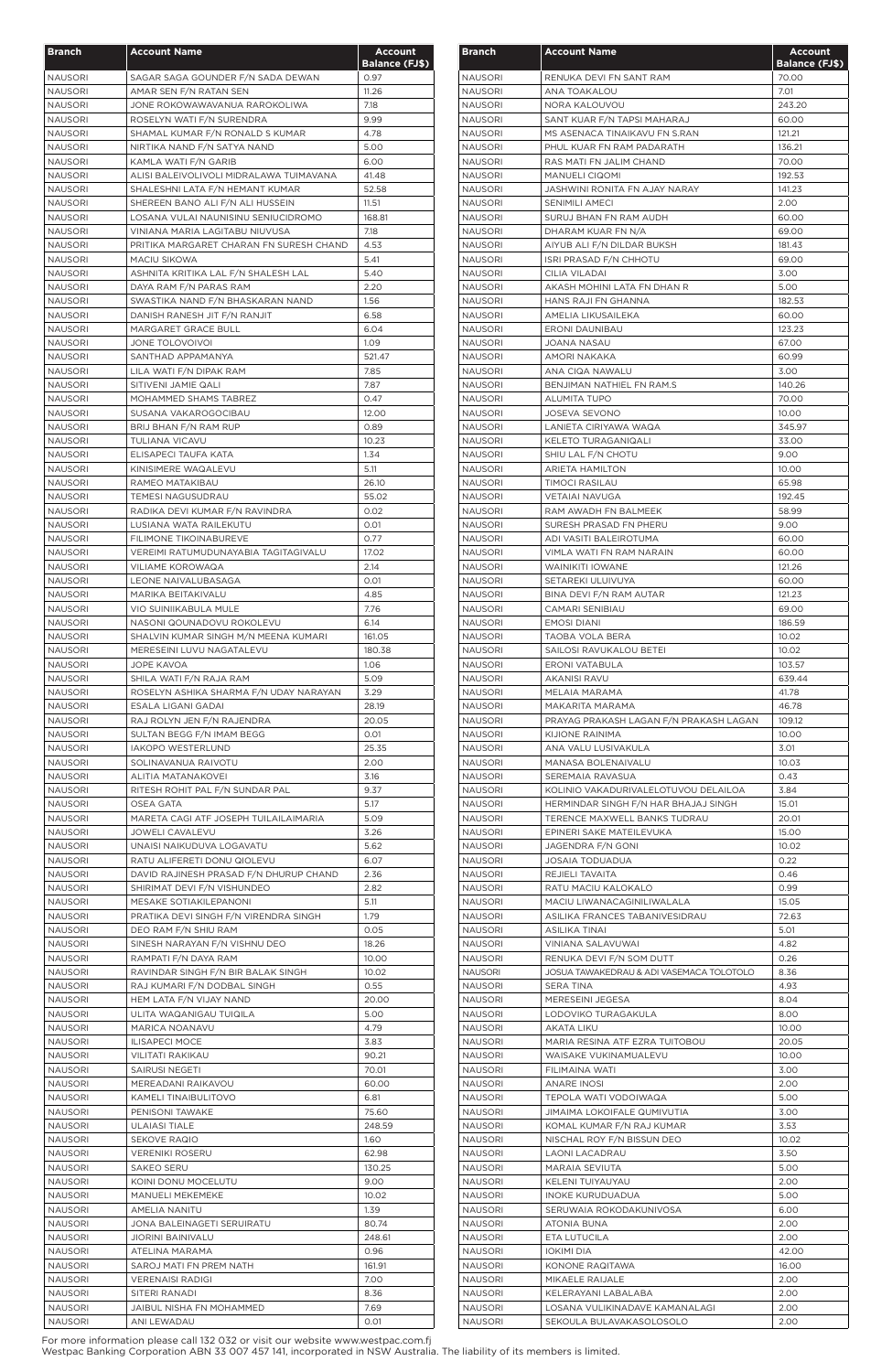| <b>Branch</b>                    | <b>Account Name</b>                                                        | <b>Account</b>        |
|----------------------------------|----------------------------------------------------------------------------|-----------------------|
|                                  |                                                                            | <b>Balance (FJ\$)</b> |
| <b>NAUSORI</b>                   | <b>LAVENIA TINAI</b>                                                       | 2.00                  |
| <b>NAUSORI</b>                   | LANIETA VALETINO                                                           | 2.00                  |
| <b>NAUSORI</b>                   | SENILEBA SUWANI                                                            | 2.00                  |
| <b>NAUSORI</b>                   | <b>WATISONI RAILE NO.2</b>                                                 | 2.00                  |
| <b>NAUSORI</b><br><b>NAUSORI</b> | MALAKAI RAOMA<br>ASILIKA BALEIVOTUA                                        | 2.00<br>2.00          |
| <b>NAUSORI</b>                   | SERUWAIA TUILAWALAWA                                                       | 2.00                  |
| <b>NAUSORI</b>                   | <b>TEVITA NAITOGA</b>                                                      | 2.00                  |
| <b>NAUSORI</b>                   | PAULIASI SOLIVAKANENE NAITOGA                                              | 2.00                  |
| <b>NAUSORI</b>                   | NEORI VUIDREKETI                                                           | 6.00                  |
| <b>NAUSORI</b>                   | EPARAMA VEIBA                                                              | 1.85                  |
| <b>NAUSORI</b>                   | <b>VILITATI SEMO</b>                                                       | 2.00                  |
| <b>NAUSORI</b>                   | <b>TAVUKI KOLI</b>                                                         | 2.00                  |
| <b>NAUSORI</b>                   | ETELIA VEILEYAKI                                                           | 2.00                  |
| <b>NAUSORI</b>                   | VERONIKA MARAMANICOLO                                                      | 5.00                  |
| <b>NAUSORI</b>                   | <b>MARICA SELAIMA</b>                                                      | 2.00                  |
| <b>NAUSORI</b>                   | ESETA NAIKAUKAUCAGI                                                        | 2.00                  |
| <b>NAUSORI</b>                   | <b>MAKITA LENA</b><br>AJAY KUMAR SINGH F/N KALIKA PRASAD                   | 8.50                  |
| <b>NAUSORI</b><br><b>NAUSORI</b> | MANISHA NANDAN F/N UDAY NANDAN                                             | 9.69<br>20.07         |
| <b>NAUSORI</b>                   | ILIAVI NAWAQA                                                              | 10.02                 |
| <b>NAUSORI</b>                   | MARAMA NAWAQABULI NAKASAMAI                                                | 456.08                |
| <b>NAUSORI</b>                   | MIRIAMA ROKOLEBA                                                           | 2.00                  |
| <b>NAUSORI</b>                   | ANA RAVUDI BUTUIVALU                                                       | 10.01                 |
| <b>NAUSORI</b>                   | RATU JOVILISI DROKIVEI RAKETEKETE                                          | 1.00                  |
| <b>NAUSORI</b>                   | SOLEVU BUNA ROKOTUIWEI                                                     | 2.00                  |
| <b>NAUSORI</b>                   | PETERO NODRAKORO DALIA                                                     | 2.00                  |
| <b>NAUSORI</b>                   | ADI MEREWALESI KURUKILAGI                                                  | 2.00                  |
| <b>NAUSORI</b>                   | SWASTIKA SUJEETA PRASAD F/N CHANDRIKA P                                    | 8.03                  |
| <b>NAUSORI</b>                   | WAISIKI KAUTITAMANA                                                        | 2.00                  |
| <b>NAUSORI</b>                   | KINIJOJI VUINADI TIKICIDRE                                                 | 21.22                 |
| <b>NAUSORI</b><br><b>NAUSORI</b> | SAINIMERE SUVARUA<br><b>VOATE JEGESA</b>                                   | 2.00<br>3.00          |
| <b>NAUSORI</b>                   | MILIANA TABUANIDAU                                                         | 2.00                  |
| <b>NAUSORI</b>                   | ELIA NASOMISOMI                                                            | 2.00                  |
| <b>NAUSORI</b>                   | SEREMAIA TUIRARA                                                           | 2.00                  |
| <b>NAUSORI</b>                   | <b>INOSI NAVUNICAGI</b>                                                    | 2.00                  |
| <b>NAUSORI</b>                   | <b>SERA LAVOTA</b>                                                         | 2.00                  |
| <b>NAUSORI</b>                   | LIVIANA RATUMAITAVUKI                                                      | 10.00                 |
| <b>NAUSORI</b>                   | <b>LAUTABUI SURAKI</b>                                                     | 2.00                  |
| <b>NAUSORI</b>                   | MERE MARAMA                                                                | 2.00                  |
| <b>NAUSORI</b>                   | JOAVE KUBUNAKADAVU                                                         | 2.00                  |
| <b>NAUSORI</b>                   | AVILASHNI MONIKA CHAND F/N HARI CHAND                                      | 16.51                 |
| <b>NAUSORI</b>                   | WATISONI BASAGA                                                            | 2.00                  |
| <b>NAUSORI</b><br><b>NAUSORI</b> | <b>AKUILA BULI</b><br>NATHAN CHAUDHARY F/N VISHWA NAND CHAUDH              | 11.31<br>5.09         |
| <b>NAUSORI</b>                   | ADI SALANIETA SALAIWAI                                                     | 11.31                 |
| <b>NAUSORI</b>                   | <b>VENINA VAKARUSERE</b>                                                   | 10.01                 |
| <b>NAUSORI</b>                   | MAIKA TURAGANILEWA                                                         | 10.00                 |
| <b>NAUSORI</b>                   | PARVATI DEVI FN SANMUGAN ACHARY                                            | 1.50                  |
| <b>NAUSORI</b>                   | SAINIMERE BULITIMAI                                                        | 0.07                  |
| <b>NAUSORI</b>                   | <b>GADE MAWI</b>                                                           | 2.00                  |
| <b>NAUSORI</b>                   | PRABHA WATI F/N SHIUSARAN                                                  | 164.85                |
| <b>NAUSORI</b>                   | ALISI KURU VAKACAGICAGI                                                    | 9.10                  |
| <b>NAUSORI</b>                   | MITIELI BETE                                                               | 2.00                  |
| <b>NAUSORI</b>                   | SONIKA MISHRA F/N SUTHA NARAIN                                             | 106.62                |
| <b>NAUSORI</b>                   | ATUNAISA BULIVOU                                                           | 3.14                  |
| <b>NAUSORI</b><br><b>NAUSORI</b> | RATU MAIKALI DIKE<br><b>JIOJI SEUSEU</b>                                   | 2.01<br>2.00          |
| <b>RAKIRAKI</b>                  | WILLIAM JOHN EDWIN ROSA                                                    | 30.06                 |
| RAKIRAKI                         | SAIRUSI L NADAULEVU                                                        | 319.58                |
| RAKIRAKI                         | SONKUAR FN HARPAL SINGH                                                    | 7.45                  |
| RAKIRAKI                         | MOTUOSINA PANGALU                                                          | 3.33                  |
| RAKIRAKI                         | KAMLA WATI FN SALIK RAM                                                    | 11.73                 |
| RAKIRAKI                         | RAJ KUMAR F/N RAM BHAJAN                                                   | 0.04                  |
| <b>RAKIRAKI</b>                  | RUPENI NASETAVA ATF ATECA D NASETAVA                                       | 5.44                  |
| RAKIRAKI                         | ARVIND KUMAR FN RAM BRIJ                                                   | 41.51                 |
| <b>RAKIRAKI</b>                  | ABINESH ABHAY RAM FN PARSU RAM                                             | 11.43                 |
| <b>RAKIRAKI</b>                  | ELVINESH AJNESH REDDY F/N YENKTESH REDDY                                   | 0.75                  |
| <b>RAKIRAKI</b>                  | SANJEET RAMAN FN SHIRI RAMAN                                               | 3.91                  |
| RAKIRAKI                         | SERENIA TABUA                                                              | 3.15                  |
| RAKIRAKI<br><b>RAKIRAKI</b>      | PRADEEP ASHWEEN KUMAR FN VIJAY KUMAR<br>JASHNEEL GOUNDAR FN KALYAN CHANDRA | 5.98<br>5.29          |
| <b>RAKIRAKI</b>                  | ANAND RAIL BOBY F/N YANTESH                                                | 1.04                  |
| RAKIRAKI                         | ARISHMA MALA F/N RAMESH CHAND                                              | 6.53                  |
| RAKIRAKI                         | AKENETA RANADI                                                             | 20.24                 |
| RAKIRAKI                         | KINISIMERE NAULA                                                           | 1.03                  |
| RAKIRAKI                         | RATU NAVOSAMALUA NAICERU                                                   | 1.31                  |
| RAKIRAKI                         | KALIAPPA MANI F/N SUBRAMANI                                                | 2.82                  |
| RAKIRAKI                         | ROSHNI LATA F/N MANGAL                                                     | 5.72                  |
| RAKIRAKI                         | SHANIZA NAAZ NISHA F/N IMAM HASSAN                                         | 0.60                  |
| RAKIRAKI                         | SAUKAT ALI F/N AHMED ALI                                                   | 2.35                  |
| RAKIRAKI                         | IVERI NAVAKASUASUA                                                         | 0.65                  |
| RAKIRAKI                         | SEVECI KORO                                                                | 3.09                  |
| RAKIRAKI                         | SAIMONI CARASOBU                                                           | 15.91                 |
| RAKIRAKI                         | SATENDRA PRASAD F/N HARI LAL                                               | 12.97                 |
| RAKIRAKI                         | KAMLESH LATA F/N NANDLAL                                                   | 3.54                  |
| RAKIRAKI                         | ANAND KUMAR F/N ADI NARAIN                                                 | 7.29                  |
| RAKIRAKI                         | AKUILA SAURARA                                                             | 15.00                 |
| <b>RAKIRAKI</b>                  | PENI RAVOKA                                                                | 5.38                  |

| <b>Branch</b>                  | <b>Account Name</b>                                                 | <b>Account</b><br><b>Balance (FJ\$)</b> |
|--------------------------------|---------------------------------------------------------------------|-----------------------------------------|
| RAKIRAKI                       | NILESH PRASAD F/N MAHEND PRASAD                                     | 0.03                                    |
| RAKIRAKI                       | JOSAIA SALAWA                                                       | 0.05                                    |
| RAKIRAKI                       | FAIZ HASSAN F/N HASSAN ALI                                          | 1.33                                    |
| RAKIRAKI                       | FIYAZ ALI F/N NISAR ALI                                             | 2.46                                    |
| RAKIRAKI                       | TANIELA NABULI NO. 2                                                | 9.13                                    |
| RAKIRAKI                       | DHRUV KUMAR F/N CHETAN KUMAR                                        | 20.05                                   |
| RAKIRAKI                       | LIVAI MATEA                                                         | 20.00                                   |
| RAKIRAKI                       | <b>GERHARD OBERMULLER</b>                                           | 29.83                                   |
| RAKIRAKI<br><b>RAKIRAKI</b>    | ALEKS ANATOLEVICH CHELYADIN                                         | 103.15                                  |
| <b>RAKIRAKI</b>                | SELEVASIO RADILA NO III<br>PENISONI NATARANUKU                      | 10.01<br>0.01                           |
| RAKIRAKI                       | SAMUELA TUINAYAU ROKOMATU                                           | 5.00                                    |
| RAKIRAKI                       | PRETIKA P.M LAL M/N ADI K ULUIVAU                                   | 10.03                                   |
| RAKIRAKI                       | PRAVEEN KUMAR F/N MOHAN LAL                                         | 10.02                                   |
| RAKIRAKI                       | UNAISI NAINAI ATF LEIMA SO BALEISUVA                                | 5.04                                    |
| RAKIRAKI                       | <b>INOKE BALEMILA</b>                                               | 10.00                                   |
| <b>RAKIRAKI</b>                | <b>INIA NAVUCA</b>                                                  | 10.01                                   |
| RAKIRAKI                       | MUNIRATNAM F/N MUNISAMI                                             | 10.00                                   |
| <b>RAKIRAKI</b>                | PRAVEEN NARAYAN                                                     | 10.00                                   |
| RAKIRAKI                       | VEERA BAHADURLU F/N TATAIYA                                         | 0.02                                    |
| RAKIRAKI                       | <b>IKINESI NAMOLE MENA</b>                                          | 10.03                                   |
| RAKIRAKI<br>RAKIRAKI           | SHARON PRITIKA LAL F/N VINOD LAL<br>SIVANIOLO NAYACATABU            | 7.50<br>10.00                           |
| RAKIRAKI                       | RAM CHANDRA FN VELAIDAN                                             | 10.00                                   |
| RAKIRAKI                       | SASHI SALENDRA SINGH                                                | 7.24                                    |
| NAMAKA                         | PENISONI WAKI                                                       | 40.53                                   |
| <b>NAMAKA</b>                  | EMANI SAUMADU                                                       | 9.35                                    |
| NAMAKA                         | LUKE TAVUYARA                                                       | 2.83                                    |
| <b>NAMAKA</b>                  | RITA RANJANI RAJ                                                    | 26.55                                   |
| NAMAKA                         | ALLAN KAUATA PAU'U                                                  | 4.59                                    |
| NAMAKA                         | JENICE JASBEEN A HINTON                                             | 8,325.82                                |
| NAMAKA                         | VISHNU DEO SHARMA F/N RAM NARAIN                                    | 2.00                                    |
| NAMAKA                         | ALISI MERE NEITI                                                    | 0.01                                    |
| NAMAKA                         | ULAIYASI VALILIO                                                    | 3.19                                    |
| NAMAKA                         | ANA LIKUVEISERE VARO                                                | 0.37                                    |
| <b>NAMAKA</b><br><b>NAMAKA</b> | JAI AMIT KUMAR FN RAM CHARAN<br>RANISH KUMAR F/N VINOD KUMAR        | 5.67<br>78.81                           |
| NAMAKA                         | JUSTIN ISAAC RAJAH CROKER                                           | 4.93                                    |
| NAMAKA                         | LOATA GASAUCALAYAWA RADRODRO                                        | 153.90                                  |
| NAMAKA                         | JOFFREE CABARABAN CATAYLO                                           | 0.03                                    |
| NAMAKA                         | <b>COLETTE ANNE KAMALI</b>                                          | 54.80                                   |
| NAMAKA                         | <b>HELEN FAY LEECH</b>                                              | 20.98                                   |
| NAMAKA                         | FAMIZA ALI F/N LIAKAT ALI                                           | 3.85                                    |
| NAMAKA                         | PAULO BANUVE NO.3                                                   | 0.67                                    |
| NAMAKA                         | PAYAL PRANITA DEVI F/N SATISH KUMAR                                 | 1.04                                    |
| NAMAKA                         | RAKESH KUMAR FN MULCHAND                                            | 16.63                                   |
| <b>NAMAKA</b>                  | <b>VERENIKI NALIO</b>                                               | 2.26                                    |
| NAMAKA                         | ROZY ROSELYN LATA FN AJAY CHAND                                     | 10.01                                   |
| <b>NAMAKA</b>                  | VISHAL J REDDY FN MUNSAMI REDDY                                     | 0.21                                    |
| NAMAKA<br>NAMAKA               | ADI VAKACEGU VULIMAILAUCALA<br>ZAINAL SAYED SHAH F/N SAIED SHAH     | 9.48<br>12.35                           |
| NAMAKA                         | SIMIONE MOLILEVU MOMOIVALU                                          | 55.98                                   |
| <b>NAMAKA</b>                  | HELEN DYER RAIDRIWA                                                 | 1.69                                    |
| NAMAKA                         | LUSIANA LUTUNAVOSA BULISUVA MATAITOGA                               | 3.04                                    |
| NAMAKA                         | AMELIA KURUIVOKA BALEILAUTOKA MATAOTOGA                             | 12.52                                   |
| NAMAKA                         | MAUREEN LATA FN BARIAM SINGH                                        | 5.73                                    |
| NAMAKA                         | RADHA MANI NAIDU FN KISHORE KUMAR                                   | 89.96                                   |
| NAMAKA                         | SAMISONI NANACAVU                                                   | 31.73                                   |
| <b>NAMAKA</b>                  | RAZIA FAZLIN BANO FN FAROOK ALI                                     | 24.83                                   |
| NAMAKA                         | CHANDRA KANTA NAICKER F/N RAM S NAICKER                             | 0.13                                    |
| NAMAKA                         | ANIL DUTT F/N SUNIL DUTT                                            | 0.31                                    |
| NAMAKA                         | JOWANA VUNAWA TIKOISOLOMONE                                         | 2.04                                    |
| <b>NAMAKA</b>                  | SOLOMONE BOGIDRAU CAGILEVU                                          | 0.29                                    |
| NAMAKA<br>NAMAKA               | FRANCIS SARNEEL SINGH FN FRANK SINGH<br>NIRMALA SINGH FN UDAY SINGH | 0.18<br>140.79                          |
| NAMAKA                         | AMISH AMISHANT LAL F/N JASWANT LAL                                  | 6.83                                    |
| <b>NAMAKA</b>                  | MESAKE NABURE                                                       | 20.24                                   |
| NAMAKA                         | PENIONA TOGA                                                        | 28.03                                   |
| NAMAKA                         | RAVINESH KUMAR F/N RAM PRASAD                                       | 2.07                                    |
| NAMAKA                         | USHINESHWAR LAL F/N CHOTE LAL                                       | 89.00                                   |
| <b>NAMAKA</b>                  | LUSE DIWAQA DOLELE                                                  | 0.22                                    |
| NAMAKA                         | ROHIT LAL F/N SHYAM LAL                                             | 14.26                                   |
| NAMAKA                         | PAULINA NAITOKO                                                     | 0.01                                    |
| NAMAKA                         | LEENA RADHIKA PRASAD F/N RAMESH PRASAD                              | 1.14                                    |
| NAMAKA                         | KANTI DEVI FN RAGHUNATH                                             | 22.84                                   |
| <b>NAMAKA</b>                  | ARTIKA RAJINA KUMAR F/N ASHOK KUMAR                                 | 70.91                                   |
| NAMAKA                         | TAZIANA BI HANIF F/N MOHAMMED HANIF                                 | 0.62                                    |
| NAMAKA<br>NAMAKA               | KARALAINI DURINACINA<br>NILESH NARAYAN ATF ADIKESH NARAYAN          | 1.05                                    |
| <b>NAMAKA</b>                  | RONITA NATH NAIDU F/N MAHENDRA NATH                                 | 3,060.69<br>196.12                      |
| NAMAKA                         | LALITA KUMAR & KAILESH KUMAR (EXECUTRIX)                            | 2.62                                    |
| NAMAKA                         | NACANIELI SIKINAIRAI TUIVAVALAGI                                    | 12.20                                   |
| NAMAKA                         | ASHOK KUMAR F/N GURDIN                                              | 323.01                                  |
| NAMAKA                         | REEHANA A GOPAL F/N RONAL ROYLESH GOPAL                             | 2.64                                    |
| NAMAKA                         | IMTIAZ ALI F/N SHAHAJAD ALI                                         | 8.41                                    |
| <b>NAMAKA</b>                  | RAVIKASH RITESH PRASAD FN RAJESH PRASAD                             | 4.03                                    |
| NAMAKA                         | SONAM DIPSHIKA CHAND FN SURESH CHAND                                | 2.90                                    |
| NAMAKA                         | ASHNEIL KUMAR F/N RAM SARUP                                         | 93.30                                   |
| NAMAKA                         | RANUKA DEVI SAMI F/N LACHMAN                                        | 9.94                                    |
| NAMAKA                         | JOTISHNA ARTI MALA FN JI RAM                                        | 1.26                                    |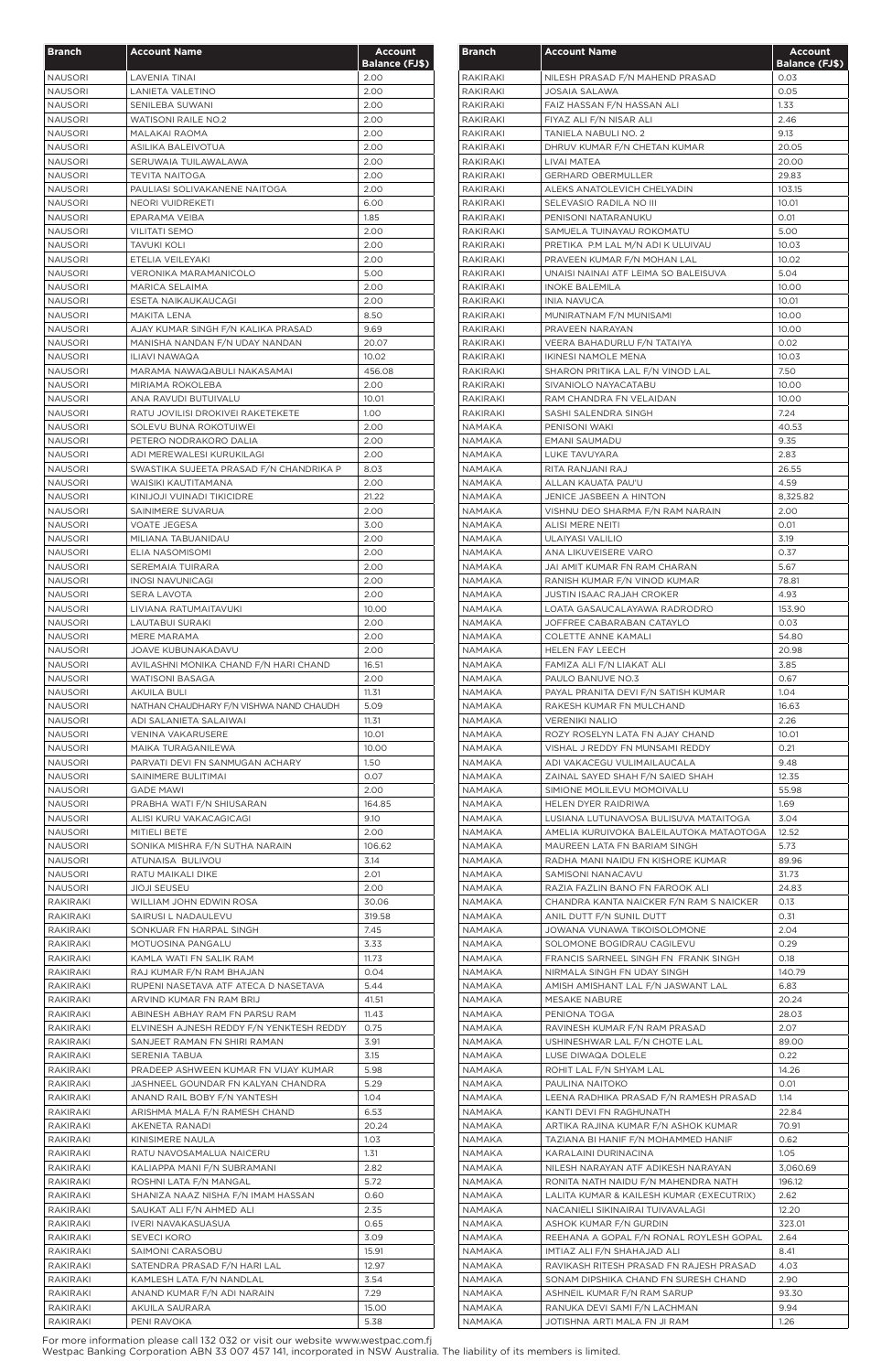| <b>Branch</b>                  | <b>Account Name</b>                                                  | <b>Account</b>        |
|--------------------------------|----------------------------------------------------------------------|-----------------------|
|                                |                                                                      | <b>Balance (FJ\$)</b> |
| NAMAKA<br><b>NAMAKA</b>        | NAVNEEL NAVINESH NAIDU FN LOGENDRA NAIDU<br>PITA SUSU VATU           | 26.59<br>416.14       |
| <b>NAMAKA</b>                  | MITESH GOUNDAR F/N MUNESH GOUNDAR                                    | 209.08                |
| <b>NAMAKA</b>                  | ANASEINI MARAMA                                                      | 0.13                  |
| <b>NAMAKA</b>                  | LUDWINA MAYBIN ATF EMILY RITA MAYBIN                                 | 399.35                |
| <b>NAMAKA</b>                  | ALITIA NAVUSONIBIAU RATULOMAI                                        | 6.23                  |
| <b>NAMAKA</b>                  | EDWARD JEREMAIA EZRA MAVOA                                           | 6.78                  |
| NAMAKA<br><b>NAMAKA</b>        | JEROMA MCCAW LEMAKI MAVOA<br>DOLI DEVI F/N JAI NARAYAN               | 6.78<br>0.38          |
| NAMAKA                         | SALESHMA DEVI FN ISWAR DEO                                           | 0.32                  |
| NAMAKA                         | NOA NAYALITAHILA                                                     | 4.45                  |
| <b>NAMAKA</b>                  | JIUTA GABRIELI RALIWALALA                                            | 20.44                 |
| NAMAKA                         | VIKESH CHAND F/N RAI CHAND                                           | 12.28                 |
| NAMAKA                         | NASEER NAFIZ AHMAD F/N MIRZA NISAR AHMAD                             | 12.15                 |
| NAMAKA<br><b>NAMAKA</b>        | DILESH RAM MANDRI F/N PARAS RAM<br>VILIAME KALIYAWA NIUMATAIWALU     | 48.86<br>113.64       |
| <b>NAMAKA</b>                  | MARIA TUKANA                                                         | 2.55                  |
| <b>NAMAKA</b>                  | <b>IOWANE NAIRABELEVU</b>                                            | 0.99                  |
| <b>NAMAKA</b>                  | ARIETA SENILEBAKULA TADRAU                                           | 10.51                 |
| <b>NAMAKA</b>                  | GULNOR BEGUM KHAN FN SULAMAN KHAN                                    | 4.45                  |
| NAMAKA                         | ATECA TAGIWAQA                                                       | 3.81                  |
| <b>NAMAKA</b><br><b>NAMAKA</b> | <b>IOKIMI RAVONU GADEISUVA</b><br>SHARDA DEVI FN KARAH BAHADUR SINGH | 3.60<br>28.69         |
| NAMAKA                         | MAKELESI KALAIYA PETERS                                              | 354.90                |
| NAMAKA                         | RITANSHU RITIKA SINGH F/N ROSHAN B SINGH                             | 0.07                  |
| NAMAKA                         | KALASITA TAMATALIA                                                   | 0.02                  |
| NAMAKA                         | SIMELI KURUCAKE                                                      | 6.41                  |
| NAMAKA                         | HARSAT KUMAR FN JINA BHAI                                            | 0.08                  |
| <b>NAMAKA</b>                  | <b>HANISI EMA MALONEY</b>                                            | 8.16                  |
| <b>NAMAKA</b>                  | WAISEA CAVA                                                          | 16.04                 |
| NAMAKA<br><b>NAMAKA</b>        | <b>SOLOMONI SULUO</b><br>AANAV AMISH KUMAR F/N ANISH KUMAR           | 12.93<br>7.64         |
| NAMAKA                         | ANJILA DEVI FN SATENDRA MANGAL                                       | 13.03                 |
| NAMAKA                         | ATAMA RAURA SUSU                                                     | 14.80                 |
| NAMAKA                         | LILESH A GOUNDAR F/N PARSHOTAM GOUNDAR                               | 8.24                  |
| NAMAKA                         | SEMI RAISUA RAVUSEBE                                                 | 4.17                  |
| <b>NAMAKA</b>                  | ANE TAWASE                                                           | 14.78                 |
| NAMAKA                         | USHA KUMARI CHAND FN RAJ KISHORE                                     | 8.66                  |
| NAMAKA                         | TUE PASIRIO IANE                                                     | 13.22                 |
| NAMAKA<br>NAMAKA               | CHRISTINE MELISSA WONG<br><b>JOSEVA MATAITOGA</b>                    | 6.44<br>61.68         |
| NAMAKA                         | MARECA TAILASA                                                       | 10.99                 |
| <b>NAMAKA</b>                  | <b>LOATA RABOKEBOKE</b>                                              | 20.35                 |
| <b>NAMAKA</b>                  | AISEA AROI                                                           | 0.03                  |
| <b>NAMAKA</b>                  | ALESI SOROCALA                                                       | 6.40                  |
| NAMAKA                         | MERE TINAIMURILOLO                                                   | 0.04                  |
| NAMAKA                         | INDAR RAJ SINGH FN GAI RAJ SINGH                                     | 0.78                  |
| NAMAKA                         | ARUN KUMAR SINGH FN ARVIND KUMAR SINGH                               | 10.51                 |
| <b>NAMAKA</b><br><b>NAMAKA</b> | RAZIA BIBI FN NAZ ALI<br>NIRAJ NILESH KUMAR F/N SUNIL KUMAR          | 2.45<br>16.87         |
| NAMAKA                         | PRITIKA P CHAND F/N SUBHASH CHAND                                    | 1.56                  |
| NAMAKA                         | KELERA DITA                                                          | 15.77                 |
| <b>NAMAKA</b>                  | <b>SAULA TALILI</b>                                                  | 1.18                  |
| <b>NAMAKA</b>                  | SALOME TUBANIWAI VOLAVOLA                                            | 4.76                  |
| NAMAKA                         | <b>JOKAVETI VUNIVALA</b>                                             | 0.19                  |
| <b>NAMAKA</b>                  | <b>SOLOMONI RAURA</b>                                                | 2.29                  |
| <b>NAMAKA</b>                  | ADI ROMERA WAKANIVUGAYALI<br>PILIMONI RASOLOSOLO                     | 51.39<br>8.00         |
| NAMAKA<br><b>NAMAKA</b>        | NAOMI VOLIAKI                                                        | 41.29                 |
| <b>NAMAKA</b>                  | ALESI TALATOKA ATF SAMUELA TOGA                                      | 34.52                 |
| NAMAKA                         | SUBITA DEVI LAL FN RAM SINGH                                         | 0.84                  |
| NAMAKA                         | ADI MAKELESI M L DAKUANIVITI                                         | 107.79                |
| NAMAKA                         | <b>CHRISTIAN BOVORO</b>                                              | 184.09                |
| <b>NAMAKA</b>                  | SANJITA SUDESHNI DEVI                                                | 18.11                 |
| NAMAKA                         | VIRENDRA KUMAR SINGH F/N SURJAN SINGH                                | 16.11                 |
| <b>NAMAKA</b><br>NAMAKA        | KELEPI TUIVANUALEVU KUBUNAVANUA<br>SITERI SUVEWA KOROISAU            | 0.02<br>30.10         |
| <b>NAMAKA</b>                  | SESENIELI DRODRO QORO                                                | 30.08                 |
| NAMAKA                         | EMA MELI                                                             | 25.05                 |
| <b>NAMAKA</b>                  | SIAOSI TALANOA 'AKE                                                  | 12.03                 |
| NAMAKA                         | <b>LETILA TEMO</b>                                                   | 11.77                 |
| <b>NAMAKA</b>                  | TITILIA VOLIWA                                                       | 10.00                 |
| NAMAKA                         | <b>AJAY KUMAR SINGH</b>                                              | 4.01                  |
| <b>NAMAKA</b>                  | KRISTINE LILIDAMU                                                    | 23.71                 |
| NAMAKA<br>NAMAKA               | ASHWIN PRASAD FN MAHESH PRASAD<br>ROSALIA AKENE BUKA                 | 0.06<br>51.31         |
| NAMAKA                         | RAJESH KUMAR NAICKER F/N MUNI R NAICKER                              | 19.06                 |
| NAMAKA                         | SERUWAIA NASIGA DEGEI                                                | 24.17                 |
| NAMAKA                         | PARAS RAM FN DIP NARAYAN                                             | 4.00                  |
| NAMAKA                         | SILIVA NACAGI SOAKULA                                                | 10.02                 |
| NAMAKA                         | LORIMA RAVOUVOU                                                      | 10.02                 |
| NAMAKA                         | PENIJAMINI B GAD ULUIGALOA QOROYA                                    | 10.01                 |
| NAMAKA                         | LORAINI BALE ULUIGALOA                                               | 10.01                 |
| NAMAKA                         | MILLIS MALCOLM BEDDOES AKA MICK BEDDOES                              | 30.95                 |
| NAMAKA<br>NAMAKA               | RUTAFU LANE TOMASI<br>ISIKELI PHILIP GEORGE NALILA KASAMI            | 0.05<br>0.04          |
| NAMAKA                         | LORISIO NAQESA                                                       | 3.12                  |
| NAMAKA                         | SATENDRA KUMAR FN SAHADEO                                            | 8.90                  |
| NAMAKA                         | ANIL KUMAR FN KARIYA                                                 | 12.46                 |
| NAMAKA                         | MADHVAN FN MANIKKAM                                                  | 0.83                  |

| <b>Branch</b>           | <b>Account Name</b>                                        | <b>Account</b>                 |
|-------------------------|------------------------------------------------------------|--------------------------------|
| NAMAKA                  | LITIANA VULAVOU                                            | <b>Balance (FJ\$)</b><br>10.02 |
| <b>NAMAKA</b>           | SURYA KANTA FN VENKTAIYA                                   | 10.01                          |
| NAMAKA                  | TEVITA NAGUSUDRADRA                                        | 0.81                           |
| NAMAKA                  | MELENIA DAU LABAIBURE                                      | 14.03                          |
| <b>NAMAKA</b>           | REIKO SAWADA                                               | 382.81                         |
| NAMAKA                  | JONE DAGESE                                                | 8.00                           |
| NAMAKA                  | JOVESA TAKIVEIKATA TF PENIBUKA WAQAVANUA                   | 64.99                          |
| <b>NAMAKA</b>           | JOVESA TAKIVEIKATA TF TULIA TAKIVEIKATA                    | 66.08                          |
| <b>NAMAKA</b>           | BRIJ BHUSHAN DUTT FN DHARAM DUTT                           | 1.00                           |
| NAMAKA                  | LETILA LEBA DAWAI                                          | 1.04                           |
| NAMAKA                  | GOVIND SAMI GOUNDER FN RAM SAMI GOUNDER                    | 14.95                          |
| <b>NAMAKA</b>           | REENA DEVI DUTT KUMAR F/N UMA DUTT                         | 8.89                           |
| NAMAKA                  | ADI VULA BATIRIBALAVU ATF VENIANA SOROVI                   | 10.00                          |
| NAMAKA<br>NAMAKA        | PARSURAM F/N BIUDA<br>ALESI DOKAI                          | 4.41<br>27.69                  |
| NAMAKA                  | KRIT VARMA FN RAM SHARAN                                   | 0.61                           |
| NAMAKA                  | MADHU LATA F/N PHUMAN SINGH                                | 0.13                           |
| NAMAKA                  | SHYREEN SHABNAM FN RAJAU HUSSAIN                           | 51.30                          |
| <b>NAMAKA</b>           | SHAKUNTLA CHAND F/N RAND BALI                              | 10.15                          |
| NAMAKA                  | HARI KRISHNA FN ERAIYA                                     | 20.00                          |
| NAMAKA                  | KATARINA TERESIA RABALEIDAWA                               | 10.00                          |
| <b>NAMAKA</b>           | SARITA DEVI FN NAND KISHORE GOSAI                          | 3.54                           |
| NAMAKA                  | HA EUN KIM                                                 | 10.00                          |
| NAMAKA                  | ANJILA PRASAD PRAKASH FN MAHESH PRASAD                     | 220.22                         |
| NAMAKA                  | SAMSHAD BEGUM FN SAKIN MOHAMMED                            | 0.74                           |
| NAMAKA                  | MUNI RAM F/N PARAS RAM                                     | 10.00                          |
| NAMAKA                  | SIMIONI RAYAWA TUIRADIVA ROKOWAQA                          | 17.02                          |
| NAMAKA                  | NAVJEET PRASHANT DATT FN SUNIL DATT                        | 20.01                          |
| <b>NAMAKA</b><br>NAMAKA | INIA RAIWALE<br>SANJILA SHIVA RATNAM FN MUNI RATNAM        | 5.28<br>5.53                   |
| NAMAKA                  | URMILA FN RAMASARE                                         | 15.61                          |
| <b>NAMAKA</b>           | SUMITRA DEVI FN HARI NARAYAN                               | 10.03                          |
| NAMAKA                  | ASESELA LUA                                                | 0.26                           |
| NAMAKA                  | WATISONI NAQEI LOTAWA                                      | 0.62                           |
| <b>NAMAKA</b>           | ALEN ASHWIN RAM FN JIWAN RAM                               | 25.35                          |
| NAMAKA                  | KAZAL KRITI KUMAR FN SURESH KUMAR                          | 0.09                           |
| NAMAKA                  | RATU TAITO NALUKUYA                                        | 62.79                          |
| NAMAKA                  | MENANI RAVUIKADAVU                                         | 23.22                          |
| NAMAKA                  | JYOTESHNA DEVI CHAND FN NAREND CHAND                       | 8.45                           |
| NAMAKA                  | KAMLESH REDDY FN VELAYDHAM                                 | 17.16                          |
| NAMAKA                  | <b>VASITI ADIKUILA</b>                                     | 0.01                           |
| NAMAKA                  | SANGEETA DEO FN NAR DEO                                    | 0.04                           |
| NAMAKA<br>NAMAKA        | KRISHNA REDDY F/N APPA SAM<br>MEREWALESI VULAREWA          | 1.52<br>5.54                   |
| NAMAKA                  | SEKOVE SAUMAILAGI                                          | 0.58                           |
| NAMAKA                  | SHAREEN NISHA                                              | 21.13                          |
| SAVUSAVU                | FRANK AIRU CHRISTOPHER                                     | 2,623.57                       |
| SAVUSAVU                | RUPENI WAIGAGA                                             | 148.22                         |
| SAVUSAVU                | <b>MARISELO KAMUSU</b>                                     | 2.85                           |
| SAVUSAVU                | SALANIETA ROBO                                             | 0.86                           |
| SAVUSAVU                | HABIBULLAH FN SUKHRULLAH                                   | 4.01                           |
| SAVUSAVU                | SULITA NASILA                                              | 22.30                          |
| SAVUSAVU                | SARITA WATI F/N CHANDAR SINGH                              | 47.12                          |
| SAVUSAVU                | MELANIA VANI FN VIMAL PRASAD                               | 3.32                           |
| SAVUSAVU                | AKISI VAKACOKOCALA YAVALA                                  | 8.00                           |
| SAVUSAVU                | PATRINA NOELINE KIM YUE FONG                               | 1.91                           |
| SAVUSAVU<br>SAVUSAVU    | MARIA QOLOUVAKI SIMPSON<br>KINISIMERE TUNUMA GAVIDI        | 0.17<br>0.14                   |
| SAVUSAVU                | NEMAI ULUILAKEBA WAQA                                      | 4.51                           |
| SAVUSAVU                | FILOMENA MERELESITA                                        | 29.99                          |
| SAVUSAVU                | DINESH PRASAD F/N INDAR DEO                                | 1.98                           |
| SAVUSAVU                | LINO NAILAGOVESI                                           | 109.90                         |
| SAVUSAVU                | RABANI REHZA KHAN F/N FEROZ KHAN                           | 80.67                          |
| SAVUSAVU                | <b>MALAND ENTERPRISES</b>                                  | 5.10                           |
| SAVUSAVU                | SAVENACA TACIQI                                            | 2.32                           |
| SAVUSAVU                | SULIANA RAVANUA                                            | 9.68                           |
| SAVUSAVU                | ADI VANI RAICA TULEVU                                      | 4.92                           |
| SAVUSAVU                | ARUN LATA FN DEO SHARAN                                    | 6.03                           |
| SAVUSAVU                | ANASEINI DIMOMOSI                                          | 2.05                           |
| SAVUSAVU                | <b>VILIAME ROKOBULI</b>                                    | 4.20                           |
| SAVUSAVU                | VIMA ELIPI KURUISUVA<br>RANJEETA SINGH CHAND FN KUAR SINGH | 2.30<br>5.22                   |
| SAVUSAVU<br>SAVUSAVU    | SAINIMERE SERU                                             | 4.04                           |
| SAVUSAVU                | NILESH PRASAD FN AMI CHANDRA                               | 1.19                           |
| SAVUSAVU                | MERESIANA KARALAINI                                        | 0.57                           |
| SAVUSAVU                | <b>ESETA MOCE</b>                                          | 13.99                          |
| SAVUSAVU                | ESEROMA LAGONILAKEBA PICKERING                             | 15.41                          |
| SAVUSAVU                | MALCOLM SIMON HAYNES                                       | 2.06                           |
| SAVUSAVU                | <b>WAISELE RABOTA</b>                                      | 36.67                          |
| SAVUSAVU                | PANAPASA RASARA TIKOILEVUKA                                | 3.10                           |
| SAVUSAVU                | MISHRI PRASAD JAS FN RAM JAS                               | 12.78                          |
| SAVUSAVU                | MANOJ KUMAR FN VISHNU DEO                                  | 30.72                          |
| SAVUSAVU                | SHAILENDRA PARSAD FN SAHINDRA PRASAD                       | 21.46                          |
| SAVUSAVU                | ALISI NEMAI                                                | 69.90                          |
| SAVUSAVU                | ATISH CHAND FN SATISH CHAND                                | 7.84                           |
| SAVUSAVU                | PETERO YAVALA                                              | 35.70                          |
| SAVUSAVU                | KELEPI DRIGITA                                             | 0.28<br>0.19                   |
| SAVUSAVU<br>SAVUSAVU    | IOBE WAQALIVALIVA<br>NAVNEEL PRASAD FN SITA RAM            | 15.09                          |
| SAVUSAVU                | JOHN ASAELI RAASS                                          | 9.93                           |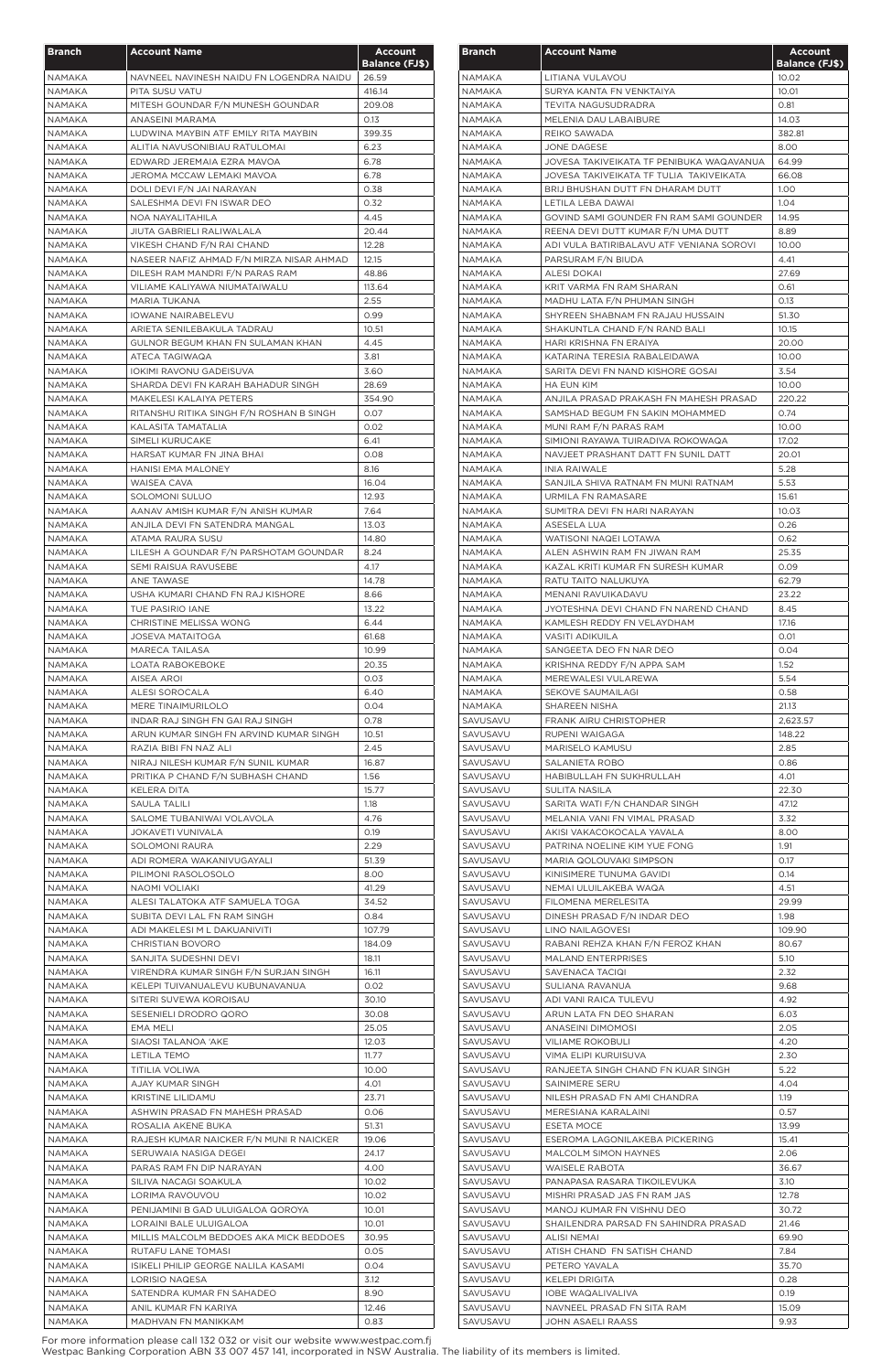| <b>Branch</b>        | <b>Account Name</b>                                             | <b>Account</b>        |
|----------------------|-----------------------------------------------------------------|-----------------------|
|                      |                                                                 | <b>Balance (FJ\$)</b> |
| SAVUSAVU             | EPELI MATATA                                                    | 5.25                  |
| SAVUSAVU             | SIMIONE METEKA                                                  | 0.53                  |
| SAVUSAVU<br>SAVUSAVU | <b>TARASISIO VALELACA</b><br><b>VERONIKA VELOVELO</b>           | 51.69<br>6.00         |
| SAVUSAVU             | <b>TEVITA MOMO</b>                                              | 6.53                  |
| SAVUSAVU             | AMELIA CAVULACA                                                 | 10.00                 |
| SAVUSAVU             | MOSESE CATANAIVALUMAILAKEBA                                     | 6.05                  |
| SAVUSAVU             | SAVAIRA KULAVIA                                                 | 5.38                  |
| SAVUSAVU             | ARTHUR ANTHONY LOUEY                                            | 13.45                 |
| SAVUSAVU             | SALOTE ST JOHN                                                  | 10.03                 |
| SAVUSAVU             | <b>SEMI IOSEFO</b>                                              | 10.03                 |
| SAVUSAVU             | ROSALIA LANYON                                                  | 10.03                 |
| SAVUSAVU             | PETERO KALOU                                                    | 10.00                 |
| SAVUSAVU             | ROGASIANO VOSAMOSI                                              | 11.00                 |
| SAVUSAVU             | SELINA SAVU F/N LODOVIKO DRAUNIVESI                             | 5.00                  |
| SAVUSAVU             | AMELE DIWATI RUBU F/N PAULO RUBU                                | 2.00                  |
| SAVUSAVU             | LUSIANA VAKATAWASE                                              | 10.01                 |
| SAVUSAVU<br>SAVUSAVU | ESEKAIA ROKOYAMACA DRITI<br>SHILPA VIKASHNI MANI F/N VIJAY MANI | 30.05<br>2.00         |
| SAVUSAVU             | MONIKA MAUREEN PRASAD F/N CHANDRIKA P                           | 2.00                  |
| SAVUSAVU             | VIKAILI MADA ATF JIMAIMA NAOMI                                  | 3.00                  |
| SAVUSAVU             | LAISANI VULAVOU                                                 | 2.00                  |
| SAVUSAVU             | <b>BENJAMIN ABIE</b>                                            | 2.00                  |
| SAVUSAVU             | SAIASI MANUKAWA                                                 | 22.00                 |
| SAVUSAVU             | MERESIANA LILI MARAMA M/N DAIANA KUDRUNA                        | 2.00                  |
| SAVUSAVU             | UNAISI SOLOGA F/N PAULA SURAKI                                  | 5.01                  |
| SAVUSAVU             | LINDA SUNILA NIUTABUA                                           | 2.00                  |
| SAVUSAVU             | JIMI LUITA F/N PAULA LUITA                                      | 9.59                  |
| SAVUSAVU             | LUISA CIRI                                                      | 2.00                  |
| SAVUSAVU             | <b>MARIA NOKOROA</b>                                            | 5.00                  |
| SAVUSAVU             | <b>IRINALE SOVEA</b>                                            | 0.01                  |
| SAVUSAVU             | LAISENIA LUVU                                                   | 10.00                 |
| SAVUSAVU             | ROSALIA CIBAIWASA                                               | 5.00                  |
| SAVUSAVU             | MERE DIANIKI F/N AMINIASI TUVURA                                | 20.00                 |
| SAVUSAVU             | SITIVENI RABULI WERE F/N ISEI BELO                              | 2.00                  |
| SAVUSAVU             | SIRILO SAMEI F/N IFEREIMI TABUDOVI                              | 9.01                  |
| SAVUSAVU             | MARIA SEINI F/N BEATO RAMALOLEKALEKA                            | 10.00                 |
| SAVUSAVU             | TATALANEMANI RAMOCE SUKAMAINAKONIFEREDI                         | 2.00                  |
| SAVUSAVU             | SILINA NUYA F/N PENI VERE                                       | 2.00                  |
| SAVUSAVU             | RADHIKA DEVI                                                    | 2.00                  |
| SAVUSAVU             | MEREONI KAWA F/N MIKAELE VOSAYACO                               | 10.00                 |
| SAVUSAVU             | VITINIA QAWE F/N ESALA QALIVERE<br>KALISIANA VATUTALEI          | 2.00                  |
| SAVUSAVU<br>SAVUSAVU | LALITA DEVI CHAND F/N SURESH CHAND                              | 9.00<br>2.00          |
| SAVUSAVU             | PECELI KINA TOROKI                                              | 20.03                 |
| SAVUSAVU             | SULIANO TONIA NACAGI M/N MIRIAMA MARETA                         | 2.00                  |
| SAVUSAVU             | MONIKA BALEINAGASAU                                             | 2.00                  |
| SAVUSAVU             | NANISE DITAGAVA                                                 | 2.00                  |
| SAVUSAVU             | SENIMILI LOGANIMOCE                                             | 10.00                 |
| SAVUSAVU             | ASENACA TINADRAGA                                               | 2.00                  |
| SAVUSAVU             | VISHALNI DEVI CHAND                                             | 2.00                  |
| SAVUSAVU             | HELEN EMILY TRICIA CHAN                                         | 20.25                 |
| SAVUSAVU             | <b>MAKERETA BOSE</b>                                            | 10.00                 |
| SAVUSAVU             | MAUREEN MUCUNABITU                                              | 15.86                 |
| SAVUSAVU             | MARISALINA SERETOGA                                             | 10.02                 |
| SAVUSAVU             | MOSESE TUIDAMA                                                  | 32.19                 |
| SAVUSAVU             | ANAND VIKASH RAM F/N RUP RAM                                    | 6.17                  |
| SAVUSAVU             | SUSHILA DEVI F/N SUKH RAJ                                       | 21.64                 |
| SAVUSAVU             | ELENOA NAILIVALIVA                                              | 5.00                  |
| SAVUSAVU             | REMESIO BOSEIROMA NACAGI                                        | 2.30                  |
| SAVUSAVU             | VINESH RAM FN TOTA RAM                                          | 4.00                  |
| SAVUSAVU             | NEI TENEARA NATUA                                               | 2.00                  |
| SAVUSAVU<br>SAVUSAVU | MIRIAMA VILIMAINA<br>SURAJMAL F/N BARSATI                       | 2.00<br>0.82          |
| SAVUSAVU             | <b>TAMARISI BULA</b>                                            | 3.50                  |
| SAVUSAVU             | ARVIND KUMAR F/N CHINSAMY                                       | 2.00                  |
| <b>NABUA</b>         | <b>JOSEFA CIKAVIRA ROKOTUIBAU</b>                               | 10.00                 |
| <b>NABUA</b>         | AJAY KUMAR FN SATYA NAND                                        | 1.04                  |
| <b>NABUA</b>         | RAGNI LATA FN SAT DEO                                           | 5.86                  |
| <b>NABUA</b>         | <b>IELI MAKRAVA</b>                                             | 664.47                |
| <b>NABUA</b>         | USHA KIRAN F/N MAN PAL                                          | 11.06                 |
| <b>NABUA</b>         | VEENA WATI SEWAK FN RAM BASAWAN                                 | 7.98                  |
| <b>NABUA</b>         | HARI BHAJAN SINGH F/N NATH SINGH                                | 14.66                 |
| <b>NABUA</b>         | SATENDRA SINGH F/N SURENDRA SINGH                               | 2.21                  |
| <b>NABUA</b>         | SAIRUL NISHA FN ABDUL AZIZ                                      | 9.71                  |
| <b>NABUA</b>         | NASINU SECONDARY SCHOOL CHURCH A/C                              | 164.93                |
| <b>NABUA</b>         | SERUA ISLAND DEVELOPMENT FUND                                   | 4,155.64              |
| NABUA                | MEREA ASIELU                                                    | 64.40                 |
| NABUA                | RUMLA WATI FN SHIU SHANKAR                                      | 19.65                 |
| NABUA                | BIR SINGH F/N MANSA SINGH                                       | 214.56                |
| <b>NABUA</b>         | AKUILA TABUALEVU                                                | 3.76                  |
| NABUA                | LAL SINGH FN RAM DHANI SINGH                                    | 0.05                  |
| NABUA                | SALOTE BULA LEBAIVALU                                           | 0.37                  |
| <b>NABUA</b>         | KRISHTIN ASHIKA LAL FN DUJENDRA LAL                             | 29.56                 |
| NABUA                | SIKELI NABORO                                                   | 23.44                 |
| NABUA<br>NABUA       | MIKAELE TAMANISAQA MEKERUSA<br>MS RITA DEVI DATT F/N RAM PRASAD | 19.02<br>4.69         |
| NABUA                | SHALINI VIKASHNI LATA F/N UDAY BHAN                             | 6.17                  |
| NABUA                | ARINAD FN SITAIYA                                               | 5.19                  |
| <b>NABUA</b>         | ILIAZ KHAN FN MOHAMMED AKBIL KHAN                               | 15.68                 |

| <b>Branch</b>                | <b>Account Name</b>                                                                | Account<br><b>Balance (FJ\$)</b> |
|------------------------------|------------------------------------------------------------------------------------|----------------------------------|
| NABUA                        | BENAY PRAKASH FN DEO SHARMA                                                        | 3.99                             |
| NABUA                        | KAMINIELI JUNIOR TUIMAVANA                                                         | 16.17                            |
| NABUA                        | VITINIA BALEIBARAVI                                                                | 11.62                            |
| <b>NABUA</b>                 | MANOJ KUMAR F/N KHEM RAJ                                                           | 24.93                            |
| NABUA<br>NABUA               | AHMMED TIFAIT HUSSAIN FN AMEER HUSSAIN<br>SABITRI SHANDIL F/N GANPAT MAHARAJ       | 5.34<br>53.54                    |
| <b>NABUA</b>                 | ETA BULIMAITOGA MARAWAI                                                            | 0.68                             |
| <b>NABUA</b>                 | SUDESH GOUNDER F/N MUNSAMI GOUNDER                                                 | 18.74                            |
| <b>NABUA</b>                 | ROSELYN ROMIKA F/N RAMESH CHAND                                                    | 22.63                            |
| NABUA                        | <b>IFEREIMI LALABASA</b>                                                           | 11.62                            |
| NABUA                        | SACHIN DEO FN SUKUL DEO                                                            | 94.99                            |
| NABUA                        | FELISE TONGA FINAU                                                                 | 11.58                            |
| NABUA                        | PRAMESH KUMAR F/N RAM JASS                                                         | 12.82                            |
| <b>NABUA</b>                 | RESHMI REKHA SINGH F/N RAJENDRA SINGH                                              | 8.19                             |
| NABUA<br>NABUA               | PUSHPANJALI POOJA KUMARI F/N HARI DUTT<br>ILIESA CEBAIVALU # 2                     | 3.98<br>17.59                    |
| <b>NABUA</b>                 | KRISHNEEL VIMAL PRASAD FN KAMLA PRASAD                                             | 3.83                             |
| NABUA                        | VILIAME MATAIKA GUCAKE                                                             | 42.20                            |
| NABUA                        | <b>ASERI LIKU</b>                                                                  | 12.39                            |
| NABUA                        | LOLOYA TAVAKALOA HILL                                                              | 3.32                             |
| <b>NABUA</b>                 | LANIETA ROKOWATI ATF SEMESA TAUKENA V                                              | 28.17                            |
| <b>NABUA</b>                 | KAJAL PRIYA F/N PRENDRA PRASAD                                                     | 1.66                             |
| NABUA                        | SAINIANA RALOGA                                                                    | 0.06                             |
| <b>NABUA</b>                 | <b>KILIONI VUKICI</b>                                                              | 3.47                             |
| NABUA<br>NABUA               | CEMA LOMA<br>AVINESH RAM F/N JAI RAM                                               | 1.57<br>9.31                     |
| <b>NABUA</b>                 | VILIAME K T TUKANA ATF JOHN L R TUKANA                                             | 10.00                            |
| <b>NABUA</b>                 | SEREIMA ADILACATABUA KALOUNIVITI                                                   | 3.53                             |
| NABUA                        | ILAI SENIVAU DAUQITO                                                               | 4.90                             |
| <b>NABUA</b>                 | VILIAME K T TUKANA ATF LOPETI B TUKANA                                             | 2.77                             |
| <b>NABUA</b>                 | SATNARAIN FN YANGTESH                                                              | 1.70                             |
| <b>NABUA</b>                 | SITAL SARITA PRASAD ATF AVISHNA A PAL                                              | 0.49                             |
| <b>NABUA</b>                 | RAVIND LAL F/N KISSUN LAL                                                          | 11.54                            |
| <b>NABUA</b>                 | SAIASI BOSECOKOVATANILOTU                                                          | 12.70                            |
| <b>NABUA</b><br><b>NABUA</b> | ASHIKA D KUMAR ATF ANUSHKA RAJ<br>KRISHNA JAI KUMAR FN BHAN KUMAR                  | 1,361.60<br>10.00                |
| <b>NABUA</b>                 | PAUL BROWN FN JOHN BROWN                                                           | 19.30                            |
| <b>NABUA</b>                 | TUTECI VASUNIKAISI                                                                 | 93.57                            |
| <b>NABUA</b>                 | SURESH KUMAR FN MUNSAMI                                                            | 5.64                             |
| <b>NABUA</b>                 | ALAN ROY FRESHWATER                                                                | 20.31                            |
| <b>NABUA</b>                 | MOHAMMED YUNUS F/N MOHAMMED TAZ                                                    | 6.41                             |
| <b>NABUA</b>                 | RAVINESH INDAR RAJ F/N INDAR DEO RAJ                                               | 9.45                             |
| <b>NABUA</b>                 | KANTAMMA FN KULLA GOUNDAR                                                          | 44.88                            |
| <b>NABUA</b>                 | RAMESHWAR PRASAD FN SUKKRU                                                         | 19.87                            |
| <b>NABUA</b><br><b>NABUA</b> | KATHLEEN KARTIKA DUTT FN ASHWIN D SHARMA<br>KRISHNEEL K CHANDRA FN KRISHNA CHANDRA | 33.27<br>4.03                    |
| <b>NABUA</b>                 | FIJIAN HOLDINGS TECHNOLOGIES LIMITED                                               | 4.84                             |
| <b>NABUA</b>                 | SAMUELA TUIMATANA                                                                  | 3.12                             |
| <b>NABUA</b>                 | RATU NACANIELI BAUBAU MATAIKA                                                      | 412.59                           |
| <b>NABUA</b>                 | LOPETI LUVUICAKAU AND PENI TAMANI                                                  | 6.55                             |
| <b>NABUA</b>                 | RUPEN NAND FN RAMNAND                                                              | 22.74                            |
| <b>NABUA</b>                 | SUMAN WATI FN BABU ANANT PRASAD                                                    | 1.36                             |
| <b>NABUA</b>                 | LILAWATI FN BABULAL                                                                | 23.40                            |
| <b>NABUA</b>                 | PONIVATE DAURUA                                                                    | 0.02                             |
| <b>NABUA</b><br><b>NABUA</b> | LINDA ANNA DASS<br>KAMLA WATI FN RAM NARAIN                                        | 0.33<br>207.56                   |
| <b>NABUA</b>                 | SALVEEN CHAND F/N PRADEEP CHAND                                                    | 43.58                            |
| <b>NABUA</b>                 | RUPENI RABICI                                                                      | 56.71                            |
| <b>NABUA</b>                 | LILLIAN M V MATARAKI                                                               | 4.61                             |
| <b>NABUA</b>                 | ASILIKA ADI                                                                        | 0.45                             |
| <b>NABUA</b>                 | KITIONE KULIDOGO CAVA                                                              | 0.72                             |
| <b>NABUA</b>                 | JOSEPH IMMANUEL TEMO                                                               | 3.41                             |
| NABUA                        | <b>ISI TINAI</b>                                                                   | 0.37                             |
| <b>NABUA</b><br><b>NABUA</b> | ASHIK HUSSAIN F/N TAHIR HUSSAIN<br>ASHIS NARAYAN F/N SHIU NARAYAN                  | 0.07<br>0.89                     |
| <b>NABUA</b>                 | MANASA NAQURA                                                                      | 8.63                             |
| <b>NABUA</b>                 | RUPENI RABICI                                                                      | 26.83                            |
| <b>NABUA</b>                 | JONETANI NASILASILA                                                                | 5.28                             |
| <b>NABUA</b>                 | KILIVE COCAVUCAVU                                                                  | 10.87                            |
| NABUA                        | YASMIN NISHA NISAR                                                                 | 4.28                             |
| <b>NABUA</b>                 | MELINDA RAO F/N SAMSON SUBBA RAO                                                   | 7.73                             |
| <b>NABUA</b>                 | AVILASHNI NAICKER F/N RATTAN NAICKER                                               | 0.01                             |
| <b>NABUA</b><br><b>NABUA</b> | SERUWAIA BIUBURETA<br>MOHAMMED BEGG FN SALIM BEGG                                  | 15.12                            |
| <b>NABUA</b>                 | INISE TAWARAI TUITUBOU                                                             | 67.48<br>18.21                   |
| <b>NABUA</b>                 | SANT KUAR SHARMA F/N RAM SINGH                                                     | 53.18                            |
| <b>NABUA</b>                 | EPELI YALIDEDE                                                                     | 10.00                            |
| NABUA                        | PARBHA WATI FN DURGA PRASAD                                                        | 10.29                            |
| NABUA                        | SRIAYAS & OBC TRADERS LIMITED                                                      | 101.91                           |
| NABUA                        | RAM CHANDAR F/N KALIDIN                                                            | 6.04                             |
| <b>NABUA</b>                 | SUMITRA FN RAM MURTI                                                               | 160.50                           |
| <b>NABUA</b>                 | <b>TEVITA NASOMIA</b>                                                              | 10.02                            |
| NABUA                        | JOSEVA NATUA                                                                       | 0.45                             |
| NABUA<br><b>NABUA</b>        | LOLOHEA CATI<br>DEO NAND FN RAM SUKHAD CHAUBE                                      | 28.04<br>10.05                   |
| <b>NABUA</b>                 | <b>JALE SIGARARA</b>                                                               | 20.00                            |
| <b>NABUA</b>                 | UMASH CHAND FN AMAR CHAND                                                          | 0.46                             |
| <b>NABUA</b>                 | NARAIN RAO FN RAMLU                                                                | 10.00                            |
| <b>NABUA</b>                 | SUSHIL CHAND FN JAGDISH CHANDRA                                                    | 5.12                             |
| <b>NABUA</b>                 | ESALA TAWAKE                                                                       | 10.01                            |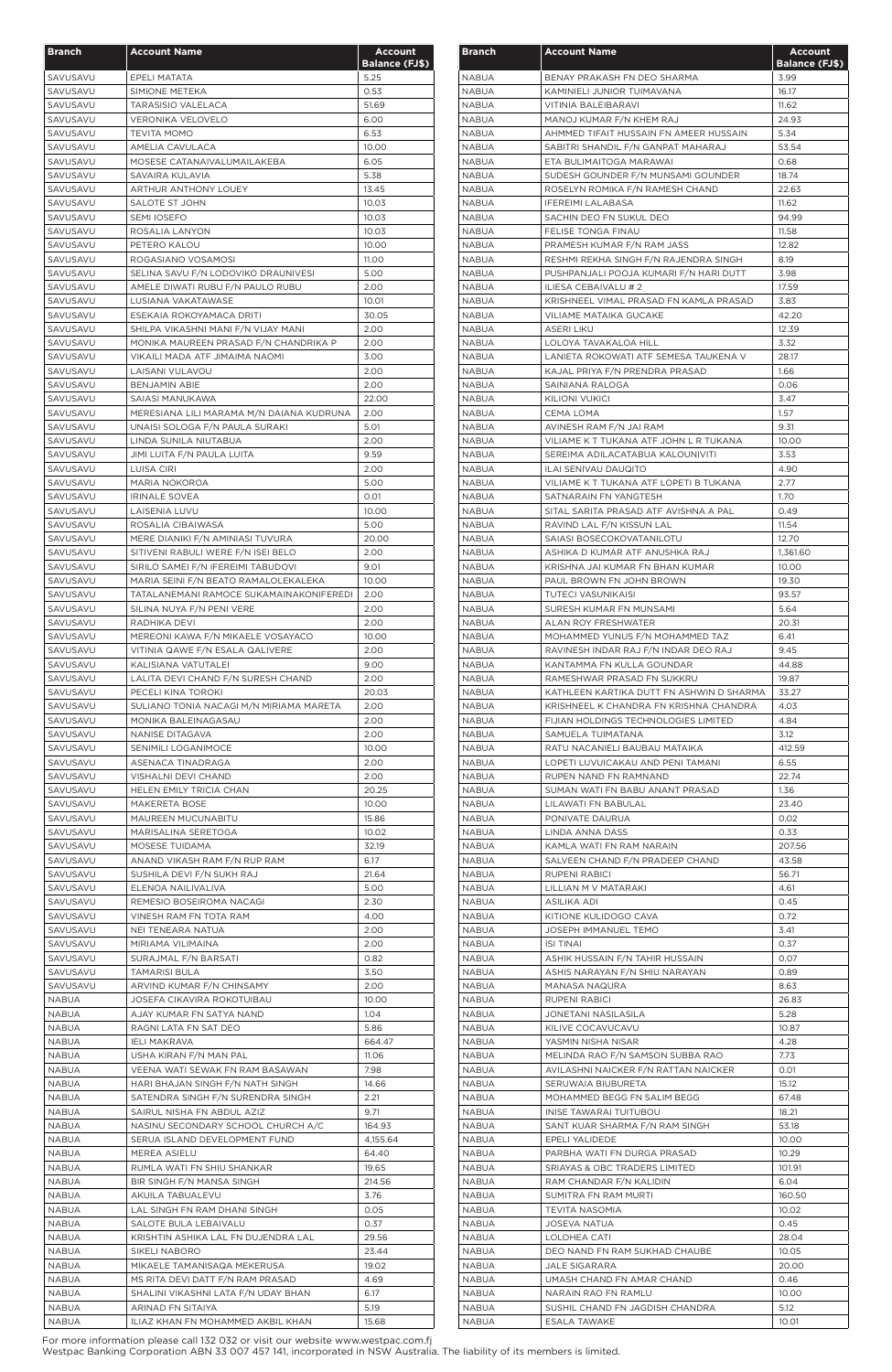| <b>Branch</b>                     | <b>Account Name</b>                                                        | <b>Account</b>        |
|-----------------------------------|----------------------------------------------------------------------------|-----------------------|
|                                   |                                                                            | <b>Balance (FJ\$)</b> |
| <b>NABUA</b><br><b>NABUA</b>      | ELVINE R KISHORE FN NAND KISHORE<br>SHAYAL SHIVANI RAM F/N RAJESH A RAM    | 28.84<br>36.89        |
| <b>NABUA</b>                      | JONE GUSUILOA BULITAUTINI                                                  | 1.01                  |
| <b>NABUA</b>                      | NAINA ATE TIKOMAISINAKOTAMANA MASIREWA                                     | 10.00                 |
| NABUA                             | RAYMON RANJAN SINGH F/N RAVINLESH SINGH                                    | 9.11                  |
| NABUA                             | ENA ROGOYAWA                                                               | 2.84                  |
| <b>NABUA</b><br><b>NABUA</b>      | REHAN ADRIAN DEO F/N BARAM DEO<br>SIONE JOSEPH DOMINIC MAHE                | 20.01<br>20.00        |
| <b>NABUA</b>                      | SIMIONE SUGUCOLO                                                           | 20.04                 |
| <b>NABUA</b>                      | ROSENE ROTIKA PRASAD FN RAJENDRA PRASAD                                    | 10.04                 |
| NABUA                             | VASITI LAWEIDAU                                                            | 10.00                 |
| NABUA                             | TOKASA WATI DURUWAQA                                                       | 11.31                 |
| <b>NABUA</b>                      | ULAIASI VAVALECAVA                                                         | 0.22                  |
| <b>NABUA</b><br><b>NABUA</b>      | MARYAN MEREA TIMOTEO<br>KELERA SAUVANA                                     | 0.23<br>16.62         |
| LEVUKA                            | <b>BABRA SMITH ASHLEY</b>                                                  | 230.73                |
| LEVUKA                            | DURGA SINGH F/N SURUJ BALI SINGH                                           | 775.35                |
| LEVUKA                            | ROSIE MCGOON                                                               | 0.19                  |
| LEVUKA                            | ANDREA HELGA GORGER-DEHM                                                   | 0.37                  |
| LEVUKA                            | VILISE NADAKU BAVIA                                                        | 4.07                  |
| LEVUKA<br>LEVUKA                  | TERESIA TUKAI AKA TERESIA BUKANI<br>MARC DYLAN YUZO YOSHIDA                | 0.24<br>2.82          |
| LEVUKA                            | ETA ADIBALEISALA                                                           | 16.55                 |
| LEVUKA                            | <b>VASITI VALENTINE</b>                                                    | 3.01                  |
| LEVUKA                            | MAKERETA BOSE SAGONE                                                       | 2.60                  |
| LEVUKA                            | JONE VAKALOLOMA                                                            | 17.09                 |
| LEVUKA<br>LEVUKA                  | ENI TABUWANA<br>AVOLONIA DAMUDAMU LIGAVAI                                  | 0.45<br>0.53          |
| LEVUKA                            | SAMUELA DONU SEGA                                                          | 0.92                  |
| LEVUKA                            | AVAKUKI WILIBOGI                                                           | 1.18                  |
| LEVUKA                            | NAVITALAI WAINIVONO                                                        | 0.04                  |
| LEVUKA                            | PAULA MARAKIWAI                                                            | 25.02                 |
| LEVUKA                            | NICHOLAY JOED LIPSCOMB FISHER                                              | 2.72                  |
| LEVUKA<br>LEVUKA                  | <b>ALETA MATAIALA</b><br>ANE RAKAKOI                                       | 21.00<br>6.90         |
| LEVUKA                            | <b>WILIAME L LOTAWA</b>                                                    | 24.28                 |
| LEVUKA                            | ADI SAINIMILI TUNATEWA VAKATALE                                            | 30.07                 |
| LEVUKA                            | EMILY AU YEUNG ATF JAMAL AU YEUNG                                          | 7.66                  |
| LEVUKA                            | TOKASA BALEINASIGA                                                         | 0.79                  |
| LEVUKA                            | VIMAL SURESH ATF NISCHAL SURESH PRASAD                                     | 1,548.28              |
| LEVUKA<br>LEVUKA                  | SANGEETA DEVI F/N NARENDRA PRASAD<br>TARA WATI F/N BHOLA RAM               | 0.67<br>4.69          |
| LEVUKA                            | MELI RATUDRUGUTA VANANALAGI                                                | 0.36                  |
| LEVUKA                            | ISABELA ANNA SAMUJH F/N VINCENT SAMUJH                                     | 5.90                  |
| LEVUKA                            | LILIETA DITALEQASE                                                         | 2.51                  |
| LEVUKA                            | PAULA LAGILAGI                                                             | 7.13                  |
| LEVUKA                            | MONICA RENU SINGH F/N HARJINDRA SINGH                                      | 4.53                  |
| LEVUKA<br>LEVUKA                  | MITIELI TUVE<br>MEREANI BUITUKANA SUGUTURAGA                               | 0.47<br>0.07          |
| LEVUKA                            | <b>JULIANNE HING</b>                                                       | 499.02                |
| LEVUKA                            | ROBERT VENKAT REDDY F/N                                                    | 86.56                 |
| LEVUKA                            | AKUILA ROKO                                                                | 8.82                  |
| LEVUKA                            | JONE RAGECI JUNIOR                                                         | 2.44                  |
| LEVUKA<br>LEVUKA                  | <b>JOSEPH HARRY SMITH</b><br><b>ASILIKA SEINI</b>                          | 10.81<br>0.04         |
| LEVUKA                            | ACURA LELEAKARIA ATF STEVEN KIRBY                                          | 44.04                 |
| LEVUKA                            | <b>MERI KOROIBOLA</b>                                                      | 24.74                 |
| LEVUKA                            | MATILA MARAMA                                                              | 0.30                  |
| LEVUKA                            | NUNIA MARAMAWALE                                                           | 0.61                  |
| LEVUKA                            | ROSHIKA LATA FN YATENDRA PRASAD                                            | 39.19                 |
| LEVUKA<br>LEVUKA                  | SUSANA TAWAKOTO<br>ALUMITA ADIYA TAUKEI                                    | 0.47<br>21.43         |
| LEVUKA                            | MOSESE ROKOTUIBAU LIDINAYASEYASE                                           | 5.84                  |
| LEVUKA                            | FIDELIS ADICIBA MATATA                                                     | 5.98                  |
| LEVUKA                            | UNAISI MAILEKUTU                                                           | 0.23                  |
| LEVUKA                            | RATU JOSEVA JOVECI VORELEVU GAVOKA                                         | 15.25                 |
| LEVUKA                            | SITIVENI BALEIMAKOGAI                                                      | 5.95                  |
| LEVUKA<br>LEVUKA                  | KALIVATI TOKAIMASI TOKALAU<br><b>BEN BADIS MOSTEFA</b>                     | 4.25<br>1,009.49      |
| LEVUKA                            | VINEETA RAJ FN BRIJ RAJ                                                    | 72.56                 |
| LEVUKA                            | MOHAMMED FARIS F/N WALLI MOHAMMED                                          | 20.05                 |
| LEVUKA                            | MARAIA MOLIKINI MAGNUS                                                     | 21.23                 |
| LEVUKA                            | ELENA NAISUA                                                               | 2.00                  |
| LEVUKA                            | SITERI KURISALA ATF MERE TABUA                                             | 10.00                 |
| LEVUKA<br>LEVUKA                  | <b>GUOHUA SONG</b><br>VILIAME VOLAU                                        | 11.31<br>28.10        |
| LAUCALA BAY                       | MAHENDRA PRAKASH GOSAI FN SHYAM GIR                                        | 17.72                 |
| <b>LAUCALA BAY</b>                | SUDESH KUMAR RAM F/N PARAS RAM                                             | 104.34                |
| LAUCALA BAY                       | ANDIE MARIA AGNES DRIU                                                     | 111.56                |
| LAUCALA BAY                       | CHANDRA PRAKASH FN CHANDAR BHAN                                            | 11.66                 |
| LAUCALA BAY                       | SURENDRA CHAND F/N RAM LAKHAN                                              | 8.42                  |
| LAUCALA BAY<br>LAUCALA BAY        | JASHWIN AARTI SHARMA FN S NAICKER<br>SALESH CHANDRA FN HARI CHANDRA PRATAP | 25.88<br>143.31       |
| LAUCALA BAY                       | ELINA TUPOU NIULELE CABE                                                   | 1.25                  |
| <b>LAUCALA BAY</b>                | MAKIRA MAUD MARIA CORNISH                                                  | 71.81                 |
| <b>LAUCALA BAY</b>                | TALII VAIGA JOANA CORNISH                                                  | 27.75                 |
| LAUCALA BAY                       | SALESHNI DEVI SEN FN SHIU SHANKER                                          | 276.78                |
| LAUCALA BAY                       | KHALID DEAN F/N HAFIZU DEAN                                                | 8.94                  |
| <b>LAUCALA BAY</b><br>LAUCALA BAY | MOHINI LATA F/N MASLA MANI<br>TAVAU TAOMIA                                 | 24.57<br>54.53        |

| <b>Branch</b>                     | <b>Account Name</b>                                   | <b>Account</b><br><b>Balance (FJ\$)</b> |
|-----------------------------------|-------------------------------------------------------|-----------------------------------------|
| LAUCALA BAY                       | JAYLENE TIANA WENDY MITCHELL                          | 228.14                                  |
| LAUCALA BAY                       | DARVESHNI PRASAD F/N SAMUEL PRASAD                    | 0.71                                    |
| LAUCALA BAY                       | POONAM SHELIN LATA F/N SURUJ DEO                      | 0.31                                    |
| LAUCALA BAY                       | ANTHONY (TONY) FULLMAN                                | 8,143.47                                |
| LAUCALA BAY                       | AMITESH KUMAR FN ARVIND KUMAR                         | 21.95                                   |
| LAUCALA BAY                       | LAISA VAKALOLOMA                                      | 18.56                                   |
| LAUCALA BAY                       | JAGDISHWAR PRASAD FN RAM KHELAWAN                     | 3.60                                    |
| LAUCALA BAY                       | MAUREEN VATUBUA                                       | 178.99                                  |
| LAUCALA BAY                       | PITA TUIDELA                                          | 14.41                                   |
| LAUCALA BAY<br>LAUCALA BAY        | ABDUL RIZWAN F/N ABDUL JABBAR<br>MISA VAKALOLOMA      | 1.07<br>10.00                           |
| LAUCALA BAY                       | SIMRAN SHANYA KUMAR FN JITENDRA KUMAR                 | 9.89                                    |
| LAUCALA BAY                       | RUPENI NUTE MURIKANAKA                                | 0.63                                    |
| LAUCALA BAY                       | FREDERICK HAROL WORK                                  | 60.33                                   |
| LAUCALA BAY                       | FARZANA SHAINAZ ATF KARISHMA PRASAD                   | 21.73                                   |
| LAUCALA BAY                       | RAJENDRA PRASAD ATF AARISHMA PAPPOO                   | 40.92                                   |
| LAUCALA BAY                       | MARY MIDDENWAY                                        | 19.05                                   |
| LAUCALA BAY                       | RICCO WILLIAM RON PANAPASA                            | 5.33                                    |
| <b>LAUCALA BAY</b>                | SAKENASI TUQALO                                       | 0.21                                    |
| <b>LAUCALA BAY</b>                | VIMLESH SINGH FN SURSEN SINGH                         | 2.56                                    |
| <b>LAUCALA BAY</b>                | SWARTIKA V MAHARAJ FN SANT KUMAR MAHARAJ              | 13.89                                   |
| <b>LAUCALA BAY</b>                | ELIA TIKOIVANUATANI<br>JOSAIA SUQASUQAVANUA MASIWAWA  | 0.01<br>19.11                           |
| LAUCALA BAY<br>LAUCALA BAY        | SULUASI VIA                                           | 0.12                                    |
| LAUCALA BAY                       | ADAM ZORAN ALI                                        | 10.01                                   |
| LAUCALA BAY                       | YASHMIRA SHAHARA KAUR FN FIROZ ALI                    | 11.13                                   |
| LAUCALA BAY                       | <b>TEVITA BAI</b>                                     | 10.48                                   |
| LAUCALA BAY                       | RONITA FN HEMANT KUMAR                                | 3.25                                    |
| LAUCALA BAY                       | ROSENNA FONMANU ATF JEHOSHUA P S RATULOM              | 7.53                                    |
| LAUCALA BAY                       | ROSENNA RATULOMAI ATF TEHINNAH RATULOMAI              | 1.44                                    |
| LAUCALA BAY                       | LEBA EMA VEILAWA                                      | 3.12                                    |
| LAUCALA BAY                       | SEREANA COKANAUTO LEE                                 | 20.89                                   |
| LAUCALA BAY                       | DINESHWARAN KAMAL DASS FN KAPOOR DASS                 | 2.20                                    |
| LAUCALA BAY                       | VIRGINIA VERONICA SWORD                               | 17.26                                   |
| LAUCALA BAY                       | <b>GYAN CHAND FN RUP CHAND</b>                        | 6.99                                    |
| LAUCALA BAY                       | LORAINI WATI WAINIMALA                                | 5.69                                    |
| LAUCALA BAY<br>LAUCALA BAY        | LORAINI WATI WAINIMALA<br><b>LAVENIA LAGIMIRIMIRI</b> | 0.19<br>4.00                            |
| LAUCALA BAY                       | AMBIKA PRASAD FN DASRATH PRASAD                       | 29.13                                   |
| LAUCALA BAY                       | RONALD ROHIT NARAYAN FN RAJESH NARAYAN                | 215.47                                  |
| <b>LAUCALA BAY</b>                | RATU ALBERT MANUNIVAVALAGI RATUCAVA                   | 6.71                                    |
| LAUCALA BAY                       | SHEENA SEKRAN FN SATYA SEKRAN                         | 535.23                                  |
| LAUCALA BAY                       | RAJENDRA PETER PRASAD F/N AMBIKA PRASAD               | 0.50                                    |
| <b>LAUCALA BAY</b>                | RATU KITIONE LIGANI TUNAOSARA                         | 8.97                                    |
| <b>LAUCALA BAY</b>                | ABARAMO MONO MATALOMANI                               | 7.45                                    |
| LAUCALA BAY                       | PITA TUDONU                                           | 17.48                                   |
| LAUCALA BAY                       | RUPENI RAISUKUI                                       | 10.48                                   |
| LAUCALA BAY                       | VITHAL PRASHEEL SHARMA FN DONALD SHARMA               | 5.36                                    |
| LAUCALA BAY                       | KOSENI S ROKOLEAKAI                                   | 15.65                                   |
| LAUCALA BAY<br><b>LAUCALA BAY</b> | SUSMITA GOMATI LAL<br>JEREMAIA KUNAKATA TUIBOROTUKULA | 6.43<br>14.08                           |
| LAUCALA BAY                       | ADI A L DROMUINADEVETAINATUBARI SEKICOLO              | 0.05                                    |
| LAUCALA BAY                       | APISALOME WAQANISAU TURAGABECI                        | 4.35                                    |
| LAUCALA BAY                       | KRISHANT VISHWA FN SATISH C VISHWA                    | 3.13                                    |
| <b>LAUCALA BAY</b>                | RAJENDRA F/N CHINNAIYA                                | 20.03                                   |
| LAUCALA BAY                       | BAN MATI F/N PONSWAMI                                 | 20.03                                   |
| LAUCALA BAY                       | KUNAL KRISHAN KUMAR F/N SURESH KUMAR                  | 5.13                                    |
| LAUCALA BAY                       | NIRAJ NAND FN DAYA RAM                                | 10.00                                   |
| LAUCALA BAY                       | MANASA TUIDAMA NANUVU                                 | 6.09                                    |
| LAUCALA BAY                       | PREMILA FN MUTHUSWAMY PILLAI                          | 1.74                                    |
| LAUCALA BAY                       | JEREMIAH KAVAN KUMAR FN SUNIL KUMAR                   | 48.28                                   |
| LAUCALA BAY                       | BUKADROKADROKA SALABULA                               | 8.00                                    |
| LAUCALA BAY<br><b>LAUCALA BAY</b> | LUKE WAQALEVU SILIMAIBAU<br><b>VEANNE ANTONIO</b>     | 10.00<br>1.66                           |
| <b>LAUCALA BAY</b>                | ATENDRA LAL FN HUB LAL                                | 8.00                                    |
| LAUCALA BAY                       | AMALI RASALUSALU                                      | 5.44                                    |
| LAUCALA BAY                       | KAROLINA RADINIQELE                                   | 10.02                                   |
| LAUCALA BAY                       | SAINIVALATI RANUQANUQA BOSENIKONIFEREDI               | 10.45                                   |
| LAUCALA BAY                       | ISIRELI NIUBALAVU KUBUAVANUA NIMATASAU                | 10.00                                   |
| LAUCALA BAY                       | PACIFIC PUMPS & PROCESS TECHNOLOGIES LTD              | 111.14                                  |
| <b>LAUCALA BAY</b>                | ILIESA TAKUBU                                         | 10.01                                   |
| LAUCALA BAY                       | ROWNEL RAVI CHANDRA F/N MAHENDRA CHANDRA              | 0.93                                    |
| LAUCALA BAY                       | ASHTRAVIR SINGH KUSH FN AMAR SINGH                    | 10.03                                   |
| LAUCALA BAY                       | <b>GABRIELLA MARAIA IKINESI MITCHELL</b>              | 5.00                                    |
| <b>LAUCALA BAY</b>                | DENISE CHARLES MOHAMMED FN MUSTAZ MOH'D               | 20.01                                   |
| LAUCALA BAY<br><b>USP</b>         | ARUNA DEVI LAL<br>SEREIMA VOLIVOLI                    | 112.67<br>2.56                          |
| <b>USP</b>                        | JAINESH PRAKASH SHANDIL FN RAMESH PRASAD              | 25.28                                   |
| <b>USP</b>                        | SERA KOGURE VADA                                      | 1.45                                    |
| <b>USP</b>                        | MAKERETA ANA KOMAI                                    | 11.40                                   |
| <b>USP</b>                        | DAVID BENJAMIN FIU                                    | 30.38                                   |
| <b>USP</b>                        | ALRINA ALI FN ABBAS ALI                               | 51.44                                   |
| USP                               | SANJAY ROHIT SINGH FN NARAYAN SINGH                   | 13.70                                   |
| <b>USP</b>                        | ARIC ATISH DEO FN BAS DEO                             | 2.43                                    |
| <b>USP</b>                        | MELVIN KUMAR F/N VIJAY KUMAR                          | 13.24                                   |
| <b>USP</b>                        | SERUWAIA ROKOVUYA KAILOMA                             | 5.88                                    |
| USP                               | TIMAIMA RARAWA RACEVA                                 | 1.79                                    |
| <b>USP</b>                        | TEVITA IKAHIHIFO                                      | 1,118.13                                |
| <b>USP</b>                        | FLOYD NAELO TOSSO                                     | 12.67<br>795.51                         |
| <b>USP</b>                        | NILESHMA CHAND F/N AMI CHAND                          |                                         |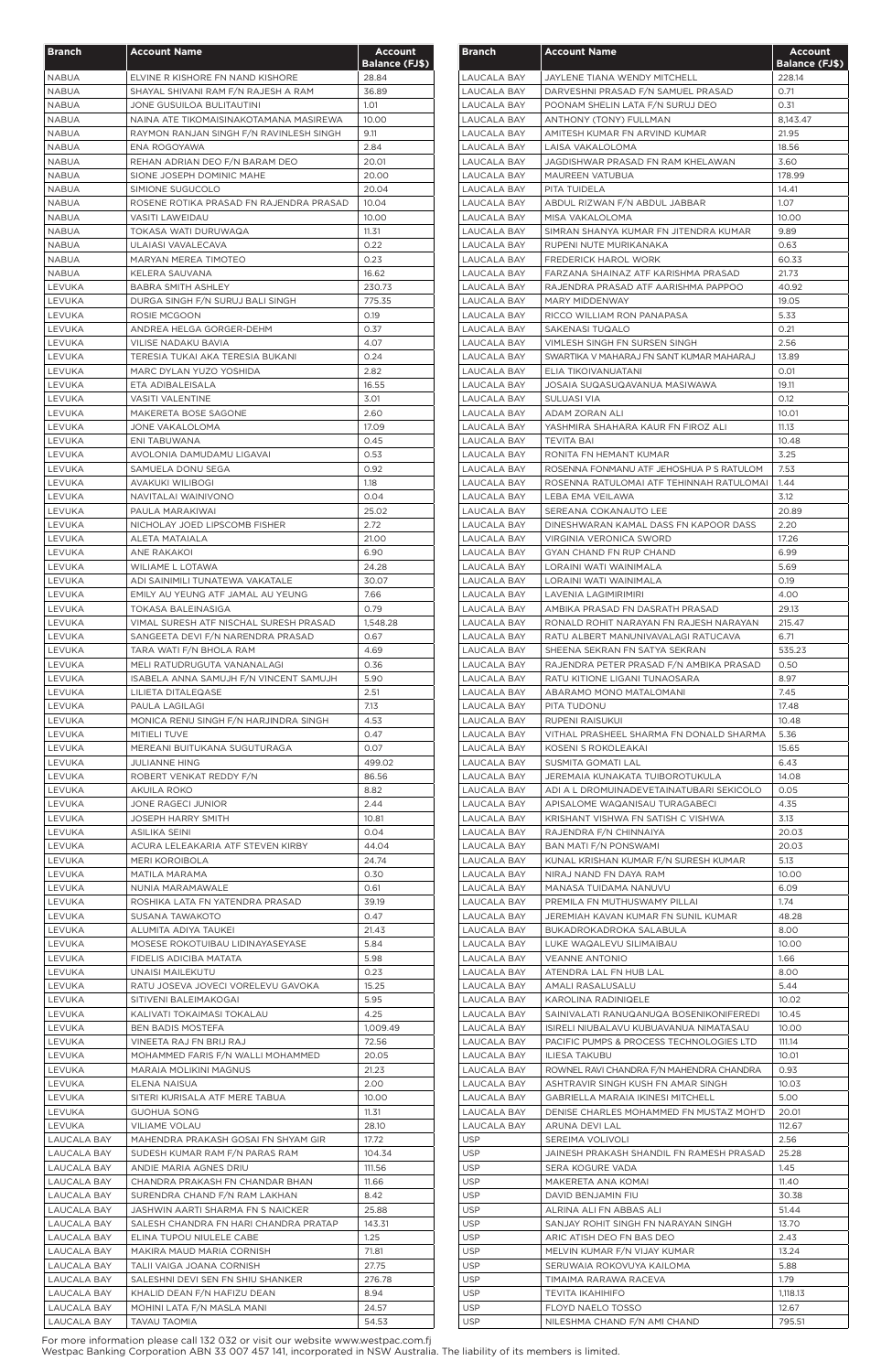| <b>Branch</b>                | <b>Account Name</b>                                                           | <b>Account</b>        |
|------------------------------|-------------------------------------------------------------------------------|-----------------------|
|                              |                                                                               | <b>Balance (FJ\$)</b> |
| <b>USP</b>                   | <b>SUSAN MAKABO</b>                                                           | 3.68                  |
| <b>USP</b><br><b>USP</b>     | HARSHAD JOSHI FN SURESH BHAI JOSHI<br><b>CLARA KOI</b>                        | 10.78<br>41.88        |
| <b>USP</b>                   | <b>BLONDIE AKWASIA</b>                                                        | 1,737.15              |
| <b>USP</b>                   | ELENOA NAIKOCOMA                                                              | 20.21                 |
| <b>USP</b>                   | PRIYA PREETIKA SINGH FN HABEN SINGH                                           | 0.09                  |
| <b>USP</b>                   | <b>OLIVIA AH TONG</b>                                                         | 14.49                 |
| <b>USP</b>                   | UNALOTO LOLOHEA ANETA SILI                                                    | 728.83                |
| <b>USP</b><br><b>USP</b>     | SEREIMA BARI KANAVEILOMANI<br>IHAIA TEGUM AILAGI TAMANI                       | 7.41<br>46.52         |
| <b>USP</b>                   | AKUILAWAILEVU TAQOMAKILEVANONI SOVANIVAL                                      | 6.46                  |
| <b>USP</b>                   | SUMAN JYOTISHNA DEVI CHAND FN JAI RAJ                                         | 5.66                  |
| <b>USP</b>                   | LORRAINE FOSTER TF SAINIMILI TAGIVAKATIN                                      | 267.24                |
| <b>USP</b>                   | <b>WILLIAM KOTA JALSON</b>                                                    | 4.85                  |
| <b>USP</b>                   | RINA BIREKA                                                                   | 192.78                |
| <b>USP</b><br><b>USP</b>     | <b>TABWA AREBAIO</b><br><b>JULIANA MANUSALO</b>                               | 4.39<br>8.04          |
| <b>USP</b>                   | <b>BANARBAS VOTE</b>                                                          | 448.99                |
| <b>USP</b>                   | APOROSA TUQOVU RAMAQA                                                         | 6.11                  |
| <b>USP</b>                   | PETER JOSEF STAUVERMANN                                                       | 239.39                |
| <b>USP</b>                   | LAISANI LEDUA WAQA                                                            | 313.08                |
| <b>USP</b>                   | RATNESH KUMAR F/N MANI RAM                                                    | 8.79                  |
| <b>USP</b><br><b>USP</b>     | RESHMI KUMARI FN VIJAI KUMAR<br>ASHWIN AMAN PRASAD FN ARUN PRASAD             | 36.41<br>3.82         |
| <b>USP</b>                   | ASHNITA ASHNI DEVI F/N PRAVIN KUMAR                                           | 4.07                  |
| <b>USP</b>                   | IDA PAULINE LEDUA                                                             | 0.56                  |
| <b>USP</b>                   | MANI NAIKER F/N NARAYAN NAIKER                                                | 52.89                 |
| <b>USP</b>                   | <b>JAMIE KUTTA</b>                                                            | 1,650.20              |
| <b>USP</b>                   | ANA TALIVAA                                                                   | 6.86                  |
| <b>USP</b><br><b>USP</b>     | <b>JULES SESAI</b><br>KALISIANE KAIFOTO F/N MOANA                             | 0.10<br>0.01          |
| <b>USP</b>                   | REDDINGTON HENRY LOLI F/N LEONARD LOLI                                        | 19.49                 |
| <b>USP</b>                   | TARAIVINI QIODAMU CAWAKI                                                      | 6.73                  |
| <b>USP</b>                   | RANADI AKANISI BATIBASAGA                                                     | 84.86                 |
| <b>USP</b>                   | KEVIN PETER MARC MAITAVA                                                      | 0.96                  |
| <b>USP</b>                   | ISBAH KHALID FN KHALID MAHMOOD                                                | 14.03                 |
| <b>USP</b>                   | RAINBOW V M KIRIFI                                                            | 897.50                |
| <b>USP</b><br><b>USP</b>     | DAVID BIGMAN<br>MACIU BULAI SORO                                              | 17,601.90<br>15.27    |
| <b>USP</b>                   | LEVU BOAZ ANTIFALLO                                                           | 948.81                |
| <b>USP</b>                   | <b>CHRISTINA TAUA</b>                                                         | 721.15                |
| <b>USP</b>                   | <b>BRIDGET ONEASI WAIHAHO</b>                                                 | 10.03                 |
| <b>USP</b>                   | JEWEL LUTI TOLOA                                                              | 10.03                 |
| <b>USP</b>                   | MARK ROBIN LABAI TAMANISAU                                                    | 10.02                 |
| <b>USP</b>                   | <b>GRACE TORIKA ROKOIKA</b>                                                   | 0.10                  |
| <b>USP</b><br><b>USP</b>     | REREAO ENARI<br>ADI KUINI CAKAUNICEVA MATEBALAVU RABO                         | 10.00<br>18.00        |
| <b>USP</b>                   | VIJAY KUMAR F/N RAMA                                                          | 51.39                 |
| PORT DENARAU                 | <b>TEVITA SAUTURAGA</b>                                                       | 26.78                 |
| PORT DENARAU                 | NILESH SHABHAY NAND FN UMA NAND                                               | 9.27                  |
| PORT DENARAU                 | EVELYN YOUNG YAGOMATE                                                         | 4.01                  |
| PORT DENARAU                 | SWARTI SUNDAR F/N SAM SUNDAR                                                  | 36.30                 |
| PORT DENARAU<br>PORT DENARAU | TULIA TALEI CAVA TURUKAWA<br>VIKASH CHANDRA FN VIJAY CHANDRA                  | 9.61<br>6.79          |
| PORT DENARAU                 | MILIANA GALEVU RATOKABULA                                                     | 2,204.61              |
| PORT DENARAU                 | MOHAMMED SHABAN KHAN FN MOHD SHER KHAN                                        | 7.39                  |
| PORT DENARAU                 | DEEPAK PRANEEL CHAND FN SURESH CHAND                                          | 1.42                  |
| PORT DENARAU                 | ARUNEEL KUMAR REDDY FN ASHOK KUMAR                                            | 4.84                  |
| PORT DENARAU                 | LOWATA VULASE                                                                 | 11.58                 |
| PORT DENARAU                 | JIJILIA WAQABACA LUVENI DUGUCANAVANUA                                         | 1.65                  |
| PORT DENARAU<br>PORT DENARAU | MAYAWATI F/N PARSIDI<br>JOTIKA DEVI FN DIPAK RAO                              | 40.99<br>43.28        |
| PORT DENARAU                 | AZBAR NADEEM AZAM FN HAJRAT S AZAM                                            | 18.04                 |
| PORT DENARAU                 | DAWN KATHERINE MOVICK                                                         | 2.36                  |
| PORT DENARAU                 | ASHWINI V SHANKAR FN GAURI SHANKAR                                            | 8.67                  |
| PORT DENARAU                 | COLIN POWER PATCHETT                                                          | 266.29                |
| PORT DENARAU                 | KAMAL PARBHA REDDY FN GAURAIYA REDDY                                          | 5.02                  |
| PORT DENARAU<br>PORT DENARAU | VINAI VOLAVOLA<br>LESTER JAMES HAYCOCK                                        | 2.03<br>305.85        |
| PORT DENARAU                 | FRANCIS VENKAT REDDY FN RAM REDDY                                             | 5.27                  |
| PORT DENARAU                 | TIMAIMA MATA                                                                  | 0.74                  |
| PORT DENARAU                 | MALAKAI ROKOBOU NAKUREKURE                                                    | 0.66                  |
| PORT DENARAU                 | <b>GRAHAM WILLIAM YEARSLEY</b>                                                | 12.23                 |
| PORT DENARAU                 | ADI AKISI VASUSAUKIMOALA O'CONNOR                                             | 0.91                  |
| PORT DENARAU                 | SHEIK SHALEEM SAHIB FN SHEIK SALAK SAHIB<br>PORT DENARAU   GARY WILLIAM SOFFE | 5.24<br>1.71          |
| PORT DENARAU                 | ALELIA LOLOHEA HAMAGUSHI                                                      | 18.60                 |
| PORT DENARAU                 | AKENETA SALOTE                                                                | 0.41                  |
| PORT DENARAU                 | NILESH KUMARAN F/N KANNAN                                                     | 0.40                  |
| PORT DENARAU                 | JEKE TOMU TAWAKE                                                              | 1.48                  |
| PORT DENARAU                 | ROKOGALO TAUYAVU PHILITOGA                                                    | 1.10                  |
| PORT DENARAU                 | MARK DOUGLAS EARL SPENCER PHILITOGA                                           | 8.41                  |
| PORT DENARAU                 | HASHMEETA SHARMA F/N AMAR CHAND                                               | 3.40                  |
| PORT DENARAU<br>PORT DENARAU | <b>JOSAIA SAIRUSI TUICAKAU</b><br>SAIVORA NASUTO                              | 14.41<br>0.20         |
| PORT DENARAU                 | <b>ASIVILA LEANO</b>                                                          | 0.47                  |
| PORT DENARAU                 | JONE MATAWALU                                                                 | 11.81                 |
| PORT DENARAU                 | LEENA DEVI NAICKER F/N RUDRAH N NAIDU                                         | 8.95                  |
| PORT DENARAU                 | LITIANA KINIKAVURE                                                            | 0.03                  |
| PORT DENARAU                 | ABIGAIL MARYANNE ANGCO                                                        | 144.62                |

| <b>Branch</b>                | <b>Account Name</b>                                                       | Account<br><b>Balance (FJ\$)</b> |
|------------------------------|---------------------------------------------------------------------------|----------------------------------|
| PORT DENARAU                 | RONESH SINGH                                                              | 17.78                            |
| PORT DENARAU                 | VIMAL SAMI NAIDU F/N BAL RAM                                              | 28.57                            |
| PORT DENARAU                 | NEMANI SAVU MIRAMIRA QERA                                                 | 41.61                            |
| PORT DENARAU                 | SAINIANA VULAWAI                                                          | 61.82                            |
| PORT DENARAU<br>PORT DENARAU | MIKAELE NAIVALUBASAGA MASI<br>NACANIELI BOLANIRA                          | 1.31<br>125.40                   |
| PORT DENARAU                 | <b>MANOA LURA</b>                                                         | 4.63                             |
| PORT DENARAU                 | <b>JOHN DERRICK FRAMPTON</b>                                              | 256.18                           |
| PORT DENARAU                 | EMMA GRACE LYDIA KIVI                                                     | 11.69                            |
| PORT DENARAU                 | SERUWAIA ROKOSERE                                                         | 7.02                             |
| PORT DENARAU<br>PORT DENARAU | AKANESI LUPE DAUVEICAVUTAKI<br>RAYMUND CHRISTOPHER ANGCO                  | 0.56<br>1.30                     |
| PORT DENARAU                 | MERESEINI KURUVADRA                                                       | 0.32                             |
| PORT DENARAU                 | LITIANA VITAWATAWA                                                        | 0.58                             |
| PORT DENARAU                 | ASHWINI DEVI FN SATISH KUMAR                                              | 0.02                             |
| PORT DENARAU                 | KOLINIO QALOVA                                                            | 0.01                             |
| PORT DENARAU                 | YENRITA PAULYN TAVO                                                       | 10.00                            |
| PORT DENARAU<br>PORT DENARAU | ASENACA ADIVAKASAKAUA                                                     | 0.75                             |
| PORT DENARAU                 | SANJAY KUMAR FN NIRANJAN<br>JOSEPH ANTHONY ROMEO                          | 10.01<br>10.33                   |
| PORT DENARAU                 | <b>ISIKELI TURAGA</b>                                                     | 0.27                             |
| PORT DENARAU                 | LIONEL MARQUARD JNR HEFFERNAN                                             | 41.27                            |
| PORT DENARAU                 | RUCI CAPETU                                                               | 10.00                            |
| PORT DENARAU                 | ABHINESH CHAND FN JAI CHAND                                               | 18.13                            |
| PORT DENARAU                 | <b>LAVENIA FONG</b>                                                       | 0.01                             |
| PORT DENARAU<br>PORT DENARAU | LUKE MUA ERROL MATAIKA<br>AJAY SHARMA FN UMENDRA CHAND                    | 0.01<br>10.01                    |
| PORT DENARAU                 | <b>JONE TUINADAKEKE</b>                                                   | 10.04                            |
| PORT DENARAU                 | SIMON CHIN                                                                | 289.33                           |
| PORT DENARAU                 | MERESILINA TAVAITA MEREWALESI                                             | 0.80                             |
| PORT DENARAU                 | CAROLINE GADE DELAI                                                       | 6.85                             |
| PORT DENARAU                 | KEITH MILLER                                                              | 1.04                             |
| PORT DENARAU                 | PREMILLAWATI                                                              | 10.02                            |
| NAKASI<br><b>NAKASI</b>      | JASOMATI F/N MAHADEO<br>SANJESH CHAND F/N SHIRI CHAND                     | 5.02<br>248.61                   |
| NAKASI                       | ASHWIN SINGH FN SURAJ BHAN SINGH                                          | 18.07                            |
| <b>NAKASI</b>                | MOSESE SENIUCIDROMO                                                       | 8.76                             |
| <b>NAKASI</b>                | <b>EMELIO KERESE</b>                                                      | 8.90                             |
| <b>NAKASI</b>                | MOHAMMED RASHEED IGBAL FN MOHAMMED SAFIQ                                  | 10.00                            |
| NAKASI                       | BULOU MAKERETA RADINICEVA VATULOKA                                        | 4.26                             |
| <b>NAKASI</b>                | PRIYANKA AKRITI MANNU FN ABHIMANU                                         | 62.58                            |
| NAKASI                       | ABDUL HUSSEIN F/N ABDUL LATEEF                                            | 0.03                             |
| NAKASI<br><b>NAKASI</b>      | MIRIAMA NAIVAVATABUA SERENIA<br>MOHAMMED UMAR TARAKI F/N SIMIONE NADUVA   | 1.40<br>5.82                     |
| NAKASI                       | DHARAM BIR SINGH                                                          | 0.20                             |
| <b>NAKASI</b>                | VIRENDRA KUMAR FN LACHMAN                                                 | 5.02                             |
| NAKASI                       | CATHERINE SHALESHMA PRASAD FN JAI PRASAD                                  | 16.44                            |
| NAKASI                       | NAZIMUN NISHA F/N MANSOOR ALI                                             | 2.14                             |
| NAKASI                       | SARUNA LATA FN CHANDRIKA PRASAD                                           | 5.19                             |
| NAKASI                       | VIKLESH S PRASAD FN VIJENDRA PRASAD                                       | 5.11                             |
| <b>NAKASI</b>                | KESHWAN ACHARI FN VIJAY NAND ACHARI                                       | 5.16                             |
| <b>NAKASI</b><br>NAKASI      | SUBRAJ GOUNDER FN SUBRAMANI<br><b>TANIELI MOSI</b>                        | 5.53<br>2.19                     |
| NAKASI                       | PRANESH NAND FN DAYA NAND                                                 | 5.90                             |
| <b>NAKASI</b>                | <b>ILAIJIA RADRAVU</b>                                                    | 3.07                             |
| NAKASI                       | SUSHIL PRASAD FN RAM SAMUJH                                               | 10.13                            |
| <b>NAKASI</b>                | SADDAM HUSSAIN FN ANIL KUMAR                                              | 195.60                           |
| <b>NAKASI</b>                | MANJULA DEVI FN SARJU PRASAD                                              | 0.52                             |
| <b>NAKASI</b>                | URAIA UTONITABUA                                                          | 11.05                            |
| <b>NAKASI</b>                | YASHMEEN ROZINA BIBI                                                      | 9.01                             |
| NAKASI<br>NAKASI             | PUSHPAM PRASAD FN YUSUF<br>EZEKIEL NAIDU FN DAVENDRA NAIDU                | 7.98<br>2.47                     |
| NAKASI                       | LAVENIA TAKAYAWA                                                          | 2.00                             |
| <b>NAKASI</b>                | KELERA RAWAIDRAU NO.2                                                     | 17.50                            |
| <b>NAKASI</b>                | LILA WATI FN SURUJ DIN                                                    | 8.00                             |
| NAKASI                       | SUBHASNI DEVI CHANDRA FN SURESH CHANDRA                                   | 1.95                             |
| NAKASI                       | <b>VENIANA RADINITAI</b>                                                  | 2.00                             |
| <b>NAKASI</b>                | ADI INISE ROKARAWA VAKAMOCEA                                              | 5.00                             |
| NAKASI<br>NAKASI             | LUISA KIJIANA RIKA<br>ANIKEAT ABHISHAY DUTT FN ANIL DUTT                  | 3.13<br>1.56                     |
| NAKASI                       | SAIGAL SHIVAM DUTT FN ANIL DATT                                           | 3.42                             |
| NAKASI                       | SACHI SANANDA PILLAY FN SHALENDRA PILLAY                                  | 0.02                             |
| NAKASI                       | PENI VARAWA VAKATARAISULU                                                 | 12.18                            |
| NAKASI                       | PAULINI WATI RAINIMA                                                      | 2.30                             |
| <b>NAKASI</b>                | EPIKALI WATI                                                              | 3.53                             |
| <b>NAKASI</b>                | SHABANA MEHNAZ NISHA F/N MOHAMMED YUSUF                                   | 18.97                            |
| NAKASI                       | CHANDAR DEO F/N BISUN DEO                                                 | 18.04                            |
| NAKASI                       | MR GANGA PRASAD<br>ASHA FLORENCE SIMMONS SEN FN HENRY GEORG               | 71.37                            |
| NAKASI<br>NAKASI             | ALENA KUBUNAVANUA                                                         | 4.72<br>0.02                     |
| NAKASI                       | KELVIN RITESH NAND F/N DAYANUN SAMI                                       | 10.09                            |
| NAKASI                       | RONEEL RAVINESH CHAND F/N PARVEEN CHAND                                   | 5.01                             |
| <b>NAKASI</b>                | DEYVARAGAYAMANI AND SHALESH SUMEET NAICK                                  | 4.24                             |
| <b>NAKASI</b>                | ELANI TIKOIVAVALAGI WAIKOFI                                               | 10.20                            |
| <b>NAKASI</b>                | <b>JOSEFA RATU</b>                                                        | 8.01                             |
| NAKASI                       | NACANIELI HELAMAN RAVIA                                                   | 2.70                             |
| <b>NAKASI</b>                | SENIBIAUKULA L L FUNG                                                     | 1.57                             |
| NAKASI<br>NAKASI             | SHANIA SHIKHA NAND FN SATYANAND<br>SHALINI SHALESHNI LATA F/N ARJUN KUMAR | 32.64<br>23.18                   |
| NAKASI                       | ASHIKA DEVI SINGH F/N MAHENDRA SINGH                                      | 0.16                             |
|                              |                                                                           |                                  |